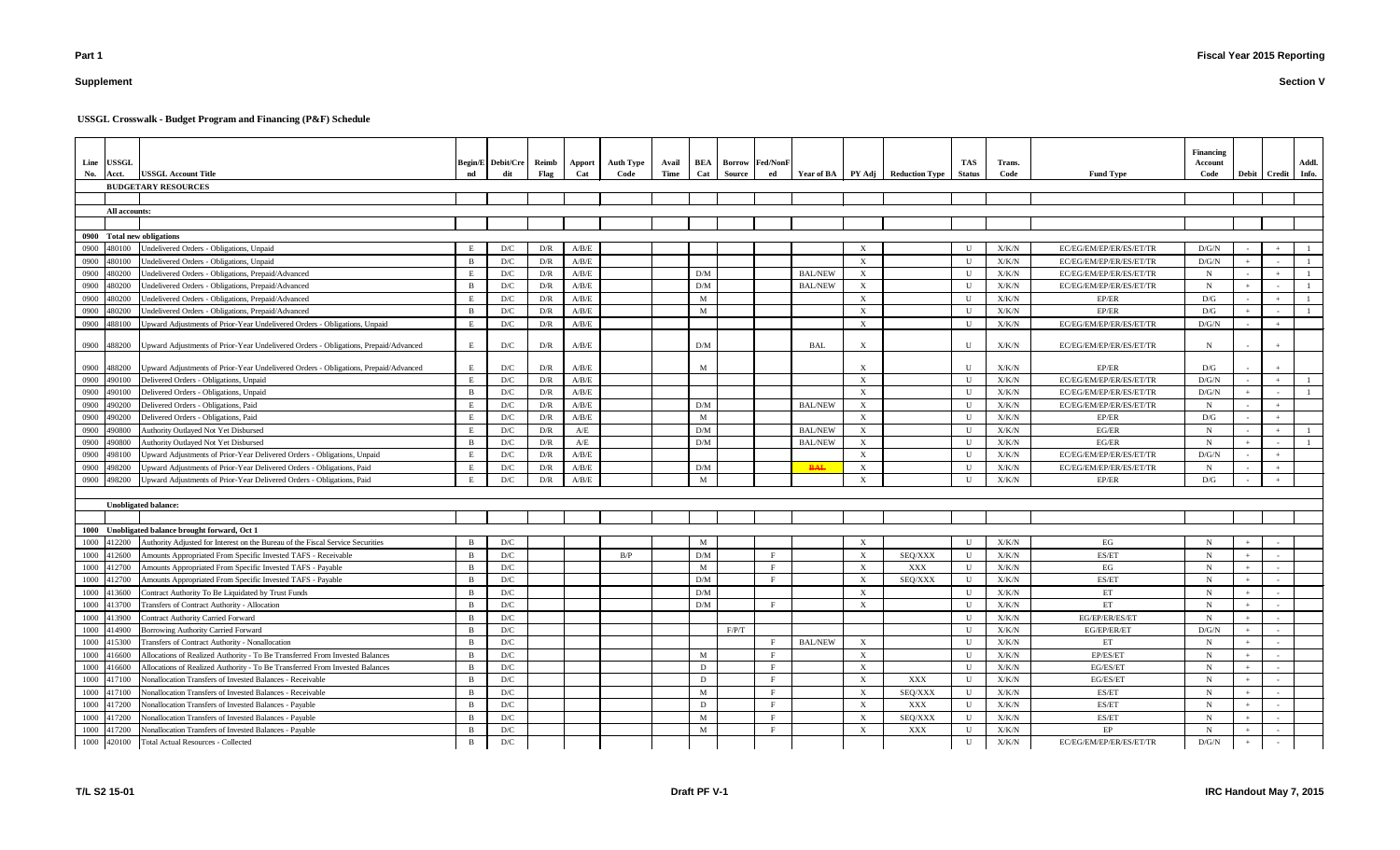# **Supplement**

| 1000<br>422100 | Unfilled Customer Orders Without Advance                                                              |     | D/C         |     |       |     | D/M |       | E/F          |                |                           |                | $\mathbf{U}$ | X/K/N         | EC/EG/EM/EP/ER/ES/ET/TR | D/G/N |       |  |
|----------------|-------------------------------------------------------------------------------------------------------|-----|-------------|-----|-------|-----|-----|-------|--------------|----------------|---------------------------|----------------|--------------|---------------|-------------------------|-------|-------|--|
| 1000<br>422200 | <b>Unfilled Customer Orders With Advance</b>                                                          | - R | D/C         |     |       |     | D/M |       | E/F/N        |                | $\boldsymbol{\mathrm{X}}$ |                | U            | X/K/N         | EC/EG/EM/EP/ER/ES/ET/TR | D/G/N |       |  |
| 1000<br>422500 | <b>Expenditure Transfers from Trust Funds - Receivable</b>                                            |     | D/C         |     |       |     | D/M |       |              |                | $\boldsymbol{\mathrm{X}}$ |                | U            | X/K/N         | EC/EG/EM/EP/ER/ES/ET/TR | D/G/N |       |  |
| 1000<br>425100 | Reimbursements and Other Income Earned - Receivable                                                   |     | D/C         |     |       |     | D/M |       | E/F          |                | $\boldsymbol{\mathrm{X}}$ |                | U            | X/K/N         | EC/EG/EM/EP/ER/ES/ET/TR | D/G/N |       |  |
| 1000<br>428300 | <b>Interest Receivable From Treasury</b>                                                              |     | D/C         |     |       |     | D/M |       |              |                | $\boldsymbol{\mathrm{X}}$ |                | U            | X/K/N         | EC/EG/EM/EP/ER/ES/ET/TR | D/G/N |       |  |
| 1000<br>428500 | Receivable From the Liquidating Fund                                                                  |     | D/C         |     |       |     | D/M |       |              |                | $\boldsymbol{\mathrm{X}}$ |                | U            | X/K/N         | EC/EG/EM/EP/ER/ES/ET/TR | D/G/N |       |  |
| 1000<br>428600 | Receivable From the Financing Fund                                                                    | - R | D/C         |     |       |     | D/M |       |              |                | $\boldsymbol{\mathrm{X}}$ |                | U            | X/K/N         | EC/EG/EM/EP/ER/ES/ET/TR | D/G/N |       |  |
| 1000<br>428700 | Other Federal Receivables                                                                             | -R  | D/C         |     |       |     | D/M |       |              |                | $\boldsymbol{\mathrm{X}}$ |                | U            | X/K/N         | EC/EG/EM/EP/ER/ES/ET/TR | D/G/N |       |  |
| 1000<br>429500 | Adjustments to the Exchange Stabilization Fund                                                        | - R | D/C         |     |       |     |     |       |              |                | $\boldsymbol{\mathrm{X}}$ |                | U            | X/K/N         | EP                      | N     | $+$   |  |
| 1000<br>438400 | Temporary Reduction/Cancellation Returned by Appropriation                                            | R   | D/C         |     |       | -S  | D   |       |              |                | $\boldsymbol{\mathrm{X}}$ | OTR/SEQ        | U            | X/K/N         | EP/ER/ET/TR             |       | $\pm$ |  |
| 1000<br>438400 | Temporary Reduction/Cancellation Returned by Appropriation                                            |     | D/C         |     |       | B   | M   | F/P/T |              |                | $\boldsymbol{\mathrm{X}}$ | SEQ            | U            | X/K/N         | EP/ER/ES/ET             |       | $+$   |  |
| 1000<br>438400 | Temporary Reduction/Cancellation Returned by Appropriation                                            | R   | D/C         |     |       |     | M   |       |              |                | $\boldsymbol{\mathrm{X}}$ | SEQ            | U            | X/K/N         | ES/ET                   | N     | $+$   |  |
| 1000<br>438400 | Temporary Reduction/Cancellation Returned by Appropriation                                            |     | D/C         |     |       | D   | D/M |       |              |                | $\boldsymbol{\mathrm{X}}$ | <b>OTR</b>     | U            | X/K/N         | ES/ET                   | N     |       |  |
| 1000<br>438400 | Temporary Reduction/Cancellation Returned by Appropriation                                            |     | D/C         |     |       | D   | M   |       |              |                | $\boldsymbol{\mathrm{X}}$ | SEQ            | U            | X/K/N         | EP                      |       |       |  |
| 1000<br>438400 | Temporary Reduction/Cancellation Returned by Appropriation                                            |     | D/C         |     |       |     | M   |       |              |                | X                         | OTR/SEQ/XXX    | U            | X/K/N         | ES/ET                   |       |       |  |
| 1000<br>438400 | Temporary Reduction/Cancellation Returned by Appropriation                                            |     | D/C         |     |       | -S  | M   |       |              |                | $\boldsymbol{\mathrm{X}}$ | OTR/SEQ        | U            | X/K/N         | EG/EP/ER/ET/TR          |       |       |  |
|                |                                                                                                       |     |             |     |       |     |     |       |              |                |                           | ATB/OTR/SEQ/XX |              |               |                         |       |       |  |
| 1000<br>438400 | Temporary Reduction/Cancellation Returned by Appropriation                                            |     | D/C         |     |       |     | D   |       |              |                | $\boldsymbol{\mathrm{X}}$ | X              | U            | X/K/N         | ES/ET                   | N     |       |  |
| 1000<br>438400 | Temporary Reduction/Cancellation Returned by Appropriation                                            | B   | D/C         |     |       | D   | D   |       |              |                | X                         | <b>SEQ</b>     | U            | X/K/N         | EP/ER                   | N     | $+$   |  |
| 1000<br>438400 | Temporary Reduction/Cancellation Returned by Appropriation                                            |     | D/C         |     |       | -S  | D   |       |              |                | X                         | ATB/OTR/SEQ    | U            | X/K/N         | EG                      |       |       |  |
| 1000<br>438400 | Temporary Reduction/Cancellation Returned by Appropriation                                            |     | D/C         |     |       | -S  | D   |       |              |                | $\boldsymbol{\mathrm{X}}$ | ATB            | U            | X/K/N         | TR                      |       |       |  |
| 1000<br>439400 | Receipts Unavailable for Obligation Upon Collection                                                   |     | D/C         |     |       |     | D/M |       |              |                | $\boldsymbol{\mathrm{X}}$ |                | U            | X/K/N         | ES/ET                   |       |       |  |
| 1000<br>439700 | Receipts and Appropriations Temporarily Precluded From Obligation                                     |     | D/C         |     |       | C/P | D/M |       |              |                | $\boldsymbol{\mathrm{X}}$ |                | - U          | X/K/N         | ES/ET                   |       |       |  |
| 1000<br>439800 | Offsetting Collections Temporarily Precluded From Obligation                                          |     | D/C         |     |       | -S  | D/M |       |              |                | $\boldsymbol{\mathrm{X}}$ |                | U            | X/K/N         | EG/EP/ER                |       |       |  |
| 1000<br>480100 | Undelivered Orders - Obligations, Unpaid                                                              | - R | D/C         | D/R | A/B/E |     |     |       |              |                | $\boldsymbol{\mathrm{X}}$ |                | U            | X/K/N         | EC/EG/EM/EP/ER/ES/ET/TR | D/G/N |       |  |
| 1000<br>480200 | Undelivered Orders - Obligations, Prepaid/Advanced                                                    | R   | D/C         | D/R | A/B/E |     | D/M |       |              | <b>BAL/NEW</b> | $\boldsymbol{\mathrm{X}}$ |                | U            | X/K/N         | EC/EG/EM/EP/ER/ES/ET/TR |       |       |  |
| 1000<br>480200 | Undelivered Orders - Obligations, Prepaid/Advanced                                                    |     | D/C         | D/R | A/B/E |     | M   |       |              |                | $\boldsymbol{\mathrm{X}}$ |                | U            | X/K/N         | EP/ER                   | D/G   |       |  |
| 1000<br>490100 | Delivered Orders - Obligations, Unpaid                                                                |     | D/C         | D/R | A/B/E |     |     |       |              |                | $\boldsymbol{\mathrm{X}}$ |                | U            | X/K/N         | EC/EG/EM/EP/ER/ES/ET/TR | D/G/N |       |  |
| 1000<br>490800 | Authority Outlayed Not Yet Disbursed                                                                  |     | D/C         | D/R | A/E   |     | D/M |       |              | <b>BAL/NEW</b> | $\boldsymbol{\mathrm{X}}$ |                | $\mathbf{U}$ | X/K/N         | EG/ER                   |       |       |  |
|                |                                                                                                       |     |             |     |       |     |     |       |              |                |                           |                |              |               |                         |       |       |  |
|                | 1001 Discretionary unobligated balance brought forward, Oct 1                                         |     |             |     |       |     |     |       |              |                |                           |                |              |               |                         |       |       |  |
|                |                                                                                                       |     |             |     |       |     |     |       |              |                |                           |                |              |               |                         |       |       |  |
|                | This line is not required to be supported by the USSGL.                                               |     |             |     |       |     |     |       |              |                |                           |                |              |               |                         |       |       |  |
|                |                                                                                                       |     |             |     |       |     |     |       |              |                |                           |                |              |               |                         |       |       |  |
|                | Nonexpenditure transfers:                                                                             |     |             |     |       |     |     |       |              |                |                           |                |              |               |                         |       |       |  |
|                |                                                                                                       |     |             |     |       |     |     |       |              |                |                           |                |              |               |                         |       |       |  |
|                | 1010 Unobligated balance transferred to other accounts (-)                                            |     |             |     |       |     |     |       |              |                |                           |                |              |               |                         |       |       |  |
| 1010<br>417600 | Allocation Transfers of Prior-Year Balances                                                           | E   |             |     |       | P/S |     |       |              |                | $\boldsymbol{\mathrm{X}}$ |                | U            | X/K/N         | EC/EG/EM/EP/ER/ES/ET/TR |       |       |  |
| 1010 419000    | Transfers - Prior-Year Balances                                                                       | E   | $\mathbf C$ |     |       | P/S |     |       | $\mathbf{F}$ |                | $\boldsymbol{\mathrm{X}}$ |                | $\mathbf U$  | ${\rm X/K/N}$ | EC/EG/EM/EP/ER/ES/ET/TR | N     |       |  |
|                |                                                                                                       |     |             |     |       |     |     |       |              |                |                           |                |              |               |                         |       |       |  |
|                | 1011 Unobligated balance transferred from other accounts                                              |     |             |     |       |     |     |       |              |                |                           |                |              |               |                         |       |       |  |
| 1011<br>417600 | Allocation Transfers of Prior-Year Balances                                                           |     | D           |     |       | P/S |     |       |              |                | X                         |                | U            | ${\rm X/K/N}$ | EC/EG/EM/EP/ER/ES/ET/TR |       |       |  |
| 1011 419000    | Transfers - Prior-Year Balances                                                                       | E   | D           |     |       | P/S |     |       | F            |                | $\mathbf{X}$              |                | U            | X/K/N         | EC/EG/EM/EP/ER/ES/ET/TR |       |       |  |
|                |                                                                                                       |     |             |     |       |     |     |       |              |                |                           |                |              |               |                         |       |       |  |
|                | 1012 Unobligated balance transfers between expired and unexpired accounts                             |     |             |     |       |     |     |       |              |                |                           |                |              |               |                         |       |       |  |
| 1012 419100    | Balance Transfers - Extension of Availability Other Than Reappropriations                             |     | D/C         |     |       | P/S |     |       | F            |                | $\boldsymbol{\mathrm{X}}$ |                | U            | X/K/N         | EC/EG/EM/EP/ER/ES/ET/TR |       | $+$   |  |
| 1012 419200    | Balance Transfers - Unexpired to Expired                                                              | E   | D/C         |     |       | P/S |     |       |              |                | $\boldsymbol{\mathrm{X}}$ |                | U            | X/K/N         | EC/EG/EM/EP/ER/ES/ET/TR | N     | $+$   |  |
| 1012<br>419900 | Transfer of Expired Expenditure Transfers - Receivable                                                | E   | D/C         |     |       |     |     |       | F            |                | $\boldsymbol{\mathrm{X}}$ |                | U            | X/K/N         | ET                      | N     |       |  |
|                |                                                                                                       |     |             |     |       |     |     |       |              |                |                           |                |              |               |                         |       |       |  |
|                |                                                                                                       |     |             |     |       |     |     |       |              |                |                           |                |              |               |                         |       |       |  |
|                | 1013 Unobligated balance of contract authority transferred to or from other accounts (net) $(+$ or -) |     |             |     |       |     |     |       |              |                |                           |                |              |               |                         |       |       |  |
|                | 1013 415300 Transfers of Contract Authority - Nonallocation                                           | E   | D/C         |     |       |     |     |       |              | BAL            | $\boldsymbol{\mathrm{X}}$ |                | U            | X/K/N         | ET                      | N     |       |  |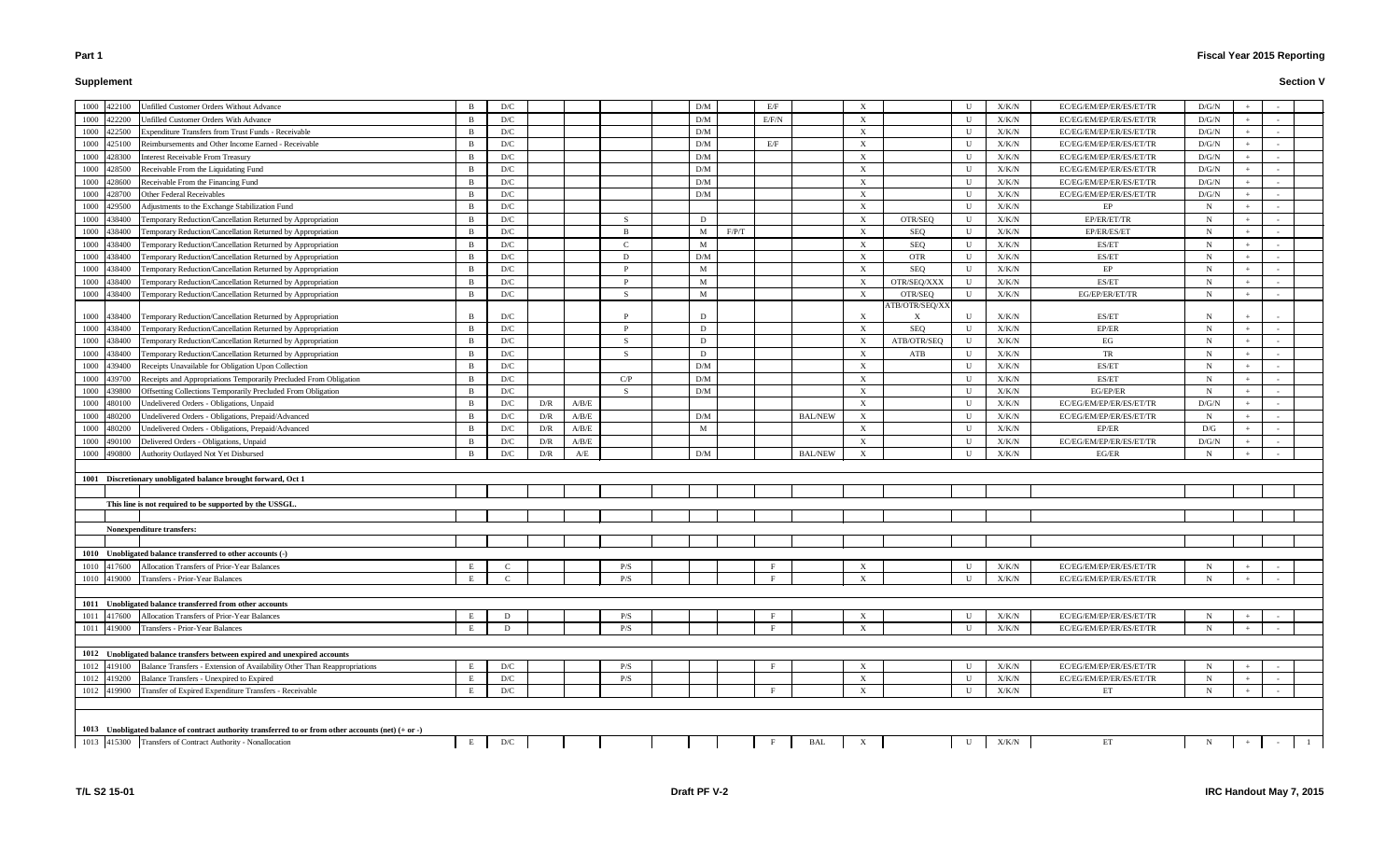# **Supplement**

# **Fiscal Year 2015 Reporting**

|      |              | 1013 415300 Transfers of Contract Authority - Nonallocation                                                   |   | D/C |  |              |             |       |              | <b>BAL</b> |     |         |              | X/K/N         | ET                      |             |  |  |
|------|--------------|---------------------------------------------------------------------------------------------------------------|---|-----|--|--------------|-------------|-------|--------------|------------|-----|---------|--------------|---------------|-------------------------|-------------|--|--|
|      |              |                                                                                                               |   |     |  |              |             |       |              |            |     |         |              |               |                         |             |  |  |
|      | Adjustments: |                                                                                                               |   |     |  |              |             |       |              |            |     |         |              |               |                         |             |  |  |
|      |              |                                                                                                               |   |     |  |              |             |       |              |            |     |         |              |               |                         |             |  |  |
|      |              | 1020 Adjustment to unobligated balance brought forward, Oct $1 (+ or -)$                                      |   |     |  |              |             |       |              |            |     |         |              |               |                         |             |  |  |
|      | 1020 411100  | Debt Liquidation Appropriations                                                                               |   | D/C |  | D/P          | D/M         |       |              |            | B/P |         | U            | X/K/N         | EG/EP/ER                |             |  |  |
|      | 1020 411200  | Liquidation of Deficiency - Appropriations                                                                    | E | D/C |  |              | D/M         |       |              |            | B/P |         | U            | X/K/N         | EG/EP/ER                | N           |  |  |
|      | 1020 411300  | Appropriated Receipts Derived from Unavailable Trust or Special Fund Receipts                                 | E | D/C |  | D/P          | D/M         |       |              |            | B/P | XXX     | U            | X/K/N         | ES/ET                   |             |  |  |
|      | 1020 411300  | Appropriated Receipts Derived from Unavailable Trust or Special Fund Receipts                                 | E | D/C |  |              | D/M         |       |              |            | B/P | SEQ     | U            | ${\rm X/K/N}$ | ES/ET                   |             |  |  |
|      | 1020 411400  | Appropriated Receipts Derived from Available Trust or Special Fund Receipts                                   | E | D/C |  | D/P          | D/M         |       |              |            | B/P |         | U            | X/K/N         | ES/ET                   | N           |  |  |
|      | 1020 411500  | Loan Subsidy Appropriation                                                                                    |   | D/C |  | D/P          | D/M         |       |              |            | B/P |         | $\mathbf{U}$ | X/K/N         | <b>EG/EP/ER</b>         | N           |  |  |
|      | 1020 411600  | Debt Forgiveness Appropriation                                                                                | E | D/C |  | D            | D/M         |       |              |            | B/P |         | U            | X/K/N         | EC/EG/EM/EP/ER/ES/ET/TR | N           |  |  |
|      | 1020 411700  | Loan Administrative Expense Appropriation                                                                     |   | D/C |  | D/P          | D/M         |       |              |            | B/P |         | U            | X/K/N         | <b>EGÆPÆR</b>           | N           |  |  |
|      | 1020 411800  | Reestimated Loan Subsidy Appropriation                                                                        |   | D/C |  |              |             |       |              |            | B/P |         | U            | X/K/N         | <b>EG/EP/ER</b>         |             |  |  |
|      | 1020 411900  | Other Appropriations Realized                                                                                 |   | D/C |  | D/E/F/P      | D/M         |       |              |            | B/P |         | U            | X/K/N         | EC/EG/EM/EP/ER/ES/ET    |             |  |  |
|      | 1020 412100  | Amounts Appropriated From Specific Invested TAFS Reclassified - Receivable - Cancellation                     |   | D/C |  | P/S          | D/M         |       |              |            |     |         | $\mathbf{U}$ | X/K/N         | EC/EG/EM/EP/ER/ES/ET/TR |             |  |  |
|      | 1020 412200  | Authority Adjusted for Interest on the Bureau of the Fiscal Service Securities                                | E | D/C |  |              | M           |       |              |            | B/P |         | U            | X/K/N         | EG                      | N           |  |  |
|      | 1020 412300  | Amounts Appropriated From Specific Invested TAFS Reclassified - Receivable - Temporary<br>Reduction           | Ε | D/C |  | P/S          | D/M         |       |              |            | B/P |         | U            | X/K/N         | EC/EG/EM/EP/ER/ES/ET/TR |             |  |  |
|      | 1020 412400  | Amounts Appropriated From Specific Invested TAFS Reclassified - Payable - Temporary<br>Reduction/Cancellation | E | D/C |  |              | D/M         |       |              |            | B/P |         | U            | X/K/N         | ES/ET                   |             |  |  |
|      | 1020 412400  | Amounts Appropriated From Specific Invested TAFS Reclassified - Payable - Temporary<br>Reduction/Cancellation |   | D/C |  |              | M           |       |              |            | B/P |         | U            | X/K/N         | EG                      |             |  |  |
|      | 1020 412500  | Loan Modification Adjustment Transfer Appropriation                                                           |   | D/C |  |              | D/M         |       |              |            | B/P |         | U            | X/K/N         | <b>EG/EP/ER</b>         | D/G/N       |  |  |
|      | 1020 412600  | Amounts Appropriated From Specific Invested TAFS - Receivable                                                 |   | D/C |  | B/P          | M           |       |              |            | B/P | SEQ/XXX | U            | X/K/N         | ES/ET                   | N           |  |  |
|      | 1020 412600  | Amounts Appropriated From Specific Invested TAFS - Receivable                                                 |   | D/C |  |              | D           |       |              |            | B/P | XXX     | U            | X/K/N         | ES/ET                   |             |  |  |
|      | 1020 412700  | Amounts Appropriated From Specific Invested TAFS - Payable                                                    |   | D/C |  |              | D/M         |       |              |            | B/P | SEQ/XXX | U            | X/K/N         | ES/ET                   |             |  |  |
|      | 1020 412800  | Amounts Appropriated From Specific Invested TAFS - Transfers-In                                               |   | D/C |  |              | D/M         |       |              |            | B/P | XXX     | U            | X/K/N         | EG                      |             |  |  |
|      | 1020 412800  | Amounts Appropriated From Specific Invested TAFS - Transfers-In                                               |   | D/C |  | B/P          | D/M         |       |              |            | B/P | SEQ/XXX | U            | X/K/N         | ES/ET                   |             |  |  |
|      | 1020 412900  | Amounts Appropriated From Specific Invested TAFS - Transfers-Out                                              |   | D/C |  |              | D/M         |       | E            |            | B/P | XXX     | $\mathbf U$  | X/K/N         | EG                      | N           |  |  |
|      | 1020 412900  | Amounts Appropriated From Specific Invested TAFS - Transfers-Out                                              | E | D/C |  | B/P          | D/M         |       | $\mathbf{F}$ |            | B/P | SEQ/XXX | U            | X/K/N         | ES/ET                   |             |  |  |
| 1020 | 413000       | Appropriation To Liquidate Contract Authority Withdrawn                                                       |   | D/C |  |              |             |       |              |            | B/P |         | $\mathbf{U}$ | ${\rm X/K/N}$ | EC/EG/EM/EP/ER/ES/ET/TR |             |  |  |
| 1020 | 413100       | <b>Current-Year Contract Authority Realized</b>                                                               | E | D/C |  |              | D/M         |       |              |            |     |         | U            | ${\rm X/K/N}$ | EC/EG/EM/EP/ER/ES/ET/TR | N           |  |  |
|      | 1020 413200  | Substitution of Contract Authority                                                                            |   | D/C |  | <sup>S</sup> |             |       |              |            | D   |         | U            | X/K/N         | ER                      | N           |  |  |
|      | 1020 413300  | Decreases to Indefinite Contract Authority                                                                    |   | D/C |  |              | D/M         |       |              |            |     |         | U            | X/K/N         | EC/EG/EM/EP/ER/ES/ET/TR |             |  |  |
|      |              | 1020 413400 Contract Authority Withdrawn                                                                      | E | D/C |  |              |             |       |              |            |     |         | U            | ${\rm X/K/N}$ | EC/EG/EM/EP/ER/ES/ET/TR | $N_{\odot}$ |  |  |
|      | 1020 413500  | <b>Contract Authority Liquidated</b>                                                                          | E | D/C |  | P/S          | ${\rm D/M}$ |       |              |            | B/P |         | U            | X/K/N         | EC/EG/EM/EP/ER/ES/ET/TR | N           |  |  |
|      | 1020 413600  | Contract Authority To Be Liquidated by Trust Funds                                                            | E | D/C |  |              | D/M         |       |              |            | P   |         | U            | X/K/N         | ET                      | N           |  |  |
|      | 1020 413700  | Transfers of Contract Authority - Allocation                                                                  | E | D/C |  |              | M           |       | F            |            | B/P |         | $\mathbf U$  | X/K/N         | ET                      | N           |  |  |
|      | 1020 413800  | Appropriation To Liquidate Contract Authority                                                                 |   | D/C |  |              | D/M         |       |              |            | B/P |         | U            | X/K/N         | EC/EG/EM/EP/ER/ES/ET/TR | N           |  |  |
|      | 1020 414000  | Substitution of Borrowing Authority                                                                           | E | D/C |  | P/S          | D/M         | F/P/T |              |            | P   |         | U            | X/K/N         | EG/EP                   | N           |  |  |
|      | 1020 414100  | Current-Year Borrowing Authority Realized                                                                     | E | D/C |  |              | D/M         | F/P/T |              |            | P   |         | U            | X/K/N         | EC/EG/EM/EP/ER/ES/ET/TR | D/G/N       |  |  |
|      | 1020 414300  | Current-Year Decreases to Indefinite Borrowing Authority Realized                                             |   | D/C |  |              | D/M         | F/P/T |              |            | P   |         | U            | ${\rm X/K/N}$ | EC/EG/EM/EP/ER/ES/ET/TR | D/G/N       |  |  |
|      | 1020 414400  | Borrowing Authority Withdrawn                                                                                 | E | D/C |  |              |             | F/P/T |              |            | D   |         | U            | ${\rm X/K/N}$ | EC/EG/EM/EP/ER/ES/ET/TR | D/G/N       |  |  |
|      | 1020 414600  | Actual Repayments of Debt, Current-Year Authority                                                             |   | D/C |  | B            | M           |       |              |            | B/P |         | U            | ${\rm X/K/N}$ | EP/ET                   | N           |  |  |
|      | 1020 414600  | Actual Repayments of Debt, Current-Year Authority                                                             |   | D/C |  | P/S          | D/M         |       |              |            | B/P |         | U            | ${\rm X/K/N}$ | EC/EG/EM/EP/ER/ES/ET/TR | D/G/N       |  |  |
|      | 1020 414600  | Actual Repayments of Debt, Current-Year Authority                                                             |   | D/C |  |              | M           |       |              |            | B/P |         | $\mathbf{U}$ | X/K/N         | EP/ER                   | D           |  |  |
|      | 1020 414700  | Actual Repayments of Debt, Prior-Year Balances                                                                |   | D/C |  |              |             |       |              |            | B/P |         | U            | X/K/N         | EC/EG/EM/EP/ER/ES/ET/TR | D/G/N       |  |  |
|      |              | 1020 415000 Reappropriations - Transfers-In                                                                   | E | D/C |  |              | D/M         |       |              |            | B/P |         | $\mathbf U$  | X/K/N         | EC/EG/EM/EP/ER/ES/ET/TR | N           |  |  |
|      |              | 1020 415100 Actual Capital Transfers to the General Fund of the Treasury, Current-Year Authority              | E | D/C |  |              | D/M         |       |              |            | B/P |         | U            | X/K/N         | EC/EG/EM/EP/ER/ES/ET/TR | D/G/N       |  |  |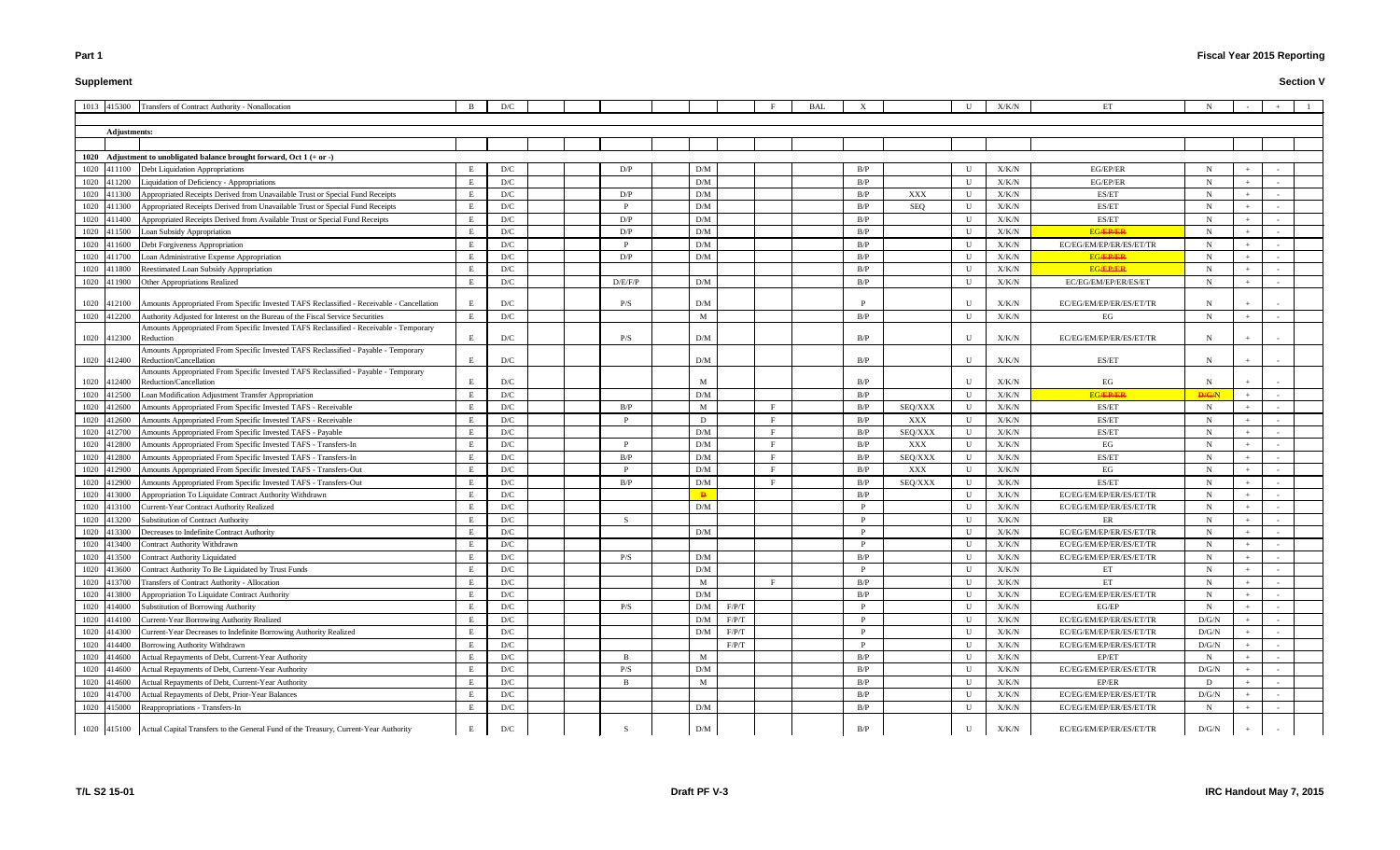# **Supplement**

|      | 1020 415100 | Actual Capital Transfers to the General Fund of the Treasury, Current-Year Authority                 | E  | D/C |  |     | M   |              |                | B/P |         | U            | X/K/N | ES                      |              |       |  |
|------|-------------|------------------------------------------------------------------------------------------------------|----|-----|--|-----|-----|--------------|----------------|-----|---------|--------------|-------|-------------------------|--------------|-------|--|
|      | 1020 415200 | Actual Capital Transfers to the General Fund of the Treasury, Prior-Year Balances                    | E  | D/C |  |     |     |              |                | B/P |         | U            | X/K/N | EC/EG/EM/EP/ER/ES/ET/TR | D/G/N        |       |  |
| 1020 | 415300      | Transfers of Contract Authority - Nonallocation                                                      | E  | D/C |  |     |     |              | <b>BAL/NEW</b> | B/P |         | $\mathbf{U}$ | X/K/N | ET                      | N            |       |  |
|      | 1020 415400 | Appropriation To Liquidate Contract Authority - Nonallocation - Transferred                          | E  | D/C |  |     |     |              |                | B/P |         | U            | X/K/N | ET                      | $\mathbf N$  |       |  |
|      | 1020 415500 | Appropriation To Liquidate Contract Authority - Allocation - Transferred                             | E  | D/C |  |     |     |              |                | B/P |         | U            | X/K/N | ET                      | N            |       |  |
|      |             | Authority Made Available From Receipt or Appropriation Balances Previously Precluded From            |    |     |  |     |     |              |                |     |         |              |       |                         |              |       |  |
|      | 1020 415700 | Obligation                                                                                           | Е  | D/C |  | P   |     |              |                |     |         | U            | X/K/N | ET                      | N            |       |  |
|      |             | Authority Made Available From Offsetting Collection Balances Previously Precluded From               |    |     |  |     |     |              |                |     |         |              |       |                         |              |       |  |
|      | 1020 415800 | Obligation<br>Authority Made Available From Offsetting Collection Balances Previously Precluded From | E  | D/C |  |     | D/M |              |                |     |         | $\mathbf{U}$ | X/K/N | EP/ER                   | N            |       |  |
|      | 1020 415800 | Obligation                                                                                           | Е  | D/C |  |     | D   |              |                | P   |         | U            | X/K/N | EG                      | N            |       |  |
|      |             | Authority Made Available From Offsetting Collection Balances Previously Precluded From               |    |     |  |     |     |              |                |     |         |              |       |                         |              |       |  |
|      | 1020 415800 | Obligation                                                                                           | Ε  | D/C |  |     | M   |              |                |     |         | $\mathbf{U}$ | X/K/N | ET                      |              |       |  |
|      | 1020 416600 | Allocations of Realized Authority - To Be Transferred From Invested Balances                         | E  | D/C |  |     | M   |              |                | B/P |         | U            | X/K/N | EP/ES/ET                | N            |       |  |
| 1020 | 416600      | Allocations of Realized Authority - To Be Transferred From Invested Balances                         |    | D/C |  |     | D   |              |                | B/P |         | $\mathbf{U}$ | X/K/N | EG/ES/ET                | N            |       |  |
|      | 1020 416700 | Allocations of Realized Authority - Transferred From Invested Balances                               | E. | D/C |  |     | D/M |              |                | B/P |         | U            | X/K/N | EC/EG/EM/EP/ER/ES/ET/TR | N            | $\pm$ |  |
|      |             | Allocations of Realized Authority Reclassified - Authority To Be Transferred From Invested           |    |     |  |     |     |              |                |     |         |              |       |                         |              |       |  |
|      | 1020 416800 | <b>Balances - Temporary Reduction</b>                                                                | E  | D/C |  |     | D/M |              |                | B/P |         | U            | X/K/N | EC/EG/EM/EP/ER/ES/ET/TR |              |       |  |
|      | 1020 417000 | Transfers - Current-Year Authority                                                                   | E  | D/C |  | P/S | D/M |              |                | B/P |         | U            | X/K/N | EC/EG/EM/EP/ER/ES/ET/TR | $\mathbf N$  | $+$   |  |
|      | 1020 417100 | Nonallocation Transfers of Invested Balances - Receivable                                            |    | D/C |  |     | D   |              |                | B/P | XXX     | U            | X/K/N | EG/ES/ET                | $\mathbf N$  |       |  |
| 1020 | 417100      | Nonallocation Transfers of Invested Balances - Receivable                                            |    | D/C |  |     | M   |              |                | B/P | SEQ/XXX | U            | X/K/N | ES/ET                   | $\mathbf N$  |       |  |
| 1020 | 417200      | Nonallocation Transfers of Invested Balances - Payable                                               |    | D/C |  |     | D   |              |                | B/P | XXX     | U            | X/K/N | ES/ET                   | $\mathbf N$  | $+$   |  |
|      | 1020 417200 | Nonallocation Transfers of Invested Balances - Payable                                               |    | D/C |  |     | M   |              |                | B/P | SEQ/XXX | U            | X/K/N | ES/ET                   | N            |       |  |
|      | 1020 417200 | Nonallocation Transfers of Invested Balances - Payable                                               |    | D/C |  |     | M   |              |                | B/P | XXX     | U            | X/K/N | EP                      | N            | $+$   |  |
|      | 1020 417300 | Nonallocation Transfers of Invested Balances - Transferred                                           | E. | D/C |  |     | D   | $\mathbf{E}$ |                | B/P | XXX     | U            | X/K/N | EG/ES/ET                | $\mathbf N$  | $+$   |  |
|      | 1020 417300 | Nonallocation Transfers of Invested Balances - Transferred                                           |    | D/C |  |     | M   |              |                | B/P | SEQ/XXX | U            | X/K/N | ES/ET                   | N            |       |  |
| 1020 | 417300      | Nonallocation Transfers of Invested Balances - Transferred                                           |    | D/C |  |     | M   |              |                | B/P | XXX     | U            | X/K/N | EP                      | N            |       |  |
|      | 1020 417500 | Allocation Transfers of Current-Year Authority for Noninvested Accounts                              |    | D/C |  | P/S | D/M |              |                | B/P |         | U            | X/K/N | EC/EG/EM/EP/ER/ES/ET/TR | $\mathbf N$  |       |  |
|      | 1020 417600 | Allocation Transfers of Prior-Year Balances                                                          |    | D/C |  | P/S |     |              |                | B/P |         | U            | X/K/N | EC/EG/EM/EP/ER/ES/ET/TR | N            |       |  |
|      | 1020 419000 | <b>Transfers - Prior-Year Balances</b>                                                               | E  | D/C |  | P/S |     |              |                | B/P |         | U            | X/K/N | EC/EG/EM/EP/ER/ES/ET/TR | $\mathbf N$  |       |  |
|      | 1020 419100 | Balance Transfers - Extension of Availability Other Than Reappropriations                            | E  | D/C |  | P/S |     |              |                | B/P |         | U            | X/K/N | EC/EG/EM/EP/ER/ES/ET/TR | $\mathbf N$  |       |  |
| 1020 | 419200      | Balance Transfers - Unexpired to Expired                                                             | E  | D/C |  | P/S |     |              |                | B/P |         | U            | X/K/N | EC/EG/EM/EP/ER/ES/ET/TR | $\mathbf N$  |       |  |
| 1020 | 419300      | Balance Transfers - Unobligated Balances - Legislative Change of Purpose                             | E  | D/C |  | P/S | D/M |              |                | B/P |         | $\mathbf{U}$ | X/K/N | EC/EG/EM/EP/ER/ES/ET/TR | $\mathbf N$  |       |  |
|      | 1020 421200 | Liquidation of Deficiency - Offsetting Collections                                                   | E  | D/C |  |     | D/M | F/N          |                | B/P |         | U            | X/K/N | EC/EG/EM/EP/ER/ES/ET/TR | $\mathbf N$  |       |  |
| 1020 | 422100      | <b>Jnfilled Customer Orders Without Advance</b>                                                      | E  | D/C |  |     | D/M | E/F          |                | B/P |         | U            | X/K/N | EC/EG/EM/EP/ER/ES/ET/TR | D/G/N        |       |  |
|      | 1020 422200 | Unfilled Customer Orders With Advance                                                                | Ε  | D/C |  |     | D/M | E/F/N        |                | B/P |         | U            | X/K/N | EC/EG/EM/EP/ER/ES/ET/TR | D/G/N        |       |  |
|      |             | 1020 422500 Expenditure Transfers from Trust Funds - Receivable                                      | E  | D/C |  |     | D/M |              |                | B/P |         | U            | X/K/N | EC/EG/EM/EP/ER/ES/ET/TR | D/G/N        |       |  |
|      | 1020 425100 | Reimbursements and Other Income Earned - Receivable                                                  | E  | D/C |  |     | D/M | E/F          |                | B/P |         | $\mathbf U$  | X/K/N | EC/EG/EM/EP/ER/ES/ET/TR | $\rm{D/G/N}$ |       |  |
|      | 1020 425200 | Reimbursements and Other Income Earned - Collected                                                   |    | D/C |  |     | D/M | E/F/N        |                | B/P |         | U            | X/K/N | EC/EG/EM/EP/ER/ES/ET/TR | $\rm{D/G/N}$ |       |  |
|      | 1020 425300 | Prior-Year Unfilled Customer Orders With Advance - Refunds Paid                                      |    | D/C |  |     | D/M | E/F/N        |                | B/P |         | U            | X/K/N | EC/EG/EM/EP/ER/ES/ET/TR | $D/G/N$      |       |  |
|      | 1020 425500 | <b>Expenditure Transfers from Trust Funds - Collected</b>                                            | E  | D/C |  |     | D/M |              |                | B/P |         | U            | X/K/N | EC/EG/EM/EP/ER/ES/ET/TR | D/G/N        |       |  |
|      | 1020 426000 | Actual Collections of "governmental-type" Fees                                                       | E  | D/C |  |     | D/M |              |                | B/P |         | U            | X/K/N | EC/EG/EM/EP/ER/ES/ET/TR | D/G/N        |       |  |
|      | 1020 426100 | Actual Collections of Business-Type Fees                                                             | E  | D/C |  |     | D/M |              |                | B/P |         | U            | X/K/N | EC/EG/EM/EP/ER/ES/ET/TR | D/G/N        |       |  |
|      | 1020 426200 | Actual Collections of Loan Principal                                                                 | E  | D/C |  |     | D/M |              |                | B/P |         | $\mathbf U$  | X/K/N | EC/EG/EM/EP/ER/ES/ET/TR | $\rm{D/G/N}$ |       |  |
|      | 1020 426300 | Actual Collections of Loan Interest                                                                  | E  | D/C |  |     | D/M |              |                | B/P |         | U            | X/K/N | EC/EG/EM/EP/ER/ES/ET/TR | $\rm{D/G/N}$ |       |  |
|      | 1020 426400 | Actual Collections of Rent                                                                           |    | D/C |  |     | D/M |              |                | B/P |         | U            | X/K/N | EC/EG/EM/EP/ER/ES/ET/TR | $\rm{D/G/N}$ |       |  |
|      | 1020 426500 | Actual Collections From Sale of Foreclosed Property                                                  |    | D/C |  |     | D/M |              |                | B/P |         | U            | X/K/N | EC/EG/EM/EP/ER/ES/ET/TR | D/G/N        |       |  |
|      | 1020 426600 | Other Actual Business-Type Collections From Non-Federal Sources                                      |    | D/C |  |     | D/M |              |                | B/P |         | U            | X/K/N | EC/EG/EM/EP/ER/ES/ET/TR | D/G/N        | $+$   |  |
|      | 1020 426700 | Other Actual "governmental-type" Collections From Non-Federal Sources                                |    | D/C |  |     | D/M |              |                | B/P |         | U            | X/K/N | EC/EG/EM/EP/ER/ES/ET/TR | D/G/N        | $+$   |  |
|      | 1020 427100 | Actual Program Fund Subsidy Collected                                                                |    | D/C |  |     | D/M |              |                | B/P |         | U            | X/K/N | EC/EG/EM/EP/ER/ES/ET/TR | $\rm{D/G/N}$ |       |  |
|      | 1020 427300 | <b>Interest Collected From Treasury</b>                                                              |    | D/C |  |     | D/M |              |                | B/P |         | U            | X/K/N | EG/EP/ER/TR             | $\rm{D/G/N}$ |       |  |
|      | 1020 427500 | Actual Collections From Liquidating Fund                                                             | E  | D/C |  |     | D/M |              |                | B/P |         | U            | X/K/N | EC/EG/EM/EP/ER/ES/ET/TR | $D/G/N$      |       |  |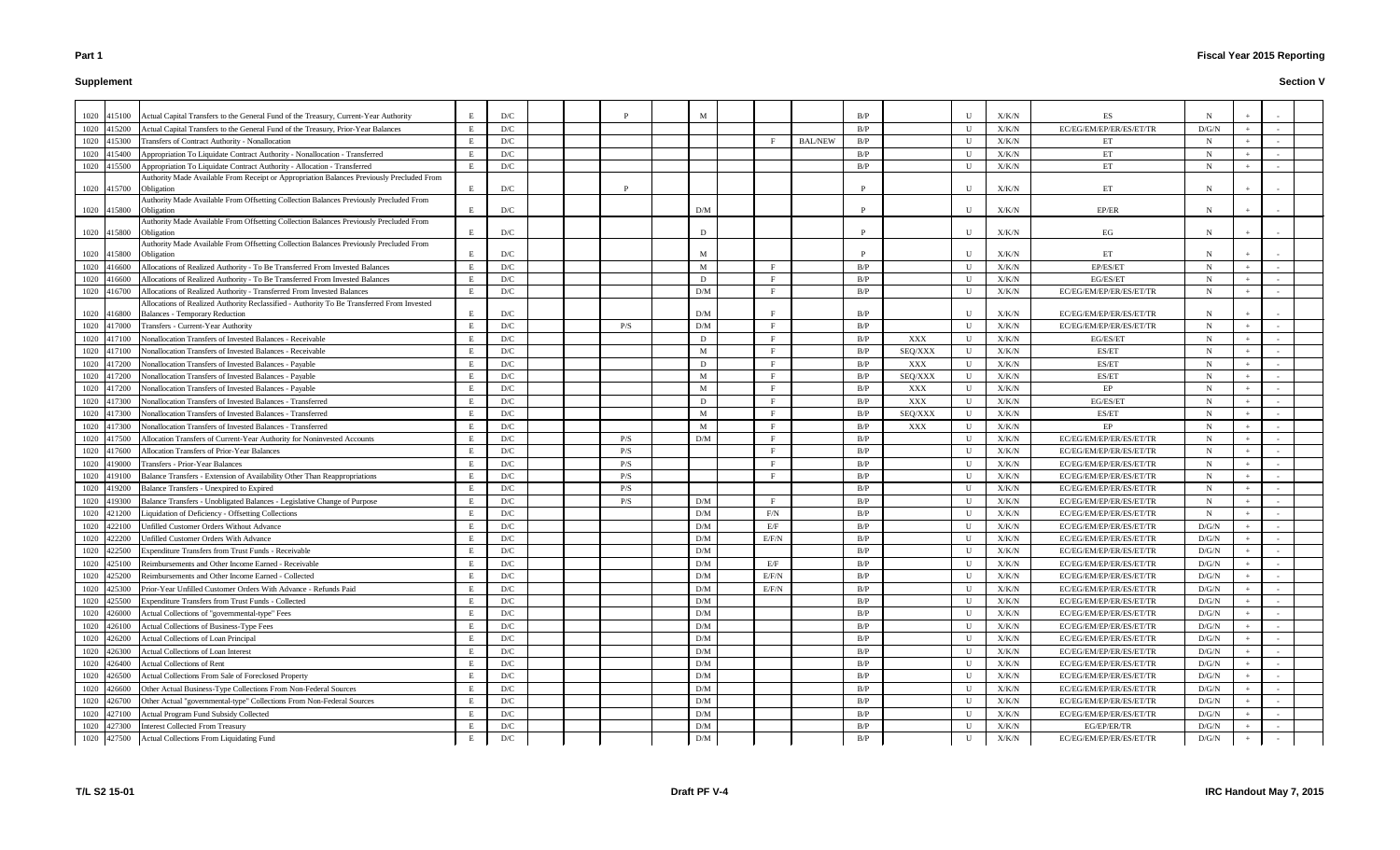# **Supplement**

| 1020 427600<br><b>Actual Collections From Financing Fund</b>                                           | D/C                          |              | D/M         |       |  | B/P      |                           | $\mathbf{U}$ | X/K/N         | EC/EG/EM/EP/ER/ES/ET/TR | D/G/N       |     |  |
|--------------------------------------------------------------------------------------------------------|------------------------------|--------------|-------------|-------|--|----------|---------------------------|--------------|---------------|-------------------------|-------------|-----|--|
| 1020<br><b>Other Actual Collections - Federal</b><br>427700                                            | D/C                          |              | D/M         |       |  | B/P      |                           | $\mathbf{U}$ | X/K/N         | EC/EG/EM/EP/ER/ES/ET/TR | D/G/N       |     |  |
| <b>Interest Receivable From Treasury</b><br>1020<br>428300                                             | D/C                          |              | D/M         |       |  | B/P      |                           | U            | X/K/N         | EC/EG/EM/EP/ER/ES/ET/TR | D/G/N       |     |  |
| Receivable From the Liquidating Fund<br>1020<br>28500                                                  | D/C                          |              | D/M         |       |  | B/P      |                           | U            | X/K/N         | EC/EG/EM/EP/ER/ES/ET/TR | D/G/N       |     |  |
| Receivable From the Financing Fund<br>1020<br>28600                                                    | D/C                          |              | D/M         |       |  | B/P      |                           | U            | X/K/N         | EC/EG/EM/EP/ER/ES/ET/TR | D/G/N       |     |  |
| Other Federal Receivables<br>1020<br>28700                                                             | D/C                          |              | D/M         |       |  | B/P      |                           | U            | X/K/N         | EC/EG/EM/EP/ER/ES/ET/TR | D/G/N       |     |  |
| Amortization of Investments in U.S. Treasury Zero Coupon Bonds<br>1020<br>29000                        | D/C                          |              | M           |       |  | B/P      |                           | U            | X/K/N         | EC/EG/EM/EP/ER/ES/ET/TR | N           |     |  |
| Adjustments to the Exchange Stabilization Fund<br>1020<br>29500                                        | D/C                          |              |             |       |  |          |                           | U            | X/K/N         | EP                      | $\mathbf N$ |     |  |
| 1020<br>Adjustments for Changes in Prior-Year Allocations of Budgetary Resources<br>32000              | D/C                          |              |             |       |  | <b>D</b> |                           | U            | X/K/N         | EC/EG/EM/EP/ER/ES/ET/TR | $\mathbf N$ |     |  |
| 1020<br>Partial or Early Cancellation of Authority With a U.S. Treasury Warrant<br>35100               | D/C                          |              | D/M         |       |  | B/P      |                           | $\mathbf{U}$ | X/K/N         | EC/EG/EM/EP/ER/ES/ET/TR | N           |     |  |
| Cancellation of Appropriation From Unavailable Receipts<br>1020<br>435500                              | D/C                          |              | D/M         |       |  | B/P      |                           | $\mathbf{U}$ | X/K/N         | ES/ET                   | N           |     |  |
| 1020                                                                                                   | D/C                          |              | D/M         |       |  | B/P      |                           | U            | X/K/N         | ES/ET                   | N           |     |  |
| Cancellation of Appropriation From Invested Balances<br>435600                                         |                              |              |             |       |  |          |                           |              |               |                         |             |     |  |
| Cancellation of Appropriated Amounts Receivable From Invested Trust or Special Funds<br>1020<br>435700 | D/C<br>E                     |              | D/M         |       |  |          |                           | U            | X/K/N         | ES/ET                   | N           |     |  |
| 1020<br>Offset to Appropriation Realized for Redemption of Treasury Securities<br>437000               | E<br>D/C                     |              |             |       |  | B/P      |                           | U            | X/K/N         | EC/EG/EM/EP/ER/ES/ET/TR | $\mathbf N$ |     |  |
| 1020<br>Temporary Reduction - New Budget Authority<br>38200                                            | D/C                          | <sup>S</sup> | D           |       |  | P        | ATB                       | U            | X/K/N         | EG/TR                   | N           |     |  |
| Temporary Reduction - New Budget Authority<br>1020<br>38200                                            | D/C                          |              | D/M         |       |  |          | <b>OTR</b>                | $\mathbf{U}$ | X/K/N         | ES/ET                   | N           |     |  |
| 1020<br>Temporary Reduction - New Budget Authority<br>138200                                           | D/C                          |              | D           |       |  |          | ATB/OTR/SEQ               | U            | X/K/N         | ES/ET                   | N           |     |  |
| 1020<br>Temporary Reduction - New Budget Authority<br>438200                                           | D/C                          |              | M           | F/P/T |  |          | SEQ                       | U            | X/K/N         | EP/ER/ES/ET             | N           |     |  |
| 1020<br>Temporary Reduction - New Budget Authority<br>438200                                           | D/C                          |              | M           |       |  |          | SEQ                       | U            | X/K/N         | ES/ET                   | $\mathbf N$ |     |  |
| 1020<br>438200<br>Temporary Reduction - New Budget Authority                                           | D/C                          | <sup>S</sup> | D/M         |       |  |          | OTR/SEQ                   | $\mathbf U$  | X/K/N         | EG/EP/ER                | $\mathbf N$ |     |  |
| 1020<br>Temporary Reduction - New Budget Authority<br>138200                                           | D/C                          | <sup>S</sup> | D           |       |  |          | SEQ                       | U            | X/K/N         | ET                      | N           |     |  |
| Temporary Reduction - New Budget Authority<br>1020<br>138200                                           | D/C                          |              | M           |       |  |          | OTR/SEQ                   | U            | X/K/N         | TR                      | N           |     |  |
| Temporary Reduction - New Budget Authority<br>1020<br>38200                                            | D/C                          |              | D           |       |  |          | SEQ                       | U            | X/K/N         | EP/ER                   | $\mathbf N$ |     |  |
| 1020<br><b>Femporary Reduction - New Budget Authority</b><br>38200                                     | D/C                          |              | M           |       |  |          | SEQ                       | U            | X/K/N         | EP                      | N           |     |  |
| 1020<br><b>Femporary Reduction - New Budget Authority</b><br>38200                                     | D/C                          |              | M           |       |  |          | OTR/SEQ                   | U            | X/K/N         | ES/ET                   | N           |     |  |
| 1020<br>Temporary Reduction - Prior-Year Balances<br>38300                                             | D/C                          | <sup>S</sup> | D/M         |       |  |          | OTR/SEQ                   | U            | X/K/N         | EP/ER                   | $\mathbf N$ |     |  |
| 1020<br>Temporary Reduction - Prior-Year Balances<br>38300                                             | D/C                          |              | D/M         |       |  | <b>D</b> | OTR/SEQ                   | $\mathbf{U}$ | X/K/N         | ES/ET                   | N           |     |  |
|                                                                                                        |                              | <sup>S</sup> | M           |       |  |          |                           | U            |               |                         | N           |     |  |
| Temporary Reduction - Prior-Year Balances<br>1020<br>38300                                             | D/C                          |              | D           |       |  | P        | OTR/SEQ                   |              | X/K/N         | EG/TR                   |             |     |  |
| Temporary Reduction - Prior-Year Balances<br>1020<br>38300                                             | D/C                          |              | D           |       |  |          | <b>SEQ</b>                | U<br>U       | X/K/N         | EP/ER                   | N<br>N      |     |  |
| 1020<br>Temporary Reduction/Cancellation Returned by Appropriation<br>438400                           | D/C                          | -S<br>D.     |             |       |  |          | OTR/SEQ                   | U            | X/K/N         | EP/ER/ET/TR             | N           |     |  |
| 1020<br>438400<br>Temporary Reduction/Cancellation Returned by Appropriation                           | D/C                          |              | D/M<br>M    |       |  |          | <b>OTR</b>                |              | X/K/N         | ES/ET                   |             |     |  |
| 1020<br>438400<br>Temporary Reduction/Cancellation Returned by Appropriation                           | D/C                          | B            |             |       |  |          | SEQ                       | U            | X/K/N         | EP                      | N           |     |  |
| 1020<br>Temporary Reduction/Cancellation Returned by Appropriation<br>438400                           | D/C                          |              | M           | F/P/T |  |          | SEQ                       | $\mathbf{U}$ | X/K/N         | EP/ER/ES/ET             | N           |     |  |
| Temporary Reduction/Cancellation Returned by Appropriation<br>1020<br>38400                            | D/C                          |              | M           |       |  |          | <b>SEQ</b>                | U            | X/K/N         | ES/ET                   | N           |     |  |
| 1020<br>438400<br>Temporary Reduction/Cancellation Returned by Appropriation                           | D/C<br>E.                    | S.           | M           |       |  |          | OTR/SEO                   | $\mathbf{U}$ | X/K/N         | EG/ER/ET/TR             | N           |     |  |
| 1020<br>Temporary Reduction/Cancellation Returned by Appropriation<br>438400                           | D/C<br>E                     | S.           | D           |       |  |          | ATB/OTR/SEQ               | U            | X/K/N         | EG                      | N           |     |  |
| 1020<br>Femporary Reduction/Cancellation Returned by Appropriation<br>438400                           | D/C                          | -S           | M           |       |  |          | <b>OTR</b>                | U            | X/K/N         | EP                      | $\mathbf N$ |     |  |
| 1020<br>438400<br>Temporary Reduction/Cancellation Returned by Appropriation                           | $\mathbf{D}/\mathbf{C}$      | S            | M           |       |  | P        | <b>SEQ</b>                | U            | ${\rm X/K/N}$ | EP                      | $\mathbf N$ |     |  |
| Temporary Reduction/Cancellation Returned by Appropriation<br>1020<br>438400                           | D/C                          |              | D           |       |  |          | ATB/OTR/SEQ/XX            | $\mathbf{U}$ | ${\rm X/K/N}$ | ES/ET                   | N           |     |  |
| Temporary Reduction/Cancellation Returned by Appropriation<br>1020<br>438400                           | $\mathbf{D}/\mathbf{C}$      |              | $\mathbf M$ |       |  |          | OTR/SEQ/XXX               | $\mathbf U$  | X/K/N         | ES/ET                   | $\mathbf N$ |     |  |
| Temporary Reduction/Cancellation Returned by Appropriation<br>1020<br>438400                           | D/C                          |              | D           |       |  |          | SEQ                       | U            | X/K/N         | $\rm EP/ER$             | $\mathbf N$ |     |  |
| Temporary Reduction/Cancellation Returned by Appropriation<br>1020<br>438400                           | D/C<br>E                     | S            | D           |       |  | P        | ATB                       | U            | X/K/N         | TR                      | $\mathbf N$ |     |  |
|                                                                                                        |                              |              |             |       |  |          |                           |              |               |                         |             |     |  |
| Temporary Reduction of Appropriation From Unavailable Receipts, New Budget Authority<br>1020 438700    | D/C<br>E                     | $\mathbf{P}$ | D           |       |  | B/P      | ATB/OTR/SEQ               | $\mathbf U$  | X/K/N         | ES/ET                   | N           |     |  |
| Temporary Reduction of Appropriation From Unavailable Receipts, New Budget Authority<br>1020 438700    | D/C<br>E                     | $\mathbf{P}$ | M           |       |  | B/P      | OTR/SEQ                   | U            | X/K/N         | ES/ET                   | $\mathbf N$ |     |  |
| 1020 438800<br>Temporary Reduction of Appropriation From Unavailable Receipts, Prior-Year Balances     | D/C                          | $\mathbf{P}$ | D/M         |       |  | B/P      | OTR/SEQ                   | U            | X/K/N         | ES/ET                   | N           |     |  |
| Adjustments to Indefinite Appropriations<br>1020<br>439100                                             | D/C                          |              | D/M         |       |  | B/P      |                           | U            | X/K/N         | EG/EP/ER                | $\mathbf N$ |     |  |
| Permanent Reduction - New Budget Authority<br>439200<br>1020                                           | D/C                          | B            | D           | F/P/T |  | B/P      | $\ensuremath{\text{OTR}}$ | $\mathbf U$  | ${\rm X/K/N}$ | EC/EG/EM/EP/ER/ES/ET/TR | N           |     |  |
| Permanent Reduction - New Budget Authority<br>1020 439200                                              | $\mathbf{D}/\mathbf{C}$<br>E |              | D           |       |  | B/P      | ATB/OTR/SEQ               | U            | ${\rm X/K/N}$ | EC/EG/EM/EP/ER/ES/ET/TR | $\mathbf N$ | $+$ |  |
|                                                                                                        |                              |              |             |       |  |          |                           |              |               |                         |             |     |  |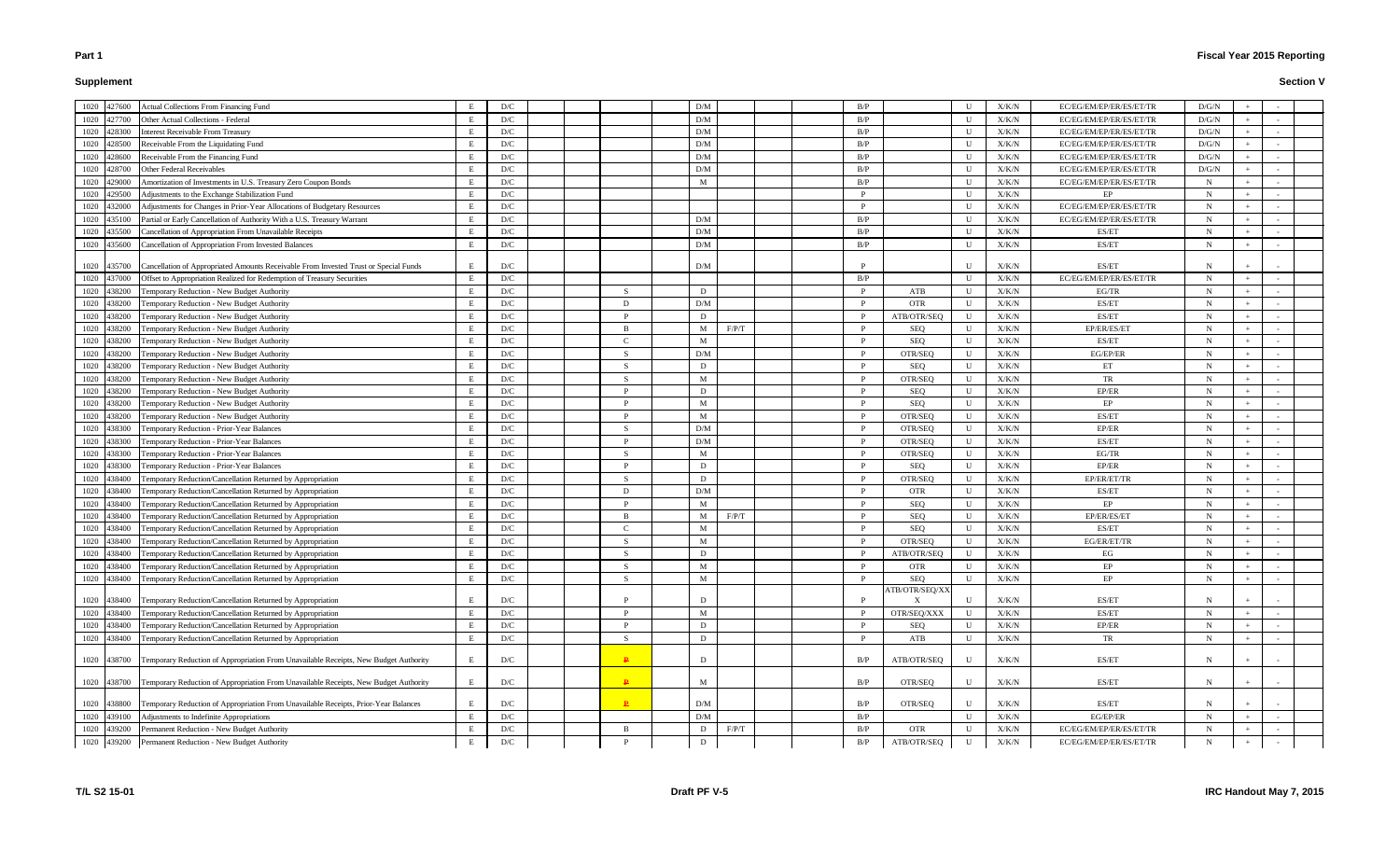# **Supplement**

# **Fiscal Year 2015 Reporting**

| 1020 | 439200      | Permanent Reduction - New Budget Authority                                                                                                                                      |    | D/C |     |       |       | M            | F/P/T |       |                | B/P      | <b>OTR</b> | U            | X/K/N | EP/ER/ET                       |       |     |        |  |
|------|-------------|---------------------------------------------------------------------------------------------------------------------------------------------------------------------------------|----|-----|-----|-------|-------|--------------|-------|-------|----------------|----------|------------|--------------|-------|--------------------------------|-------|-----|--------|--|
| 1020 | 439200      | Permanent Reduction - New Budget Authority                                                                                                                                      | E  | D/C |     |       |       | M            | F/P/T |       |                | B/P      | OTR/SEQ    | U            | X/K/N | EG                             | -N    |     |        |  |
| 1020 | 439200      | Permanent Reduction - New Budget Authority                                                                                                                                      | E  | D/C |     |       |       | $\mathbf{M}$ |       |       |                | B/P      | OTR/SEQ    | $\mathbf U$  | X/K/N | EC/EG/EM/EP/ER/ES/ET/TR        | N     |     |        |  |
| 1020 | 439200      | Permanent Reduction - New Budget Authority                                                                                                                                      | E  | D/C |     |       |       | D/M          |       |       |                | B/P      | ATB/OTR    | U            | X/K/N | ET                             | N     | $+$ |        |  |
| 1020 | 439200      | Permanent Reduction - New Budget Authority                                                                                                                                      | E  | D/C |     |       |       | D/M          |       |       |                | B/P      | <b>OTR</b> | U            | X/K/N | EG/EP/ER                       | -N    | $+$ |        |  |
| 1020 | 439200      | Permanent Reduction - New Budget Authority                                                                                                                                      | E  | D/C |     |       | D     | D            |       |       |                | B/P      | ATB/SEQ    | U            | X/K/N | EG                             | N     | $+$ |        |  |
| 1020 | 439200      | Permanent Reduction - New Budget Authority                                                                                                                                      |    | D/C |     |       | D     | D            |       |       |                | B/P      | <b>OTR</b> | U            | X/K/N | EC/EG/EM/EP/ER/ES/ET/TR        | N     | $+$ |        |  |
| 1020 | 439200      | Permanent Reduction - New Budget Authority                                                                                                                                      |    | D/C |     |       | D     | M            |       |       |                | B/P      | <b>OTR</b> | U            | X/K/N | ES/ET                          | N     | $+$ |        |  |
| 1020 | 439200      | Permanent Reduction - New Budget Authority                                                                                                                                      | E  | D/C |     |       | R/S   | D/M          |       |       |                | B/P      | <b>OTR</b> | U            | X/K/N | EC/EG/EM/EP/ER/ES/ET/TR        | N     |     |        |  |
| 1020 | 439200      | Permanent Reduction - New Budget Authority                                                                                                                                      |    | D/C |     |       | - S   | M            |       |       |                | B/P      | SEQ        | U            | X/K/N | EG                             | N     |     |        |  |
|      | 1020 439200 | Permanent Reduction - New Budget Authority                                                                                                                                      |    | D/C |     |       |       | M            |       |       |                | P        | <b>OTR</b> | U            | X/K/N | ES                             | -N    |     |        |  |
|      | 1020 439300 | ermanent Reduction - Prior-Year Balances                                                                                                                                        |    | D/C |     |       |       | D/M          | F/P/T |       |                | B/P      | <b>OTR</b> | U            | X/K/N | EC/EG/EM/EP/ER/ES/ET/TR        | N     |     |        |  |
| 1020 | 439300      | ermanent Reduction - Prior-Year Balances                                                                                                                                        |    | D/C |     |       | D/P/S | D/M          |       |       |                | B/P      | OTR/SEQ    | U            | X/K/N | EC/EG/EM/EP/ER/ES/ET/TR        | N     |     |        |  |
| 1020 | 439300      | ermanent Reduction - Prior-Year Balances                                                                                                                                        |    | D/C |     |       |       | D/M          |       |       |                | B        | <b>OTR</b> | U            | X/K/N | EG/ER                          | -N    |     |        |  |
| 1020 | 439300      | Permanent Reduction - Prior-Year Balances                                                                                                                                       |    | D/C |     |       |       | D/M          |       |       |                | <b>P</b> | <b>OTR</b> | U            | X/K/N | EP/ET                          | N     |     |        |  |
| 1020 | 439300      | Permanent Reduction - Prior-Year Balances                                                                                                                                       |    | D/C |     |       |       | D/M          |       |       |                | B/P      | <b>OTR</b> | U            | X/K/N | EC/EG/EM/EP/ER/ES/ET/TR        |       |     |        |  |
| 1020 | 439400      | Receipts Unavailable for Obligation Upon Collection                                                                                                                             | E  | D/C |     |       |       | D/M          |       |       |                | B/P      |            | $\mathbf{U}$ | X/K/N | ES/ET                          | -N    |     |        |  |
|      |             | Special and Trust Fund Refunds and Recoveries Temporarily Unavailable - Receipts Unavailable                                                                                    |    |     |     |       |       |              |       |       |                |          |            |              |       |                                |       |     |        |  |
| 1020 | 439600      | for Obligation Upon Collection                                                                                                                                                  |    | D/C |     |       |       |              |       |       |                | B/P      |            | U            | X/K/N | <b>EC/EG/EM/EP/ER/ES/ET/TR</b> | N     |     |        |  |
| 1020 | 439700      | Receipts and Appropriations Temporarily Precluded From Obligation                                                                                                               |    | D/C |     |       | C/P   | D/M          |       |       |                | B/P      |            | U            | X/K/N | ES/ET                          | -N    |     |        |  |
| 1020 | 439800      | Offsetting Collections Temporarily Precluded From Obligation                                                                                                                    |    | D/C |     |       |       | D/M          |       |       |                | B/P      |            | U            | X/K/N | EG/EP/ER                       | N     |     |        |  |
|      |             | Special and Trust Fund Refunds and Recoveries Temporarily Unavailable - Receipts and                                                                                            |    |     |     |       |       |              |       |       |                |          |            |              |       |                                |       |     |        |  |
|      | 1020 439900 | Appropriations Temporarily Precluded From Obligation                                                                                                                            |    | D/C |     |       |       |              |       |       |                | B/P      |            | U            | X/K/N | EC/EG/EM/EP/ER/ES/ET/TR        | N     |     |        |  |
| 1020 | 480100      | Undelivered Orders - Obligations, Unpaid                                                                                                                                        |    | D/C | D/R | A/B/E |       |              |       |       |                | B/P      |            | U            | X/K/N | EC/EG/EM/EP/ER/ES/ET/TR        | D/G/N |     |        |  |
| 1020 | 480200      | <b>Jndelivered Orders - Obligations, Prepaid/Advanced</b>                                                                                                                       |    | D/C | D/R | A/B/E |       | D/M          |       |       | <b>BAL/NEW</b> | B/P      |            | U            | X/K/N | EC/EG/EM/EP/ER/ES/ET/TR        | N     |     |        |  |
| 1020 | 480200      | Undelivered Orders - Obligations, Prepaid/Advanced                                                                                                                              | E  | D/C | D/R | A/B/E |       | M            |       |       |                | B/P      |            | U            | X/K/N | EP/ER                          | D/G   |     |        |  |
|      | 1020 487100 |                                                                                                                                                                                 | E  | D/C |     |       |       |              |       |       |                | B/P      |            | U            | X/K/N | EC/EG/EM/EP/ER/ES/ET/TR        | D/G/N |     |        |  |
|      |             | Downward Adjustments of Prior-Year Unpaid Undelivered Orders - Obligations, Recoveries<br>Downward Adjustments of Prior-Year Prepaid/Advanced Undelivered Orders - Obligations, |    |     |     |       |       |              |       |       |                |          |            |              |       |                                |       |     |        |  |
|      | 1020 487200 | <b>Refunds Collected</b>                                                                                                                                                        |    | D/C |     |       |       | D/M          |       | F/N   |                | B/P      |            | $\mathbf{U}$ | X/K/N | EC/EG/EM/EP/ER/ES/ET/TR        | D/G/N |     |        |  |
| 1020 | 488100      | Upward Adjustments of Prior-Year Undelivered Orders - Obligations, Unpaid                                                                                                       | E  | D/C | D/R | A/B/E |       |              |       |       |                | B/P      |            | U            | X/K/N | EC/EG/EM/EP/ER/ES/ET/TR        | D/G/N | $+$ |        |  |
|      |             |                                                                                                                                                                                 |    |     |     |       |       |              |       |       |                |          |            |              |       |                                |       |     |        |  |
|      | 1020 488200 | Upward Adjustments of Prior-Year Undelivered Orders - Obligations, Prepaid/Advanced                                                                                             | E  | D/C | D/R | A/B/E |       | D/M          |       |       | BAL            | B/P      |            | U            | X/K/N | EC/EG/EM/EP/ER/ES/ET/TR        | N     |     |        |  |
|      |             |                                                                                                                                                                                 |    |     |     |       |       |              |       |       |                |          |            |              |       |                                |       |     |        |  |
|      | 1020 488200 | Upward Adjustments of Prior-Year Undelivered Orders - Obligations, Prepaid/Advanced                                                                                             | E  | D/C | D/R | A/B/E |       | M            |       |       |                | B/P      |            | U            | X/K/N | EP/ER                          | D/G   |     |        |  |
|      | 1020 490100 | Delivered Orders - Obligations, Unpaid                                                                                                                                          |    | D/C | D/R | A/B/E |       |              |       |       |                | B/P      |            | U            | X/K/N | EC/EG/EM/EP/ER/ES/ET/TR        | D/G/N |     |        |  |
|      | 1020 490200 | Delivered Orders - Obligations, Paid                                                                                                                                            | E  | D/C | D/R | A/B/E |       | D/M          |       |       | <b>BAL/NEW</b> | B/P      |            | $\mathbf{U}$ | X/K/N | EC/EG/EM/EP/ER/ES/ET/TR        | N     | $+$ | $\sim$ |  |
| 1020 | 490200      | Delivered Orders - Obligations, Paid                                                                                                                                            | E  | D/C | D/R | A/B   |       | M            |       |       |                | B/P      |            | $\mathbf U$  | X/K/N | EP/ER                          | D/G   |     |        |  |
| 1020 | 490800      | Authority Outlayed Not Yet Disbursed                                                                                                                                            | E  | D/C | D/R | A/E   |       | D/M          |       |       | <b>BAL/NEW</b> | B/P      |            | $\mathbf U$  | X/K/N | EG/ER                          | N     |     |        |  |
|      |             |                                                                                                                                                                                 |    |     |     |       |       |              |       |       |                |          |            |              |       |                                |       |     |        |  |
|      | 1020 497100 | Downward Adjustments of Prior-Year Unpaid Delivered Orders - Obligations, Recoveries                                                                                            | E  | D/C |     |       |       |              |       |       |                | B/P      |            | U            | X/K/N | EC/EG/EM/EP/ER/ES/ET/TR        | D/G/N |     |        |  |
|      |             |                                                                                                                                                                                 |    |     |     |       |       |              |       |       |                |          |            |              |       |                                |       |     |        |  |
| 1020 | 497200      | Downward Adjustments of Prior-Year Paid Delivered Orders - Obligations, Refunds Collected                                                                                       |    | D/C |     |       |       | D/M          |       | E/F/N |                | B/P      |            | U            | X/K/N | EC/EG/EM/EP/ER/ES/ET/TR        | D/G/N |     |        |  |
| 1020 | 498100      | Upward Adjustments of Prior-Year Delivered Orders - Obligations, Unpaid                                                                                                         | E  | D/C | D/R | A/B/E |       |              |       |       |                | B/P      |            | U            | X/K/N | EC/EG/EM/EP/ER/ES/ET/TR        | D/G/N |     |        |  |
| 1020 | 498200      | Upward Adjustments of Prior-Year Delivered Orders - Obligations, Paid                                                                                                           | E  | D/C | D/R | A/B/E |       | D/M          |       |       | <b>BAL</b>     | B/P      |            | U            | X/K/N | EC/EG/EM/EP/ER/ES/ET/TR        | N     |     |        |  |
|      | 1020 498200 | Upward Adjustments of Prior-Year Delivered Orders - Obligations, Paid                                                                                                           |    | D/C | D/R | A/B/E |       | $\mathbf{M}$ |       |       |                | B/P      |            | $\mathbf{U}$ | X/K/N | EP/ER                          | D/G   |     |        |  |
|      |             |                                                                                                                                                                                 |    |     |     |       |       |              |       |       |                |          |            |              |       |                                |       |     |        |  |
|      |             | 1021 Recoveries of prior year unpaid obligations                                                                                                                                |    |     |     |       |       |              |       |       |                |          |            |              |       |                                |       |     |        |  |
| 1021 | 487100      | Downward Adjustments of Prior-Year Unpaid Undelivered Orders - Obligations, Recoveries                                                                                          | E. | D/C |     |       |       |              |       |       |                | X        |            | $\mathbf U$  | X/K/N | EC/EG/EM/EP/ER/ES/ET/TR        | D/G/N |     |        |  |
|      |             | 1021 497100 Downward Adjustments of Prior-Year Unpaid Delivered Orders - Obligations, Recoveries                                                                                | E. | D/C |     |       |       |              |       |       |                |          |            | U            | X/K/N | EC/EG/EM/EP/ER/ES/ET/TR        | D/G/N |     |        |  |
|      |             |                                                                                                                                                                                 |    |     |     |       |       |              |       |       |                |          |            |              |       |                                |       |     |        |  |
|      |             | 1022 Capital transfer of unobligated balances to general fund (-)                                                                                                               |    |     |     |       |       |              |       |       |                |          |            |              |       |                                |       |     |        |  |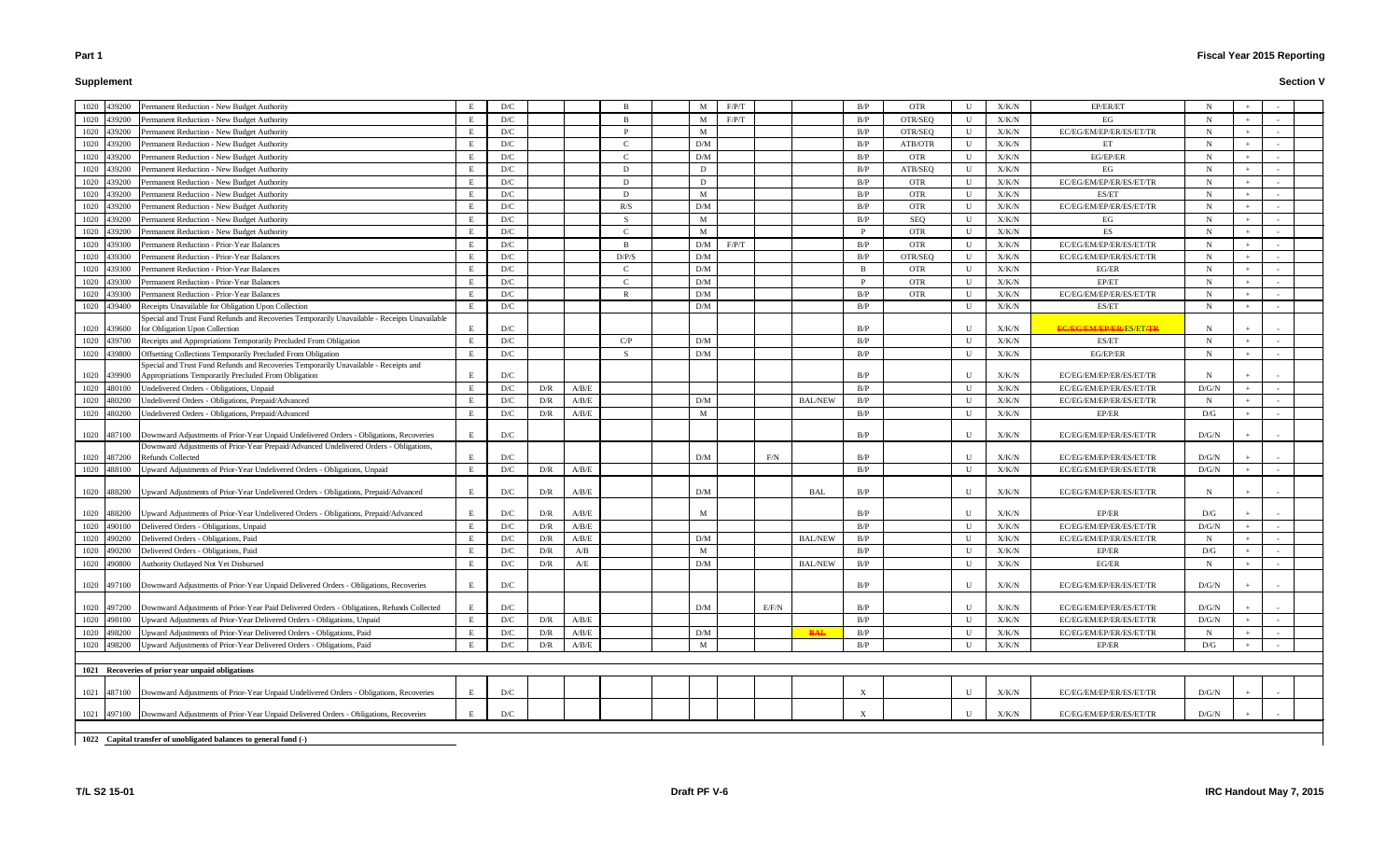# **Supplement**

# **Fiscal Year 2015 Reporting**

|      | 1022 415200              | Actual Capital Transfers to the General Fund of the Treasury, Prior-Year Balances                                                            | E            | D/C |  |  |                         |       |  |                           | U           | X/K/N         | EC/EG/EM/EP/ER/ES/ET/TR | D/G/N       |     |     |  |
|------|--------------------------|----------------------------------------------------------------------------------------------------------------------------------------------|--------------|-----|--|--|-------------------------|-------|--|---------------------------|-------------|---------------|-------------------------|-------------|-----|-----|--|
|      |                          |                                                                                                                                              |              |     |  |  |                         |       |  |                           |             |               |                         |             |     |     |  |
|      |                          | 1023 Unobligated balances applied to repay debt (-)                                                                                          |              |     |  |  |                         |       |  |                           |             |               |                         |             |     |     |  |
|      |                          | 1023 414700 Actual Repayments of Debt, Prior-Year Balances                                                                                   | E            | D/C |  |  |                         |       |  | $\mathbf{X}$              | $\mathbf U$ | X/K/N         | EC/EG/EM/EP/ER/ES/ET/TR | D/G/N       |     |     |  |
|      |                          | 1024 Unobligated balance of borrowing authority withdrawn (-)                                                                                |              |     |  |  |                         |       |  |                           |             |               |                         |             |     |     |  |
|      |                          |                                                                                                                                              |              |     |  |  |                         |       |  |                           |             |               |                         |             |     |     |  |
|      | 1024 414400              | Borrowing Authority Withdrawn                                                                                                                | E            | D/C |  |  |                         | F/P/T |  | X                         | U           | X/K/N         | EC/EG/EM/EP/ER/ES/ET/TR | D/G/N       |     |     |  |
|      |                          | 1025 Unobligated balance of contract authority withdrawn (-)                                                                                 |              |     |  |  |                         |       |  |                           |             |               |                         |             |     |     |  |
|      | 1025 413400              | Contract Authority Withdrawn                                                                                                                 | E            | D/C |  |  |                         |       |  | $\mathbf{x}$              | U           | X/K/N         | EC/EG/EM/EP/ER/ES/ET/TR | N           |     |     |  |
|      |                          |                                                                                                                                              |              |     |  |  |                         |       |  |                           |             |               |                         |             |     |     |  |
|      |                          |                                                                                                                                              |              |     |  |  |                         |       |  |                           |             |               |                         |             |     |     |  |
|      |                          | 1026 Adjustment for change in allocation of trust fund limitation or foreign exchange valuation                                              |              |     |  |  |                         |       |  |                           |             |               |                         |             |     |     |  |
| 1026 | 429500                   | Adjustments to the Exchange Stabilization Fund                                                                                               | E            | D/C |  |  |                         |       |  | $\boldsymbol{\mathrm{X}}$ | $\mathbf U$ | X/K/N         | EP                      | N           |     |     |  |
| 1026 | 429500                   | Adjustments to the Exchange Stabilization Fund                                                                                               | $\mathbf{B}$ | D/C |  |  |                         |       |  | $\boldsymbol{\mathrm{X}}$ | U           | X/K/N         | EP                      | N           |     | $+$ |  |
| 1026 | 432000                   | Adjustments for Changes in Prior-Year Allocations of Budgetary Resources                                                                     | $\mathbf{F}$ | D/C |  |  |                         |       |  | $\boldsymbol{\mathrm{X}}$ | U           | ${\rm X/K/N}$ | EC/EG/EM/EP/ER/ES/ET/TR | N           |     |     |  |
|      |                          |                                                                                                                                              |              |     |  |  |                         |       |  |                           |             |               |                         |             |     |     |  |
|      |                          | Adjustment in unobligated balances for change in investments of zero coupon bonds (special and non-                                          |              |     |  |  |                         |       |  |                           |             |               |                         |             |     |     |  |
|      |                          | 1027 revolving trust funds)                                                                                                                  |              |     |  |  |                         |       |  |                           |             |               |                         |             |     |     |  |
| 1027 |                          |                                                                                                                                              |              |     |  |  |                         |       |  |                           |             |               |                         |             |     |     |  |
|      |                          |                                                                                                                                              |              |     |  |  |                         |       |  |                           |             |               |                         |             |     |     |  |
|      |                          |                                                                                                                                              |              |     |  |  |                         |       |  |                           |             |               |                         |             |     |     |  |
|      |                          | This line is not required to be supported by the USSGL at this time, but will be required in the future.                                     |              |     |  |  |                         |       |  |                           |             |               |                         |             |     |     |  |
|      |                          |                                                                                                                                              |              |     |  |  |                         |       |  |                           |             |               |                         |             |     |     |  |
|      |                          |                                                                                                                                              |              |     |  |  |                         |       |  |                           |             |               |                         |             |     |     |  |
|      |                          | 1028 Adjustment in unobligated balances for change in investments of zero coupon bonds (revolving funds)                                     |              |     |  |  |                         |       |  |                           |             |               |                         |             |     |     |  |
| 1028 |                          |                                                                                                                                              |              |     |  |  |                         |       |  |                           |             |               |                         |             |     |     |  |
|      |                          |                                                                                                                                              |              |     |  |  |                         |       |  |                           |             |               |                         |             |     |     |  |
|      |                          |                                                                                                                                              |              |     |  |  |                         |       |  |                           |             |               |                         |             |     |     |  |
|      |                          | This line is not required to be supported by the USSGL at this time, but will be required in the future.                                     |              |     |  |  |                         |       |  |                           |             |               |                         |             |     |     |  |
|      |                          |                                                                                                                                              |              |     |  |  |                         |       |  |                           |             |               |                         |             |     |     |  |
|      |                          | 1029 Other balances withdrawn (-)                                                                                                            |              |     |  |  |                         |       |  |                           |             |               |                         |             |     |     |  |
| 1029 | 435000                   | Canceled Authority                                                                                                                           |              | D/C |  |  | D/M                     |       |  | X                         | U           | X/K/N         | EG/EM/ER/ES/ET/TR       | N           |     |     |  |
| 1029 | 435100                   | Partial or Early Cancellation of Authority With a U.S. Treasury Warrant                                                                      | E            | D/C |  |  | D/M                     |       |  | X                         | $\mathbf U$ | X/K/N         | EC/EG/EM/EP/ER/ES/ET/TR | N           |     |     |  |
| 1029 |                          | 435500 Cancellation of Appropriation From Unavailable Receipts                                                                               | E            | D/C |  |  | D/M                     |       |  | $\boldsymbol{\mathrm{X}}$ | U           | X/K/N         | ES/ET                   | $\mathbf N$ | $+$ |     |  |
| 1029 | 435600                   | Cancellation of Appropriation From Invested Balances                                                                                         | E            | D/C |  |  | D/M                     |       |  | $\boldsymbol{\mathrm{X}}$ | $\mathbf U$ | X/K/N         | ES/ET                   | N           |     |     |  |
|      |                          |                                                                                                                                              |              |     |  |  |                         |       |  |                           |             |               |                         |             |     |     |  |
| 1029 |                          | 435700 Cancellation of Appropriated Amounts Receivable From Invested Trust or Special Funds                                                  | E            | D/C |  |  | $\mathrm{D}/\mathrm{M}$ |       |  | $\boldsymbol{\mathrm{X}}$ | $\mathbf U$ | X/K/N         | ES/ET                   | N           |     |     |  |
|      |                          |                                                                                                                                              |              |     |  |  |                         |       |  |                           |             |               |                         |             |     |     |  |
|      |                          |                                                                                                                                              |              |     |  |  |                         |       |  |                           |             |               |                         |             |     |     |  |
|      |                          | 1031 Refunds and recoveries temporarily precluded from obligation (special and trust funds) (-)                                              |              |     |  |  |                         |       |  |                           |             |               |                         |             |     |     |  |
|      |                          | Special and Trust Fund Refunds and Recoveries Temporarily Unavailable - Receipts Unavailable                                                 |              |     |  |  |                         |       |  |                           |             |               |                         |             |     |     |  |
| 1031 |                          | 439600 for Obligation Upon Collection                                                                                                        | E            | D/C |  |  |                         |       |  | X                         | $\mathbf U$ | X/K/N         | ES/ET                   | N           |     |     |  |
| 1031 | 439900                   | Special and Trust Fund Refunds and Recoveries Temporarily Unavailable - Receipts and<br>Appropriations Temporarily Precluded From Obligation | E            | D/C |  |  |                         |       |  | $\boldsymbol{\mathrm{X}}$ | U           | X/K/N         | ES/ET                   |             |     |     |  |
|      |                          |                                                                                                                                              |              |     |  |  |                         |       |  |                           |             |               |                         |             |     |     |  |
|      |                          | 1050 Unobligated balance (total)                                                                                                             |              |     |  |  |                         |       |  |                           |             |               |                         |             |     |     |  |
|      |                          |                                                                                                                                              |              |     |  |  |                         |       |  |                           |             |               |                         |             |     |     |  |
|      |                          | This line is calculated. Equals sum of lines 1000 through 1031 excluding line 1001.                                                          |              |     |  |  |                         |       |  |                           |             |               |                         |             |     |     |  |
|      |                          |                                                                                                                                              |              |     |  |  |                         |       |  |                           |             |               |                         |             |     |     |  |
|      | <b>Budget authority:</b> |                                                                                                                                              |              |     |  |  |                         |       |  |                           |             |               |                         |             |     |     |  |
|      |                          |                                                                                                                                              |              |     |  |  |                         |       |  |                           |             |               |                         |             |     |     |  |
|      |                          |                                                                                                                                              |              |     |  |  |                         |       |  |                           |             |               |                         |             |     |     |  |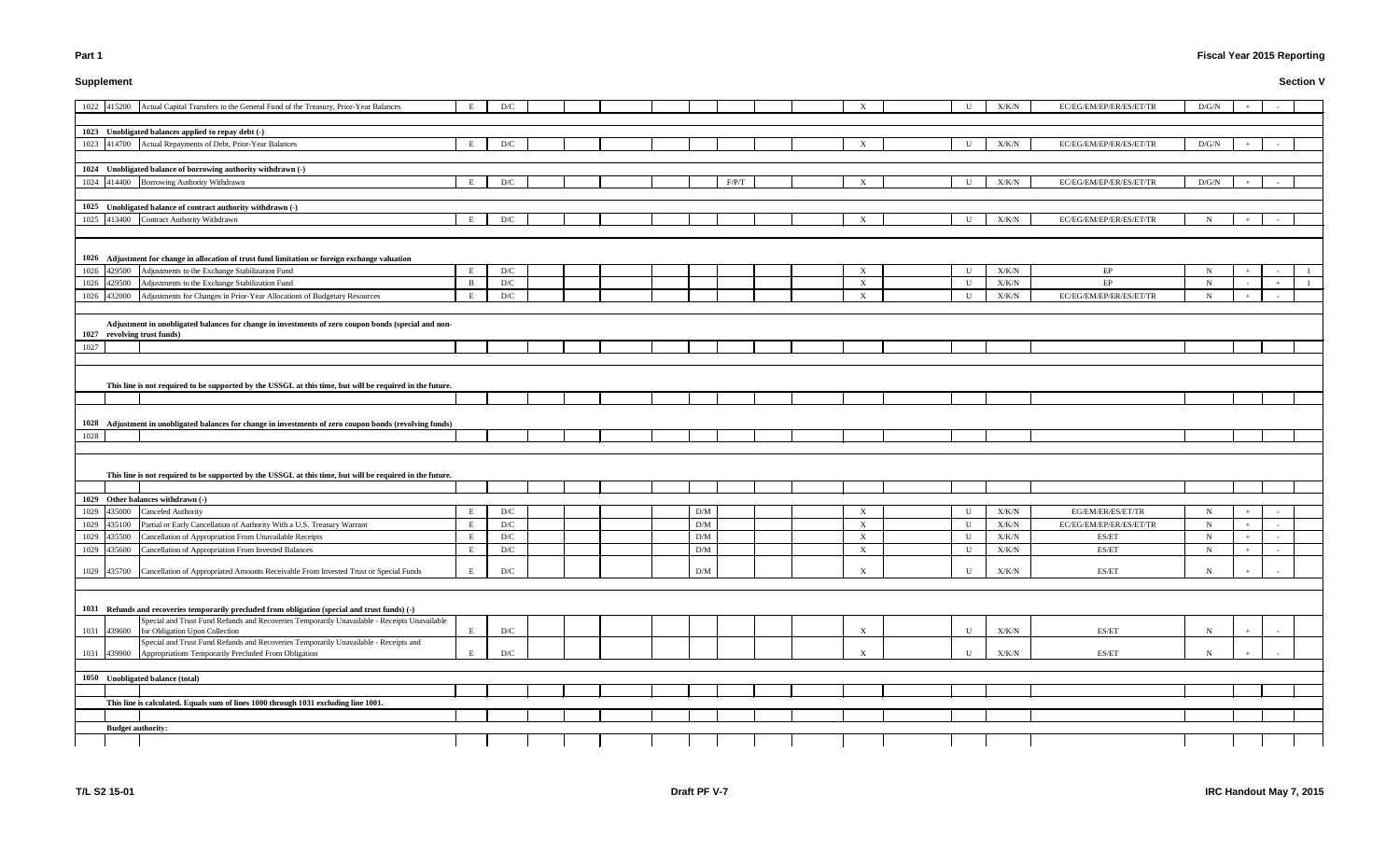# **Supplement**

# **Fiscal Year 2015 Reporting**

| Appropriations:                                                                                                                                  |              |                         |          |   |  |                           |             |              |                |                         |             |       |                |
|--------------------------------------------------------------------------------------------------------------------------------------------------|--------------|-------------------------|----------|---|--|---------------------------|-------------|--------------|----------------|-------------------------|-------------|-------|----------------|
|                                                                                                                                                  |              |                         |          |   |  |                           |             |              |                |                         |             |       |                |
| Discretionary:                                                                                                                                   |              |                         |          |   |  |                           |             |              |                |                         |             |       |                |
|                                                                                                                                                  |              |                         |          |   |  |                           |             |              |                |                         |             |       |                |
| 1100 Appropriation                                                                                                                               |              |                         |          |   |  |                           |             |              |                |                         |             |       |                |
| 1100 411100<br>Debt Liquidation Appropriations                                                                                                   | E            | D/C                     |          |   |  | $\boldsymbol{\mathrm{X}}$ |             | U            | X/K/N          | EG/EP/ER                | N           |       |                |
| 1100 411200<br>Liquidation of Deficiency - Appropriations                                                                                        | E            | D/C                     |          | D |  | $\mathbf{X}$              |             | $\mathbf{U}$ | X/K/N          | EG/EP/ER                | N           | $+$   |                |
| Loan Subsidy Appropriation<br>1100 411500                                                                                                        | E            | D/C                     | P        | D |  | $\boldsymbol{\mathrm{X}}$ |             | - U          | X/K/N          | <b>EGÆPÆR</b>           | N           | $+$   |                |
| 411600<br>Debt Forgiveness Appropriation<br>1100                                                                                                 | E            | D/C                     | P        | D |  | X                         |             | U            | X/K/N          | EC/EG/EM/EP/ER/ES/ET/TR | $\mathbf N$ |       |                |
| Loan Administrative Expense Appropriation<br>411700<br>1100                                                                                      | E            | D/C                     | P        | D |  | $\boldsymbol{\mathrm{X}}$ |             | U            | X/K/N          | <b>EGÆPÆR</b>           | N           |       |                |
| Other Appropriations Realized<br>1100 411900                                                                                                     | E            | D/C                     | P        | D |  | $\mathbf{X}$              |             | U            | X/K/N          | EC/EG/EM/EP/ER/ES/ET    | N           |       |                |
| 1100 413800<br>Appropriation To Liquidate Contract Authority                                                                                     | E            | D/C                     |          | D |  | $\mathbf{X}$              |             | U            | X/K/N          | EG/EP/ER                | N           |       |                |
| 1100 439100 Adjustments to Indefinite Appropriations                                                                                             | E            | D/C                     |          | D |  | $\mathbf{X}$              |             | U            | X/K/N          | EG/EP/ER                | N           | $+$   |                |
|                                                                                                                                                  |              |                         |          |   |  |                           |             |              |                |                         |             |       |                |
| 1101 Appropriation (special or trust fund)                                                                                                       |              |                         |          |   |  |                           |             |              |                |                         |             |       |                |
| 1101 411300 Appropriated Receipts Derived from Unavailable Trust or Special Fund Receipts                                                        | Е            | D/C                     |          | D |  | $\boldsymbol{\mathrm{X}}$ | XXX         | U            | X/K/N          | ES/ET                   | N           | $+$   |                |
| 1101 411400 Appropriated Receipts Derived from Available Trust or Special Fund Receipts                                                          | E            | D/C                     | P        | D |  | $\boldsymbol{\mathrm{X}}$ |             | $\mathbf{U}$ | X/K/N          | ES/ET                   | N           |       |                |
|                                                                                                                                                  |              |                         |          |   |  |                           |             |              |                |                         |             |       |                |
| 1101 412100 Amounts Appropriated From Specific Invested TAFS Reclassified - Receivable - Cancellation                                            | Е            | D/C                     |          | D |  | X                         |             | U            | X/K/N          | ES/ET                   | N           |       |                |
| Amounts Appropriated From Specific Invested TAFS Reclassified - Receivable - Temporary                                                           |              |                         |          |   |  |                           |             |              |                |                         |             |       |                |
| 1101 412300<br>Reduction                                                                                                                         | Ε            | $\mathbf{D}/\mathbf{C}$ |          | D |  | $\boldsymbol{\mathrm{X}}$ |             | U            | X/K/N          | EG/ES/ET                |             |       |                |
| Amounts Appropriated From Specific Invested TAFS Reclassified - Payable - Temporary<br>1101 412400<br>Reduction/Cancellation                     |              | D/C                     |          |   |  | $\mathbf{x}$              |             | $\mathbf{H}$ | X/K/N          | ES/ET                   |             |       |                |
| 1101 412600                                                                                                                                      | E            | D/C                     | P        | D |  | $\mathbf{X}$              | XXX         | U            | X/K/N          | ES/ET                   | $\mathbf N$ | $+$   |                |
| Amounts Appropriated From Specific Invested TAFS - Receivable<br>412600<br>Amounts Appropriated From Specific Invested TAFS - Receivable<br>1101 | -B           | $\mathbf{D}/\mathbf{C}$ | P        | D |  | $\mathbf{X}$              | XXX         | $\mathbf{U}$ | ${\rm X/K/N}$  | ES/ET                   | N           |       |                |
| 412700<br>Amounts Appropriated From Specific Invested TAFS - Payable<br>1101                                                                     |              | D/C                     |          | D |  | $\mathbf{X}$              | XXX         | U            | X/K/N          | ES/ET                   | N           | $\pm$ |                |
| 412700<br>Amounts Appropriated From Specific Invested TAFS - Payable                                                                             | B            | $\mathbf{D}/\mathbf{C}$ |          | D |  | $\boldsymbol{\mathrm{X}}$ | XXX         | U            | ${\rm X/K/N}$  | ES/ET                   | N           |       |                |
| 1101<br>Amounts Appropriated From Specific Invested TAFS - Transfers-In<br>412800<br>1101                                                        | E            | D/C                     | P        | D |  | $\mathbf{X}$              | XXX         | U            | X/K/N          | EG/ES/ET                | N           |       |                |
| Amounts Appropriated From Specific Invested TAFS - Transfers-Out<br>1101<br>412900                                                               | E            | D/C                     | <b>P</b> | D |  | $\mathbf{X}$              | XXX         | U            | X/K/N          | ES/ET                   | N           |       |                |
| 412900<br>Amounts Appropriated From Specific Invested TAFS - Transfers-Out<br>1101                                                               | E            | D/C                     | P        | D |  | X                         | XXX         | U            |                | EG                      | $\mathbf N$ |       |                |
| Appropriation To Liquidate Contract Authority<br>1101<br>413800                                                                                  | E            | D/C                     |          | D |  | $\mathbf{X}$              |             | U            | X/K/N<br>X/K/N | ES/ET                   | N           | $+$   |                |
| Temporary Reduction/Cancellation Returned by Appropriation<br>438400<br>1101                                                                     | E            | D/C                     | P        | D |  | $\mathbf{X}$              | ATB/OTR/XXX | U            | X/K/N          | ES/ET                   | N           | $+$   |                |
| 438400<br>Temporary Reduction/Cancellation Returned by Appropriation<br>1101                                                                     | B            | D/C                     | P        | D |  | X                         | ATB/OTR/XXX | U            | X/K/N          | ES/ET                   | $\mathbf N$ |       | $\overline{1}$ |
| Receipts Unavailable for Obligation Upon Collection<br>439400<br>1101                                                                            | Е            | $\mathbf{D}/\mathbf{C}$ |          | D |  | $\boldsymbol{\mathrm{X}}$ |             | U            | X/K/N          | ES/ET                   | N           | $+$   | -1             |
| 1101 439400 Receipts Unavailable for Obligation Upon Collection                                                                                  | B            | D/C                     |          | D |  | $\mathbf{x}$              |             | $\mathbf{H}$ | X/K/N          | ES/ET                   | N           |       | $\overline{1}$ |
|                                                                                                                                                  |              |                         |          |   |  |                           |             |              |                |                         |             |       |                |
| 1102 Appropriation (previously unavailable)                                                                                                      |              |                         |          |   |  |                           |             |              |                |                         |             |       |                |
| Appropriated Receipts Derived from Unavailable Trust or Special Fund Receipts<br>1102 411300                                                     | E            | D/C                     |          | D |  | X                         | SEQ         | U            | X/K/N          | ES/ET                   | N           | $+$   |                |
| 1102 438400<br>Temporary Reduction/Cancellation Returned by Appropriation                                                                        | E            | D/C                     | P        | D |  | $\mathbf{X}$              | SEQ         | U            | ${\rm X/K/N}$  | EP/ER/ES/ET             | $\mathbf N$ |       |                |
| 1102 438400<br>Temporary Reduction/Cancellation Returned by Appropriation                                                                        | $\mathbf{B}$ | D/C                     | P        | D |  | $\mathbf{X}$              | SEQ         | $\mathbf U$  | X/K/N          | EP/ER/ES/ET             | N           |       |                |
|                                                                                                                                                  |              |                         |          |   |  |                           |             |              |                |                         |             |       |                |
| 1103 Appropriation available from subsequent year                                                                                                |              |                         |          |   |  |                           |             |              |                |                         |             |       |                |
| 1103 411900 Other Appropriations Realized                                                                                                        | E            | $\mathbf{D}/\mathbf{C}$ |          | D |  | $\mathbf{X}$              |             | U            | ${\rm X/K/N}$  | EC/EG/EM/EP/ER          | N           | $+$   |                |
|                                                                                                                                                  |              |                         |          |   |  |                           |             |              |                |                         |             |       |                |
| 1104 Appropriation available in prior year (-)                                                                                                   |              |                         |          |   |  |                           |             |              |                |                         |             |       |                |
| 1104 411900 Other Appropriations Realized                                                                                                        | E            | D/C                     | Е.       | D |  | $\mathbf{X}$              |             | U            | X/K/N          | EC/EG/EM/EP/ER          | N           | $+$   |                |
|                                                                                                                                                  |              |                         |          |   |  |                           |             |              |                |                         |             |       |                |
| 1105 Reappropriation                                                                                                                             |              |                         |          |   |  |                           |             |              |                |                         |             |       |                |
| 1105 415000 Reappropriations - Transfers-In                                                                                                      | E            | $\mathbf{D}/\mathbf{C}$ |          | D |  | $\mathbf{X}$              |             | U            | X/K/N          | EC/EG/EM/EP/ER/ES/ET/TR | N           | $+$   |                |
|                                                                                                                                                  |              |                         |          |   |  |                           |             |              |                |                         |             |       |                |
| Nonexpenditure transfers:                                                                                                                        |              |                         |          |   |  |                           |             |              |                |                         |             |       |                |
|                                                                                                                                                  |              |                         |          |   |  |                           |             |              |                |                         |             |       |                |
|                                                                                                                                                  |              |                         |          |   |  |                           |             |              |                |                         |             |       |                |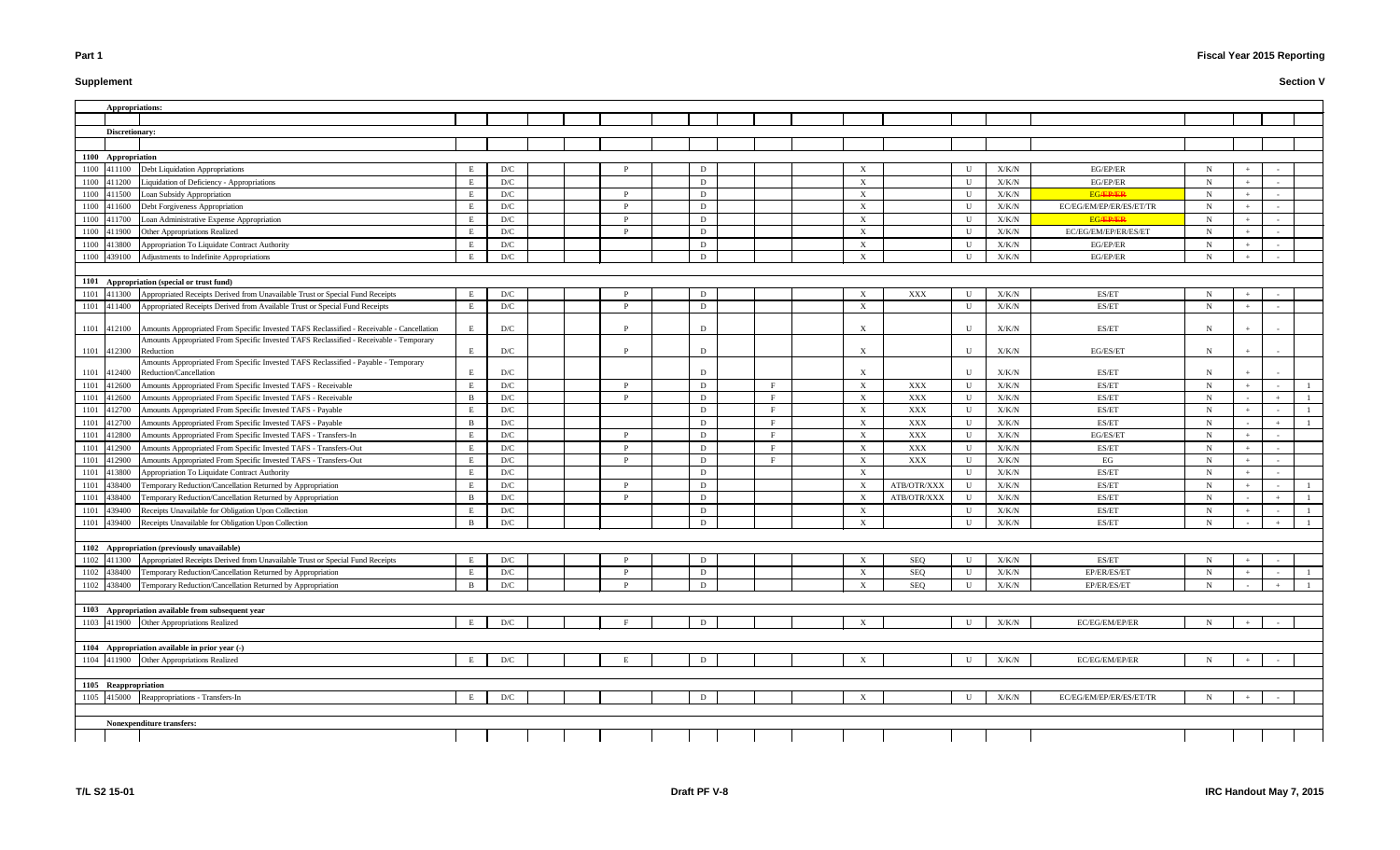# **Supplement**

|                     | 1120 Appropriations transferred to other accounts (-)                                                                                                    |                |              |  |         |              |       |  |                           |             |              |                |                                  |             |     |   |
|---------------------|----------------------------------------------------------------------------------------------------------------------------------------------------------|----------------|--------------|--|---------|--------------|-------|--|---------------------------|-------------|--------------|----------------|----------------------------------|-------------|-----|---|
| 1120 416600         | Allocations of Realized Authority - To Be Transferred From Invested Balances                                                                             |                |              |  |         |              |       |  |                           |             |              | X/K/N          | EG/ES/ET                         |             |     |   |
| 1120 416600         | Allocations of Realized Authority - To Be Transferred From Invested Balances                                                                             | $\overline{B}$ | $\mathbf C$  |  |         | D            |       |  | $\boldsymbol{\mathrm{X}}$ |             | $\mathbf{U}$ | X/K/N          | EG/ES/ET                         | N           |     |   |
| 1120 416700         | Allocations of Realized Authority - Transferred From Invested Balances                                                                                   | E              | $\mathsf{C}$ |  |         | D            |       |  | X                         |             | U            | X/K/N          | EC/EG/EM/EP/ER/ES/ET/TR          | N           |     |   |
|                     | Allocations of Realized Authority Reclassified - Authority To Be Transferred From Invested                                                               |                |              |  |         |              |       |  |                           |             |              |                |                                  |             |     |   |
| 1120 416800         | <b>Balances - Temporary Reduction</b>                                                                                                                    | E.             |              |  |         |              |       |  | X                         |             | $\mathbf{U}$ | X/K/N          | EC/EG/EM/EP/ER/ES/ET/TR          | N           |     |   |
| 1120 417000         | Transfers - Current-Year Authority                                                                                                                       | E              | C            |  |         | D            |       |  | $\boldsymbol{\mathrm{X}}$ |             | - U          | X/K/N          | EC/EG/EM/EP/ER/ES/ET/TR          | N           | $+$ |   |
| 1120 417200         | Nonallocation Transfers of Invested Balances - Payable                                                                                                   | E              | C.           |  |         | D            |       |  | $\boldsymbol{\mathrm{X}}$ | XXX         | U            | X/K/N          | ES/ET                            | N           |     |   |
| 1120 417200         | Nonallocation Transfers of Invested Balances - Payable                                                                                                   | B              | $\mathsf{C}$ |  |         | D            |       |  | $\boldsymbol{\mathrm{X}}$ | XXX         | $\mathbf{U}$ | X/K/N          | ES/ET                            | N           |     |   |
| 1120 417300         | Nonallocation Transfers of Invested Balances - Transferred                                                                                               |                | $\mathsf{C}$ |  |         | D            |       |  | $\boldsymbol{\mathrm{X}}$ | XXX         | U            | X/K/N          | ES/ET                            | N           |     |   |
| 1120 417500         | Allocation Transfers of Current-Year Authority for Noninvested Accounts                                                                                  | E              | $\mathsf{C}$ |  |         | D            |       |  | $\boldsymbol{\mathrm{X}}$ |             | U            | X/K/N          | EC/EG/EM/EP/ER/ES/ET/TR          | N           |     |   |
| 1120<br>419300      | Balance Transfers - Unobligated Balances - Legislative Change of Purpose                                                                                 | E              |              |  |         | $\mathbf{D}$ |       |  | X                         |             | $\mathbf{I}$ | X/K/N          | EC/EG/EM/EP/ER/ES/ET/TR          | N           |     |   |
|                     |                                                                                                                                                          |                |              |  |         |              |       |  |                           |             |              |                |                                  |             |     |   |
|                     | 1121 Appropriations transferred from other accounts                                                                                                      |                |              |  |         |              |       |  |                           |             |              |                |                                  |             |     |   |
| 1121 416600         | Allocations of Realized Authority - To Be Transferred From Invested Balances                                                                             | E              | D            |  |         | D            |       |  | $\boldsymbol{\mathrm{X}}$ |             | U            | X/K/N          | EG/ES/ET                         | N           | $+$ |   |
| 1121 416600         | Allocations of Realized Authority - To Be Transferred From Invested Balances                                                                             | B              | D            |  |         | D            |       |  | $\mathbf{X}$              |             | U            | X/K/N          | EG/ES/ET                         | N           |     |   |
| 1121<br>416700      | Allocations of Realized Authority - Transferred From Invested Balances                                                                                   | E              | D            |  |         | D            |       |  | $\mathbf{X}$              |             | U            | X/K/N          | EC/EG/EM/EP/ER/ES/ET/TR          | $\mathbf N$ | $+$ |   |
|                     | Allocations of Realized Authority Reclassified - Authority To Be Transferred From Invested                                                               |                |              |  |         |              |       |  |                           |             |              |                |                                  |             |     |   |
| 1121 416800         | <b>Balances - Temporary Reduction</b>                                                                                                                    | E              | D            |  |         |              |       |  | $\boldsymbol{\mathrm{X}}$ |             | U            | X/K/N          | EC/EG/EM/EP/ER/ES/ET/TR          | N           |     |   |
| 1121<br>417000      | Transfers - Current-Year Authority                                                                                                                       | E              | D            |  | D       | D            |       |  | $\mathbf{X}$              |             | U            | X/K/N          | EC/EG/EM/EP/ER/ES/ET/TR          | $\mathbf N$ | $+$ |   |
| 1121<br>417100      | Nonallocation Transfers of Invested Balances - Receivable                                                                                                | E              | D            |  |         | D            |       |  | $\mathbf{X}$              | XXX         | U            | X/K/N          | ES/ET                            | $\mathbf N$ | $+$ |   |
| 1121<br>417100      | Nonallocation Transfers of Invested Balances - Receivable                                                                                                | B              | D            |  |         | D            |       |  | $\mathbf{X}$              | XXX         | U            | X/K/N          | ES/ET                            | N           |     |   |
| 1121<br>417300      | Nonallocation Transfers of Invested Balances - Transferred                                                                                               | E              | D            |  |         | D            |       |  | $\mathbf{X}$              | <b>XXX</b>  | U            | X/K/N          | ES/ET                            | N           | $+$ |   |
| 1121<br>417500      | Allocation Transfers of Current-Year Authority for Noninvested Accounts                                                                                  | E              | D            |  | D       | D            |       |  | $\boldsymbol{\mathrm{X}}$ |             | U            | X/K/N          | EC/EG/EM/EP/ER/ES/ET/TR          | $\mathbf N$ | $+$ |   |
| 1121<br>419300      | Balance Transfers - Unobligated Balances - Legislative Change of Purpose                                                                                 | E              | D            |  |         | $\mathbf{D}$ |       |  | $\mathbf{X}$              |             | $\mathbf{I}$ | X/K/N          | EC/EG/EM/EP/ER/ES/ET/TR          | $\mathbf N$ |     |   |
|                     |                                                                                                                                                          |                |              |  |         |              |       |  |                           |             |              |                |                                  |             |     |   |
|                     |                                                                                                                                                          |                |              |  |         |              |       |  |                           |             |              |                |                                  |             |     |   |
| <b>Adjustments:</b> |                                                                                                                                                          |                |              |  |         |              |       |  |                           |             |              |                |                                  |             |     |   |
|                     |                                                                                                                                                          |                |              |  |         |              |       |  |                           |             |              |                |                                  |             |     |   |
|                     | 1130 Appropriations permanently reduced (-)                                                                                                              |                |              |  |         |              |       |  |                           |             |              |                |                                  |             |     |   |
|                     | 1130 439200 Permanent Reduction - New Budget Authority                                                                                                   |                | D/C          |  |         |              |       |  | $\boldsymbol{\mathrm{X}}$ | ATB/OTR/SEQ | U            | X/K/N          | EC/EG/EM/EP/ER/ES/ET/TR          | N           |     |   |
| 1130 439200         | Permanent Reduction - New Budget Authority                                                                                                               | E              | D/C          |  |         |              |       |  | $\mathbf{x}$              | <b>OTR</b>  | U            | X/K/N          | EC/EG/EM/EP/ER/ES/ET/TR          | N           |     |   |
|                     |                                                                                                                                                          |                |              |  |         |              |       |  |                           |             |              |                |                                  |             |     |   |
|                     | 1131 Unobligated balance of appropriations permanently reduced (-)                                                                                       |                |              |  |         |              |       |  |                           |             |              |                |                                  |             |     |   |
| 1131 439300         | Permanent Reduction - Prior-Year Balances                                                                                                                |                | D/C          |  |         | D            | F/P/T |  | $\boldsymbol{\mathrm{X}}$ | <b>OTR</b>  | U            | X/K/N          | EC/EG/EM/EP/ER/ES/ET/TR          | N           |     |   |
| 1131<br>439300      | Permanent Reduction - Prior-Year Balances                                                                                                                | E              | D/C          |  | D/P/S   | D            |       |  | $\mathbf{X}$              | <b>SEQ</b>  | U            | X/K/N          | EC/EG/EM/EP/ER/ES/ET/TR          | N           |     |   |
|                     | 1131 439300 Permanent Reduction - Prior-Year Balances                                                                                                    | E              | D/C          |  | D/P/R/S | D            |       |  | X                         | <b>OTR</b>  | U            | X/K/N          | EC/EG/EM/EP/ER/ES/ET/TR          | $\mathbf N$ |     |   |
|                     |                                                                                                                                                          |                |              |  |         |              |       |  |                           |             |              |                |                                  |             |     |   |
|                     | 1132 Appropriations temporarily reduced (-)                                                                                                              |                |              |  |         |              |       |  |                           |             |              |                |                                  |             |     |   |
| 1132 438200         | Temporary Reduction - New Budget Authority                                                                                                               |                | D/C          |  | P       | D            |       |  | $\boldsymbol{\mathrm{X}}$ | ATB/OTR/SEQ | U            | X/K/N          | ES/ET                            | N           |     |   |
| 1132 438200         | Temporary Reduction - New Budget Authority                                                                                                               | E              | D/C          |  |         | D            |       |  | $\boldsymbol{\mathrm{X}}$ | <b>SEQ</b>  | U            | X/K/N          | EP/ER                            | N           |     |   |
| 1132 438700         | Temporary Reduction of Appropriation From Unavailable Receipts, New Budget Authority                                                                     | E              | D/C          |  |         | D            |       |  | $\boldsymbol{\mathrm{X}}$ | ATB/OTR/SEQ | U            | X/K/N          | ES/ET                            | N           |     |   |
|                     |                                                                                                                                                          |                |              |  |         |              |       |  |                           |             |              |                |                                  |             |     |   |
|                     | 1133 Unobligated balance of appropriations temporarily reduced (-)                                                                                       |                |              |  |         |              |       |  |                           |             |              |                |                                  |             |     |   |
| 1133 438300         | Temporary Reduction - Prior-Year Balances                                                                                                                |                | D/C          |  |         | D            |       |  | $\boldsymbol{\mathrm{X}}$ | OTR/SEQ     | U            | X/K/N          | ES/ET                            | N           |     |   |
| 1133 438300         | Temporary Reduction - Prior-Year Balances                                                                                                                | E              | D/C          |  | P       | D            |       |  | $\boldsymbol{\mathrm{X}}$ | <b>SEQ</b>  | $\mathbf U$  | X/K/N          | EP/ER                            | N           |     |   |
|                     |                                                                                                                                                          |                |              |  |         |              |       |  |                           |             |              |                |                                  |             |     |   |
|                     | 1133 438800 Temporary Reduction of Appropriation From Unavailable Receipts, Prior-Year Balances                                                          | E              | D/C          |  |         | D            |       |  | $\boldsymbol{\mathrm{X}}$ | OTR/SEQ     | U            | X/K/N          | ES/ET                            | $\mathbf N$ |     |   |
|                     |                                                                                                                                                          |                |              |  |         |              |       |  |                           |             |              |                |                                  |             |     |   |
|                     | 1134 Appropriations precluded from obligation (-)                                                                                                        |                |              |  |         |              |       |  |                           |             |              |                |                                  |             |     |   |
| 1134 439500         | Authority Unavailable for Obligation Pursuant to Public Law - Temporary<br>1134 439700 Receipts and Appropriations Temporarily Precluded From Obligation | Е<br>E         | D/C<br>D/C   |  | D/P/R   | D<br>D       |       |  | $\boldsymbol{\mathrm{X}}$ |             | U<br>U       | X/K/N<br>X/K/N | EC/EG/EM/EP/ER/ES/ET/TR<br>ES/ET | N<br>N      |     | 2 |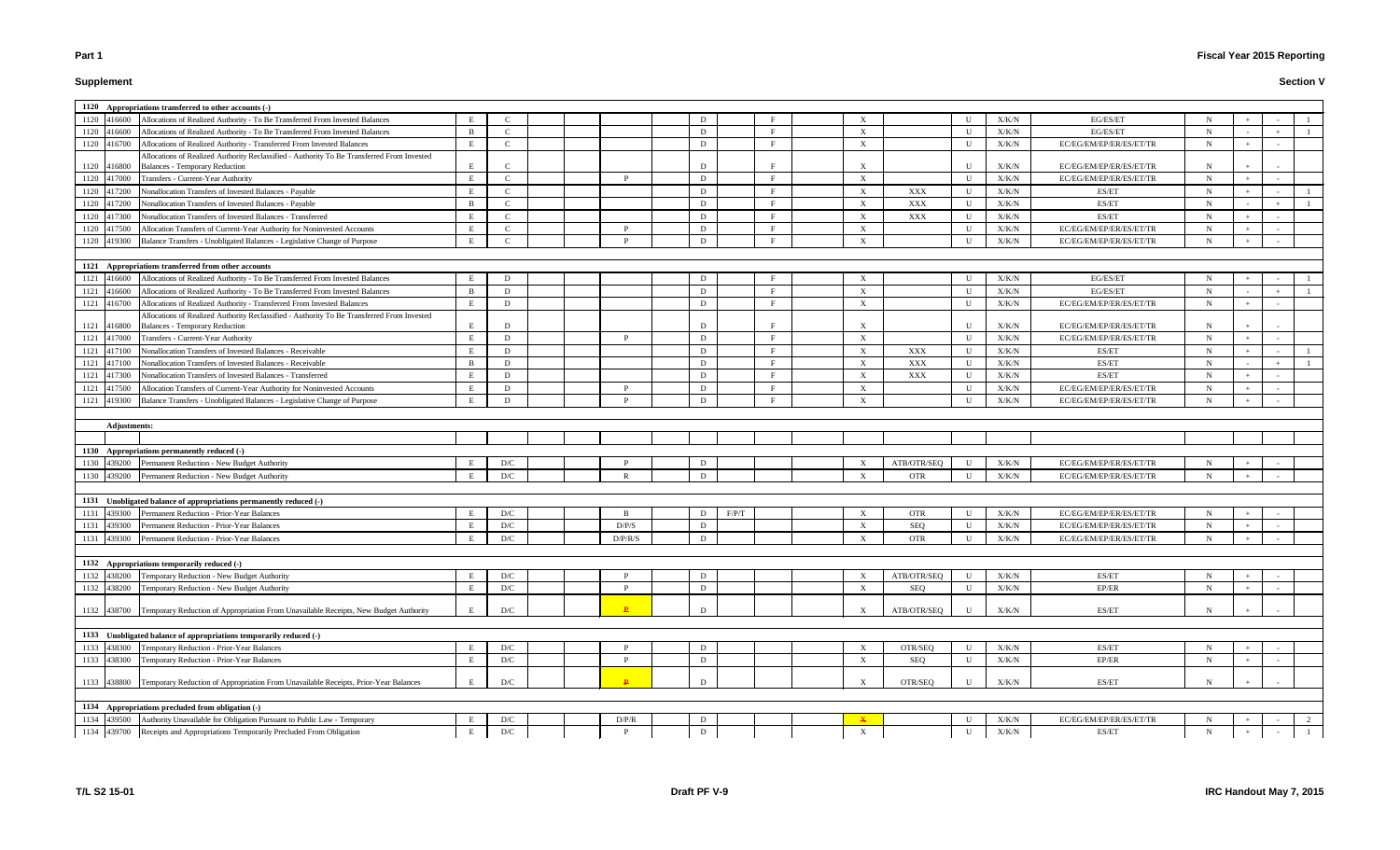# **Supplement**

# **Fiscal Year 2015 Reporting**

|             | 1134 439700 Receipts and Appropriations Temporarily Precluded From Obligation           | B            | D/C |   | D          |  | X                         |            |                | X/K/N | ES/ET                   | N |  |  |
|-------------|-----------------------------------------------------------------------------------------|--------------|-----|---|------------|--|---------------------------|------------|----------------|-------|-------------------------|---|--|--|
|             |                                                                                         |              |     |   |            |  |                           |            |                |       |                         |   |  |  |
|             | 1135 Appropriations applied to repay debt (-)                                           |              |     |   |            |  |                           |            |                |       |                         |   |  |  |
|             | 1135 414600 Actual Repayments of Debt, Current-Year Authority                           | E            | D/C |   | D          |  | X                         |            | U              | X/K/N | EC/EG/EM/EP/ER/ES/ET/TR | N |  |  |
|             |                                                                                         |              |     |   |            |  |                           |            |                |       |                         |   |  |  |
|             | 1137 Appropriations applied to liquidate contract authority (-)                         |              |     |   |            |  |                           |            |                |       |                         |   |  |  |
| 1137        | 413500<br><b>Contract Authority Liquidated</b>                                          |              | D/C |   | D          |  | X                         |            |                | X/K/N | EC/EG/EM/EP/ER/ES/ET/TR | N |  |  |
| 1137 413600 | Contract Authority To Be Liquidated by Trust Funds                                      | E            | D/C |   | D          |  | X                         |            | U              | X/K/N | ET                      | N |  |  |
| 1137 413600 | Contract Authority To Be Liquidated by Trust Funds                                      | <b>B</b>     | D/C |   | D          |  | $\boldsymbol{\mathrm{X}}$ |            | $\mathbf{U}$   | X/K/N | ET                      | N |  |  |
| 1137 415400 | Appropriation To Liquidate Contract Authority - Nonallocation - Transferred             |              | D/C |   |            |  | $\boldsymbol{\mathrm{X}}$ |            | $\mathbf{U}$   | X/K/N | ET                      | N |  |  |
|             | 1137 415500 Appropriation To Liquidate Contract Authority - Allocation - Transferred    | E            | D/C |   |            |  | $\mathbf{X}$              |            | U              | X/K/N | ET                      | N |  |  |
|             |                                                                                         |              |     |   |            |  |                           |            |                |       |                         |   |  |  |
|             | 1138 Appropriations applied to liquidate contract authority withdrawn (-)               |              |     |   |            |  |                           |            |                |       |                         |   |  |  |
|             | 1138 413000 Appropriation To Liquidate Contract Authority Withdrawn                     | E            | D/C |   |            |  | $\boldsymbol{\mathrm{X}}$ |            | U              | X/K/N | EC/EG/EM/EP/ER/ES/ET/TR | N |  |  |
|             |                                                                                         |              |     |   |            |  |                           |            |                |       |                         |   |  |  |
|             | 1139 Appropriations substituted for borrowing authority (-)                             |              |     |   |            |  |                           |            |                |       |                         |   |  |  |
|             | 1139 414000 Substitution of Borrowing Authority                                         | E            | D/C |   | F/P/T<br>D |  | X                         |            | U              | X/K/N | EG                      |   |  |  |
|             |                                                                                         |              |     |   |            |  |                           |            |                |       |                         |   |  |  |
|             | 1160 Appropriation, discretionary (total)                                               |              |     |   |            |  |                           |            |                |       |                         |   |  |  |
|             |                                                                                         |              |     |   |            |  |                           |            |                |       |                         |   |  |  |
|             | This line is calculated. Equals sum of lines 1100 through 1139                          |              |     |   |            |  |                           |            |                |       |                         |   |  |  |
|             |                                                                                         |              |     |   |            |  |                           |            |                |       |                         |   |  |  |
|             | Advance appropriations:                                                                 |              |     |   |            |  |                           |            |                |       |                         |   |  |  |
|             |                                                                                         |              |     |   |            |  |                           |            |                |       |                         |   |  |  |
|             | 1170 Advance appropriation                                                              |              |     |   |            |  |                           |            |                |       |                         |   |  |  |
| 1170        | Debt Liquidation Appropriations<br>411100                                               |              | D/C | D | D          |  | $\mathbf{X}$              |            | U              | X/K/N | EG/EP/ER                | N |  |  |
| 1170        | Loan Subsidy Appropriation<br>411500                                                    | E            | D/C | D | D          |  | $\mathbf X$               |            | U              | X/K/N | <b>EG/EP/ER</b>         | N |  |  |
| 1170        | Loan Administrative Expense Appropriation<br>411700                                     |              | D/C | D | D          |  | $\boldsymbol{\mathrm{X}}$ |            | U              | X/K/N | <b>EG/EP/ER</b>         | N |  |  |
| 1170        | 411900 Other Appropriations Realized                                                    | $\mathbf{E}$ | D/C | D | D          |  | $\boldsymbol{\mathrm{X}}$ |            | $\blacksquare$ | X/K/N | EC/EG/EM/EP/ER          | N |  |  |
|             |                                                                                         |              |     |   |            |  |                           |            |                |       |                         |   |  |  |
|             | 1171 Advance appropriation (special or trust fund)                                      |              |     |   |            |  |                           |            |                |       |                         |   |  |  |
| 1171        | Appropriated Receipts Derived from Unavailable Trust or Special Fund Receipts<br>411300 |              | D/C | D | D          |  | $\boldsymbol{\mathrm{X}}$ | XXX        |                | X/K/N | ES/ET                   | N |  |  |
| 1171        | Appropriated Receipts Derived from Available Trust or Special Fund Receipts<br>411400   |              | D/C | D | D          |  | $\boldsymbol{\mathrm{X}}$ |            | $\mathbf{U}$   | X/K/N | ES/ET                   | N |  |  |
| 1171        | 438400<br>Temporary Reduction/Cancellation Returned by Appropriation                    |              | D/C | D | D          |  | $\boldsymbol{\mathrm{X}}$ | <b>OTR</b> |                | X/K/N | ES/ET                   | N |  |  |
| 1171        | 438400 Temporary Reduction/Cancellation Returned by Appropriation                       | B            | D/C | D | D          |  | $\boldsymbol{\mathrm{X}}$ | <b>OTR</b> |                | X/K/N | ES/ET                   | N |  |  |
|             |                                                                                         |              |     |   |            |  |                           |            |                |       |                         |   |  |  |
|             | <b>Adjustments:</b>                                                                     |              |     |   |            |  |                           |            |                |       |                         |   |  |  |
|             |                                                                                         |              |     |   |            |  |                           |            |                |       |                         |   |  |  |
|             | 1173 Advance appropriations permanently reduced (-)                                     |              |     |   |            |  |                           |            |                |       |                         |   |  |  |
| 1173        | 439200<br>Permanent Reduction - New Budget Authority                                    | E            | D/C | D | D          |  | X                         | <b>OTR</b> | U              | X/K/N | EC/EG/EM/EP/ER/ES/ET/TR | N |  |  |
| 1173        | 439200<br>Permanent Reduction - New Budget Authority                                    | E            | D/C | D | D          |  | $\mathbf{X}$              | ATB/SEQ    | U              | X/K/N | EG                      | N |  |  |
|             |                                                                                         |              |     |   |            |  |                           |            |                |       |                         |   |  |  |
|             | 1174 Advance appropriations temporarily reduced (-)                                     |              |     |   |            |  |                           |            |                |       |                         |   |  |  |
| 1174        | Temporary Reduction - New Budget Authority<br>438200                                    | E            | D/C | D | D          |  |                           | <b>OTR</b> | U              | X/K/N | ES/ET                   |   |  |  |
|             |                                                                                         |              |     |   |            |  | X                         |            |                |       |                         | N |  |  |
|             |                                                                                         |              |     |   |            |  |                           |            |                |       |                         |   |  |  |
|             | 1180 Advance appropriation, discretionary (total)                                       |              |     |   |            |  |                           |            |                |       |                         |   |  |  |
|             |                                                                                         |              |     |   |            |  |                           |            |                |       |                         |   |  |  |
|             | This line is calculated. Equals sum of lines 1170 through 1174.                         |              |     |   |            |  |                           |            |                |       |                         |   |  |  |
|             |                                                                                         |              |     |   |            |  |                           |            |                |       |                         |   |  |  |
|             | <b>Mandatory:</b>                                                                       |              |     |   |            |  |                           |            |                |       |                         |   |  |  |
|             |                                                                                         |              |     |   |            |  |                           |            |                |       |                         |   |  |  |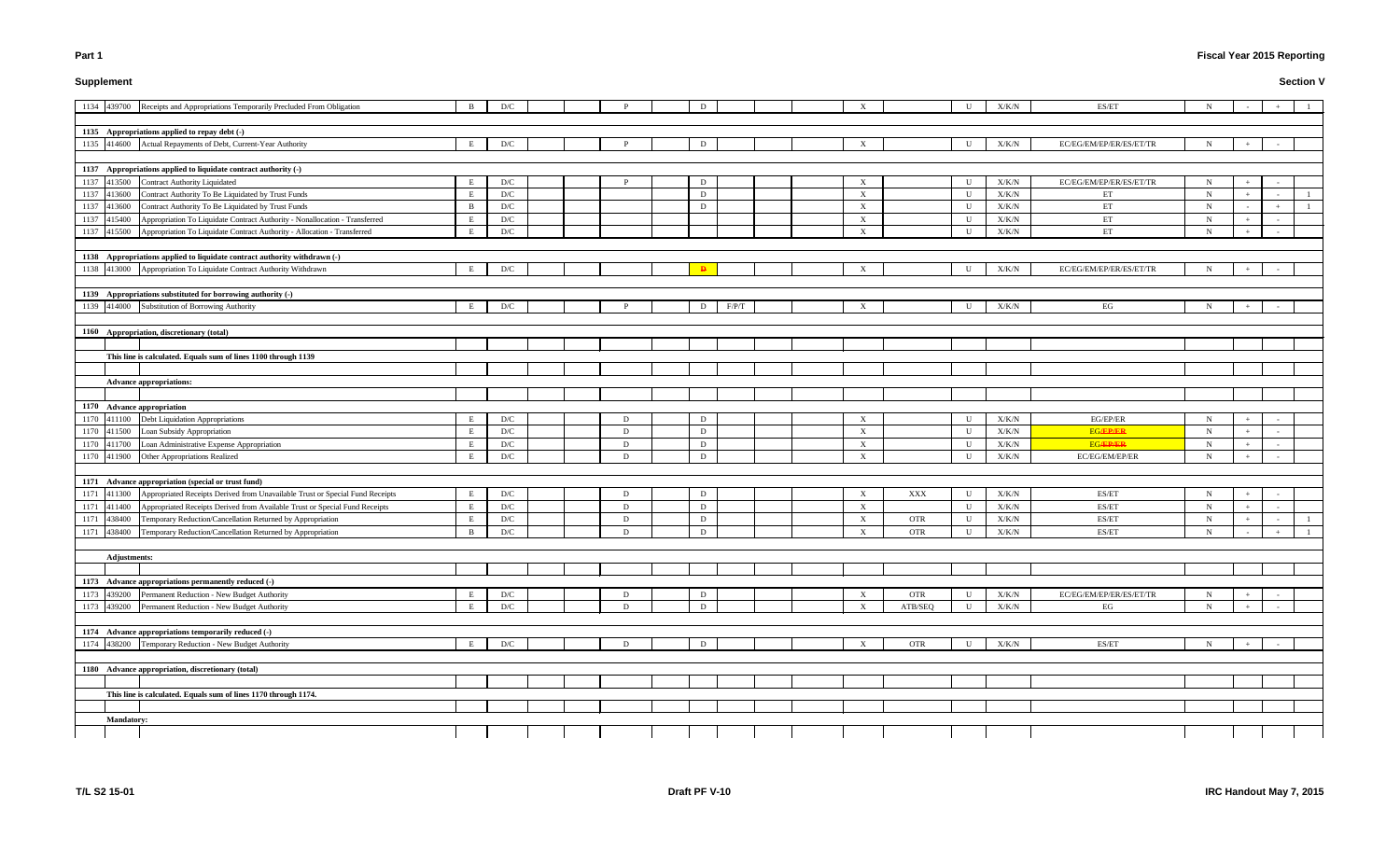# **Supplement**

| 1200 Appropriation |                                                                                                               |                |                         |  |   |              |              |                           |                |              |               |                         |               |  |  |
|--------------------|---------------------------------------------------------------------------------------------------------------|----------------|-------------------------|--|---|--------------|--------------|---------------------------|----------------|--------------|---------------|-------------------------|---------------|--|--|
|                    | 1200 411100 Debt Liquidation Appropriations                                                                   |                | D/C                     |  |   | M            |              |                           |                | $\mathbf{U}$ | X/K/N         | EG/EP/ER                | N             |  |  |
| 1200<br>411200     | Liquidation of Deficiency - Appropriations                                                                    |                | D/C                     |  |   | M            |              | X                         |                | U            | X/K/N         | EG/EP/ER                | N             |  |  |
| 411500<br>1200     | Loan Subsidy Appropriation                                                                                    |                | D/C                     |  |   | M            |              | $\boldsymbol{\mathrm{X}}$ |                | U            | X/K/N         | <b>EGÆPÆR</b>           | N             |  |  |
| 1200<br>411600     | Debt Forgiveness Appropriation                                                                                |                | D/C                     |  |   | M            |              | X                         |                | U            | X/K/N         | EC/EG/EM/EP/ER/ES/ET/TR | N             |  |  |
| 1200<br>411700     | Loan Administrative Expense Appropriation                                                                     |                | D/C                     |  |   | M            |              | X                         |                | U            | X/K/N         | <b>EGÆPÆR</b>           | $\mathbf N$   |  |  |
| 1200<br>411800     | Reestimated Loan Subsidy Appropriation                                                                        |                | D/C                     |  |   |              |              | $\boldsymbol{\mathrm{X}}$ |                | $\mathbf{U}$ | X/K/N         | <b>EGÆPÆR</b>           | $\mathbf N$   |  |  |
| 1200<br>411900     | Other Appropriations Realized                                                                                 | E              | D/C                     |  | D | M            |              | $\mathbf{X}$              |                | $\mathbf{U}$ | X/K/N         | EC/EG/EM/EP/ER/ES/ET    | N             |  |  |
| 412200<br>1200     | Authority Adjusted for Interest on the Bureau of the Fiscal Service Securities                                | E              | D/C                     |  |   | M            |              | X                         |                | $\mathbf{U}$ | X/K/N         | EG                      | $\mathbf N$   |  |  |
| 412200<br>1200     | Authority Adjusted for Interest on the Bureau of the Fiscal Service Securities                                | B              | D/C                     |  |   | M            |              | $\boldsymbol{\mathrm{X}}$ |                | U            | X/K/N         | EG                      | $\mathbf N$   |  |  |
|                    | Amounts Appropriated From Specific Invested TAFS Reclassified - Payable - Temporary                           |                |                         |  |   |              |              |                           |                |              |               |                         |               |  |  |
| 1200<br>412400     | Reduction/Cancellation                                                                                        | E.             | D/C                     |  |   | M            |              |                           |                | U            | X/K/N         | EG                      | N             |  |  |
| 412500<br>1200     | Loan Modification Adjustment Transfer Appropriation                                                           | - F            | D/C                     |  |   | M            |              | X                         |                | U            | X/K/N         | <b>EGAPPAN!</b>         | <b>D</b> /G/N |  |  |
| 412700<br>1200     | Amounts Appropriated From Specific Invested TAFS - Payable                                                    |                | D/C                     |  |   | M            |              | $\mathbf{X}$              | XXX            | U            | X/K/N         | EG                      | N             |  |  |
| 1200<br>412700     | Amounts Appropriated From Specific Invested TAFS - Payable                                                    | -R             | D/C                     |  |   | M            |              | $\boldsymbol{\mathrm{X}}$ | XXX            | U            | X/K/N         | EG                      | N             |  |  |
| 1200<br>412800     | Amounts Appropriated From Specific Invested TAFS - Transfers-In                                               |                | D/C                     |  |   | M            |              | X                         | XXX            | U            | X/K/N         | EG                      | N             |  |  |
| 1200<br>412900     | Amounts Appropriated From Specific Invested TAFS - Transfers-Out                                              |                | D/C                     |  |   | M            |              | X                         | XXX            | U            | X/K/N         | EG                      | N             |  |  |
| 1200<br>413800     | Appropriation To Liquidate Contract Authority                                                                 | - E            | D/C                     |  |   | M            |              | X                         |                | U            | X/K/N         | EG/EP/ER                | $\mathbf N$   |  |  |
| 1200<br>437000     | Offset to Appropriation Realized for Redemption of Treasury Securities                                        |                | D/C                     |  |   |              |              | X                         |                | U            | X/K/N         | EC/EG/EM/EP/ER/ES/ET/TR | N             |  |  |
| 1200               | 439100 Adjustments to Indefinite Appropriations                                                               |                | D/C                     |  |   | M            |              | $\boldsymbol{\mathrm{X}}$ |                | $\mathbf{U}$ | X/K/N         | EG/EP/ER                | N             |  |  |
|                    |                                                                                                               |                |                         |  |   |              |              |                           |                |              |               |                         |               |  |  |
|                    | 1201 Appropriation (special or trust fund)                                                                    |                |                         |  |   |              |              |                           |                |              |               |                         |               |  |  |
| 1201               | 411300 Appropriated Receipts Derived from Unavailable Trust or Special Fund Receipts                          | E              | D/C                     |  |   | M            |              | X                         | XXX            | U            | X/K/N         | ES/ET                   | $\mathbf N$   |  |  |
|                    | 1201 411400 Appropriated Receipts Derived from Available Trust or Special Fund Receipts                       | E              | D/C                     |  | D | M            |              | X                         |                | U            | X/K/N         | ES/ET                   | $\mathbf N$   |  |  |
|                    | 1201 412100 Amounts Appropriated From Specific Invested TAFS Reclassified - Receivable - Cancellation         | E              | D/C                     |  |   | M            |              | X                         |                | U            | X/K/N         | ES/ET                   | N             |  |  |
|                    | Amounts Appropriated From Specific Invested TAFS Reclassified - Receivable - Temporary                        |                |                         |  |   |              |              |                           |                |              |               |                         |               |  |  |
| 1201 412300        | Reduction                                                                                                     |                | D/C                     |  |   | M            |              | X                         |                | U            | X/K/N         | ET                      | N             |  |  |
| 1201 412400        | Amounts Appropriated From Specific Invested TAFS Reclassified - Payable - Temporary<br>Reduction/Cancellation |                | D/C                     |  |   | M            |              |                           |                | U            | X/K/N         | ES/ET                   | N             |  |  |
| 1201<br>412600     | Amounts Appropriated From Specific Invested TAFS - Receivable                                                 |                | D/C                     |  |   | M            |              | $\mathbf{X}$              | XXX            | U            | X/K/N         | ES/ET                   | N             |  |  |
| 1201<br>412600     | Amounts Appropriated From Specific Invested TAFS - Receivable                                                 | - B            | D/C                     |  |   | M            |              | $\mathbf{X}$              | XXX            | U            | X/K/N         | ES/ET                   | N             |  |  |
| 1201<br>412700     | Amounts Appropriated From Specific Invested TAFS - Payable                                                    |                | D/C                     |  |   | M            |              | $\boldsymbol{\mathrm{X}}$ | $\mathbf{XXX}$ | U            | X/K/N         | ES/ET                   | N             |  |  |
| 1201<br>412700     | Amounts Appropriated From Specific Invested TAFS - Payable                                                    | -B             | D/C                     |  |   | M            |              | X                         | XXX            | U            | X/K/N         | ES/ET                   | N             |  |  |
| 1201<br>412800     | Amounts Appropriated From Specific Invested TAFS - Transfers-In                                               |                | D/C                     |  |   | M            |              | X                         | XXX            | U            | X/K/N         | ET                      | N             |  |  |
| 1201<br>412900     | Amounts Appropriated From Specific Invested TAFS - Transfers-Out                                              |                | D/C                     |  | D | M            | Е.           | $\mathbf{X}$              | XXX            | U            | X/K/N         | ES/ET                   | N             |  |  |
| 1201<br>413800     | Appropriation To Liquidate Contract Authority                                                                 | E              | D/C                     |  |   | M            |              |                           |                | U            | X/K/N         | ES/ET                   | N             |  |  |
| 1201<br>438400     | Temporary Reduction/Cancellation Returned by Appropriation                                                    | E              | D/C                     |  |   | M            |              | $\boldsymbol{\mathrm{X}}$ | ATB/OTR/XXX    | U            | X/K/N         | ES/ET                   | N             |  |  |
| 1201<br>438400     | Temporary Reduction/Cancellation Returned by Appropriation                                                    | -B             | $\mathbf{D}/\mathbf{C}$ |  |   | $\mathbf{M}$ |              | X                         | ATB/OTR/XXX    | $\mathbf U$  | ${\rm X/K/N}$ | ES/ET                   | $\mathbf N$   |  |  |
| 1201<br>439400     | Receipts Unavailable for Obligation Upon Collection                                                           |                | $\mathbf{D}/\mathbf{C}$ |  |   | M            |              | X                         |                | $\mathbf U$  | ${\rm X/K/N}$ | ES/ET                   | $\mathbf N$   |  |  |
| 439400<br>1201     | Receipts Unavailable for Obligation Upon Collection                                                           | $\mathbf{B}$   | D/C                     |  |   | $\mathbf{M}$ |              | X                         |                | U            | X/K/N         | ES/ET                   | $\mathbf N$   |  |  |
|                    |                                                                                                               |                |                         |  |   |              |              |                           |                |              |               |                         |               |  |  |
|                    | 1203 Appropriation (previously unavailable)                                                                   |                |                         |  |   |              |              |                           |                |              |               |                         |               |  |  |
| 1203 411300        | Appropriated Receipts Derived from Unavailable Trust or Special Fund Receipts                                 |                | D/C                     |  |   | M            |              | X                         | SEQ            | U            | X/K/N         | ES/ET                   | N             |  |  |
| 1203<br>412600     | Amounts Appropriated From Specific Invested TAFS - Receivable                                                 | E              | D/C                     |  |   | M            |              | $\mathbf X$               | SEQ            | U            | X/K/N         | ES/ET                   | $\mathbf N$   |  |  |
| 1203<br>412600     | Amounts Appropriated From Specific Invested TAFS - Receivable                                                 | - B            | D/C                     |  |   | M            |              | X                         | SEQ            | U            | X/K/N         | ES/ET                   | $\mathbf N$   |  |  |
| 1203<br>412700     | Amounts Appropriated From Specific Invested TAFS - Payable                                                    | E              | D/C                     |  |   | M            |              | X                         | SEQ            | U            | X/K/N         | ES/ET                   | $\mathbf N$   |  |  |
| 1203<br>412700     | Amounts Appropriated From Specific Invested TAFS - Payable                                                    | $\overline{B}$ | D/C                     |  |   | M            |              | X                         | SEQ            | U            | X/K/N         | ES/ET                   | $\mathbf N$   |  |  |
| 1203<br>412800     | Amounts Appropriated From Specific Invested TAFS - Transfers-In                                               | E              | $\mathbf{D}/\mathbf{C}$ |  | D | M            | $\mathbf{E}$ | $\mathbf{X}$              | SEQ            | U            | X/K/N         | ET                      | $\mathbf N$   |  |  |
| 1203<br>412900     | Amounts Appropriated From Specific Invested TAFS - Transfers-Out                                              | E              | D/C                     |  | D | M            |              | X                         | SEQ            | U            | X/K/N         | ES/ET                   | N             |  |  |
|                    | Authority Made Available From Receipt or Appropriation Balances Previously Precluded From                     |                |                         |  |   |              |              |                           |                |              |               |                         |               |  |  |
| 1203 415700        | Obligation                                                                                                    | E              | D/C                     |  |   |              |              | X                         |                | U            | X/K/N         | ES/ET                   | $\mathbf N$   |  |  |
|                    | 1203 417100 Nonallocation Transfers of Invested Balances - Receivable                                         | E              | D                       |  |   | $\mathbf{M}$ | F            | $\mathbf{X}$              | SEQ            | $\mathbf U$  | X/K/N         | ES/ET                   | N             |  |  |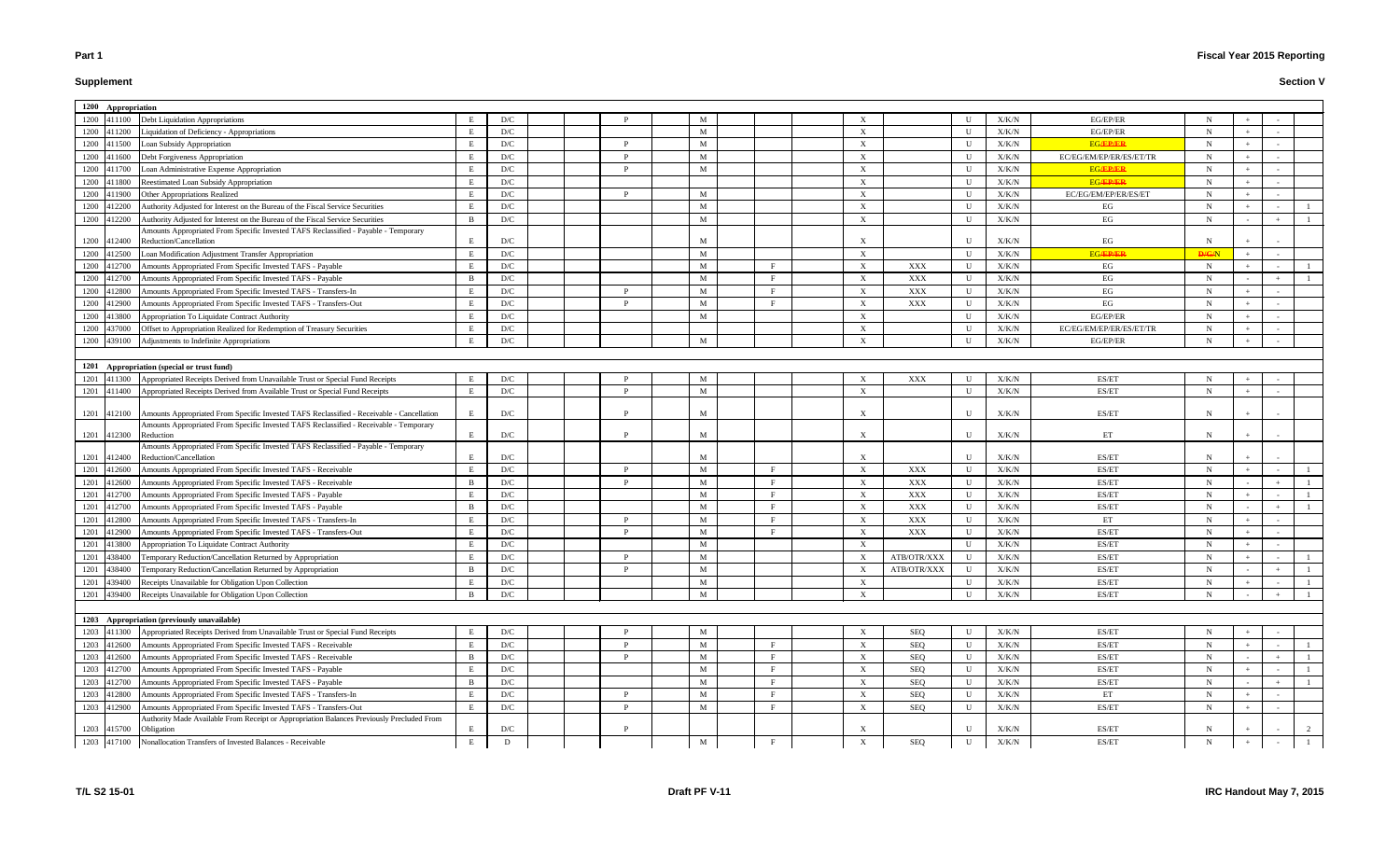# **Supplement**

# **Fiscal Year 2015 Reporting**

|             | Nonallocation Transfers of Invested Balances - Receivable                                  | <sup>B</sup>   |               |  |         | M            |              |  | $\boldsymbol{\mathrm{X}}$ |            | $\mathbf{U}$ | X/K/N         | ES/ET                   | N           |  |
|-------------|--------------------------------------------------------------------------------------------|----------------|---------------|--|---------|--------------|--------------|--|---------------------------|------------|--------------|---------------|-------------------------|-------------|--|
| 1203 417100 |                                                                                            | E              | D<br>C        |  |         | M            |              |  |                           | <b>SEQ</b> | U            |               | ES/ET                   | $\mathbf N$ |  |
| 1203 417200 | Nonallocation Transfers of Invested Balances - Payable                                     |                |               |  |         |              | $\mathbf{F}$ |  | $\boldsymbol{\mathrm{X}}$ | <b>SEQ</b> |              | X/K/N         |                         |             |  |
| 1203 417200 | Nonallocation Transfers of Invested Balances - Payable                                     | $\overline{B}$ | $\mathcal{C}$ |  |         | M            |              |  | $\boldsymbol{\mathrm{X}}$ | SEQ        | U            | X/K/N         | ES/ET                   | $\mathbf N$ |  |
| 1203 417300 | Nonallocation Transfers of Invested Balances - Transferred                                 | E              | D/C           |  |         | M            |              |  | $\mathbf{X}$              | SEQ        | U            | X/K/N         | ES/ET                   | $\mathbf N$ |  |
| 1203 438400 | Temporary Reduction/Cancellation Returned by Appropriation                                 | E              | D/C           |  |         | M            |              |  | X                         | <b>SEQ</b> | $\mathbf{U}$ | X/K/N         | EP/ES/ET                | N           |  |
| 1203 438400 | Temporary Reduction/Cancellation Returned by Appropriation                                 | $\overline{B}$ | D/C           |  |         | M            |              |  | X                         | <b>SEQ</b> | II           | X/K/N         | EP/ES/ET                | $\mathbf N$ |  |
|             |                                                                                            |                |               |  |         |              |              |  |                           |            |              |               |                         |             |  |
|             | 1204 Reappropriation                                                                       |                |               |  |         |              |              |  |                           |            |              |               |                         |             |  |
|             | 1204 415000 Reappropriations - Transfers-In                                                |                | D/C           |  |         | M            |              |  |                           |            | $\mathbf{H}$ | X/K/N         | EC/EG/EM/EP/ER/ES/ET/TR | N           |  |
|             |                                                                                            |                |               |  |         |              |              |  |                           |            |              |               |                         |             |  |
|             | <b>Nonexpenditure transfers:</b>                                                           |                |               |  |         |              |              |  |                           |            |              |               |                         |             |  |
|             |                                                                                            |                |               |  |         |              |              |  |                           |            |              |               |                         |             |  |
|             | 1220 Appropriations transferred to other accounts (-)                                      |                |               |  |         |              |              |  |                           |            |              |               |                         |             |  |
| 1220 416600 | Allocations of Realized Authority - To Be Transferred From Invested Balances               |                |               |  |         | M            |              |  |                           |            |              | X/K/N         | EP/ES/ET                | N           |  |
| 1220 416600 | Allocations of Realized Authority - To Be Transferred From Invested Balances               | -B             | $\mathcal{C}$ |  |         | M            |              |  | $\boldsymbol{\mathrm{X}}$ |            | $\mathbf{U}$ | X/K/N         | EP/ES/ET                | $\mathbf N$ |  |
| 1220 416700 | Allocations of Realized Authority - Transferred From Invested Balances                     | E              | $\mathcal{C}$ |  |         | M            |              |  | $\boldsymbol{\mathrm{X}}$ |            | U            | X/K/N         | EC/EG/EM/EP/ER/ES/ET/TR | $\mathbf N$ |  |
|             | Allocations of Realized Authority Reclassified - Authority To Be Transferred From Invested |                |               |  |         |              |              |  |                           |            |              |               |                         |             |  |
| 1220 416800 | <b>Balances - Temporary Reduction</b>                                                      | E              |               |  |         | M            |              |  |                           |            | $\mathbf{U}$ | X/K/N         | EC/EG/EM/EP/ER/ES/ET/TR | N           |  |
| 1220 417000 | Transfers - Current-Year Authority                                                         | E              | $\mathcal{C}$ |  |         | M            |              |  | $\boldsymbol{\mathrm{X}}$ |            | $\mathbf{U}$ | X/K/N         | EC/EG/EM/EP/ER/ES/ET/TR | N           |  |
| 1220 417200 | Nonallocation Transfers of Invested Balances - Payable                                     | E              | $\mathcal{C}$ |  |         | M            |              |  | $\boldsymbol{\mathrm{X}}$ | XXX        | U            | X/K/N         | ES/ET                   | $\mathbf N$ |  |
| 1220 417200 | Nonallocation Transfers of Invested Balances - Payable                                     | -B             | $\mathcal{C}$ |  |         | M            |              |  | $\mathbf{X}$              | XXX        | U            | X/K/N         | ES/ET                   | $\mathbf N$ |  |
| 1220 417300 | Nonallocation Transfers of Invested Balances - Transferred                                 | E              | $\Gamma$      |  |         | M            |              |  | $\mathbf{X}$              | XXX        | U            | X/K/N         | ES/ET                   | $\mathbf N$ |  |
| 1220 417500 | Allocation Transfers of Current-Year Authority for Noninvested Accounts                    | E              | $\mathcal{C}$ |  |         | M            |              |  | X                         |            | $\mathbf{U}$ | X/K/N         | EC/EG/EM/EP/ER/ES/ET/TR | N           |  |
| 1220 419300 | Balance Transfers - Unobligated Balances - Legislative Change of Purpose                   | E              | $\mathcal{C}$ |  |         | M            |              |  | $\boldsymbol{\mathrm{X}}$ |            | II           | X/K/N         | EC/EG/EM/EP/ER/ES/ET/TR | $\mathbf N$ |  |
|             |                                                                                            |                |               |  |         |              |              |  |                           |            |              |               |                         |             |  |
|             | 1221 Appropriations transferred from other accounts                                        |                |               |  |         |              |              |  |                           |            |              |               |                         |             |  |
| 1221 416600 | Allocations of Realized Authority - To Be Transferred From Invested Balances               | E              | D             |  |         | M            |              |  | $\boldsymbol{\mathrm{X}}$ |            | U            | X/K/N         | EP/ES/ET                | $\mathbf N$ |  |
| 1221 416600 | Allocations of Realized Authority - To Be Transferred From Invested Balances               | $\overline{B}$ | D             |  |         | M            |              |  | $\boldsymbol{\mathrm{X}}$ |            | $\mathbf{U}$ | X/K/N         | EP/ES/ET                | $\mathbf N$ |  |
| 1221 416700 | Allocations of Realized Authority - Transferred From Invested Balances                     | E              | D             |  |         | M            |              |  | $\boldsymbol{\mathrm{X}}$ |            | U            | X/K/N         | EC/EG/EM/EP/ER/ES/ET/TR | N           |  |
|             | Allocations of Realized Authority Reclassified - Authority To Be Transferred From Invested |                |               |  |         |              |              |  |                           |            |              |               |                         |             |  |
| 1221 416800 | <b>Balances - Temporary Reduction</b>                                                      | E              | D             |  |         | M            |              |  | $\boldsymbol{\mathrm{X}}$ |            | $\mathbf{U}$ | X/K/N         | EC/EG/EM/EP/ER/ES/ET/TR | N           |  |
| 1221 417000 | Transfers - Current-Year Authority                                                         | E              | D             |  | P.      | M            | F            |  | $\boldsymbol{\mathrm{X}}$ |            | U            | X/K/N         | EC/EG/EM/EP/ER/ES/ET/TR | $\mathbf N$ |  |
| 1221 417100 | Nonallocation Transfers of Invested Balances - Receivable                                  | E              | D             |  |         | M            | $\mathbf{F}$ |  | $\boldsymbol{\mathrm{X}}$ | XXX        | U            | X/K/N         | ES/ET                   | $\mathbf N$ |  |
| 1221 417100 | Nonallocation Transfers of Invested Balances - Receivable                                  | -B             | D             |  |         | M            |              |  | X                         | XXX        | U            | X/K/N         | ES/ET                   | N           |  |
| 1221 417300 | Nonallocation Transfers of Invested Balances - Transferred                                 |                | D             |  |         | M            |              |  | X                         | <b>XXX</b> | U            | X/K/N         | ES/ET                   | N           |  |
| 1221 417500 | Allocation Transfers of Current-Year Authority for Noninvested Accounts                    | E              | D             |  |         | M            |              |  | $\boldsymbol{\mathrm{X}}$ |            | U            | X/K/N         | EC/EG/EM/EP/ER/ES/ET/TR | N           |  |
| 1221 419300 | Balance Transfers - Unobligated Balances - Legislative Change of Purpose                   | E              | D             |  |         | $\mathbf{M}$ |              |  | X                         |            | U            | X/K/N         | EC/EG/EM/EP/ER/ES/ET/TR | $\mathbf N$ |  |
|             |                                                                                            |                |               |  |         |              |              |  |                           |            |              |               |                         |             |  |
|             | <b>Adjustments:</b>                                                                        |                |               |  |         |              |              |  |                           |            |              |               |                         |             |  |
|             |                                                                                            |                |               |  |         |              |              |  |                           |            |              |               |                         |             |  |
|             |                                                                                            |                |               |  |         |              |              |  |                           |            |              |               |                         |             |  |
|             | 1230 Appropriations and/or unobligated balance of appropriations permanently reduced (-)   |                |               |  |         |              |              |  |                           |            |              |               |                         |             |  |
|             | 1230 439200 Permanent Reduction - New Budget Authority                                     | E              | D/C           |  |         | M            |              |  | $\boldsymbol{\mathrm{X}}$ | OTR/SEQ    | U            | X/K/N         | EC/EG/EM/EP/ER/ES/ET/TR | $\mathbf N$ |  |
| 1230 439200 | Permanent Reduction - New Budget Authority                                                 | E              | D/C           |  |         | $\mathbf M$  |              |  | $\mathbf{X}$              | <b>OTR</b> | U            | ${\rm X/K/N}$ | EC/EG/EM/EP/ER/ES/ET/TR | $\mathbf N$ |  |
| 1230 439300 | Permanent Reduction - Prior-Year Balances                                                  | E              | D/C           |  | - B     | M            | F/P/T        |  | X                         | <b>OTR</b> | U            | X/K/N         | EC/EG/EM/EP/ER/ES/ET/TR | $\mathbf N$ |  |
| 1230 439300 | Permanent Reduction - Prior-Year Balances                                                  | E              | D/C           |  | D/P/R/S | $\mathbf{M}$ |              |  | $\mathbf{X}$              | <b>OTR</b> | U            | X/K/N         | EC/EG/EM/EP/ER/ES/ET/TR | $\mathbf N$ |  |
| 1230 439300 | Permanent Reduction - Prior-Year Balances                                                  | E              | D/C           |  | D/P/S   | $\mathbf M$  |              |  | $\boldsymbol{\mathrm{X}}$ | SEQ        | U            | X/K/N         | EC/EG/EM/EP/ER/ES/ET/TR | $\mathbf N$ |  |
|             |                                                                                            |                |               |  |         |              |              |  |                           |            |              |               |                         |             |  |
|             | 1232 Appropriations and/or unobligated balance of appropriations temporarily reduced (-)   |                |               |  |         |              |              |  |                           |            |              |               |                         |             |  |
| 1232 438200 | Temporary Reduction - New Budget Authority                                                 | E              | D/C           |  |         | M            |              |  | X                         | OTR/SEQ    | U            | ${\rm X/K/N}$ | ES/ET                   | $\mathbf N$ |  |
| 1232 438200 | Temporary Reduction - New Budget Authority                                                 | E              | D/C           |  |         | $\mathbf M$  |              |  | $\mathbf{X}$              | <b>SEQ</b> | U            | X/K/N         | EP                      | $\mathbf N$ |  |
|             | 1232 438300 Temporary Reduction - Prior-Year Balances                                      | Е              | D/C           |  |         | $\mathbf M$  |              |  | $\boldsymbol{\mathrm{X}}$ | OTR/SEQ    | U            | X/K/N         | ES/ET                   | $\mathbf N$ |  |
|             |                                                                                            |                |               |  |         |              |              |  |                           |            |              |               |                         |             |  |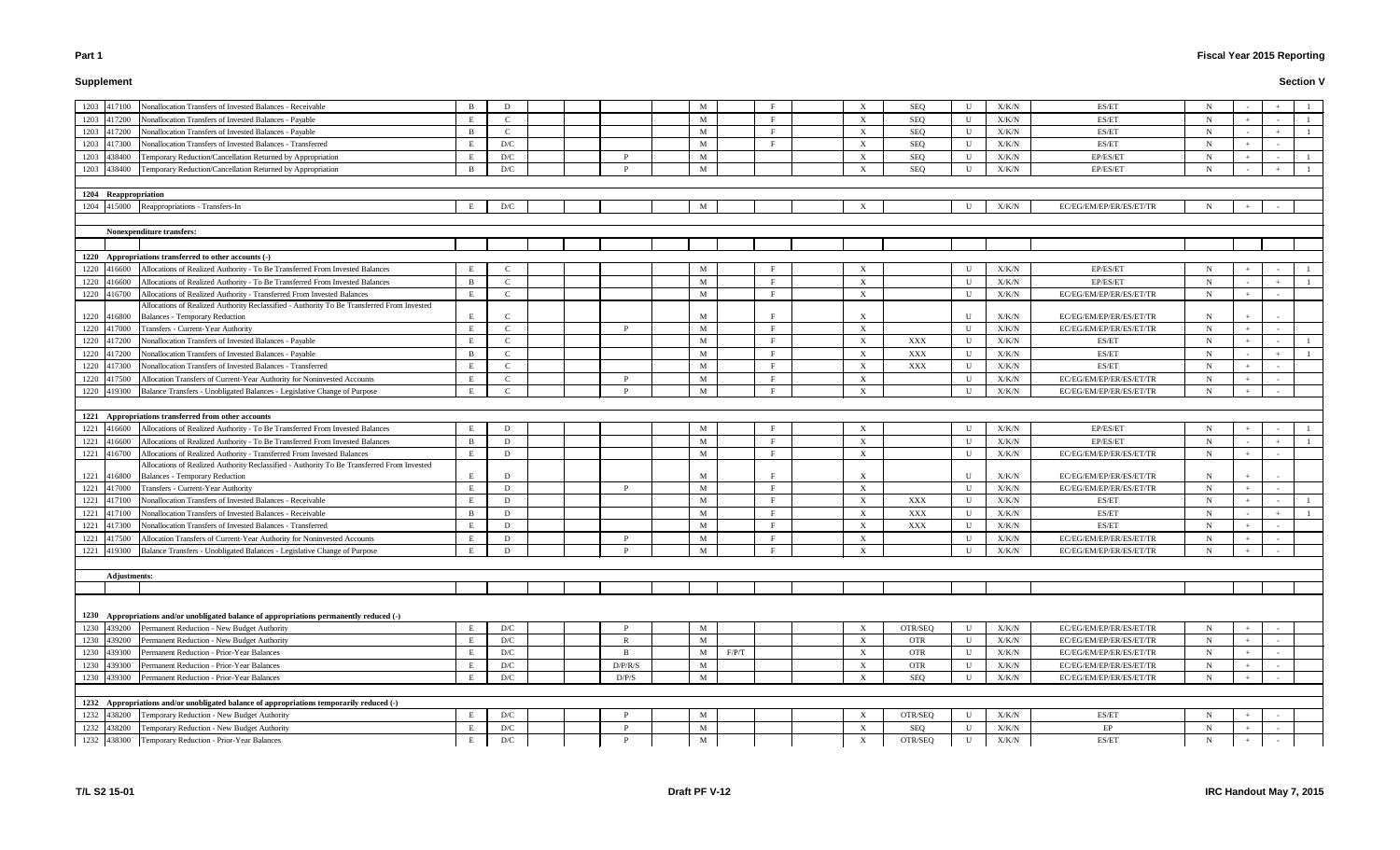# **Supplement**

# **Fiscal Year 2015 Reporting**

| 1232 438700         | Temporary Reduction of Appropriation From Unavailable Receipts, New Budget Authority             | E            | D/C                     |  | $\mathbf{P}$ | M            |       |  | $\mathbf X$               | OTR/SEQ    | U            | X/K/N | ES/ET                   | N           |        |  |
|---------------------|--------------------------------------------------------------------------------------------------|--------------|-------------------------|--|--------------|--------------|-------|--|---------------------------|------------|--------------|-------|-------------------------|-------------|--------|--|
| 1232 438800         | Temporary Reduction of Appropriation From Unavailable Receipts, Prior-Year Balances              | E            | D/C                     |  | $\mathbf{p}$ | M            |       |  | $\mathbf{x}$              | OTR/SEQ    | $\mathbf{U}$ | X/K/N | ES/ET                   | N           |        |  |
|                     |                                                                                                  |              |                         |  |              |              |       |  |                           |            |              |       |                         |             |        |  |
|                     | 1234 Appropriations precluded from obligation (-)                                                |              |                         |  |              |              |       |  |                           |            |              |       |                         |             |        |  |
|                     |                                                                                                  | E            |                         |  |              |              |       |  |                           |            |              |       |                         |             |        |  |
| 1234 439500         | Authority Unavailable for Obligation Pursuant to Public Law - Temporary                          |              | D/C                     |  | D/P/R        | M            |       |  | $\mathbf{x}$              |            | U            | X/K/N | EC/EG/EM/EP/ER/ES/ET/TR | D/G/N       | $+$    |  |
| 1234 439700         | Receipts and Appropriations Temporarily Precluded From Obligation                                | E            | D/C                     |  | P            | M            |       |  | $\boldsymbol{\mathrm{X}}$ |            | U            | X/K/N | ES/ET                   | $\mathbf N$ | $+$    |  |
| 1234 439700         | Receipts and Appropriations Temporarily Precluded From Obligation                                | $\mathbf{B}$ | D/C                     |  | P            | M            |       |  | $\mathbf{X}$              |            | U            | X/K/N | ES/ET                   | $\mathbf N$ | $\sim$ |  |
|                     |                                                                                                  |              |                         |  |              |              |       |  |                           |            |              |       |                         |             |        |  |
|                     | 1235 Capital transfer of appropriations to general fund (-)                                      |              |                         |  |              |              |       |  |                           |            |              |       |                         |             |        |  |
|                     | 1235 415100 Actual Capital Transfers to the General Fund of the Treasury, Current-Year Authority | E            | D/C                     |  |              | M            |       |  | $\mathbf{x}$              |            | $\mathbf{U}$ | X/K/N | ES                      | N           |        |  |
|                     |                                                                                                  |              |                         |  |              |              |       |  |                           |            |              |       |                         |             |        |  |
|                     | 1236 Appropriations applied to repay debt (-)                                                    |              |                         |  |              |              |       |  |                           |            |              |       |                         |             |        |  |
|                     | 1236 414600 Actual Repayments of Debt, Current-Year Authority                                    | E            | D/C                     |  |              | M            |       |  | $\boldsymbol{\mathrm{X}}$ |            | U            | X/K/N | EC/EG/EM/EP/ER/ES/ET/TR | D/G/N       |        |  |
|                     |                                                                                                  |              |                         |  |              |              |       |  |                           |            |              |       |                         |             |        |  |
|                     |                                                                                                  |              |                         |  |              |              |       |  |                           |            |              |       |                         |             |        |  |
|                     | 1238 Appropriations applied to liquidate contract authority (-)                                  |              |                         |  |              |              |       |  |                           |            |              |       |                         |             |        |  |
| 1238 413500         | <b>Contract Authority Liquidated</b>                                                             | E            | D/C                     |  | P            | M            |       |  | $\boldsymbol{\mathrm{X}}$ |            | U            | X/K/N | EC/EG/EM/EP/ER/ES/ET/TR | $\mathbf N$ | $+$    |  |
| 1238 413600         | Contract Authority To Be Liquidated by Trust Funds                                               | E            | D/C                     |  |              | M            |       |  | $\boldsymbol{\mathrm{X}}$ |            | U            | X/K/N | ET                      | $\mathbf N$ | $+$    |  |
| 1238 413600         | Contract Authority To Be Liquidated by Trust Funds                                               | B            | D/C                     |  |              | M            |       |  | $\mathbf{X}$              |            | U            | X/K/N | ET                      | $\mathbf N$ |        |  |
|                     |                                                                                                  |              |                         |  |              |              |       |  |                           |            |              |       |                         |             |        |  |
|                     | 1239 Appropriations substituted for borrowing authority (-)                                      |              |                         |  |              |              |       |  |                           |            |              |       |                         |             |        |  |
|                     | 1239 414000 Substitution of Borrowing Authority                                                  | E            | D/C                     |  | D            | M            | F/P/T |  | X                         |            | U            | X/K/N | EP                      | $\mathbf N$ | $+$    |  |
|                     |                                                                                                  |              |                         |  |              |              |       |  |                           |            |              |       |                         |             |        |  |
|                     | 1260 Appropriation, mandatory (total)                                                            |              |                         |  |              |              |       |  |                           |            |              |       |                         |             |        |  |
|                     |                                                                                                  |              |                         |  |              |              |       |  |                           |            |              |       |                         |             |        |  |
|                     |                                                                                                  |              |                         |  |              |              |       |  |                           |            |              |       |                         |             |        |  |
|                     | This line is calculated. Equals sum of lines 1200 through 1239.                                  |              |                         |  |              |              |       |  |                           |            |              |       |                         |             |        |  |
|                     |                                                                                                  |              |                         |  |              |              |       |  |                           |            |              |       |                         |             |        |  |
|                     | <b>Advance appropriations:</b>                                                                   |              |                         |  |              |              |       |  |                           |            |              |       |                         |             |        |  |
|                     |                                                                                                  |              |                         |  |              |              |       |  |                           |            |              |       |                         |             |        |  |
|                     | 1270 Advance appropriation                                                                       |              |                         |  |              |              |       |  |                           |            |              |       |                         |             |        |  |
| 1270 411100         | Debt Liquidation Appropriations                                                                  | E            | D/C                     |  | D            | M            |       |  | $\boldsymbol{\mathrm{X}}$ |            | U            | X/K/N | EG/EP/ER                | N           | $+$    |  |
| 1270 411500         | Loan Subsidy Appropriation                                                                       | E            | D/C                     |  | D            | M            |       |  | $\mathbf{X}$              |            | U            | X/K/N | <b>EG/EP/ER</b>         | $\mathbf N$ | $+$    |  |
| 1270 411700         | Loan Administrative Expense Appropriation                                                        |              | D/C                     |  | D            | M            |       |  | $\boldsymbol{\mathrm{X}}$ |            | U            | X/K/N | <b>EG/EP/ER</b>         | N           | $+$    |  |
| 1270 411900         | Other Appropriations Realized                                                                    | E            | D/C                     |  | D            | M            |       |  | X                         |            | U            | X/K/N | EC/EG/EM/EP/ER          | $\mathbf N$ |        |  |
|                     |                                                                                                  |              |                         |  |              |              |       |  |                           |            |              |       |                         |             |        |  |
|                     | 1271 Advance appropriation (special or trust fund)                                               |              |                         |  |              |              |       |  |                           |            |              |       |                         |             |        |  |
| 1271 411300         | Appropriated Receipts Derived from Unavailable Trust or Special Fund Receipts                    | E            | D/C                     |  | D            | M            |       |  | $\mathbf{X}$              | XXX        | U            | X/K/N | ES/ET                   | $\mathbf N$ | $+$    |  |
|                     | Appropriated Receipts Derived from Available Trust or Special Fund Receipts                      | E            |                         |  |              |              |       |  |                           |            |              |       |                         |             |        |  |
| 1271 411400         |                                                                                                  |              | $\mathbf{D}/\mathbf{C}$ |  | D            | M            |       |  | $\mathbf X$               |            | U            | X/K/N | ES/ET                   | $\mathbf N$ | $+$    |  |
| 1271 438400         | Temporary Reduction/Cancellation Returned by Appropriation                                       | E            | D/C                     |  | D            | M            |       |  | $\mathbf X$               | OTR        | U            | X/K/N | ES/ET                   | $\mathbf N$ | $+$    |  |
| 1271 438400         | Temporary Reduction/Cancellation Returned by Appropriation                                       | B            | D/C                     |  | D            | $\mathbf{M}$ |       |  | $\mathbf{X}$              | <b>OTR</b> | U            | X/K/N | ES/ET                   | $\mathbf N$ |        |  |
|                     |                                                                                                  |              |                         |  |              |              |       |  |                           |            |              |       |                         |             |        |  |
| <b>Adjustments:</b> |                                                                                                  |              |                         |  |              |              |       |  |                           |            |              |       |                         |             |        |  |
|                     |                                                                                                  |              |                         |  |              |              |       |  |                           |            |              |       |                         |             |        |  |
|                     | 1272 Advance appropriations permanently reduced (-)                                              |              |                         |  |              |              |       |  |                           |            |              |       |                         |             |        |  |
| 1272 439200         | Permanent Reduction - New Budget Authority                                                       | E            | D/C                     |  | D            | M            |       |  | $\mathbf{X}$              | OTR        | U            | X/K/N | ES/ET                   | $\mathbf N$ |        |  |
|                     |                                                                                                  |              |                         |  |              |              |       |  |                           |            |              |       |                         |             |        |  |
|                     | 1273 Advance appropriations temporarily reduced (-)                                              |              |                         |  |              |              |       |  |                           |            |              |       |                         |             |        |  |
|                     | 1273 438200 Temporary Reduction - New Budget Authority                                           | E            | D/C                     |  | D            | M            |       |  | X                         | <b>OTR</b> | U            | X/K/N | ES/ET                   | N           |        |  |
|                     |                                                                                                  |              |                         |  |              |              |       |  |                           |            |              |       |                         |             |        |  |
|                     |                                                                                                  |              |                         |  |              |              |       |  |                           |            |              |       |                         |             |        |  |
|                     | 1280 Advance appropriation, mandatory (total)                                                    |              |                         |  |              |              |       |  |                           |            |              |       |                         |             |        |  |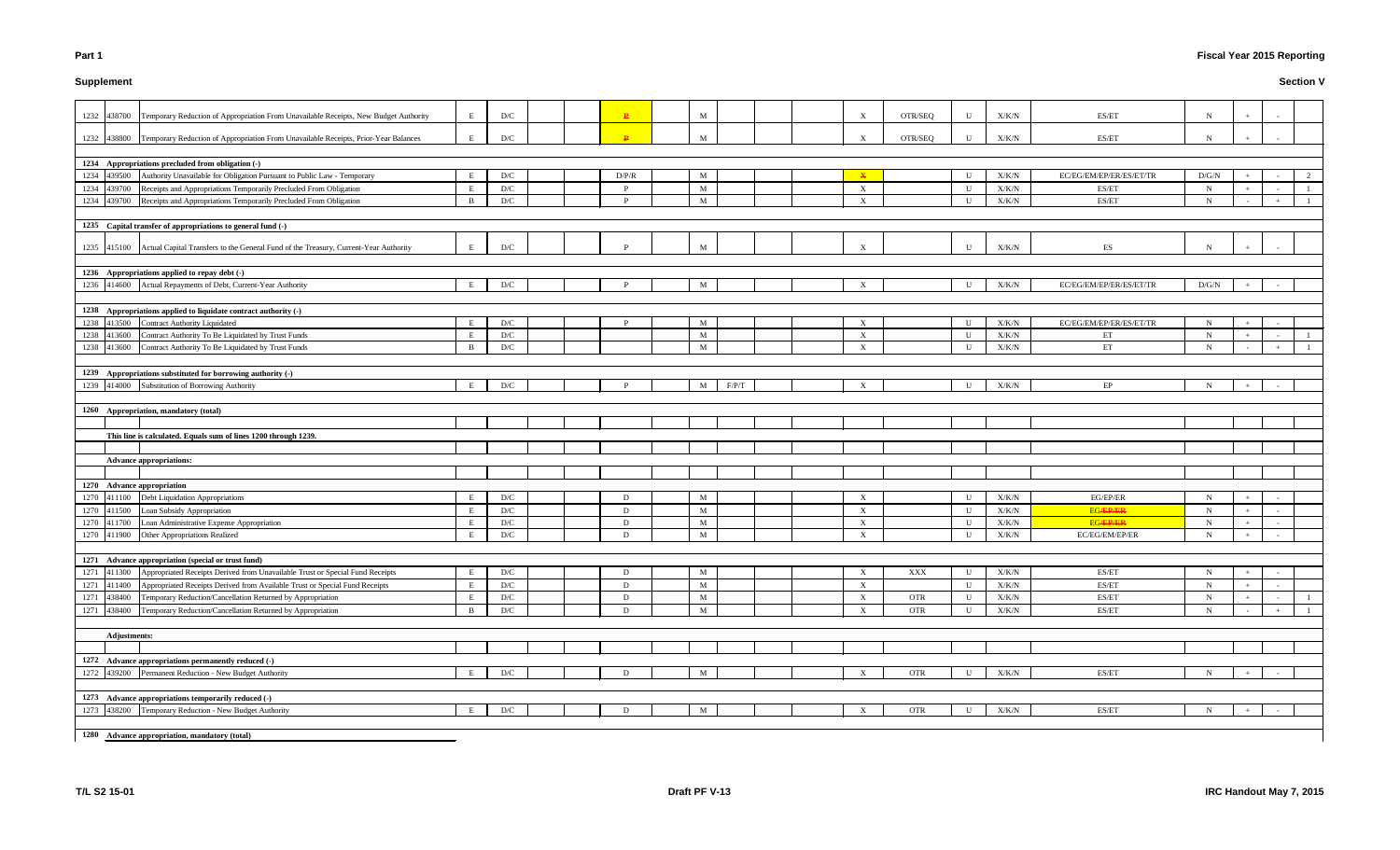**Supplement**

# **Fiscal Year 2015 Reporting**

|                     | This line is calculated. Equals sum of lines 1270 through 1273.                                                  |              |            |  |              |                            |                      |              |                                           |                |              |                |                                                                                                         |                            |  |  |
|---------------------|------------------------------------------------------------------------------------------------------------------|--------------|------------|--|--------------|----------------------------|----------------------|--------------|-------------------------------------------|----------------|--------------|----------------|---------------------------------------------------------------------------------------------------------|----------------------------|--|--|
|                     | <b>Borrowing authority:</b>                                                                                      |              |            |  |              |                            |                      |              |                                           |                |              |                |                                                                                                         |                            |  |  |
|                     |                                                                                                                  |              |            |  |              |                            |                      |              |                                           |                |              |                |                                                                                                         |                            |  |  |
| Discretionary:      |                                                                                                                  |              |            |  |              |                            |                      |              |                                           |                |              |                |                                                                                                         |                            |  |  |
|                     |                                                                                                                  |              |            |  |              |                            |                      |              |                                           |                |              |                |                                                                                                         |                            |  |  |
|                     | 1300 Borrowing authority                                                                                         |              |            |  |              |                            |                      |              |                                           |                |              |                |                                                                                                         |                            |  |  |
|                     | 1300 414100 Current-Year Borrowing Authority Realized                                                            |              | D/C        |  |              | D                          | P/T                  |              |                                           |                | U            | X/K/N          | EC/EG/EM/EP/ER/ES/ET/TR                                                                                 | N                          |  |  |
| 1300 414300         | Current-Year Decreases to Indefinite Borrowing Authority Realized                                                | E            | D/C        |  |              | D                          | P/T                  |              | $\mathbf{x}$                              |                | $\mathbf{U}$ | X/K/N          | EC/EG/EM/EP/ER/ES/ET/TR                                                                                 | $\mathbf N$                |  |  |
|                     |                                                                                                                  |              |            |  |              |                            |                      |              |                                           |                |              |                |                                                                                                         |                            |  |  |
| <b>Adjustments:</b> |                                                                                                                  |              |            |  |              |                            |                      |              |                                           |                |              |                |                                                                                                         |                            |  |  |
|                     |                                                                                                                  |              |            |  |              |                            |                      |              |                                           |                |              |                |                                                                                                         |                            |  |  |
|                     | 1320 Borrowing authority permanently reduced (-)                                                                 |              |            |  |              |                            |                      |              |                                           |                |              |                |                                                                                                         |                            |  |  |
|                     | 1320 439200 Permanent Reduction - New Budget Authority                                                           | E            | D/C        |  |              | D                          | F/P/T                |              |                                           | <b>OTR</b>     | U            | X/K/N          | EC/EG/EM/EP/ER/ES/ET/TR                                                                                 | $\mathbf N$                |  |  |
|                     |                                                                                                                  |              |            |  |              |                            |                      |              |                                           |                |              |                |                                                                                                         |                            |  |  |
|                     | 1340 Borrowing authority, discretionary (total)                                                                  |              |            |  |              |                            |                      |              |                                           |                |              |                |                                                                                                         |                            |  |  |
|                     |                                                                                                                  |              |            |  |              |                            |                      |              |                                           |                |              |                |                                                                                                         |                            |  |  |
|                     | This line is calculated. Equals sum of lines 1300 through 1320.                                                  |              |            |  |              |                            |                      |              |                                           |                |              |                |                                                                                                         |                            |  |  |
|                     |                                                                                                                  |              |            |  |              |                            |                      |              |                                           |                |              |                |                                                                                                         |                            |  |  |
| <b>Mandatory:</b>   |                                                                                                                  |              |            |  |              |                            |                      |              |                                           |                |              |                |                                                                                                         |                            |  |  |
|                     |                                                                                                                  |              |            |  |              |                            |                      |              |                                           |                |              |                |                                                                                                         |                            |  |  |
|                     | 1400 Borrowing authority                                                                                         |              |            |  |              |                            |                      |              |                                           |                |              |                |                                                                                                         |                            |  |  |
|                     | Amounts Appropriated From Specific Invested TAFS Reclassified - Receivable - Temporary                           |              |            |  |              |                            |                      |              |                                           |                |              |                |                                                                                                         |                            |  |  |
| 1400 412300         | Reduction                                                                                                        | E            | D/C        |  |              | $M_{\odot}$                |                      |              | $\mathbf{X}$                              |                | U            | X/K/N          | ES                                                                                                      | N                          |  |  |
| 1400 412600         | Amounts Appropriated From Specific Invested TAFS - Receivable                                                    | E            | D/C        |  | $\mathbf{R}$ | $\mathbf M$                |                      | $\mathbf{F}$ | X                                         | SEQ/XXX        | U            | X/K/N          | ES/ET                                                                                                   | $\mathbf N$                |  |  |
| 1400 412600         | Amounts Appropriated From Specific Invested TAFS - Receivable                                                    | -B           | D/C        |  | R            | $\mathbf M$                |                      |              | $\mathbf{X}$                              | SEQ/XXX        | U            | X/K/N          | ES/ET                                                                                                   | $\mathbf N$                |  |  |
| 1400 412800         | Amounts Appropriated From Specific Invested TAFS - Transfers-In                                                  |              | D/C        |  | - B          | $\mathbf M$                |                      |              | $\boldsymbol{\mathrm{X}}$                 | SEQ/XXX        | U            | X/K/N          | ES/ET                                                                                                   | $\mathbf N$                |  |  |
| 1400 414100         | Current-Year Borrowing Authority Realized                                                                        | - E          | D/C        |  |              | M                          | $\rm F/P/T$          |              | $\boldsymbol{\mathrm{X}}$                 |                | U            | X/K/N          | EC/EG/EM/EP/ER/ES/ET/TR                                                                                 | $\rm{D/G/N}$               |  |  |
| 1400 414300         | Current-Year Decreases to Indefinite Borrowing Authority Realized                                                | E            | D/C        |  |              | M                          | F/P/T                |              | $\mathbf{X}$                              |                | U            | X/K/N          | EC/EG/EM/EP/ER/ES/ET/TR                                                                                 | D/G/N                      |  |  |
| 1400 438400         | Temporary Reduction/Cancellation Returned by Appropriation                                                       | E            | D/C        |  | -R           | M                          | F/P/T                |              | X                                         | SEQ            | $\mathbf U$  | X/K/N          | EP/ER/ES/ET                                                                                             | N                          |  |  |
| 1400 438400         | Temporary Reduction/Cancellation Returned by Appropriation                                                       | B            | D/C        |  | <b>D</b>     | M                          | F/P/T                |              | $\mathbf{X}$                              | SEQ            | U            | X/K/N          | EP/ER/ES/ET                                                                                             | N                          |  |  |
|                     |                                                                                                                  |              |            |  |              |                            |                      |              |                                           |                |              |                |                                                                                                         |                            |  |  |
| <b>Adjustments:</b> |                                                                                                                  |              |            |  |              |                            |                      |              |                                           |                |              |                |                                                                                                         |                            |  |  |
|                     |                                                                                                                  |              |            |  |              |                            |                      |              |                                           |                |              |                |                                                                                                         |                            |  |  |
|                     | 1420 Borrowing authority permanently reduced (-)                                                                 |              |            |  |              |                            |                      |              |                                           |                |              |                |                                                                                                         |                            |  |  |
|                     | 1420 439200 Permanent Reduction - New Budget Authority<br>1420 439200 Permanent Reduction - New Budget Authority | E<br>E       | D/C<br>D/C |  | R            | $M_{\odot}$<br>$\mathbf M$ | F/P/T<br>$\rm F/P/T$ |              | $\boldsymbol{\mathrm{X}}$<br>$\mathbf{X}$ | OTR/SEQ<br>OTR | U<br>U       | X/K/N<br>X/K/N | EG<br>$\ensuremath{\mathrm{EP}}\xspace/\ensuremath{\mathrm{ER}}\xspace/\ensuremath{\mathrm{ET}}\xspace$ | $\mathbf N$<br>$\mathbf N$ |  |  |
|                     |                                                                                                                  |              |            |  |              |                            |                      |              |                                           |                |              |                |                                                                                                         |                            |  |  |
|                     | 1421 Borrowing authority temporarily reduced (-)                                                                 |              |            |  |              |                            |                      |              |                                           |                |              |                |                                                                                                         |                            |  |  |
|                     | 1421 438200 Temporary Reduction - New Budget Authority                                                           | E            | D/C        |  |              | $\mathbf{M}$               | F/P/T                |              | $\boldsymbol{\mathrm{X}}$                 | SEQ            | $\mathbf U$  | X/K/N          | EP/ER/ES/ET                                                                                             | $\mathbf N$                |  |  |
|                     |                                                                                                                  |              |            |  |              |                            |                      |              |                                           |                |              |                |                                                                                                         |                            |  |  |
|                     | 1422 Borrowing authority applied to repay debt (-)                                                               |              |            |  |              |                            |                      |              |                                           |                |              |                |                                                                                                         |                            |  |  |
| 1422 412900         | Amounts Appropriated From Specific Invested TAFS - Transfers-Out                                                 | E            | D/C        |  |              | M                          |                      |              | $\boldsymbol{\mathrm{X}}$                 | $\mathbf{XXX}$ | U            | X/K/N          | ES/ET                                                                                                   | $\mathbf N$                |  |  |
| 1422 414200         | Actual Repayment of Borrowing Authority Converted to Cash                                                        | E            | D/C        |  |              |                            |                      |              | $\mathbf{X}$                              |                | U            | ${\rm X/K/N}$  | $\rm EP/ER$                                                                                             | $\mathbf{D}/\mathbf{G}$    |  |  |
| 1422 414200         | Actual Repayment of Borrowing Authority Converted to Cash                                                        | E.           | D/C        |  |              |                            |                      |              | $\mathbf X$                               |                | U            | X/K/N          | EG/EP/ER/TR                                                                                             | $\mathbf N$                |  |  |
| 1422 414600         | Actual Repayments of Debt, Current-Year Authority                                                                | E            | D/C        |  | - B          | $M_{\odot}$                |                      |              | $\boldsymbol{\mathrm{X}}$                 |                | U            | X/K/N          | $\ensuremath{\mathrm{EP}}\xspace/\ensuremath{\mathrm{ET}}\xspace$                                       | $\mathbf N$                |  |  |
|                     | 1422 414600 Actual Repayments of Debt, Current-Year Authority                                                    | $\mathbf{E}$ | D/C        |  |              | $M_{\odot}$                |                      |              | $\mathbf{X}$                              |                | U            | X/K/N          | $\rm EP/ER$                                                                                             | D                          |  |  |
|                     |                                                                                                                  |              |            |  |              |                            |                      |              |                                           |                |              |                |                                                                                                         |                            |  |  |
|                     | 1440 Borrowing authority, mandatory (total)                                                                      |              |            |  |              |                            |                      |              |                                           |                |              |                |                                                                                                         |                            |  |  |
|                     |                                                                                                                  |              |            |  |              |                            |                      |              |                                           |                |              |                |                                                                                                         |                            |  |  |
|                     | This line is calculated. Equals the sum of lines 1400 through 1422.                                              |              |            |  |              |                            |                      |              |                                           |                |              |                |                                                                                                         |                            |  |  |
|                     |                                                                                                                  |              |            |  |              |                            |                      |              |                                           |                |              |                |                                                                                                         |                            |  |  |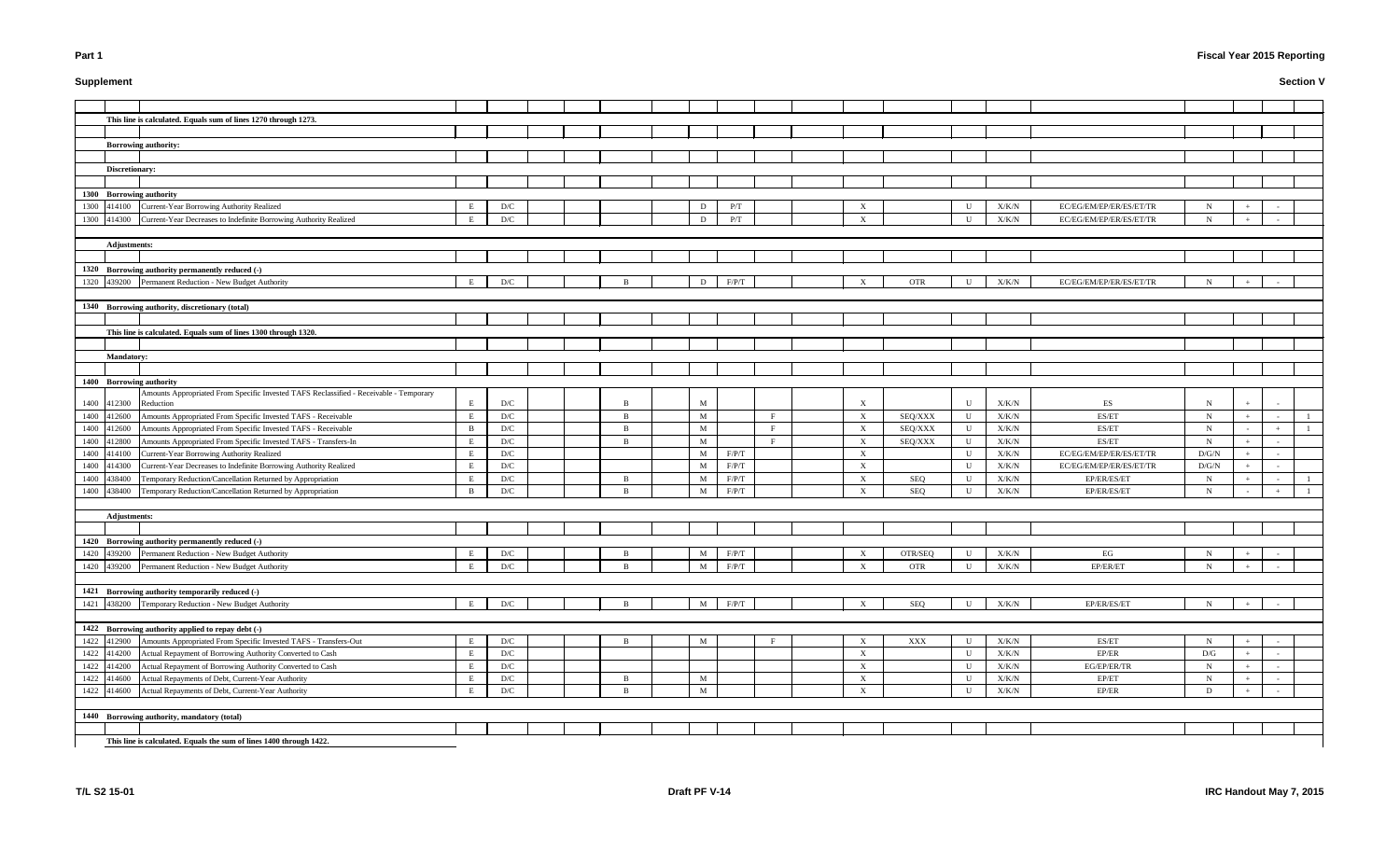# **Supplement**

# **Fiscal Year 2015 Reporting**

|                           | ${\bf U}$   | $\rm X/K/N$   | EG/EP/ER/ET                | ${\bf N}$ | $^{\mathrm{+}}$          | $\sim$                       |              |
|---------------------------|-------------|---------------|----------------------------|-----------|--------------------------|------------------------------|--------------|
|                           | ${\bf U}$   | $\rm X/K/N$   | EG/EP/ER/ET                | ${\bf N}$ | $\qquad \qquad +$        | $\overline{\phantom{a}}$     |              |
|                           |             |               |                            |           |                          |                              |              |
|                           |             |               |                            |           |                          |                              |              |
|                           |             |               |                            |           |                          |                              |              |
|                           |             |               |                            |           |                          |                              |              |
|                           | $\mathbf U$ | $\rm X/K/N$   | ET                         | ${\bf N}$ | $^{\mathrm{+}}$          | $\overline{\phantom{a}}$     | $\mathbf{1}$ |
|                           | ${\bf U}$   | $\rm X/K/N$   | $\mathop{\rm ET}\nolimits$ | ${\bf N}$ | $\overline{\phantom{a}}$ | $\ddot{}$                    | $\mathbf{1}$ |
|                           |             |               |                            |           |                          |                              |              |
|                           |             |               |                            |           |                          |                              |              |
|                           | ${\bf U}$   | $\rm X/K/N$   | ET                         | ${\bf N}$ | $^+$                     | $\overline{\phantom{a}}$     | $\mathbf{1}$ |
|                           | ${\bf U}$   | $\rm X/K/N$   | $\mathop{\rm ET}\nolimits$ | ${\bf N}$ | $\blacksquare$           | $\,+\,$                      | $\,1$        |
|                           |             |               |                            |           |                          |                              |              |
|                           |             |               |                            |           |                          |                              |              |
|                           |             |               |                            |           |                          |                              |              |
|                           |             |               |                            |           |                          |                              |              |
|                           |             |               |                            |           |                          |                              |              |
| ${\bf ATB/OTR}$           | ${\bf U}$   | $\rm X/K/N$   | ET                         | ${\bf N}$ | $\boldsymbol{+}$         | $\overline{\phantom{a}}$     |              |
| $\ensuremath{\text{OTR}}$ | ${\bf U}$   | $\rm X/K/N$   | $EG/EP/ER$                 | ${\bf N}$ |                          | $\overline{\phantom{a}}$     |              |
| <b>OTR</b>                | ${\bf U}$   | $\rm X/K/N$   | EG/EP/ER/ET                | ${\bf N}$ | $\, +$                   | $\Box$                       |              |
|                           |             |               |                            |           |                          |                              |              |
|                           |             |               |                            |           |                          |                              |              |
|                           | ${\bf U}$   | $\rm X/K/N$   | EG/EP/ER/ET                | ${\bf N}$ | $\, +$                   | ÷                            | $\sqrt{2}$   |
|                           | $\mathbf U$ | $\rm X/K/N$   | ET                         | ${\bf N}$ | $\boldsymbol{+}$         | $\overline{\phantom{a}}$     | $\mathbf{1}$ |
|                           | ${\bf U}$   | $\rm X/K/N$   | $\mathop{\rm ET}\nolimits$ | ${\bf N}$ | $\overline{\phantom{a}}$ | $\qquad \qquad +$            | $\mathbf{1}$ |
|                           |             |               |                            |           |                          |                              |              |
|                           |             |               |                            |           |                          |                              |              |
|                           |             |               |                            |           |                          |                              |              |
|                           |             |               |                            |           |                          |                              |              |
|                           |             |               |                            |           |                          |                              |              |
|                           |             |               |                            |           |                          |                              |              |
|                           |             |               |                            |           |                          |                              |              |
|                           |             |               |                            |           |                          |                              |              |
|                           | ${\bf U}$   | ${\rm X/K/N}$ | EG/EP/ER/ES/ET             | ${\bf N}$ | $^+$                     | $\qquad \qquad \blacksquare$ |              |
|                           | ${\bf U}$   | ${\rm X/K/N}$ | EG/EP/ER/ET                | ${\bf N}$ | $^+$                     | ÷                            |              |
|                           |             |               |                            |           |                          |                              |              |
|                           |             |               |                            |           |                          |                              |              |
|                           |             |               |                            |           |                          |                              |              |
|                           | $\mathbf U$ | X/K/N         | ET                         | N         | $\boldsymbol{+}$         | $\overline{\phantom{a}}$     |              |
| <b>SEQ</b>                | ${\bf U}$   | ${\rm X/K/N}$ | ES/ET                      | ${\bf N}$ | $\hspace{1.0cm} +$       | $\qquad \qquad \blacksquare$ | $\mathbf{1}$ |
| <b>SEQ</b>                | ${\bf U}$   | $\rm X/K/N$   | ES/ET                      | ${\bf N}$ | $\overline{\phantom{a}}$ | $^{\mathrm{+}}$              | $\mathbf{1}$ |
|                           |             |               |                            |           |                          |                              |              |
|                           |             |               |                            |           |                          |                              |              |
|                           |             |               |                            |           |                          |                              |              |
|                           |             |               |                            |           |                          |                              |              |
|                           | ${\bf U}$   | $\rm X/K/N$   | ET                         | ${\bf N}$ | $\qquad \qquad +$        | $\Box$                       | $\,1$        |

|                         | <b>Contract authority:</b>                                                                       |              |                         |  |               |             |              |                           |            |              |               |                |             |     |            |                |
|-------------------------|--------------------------------------------------------------------------------------------------|--------------|-------------------------|--|---------------|-------------|--------------|---------------------------|------------|--------------|---------------|----------------|-------------|-----|------------|----------------|
|                         |                                                                                                  |              |                         |  |               |             |              |                           |            |              |               |                |             |     |            |                |
| Discretionary:          |                                                                                                  |              |                         |  |               |             |              |                           |            |              |               |                |             |     |            |                |
|                         |                                                                                                  |              |                         |  |               |             |              |                           |            |              |               |                |             |     |            |                |
| 1500 Contract authority |                                                                                                  |              |                         |  |               |             |              |                           |            |              |               |                |             |     |            |                |
| 1500 413100             | Current-Year Contract Authority Realized                                                         | E            | D/C                     |  |               | D           |              | X                         |            | $\mathbf{U}$ | X/K/N         | EG/EP/ER/ET    | $\mathbf N$ |     |            |                |
|                         | 1500 413300 Decreases to Indefinite Contract Authority                                           | E            | D/C                     |  |               | D           |              | $\boldsymbol{\mathrm{X}}$ |            | $\mathbf{H}$ | X/K/N         | EG/EP/ER/ET    | $\mathbf N$ | $+$ | $\sim$     |                |
|                         |                                                                                                  |              |                         |  |               |             |              |                           |            |              |               |                |             |     |            |                |
|                         | Nonexpenditure transfers:                                                                        |              |                         |  |               |             |              |                           |            |              |               |                |             |     |            |                |
|                         |                                                                                                  |              |                         |  |               |             |              |                           |            |              |               |                |             |     |            |                |
|                         | 1510 Contract authority transferred to other accounts (-)                                        |              |                         |  |               |             |              |                           |            |              |               |                |             |     |            |                |
|                         | 1510 413700 Transfers of Contract Authority - Allocation                                         |              | $\mathsf{C}$            |  |               |             | $\mathbf{F}$ |                           |            | U            |               |                |             |     |            |                |
|                         |                                                                                                  | E            |                         |  |               | D           | $\mathbf{F}$ | $\boldsymbol{\mathrm{X}}$ |            | $\mathbf{I}$ | X/K/N         | ET             | $\mathbf N$ |     |            |                |
|                         | 1510 413700 Transfers of Contract Authority - Allocation                                         | B            | $\mathsf{C}$            |  |               | D           |              | $\boldsymbol{\mathrm{X}}$ |            |              | X/K/N         | ET             | $\mathbf N$ |     |            |                |
|                         |                                                                                                  |              |                         |  |               |             |              |                           |            |              |               |                |             |     |            |                |
|                         | 1511 Contract authority transferred from other accounts                                          |              |                         |  |               |             |              |                           |            |              |               |                |             |     |            |                |
|                         | 1511 413700 Transfers of Contract Authority - Allocation                                         | E            | D                       |  |               | D           | F            | $\mathbf{X}$              |            | $\mathbf{U}$ | X/K/N         | ET             | $\mathbf N$ |     |            |                |
|                         | 1511 413700 Transfers of Contract Authority - Allocation                                         | $\mathbf{B}$ | D                       |  |               | D           | $\mathbf{F}$ | $\mathbf{X}$              |            | $\mathbf{H}$ | X/K/N         | ET             | $\mathbf N$ |     | $+$        |                |
|                         |                                                                                                  |              |                         |  |               |             |              |                           |            |              |               |                |             |     |            |                |
| <b>Adjustments:</b>     |                                                                                                  |              |                         |  |               |             |              |                           |            |              |               |                |             |     |            |                |
|                         |                                                                                                  |              |                         |  |               |             |              |                           |            |              |               |                |             |     |            |                |
|                         |                                                                                                  |              |                         |  |               |             |              |                           |            |              |               |                |             |     |            |                |
|                         | 1520 Contract authority and/or unobligated balance of contract authority permanently reduced (-) |              |                         |  |               |             |              |                           |            |              |               |                |             |     |            |                |
|                         | 1520 439200 Permanent Reduction - New Budget Authority                                           | E            | D/C                     |  | $\mathcal{C}$ | D           |              | X                         | ATB/OTR    | U            | ${\rm X/K/N}$ | ET             | $\mathbf N$ | $+$ |            |                |
| 1520 439200             | Permanent Reduction - New Budget Authority                                                       | E            | D/C                     |  | $\mathcal{C}$ | D           |              | X                         | <b>OTR</b> | U            | X/K/N         | EG/EP/ER       | $\mathbf N$ |     |            |                |
| 1520 439300             | Permanent Reduction - Prior-Year Balances                                                        | E            | D/C                     |  | $\Gamma$      | D           |              | $\boldsymbol{\mathrm{X}}$ | <b>OTR</b> | $\mathbf{H}$ | X/K/N         | EG/EP/ER/ET    | $\mathbf N$ |     |            |                |
|                         |                                                                                                  |              |                         |  |               |             |              |                           |            |              |               |                |             |     |            |                |
|                         | 1522 Contract authority precluded from obligation (limitation on obligations) (-)                |              |                         |  |               |             |              |                           |            |              |               |                |             |     |            |                |
|                         | 1522 439500 Authority Unavailable for Obligation Pursuant to Public Law - Temporary              | E            | D/C                     |  | $\mathsf{C}$  | D           |              | $\mathbf x$               |            | U            | ${\rm X/K/N}$ | EG/EP/ER/ET    | $\mathbf N$ | $+$ |            |                |
|                         | 1522 439700 Receipts and Appropriations Temporarily Precluded From Obligation                    | E            | D/C                     |  | $\mathbf C$   | D           |              | X                         |            | U            | X/K/N         | ET             | $\mathbf N$ | $+$ | $\sim$     |                |
|                         | 1522 439700 Receipts and Appropriations Temporarily Precluded From Obligation                    | B            | $\mathbf{D}/\mathbf{C}$ |  | $\Gamma$      | D           |              | $\boldsymbol{\mathrm{X}}$ |            | $\mathbf{U}$ | X/K/N         | ET             | $\mathbf N$ |     | $+$        |                |
|                         |                                                                                                  |              |                         |  |               |             |              |                           |            |              |               |                |             |     |            |                |
|                         |                                                                                                  |              |                         |  |               |             |              |                           |            |              |               |                |             |     |            |                |
|                         | 1540 Contract authority, discretionary (total)                                                   |              |                         |  |               |             |              |                           |            |              |               |                |             |     |            |                |
|                         |                                                                                                  |              |                         |  |               |             |              |                           |            |              |               |                |             |     |            |                |
|                         | This line is calculated. Equals sum of lines 1500 through 1522.                                  |              |                         |  |               |             |              |                           |            |              |               |                |             |     |            |                |
|                         |                                                                                                  |              |                         |  |               |             |              |                           |            |              |               |                |             |     |            |                |
| <b>Mandatory:</b>       |                                                                                                  |              |                         |  |               |             |              |                           |            |              |               |                |             |     |            |                |
|                         |                                                                                                  |              |                         |  |               |             |              |                           |            |              |               |                |             |     |            |                |
| 1600 Contract authority |                                                                                                  |              |                         |  |               |             |              |                           |            |              |               |                |             |     |            |                |
| 1600 413100             | Current-Year Contract Authority Realized                                                         | E            | D/C                     |  |               | M           |              | $\boldsymbol{\mathrm{X}}$ |            | U            | X/K/N         | EG/EP/ER/ES/ET | $\mathbf N$ |     |            |                |
| 1600 413300             | Decreases to Indefinite Contract Authority                                                       | E            | D/C                     |  |               | $\mathbf M$ |              | X                         |            | U            | X/K/N         | EG/EP/ER/ET    | $\mathbf N$ | $+$ | $\sim$     |                |
|                         |                                                                                                  |              |                         |  |               |             |              |                           |            |              |               |                |             |     |            |                |
|                         | 1603 Contract authority (previously unavailable)                                                 |              |                         |  |               |             |              |                           |            |              |               |                |             |     |            |                |
|                         | Authority Made Available From Receipt or Appropriation Balances Previously Precluded From        |              |                         |  |               |             |              |                           |            |              |               |                |             |     |            |                |
| 1603 415700             | Obligation                                                                                       | E            | $\mathbf{D}/\mathbf{C}$ |  | $\Gamma$      |             |              | $\boldsymbol{\mathrm{X}}$ |            | U            | X/K/N         | ET             | $\mathbf N$ |     |            |                |
| 1603 438400             | Temporary Reduction/Cancellation Returned by Appropriation                                       | E            | D/C                     |  | C             | M           |              | X                         | SEQ        | U            | ${\rm X/K/N}$ | ES/ET          | $\mathbf N$ |     | $\sim$     |                |
| 1603 438400             | Temporary Reduction/Cancellation Returned by Appropriation                                       | B            | $\mathbf{D}/\mathbf{C}$ |  | $\mathbf C$   | $\mathbf M$ |              | $\boldsymbol{\mathrm{X}}$ | SEQ        | U            | X/K/N         | ES/ET          | $\mathbf N$ |     | $+$        |                |
|                         |                                                                                                  |              |                         |  |               |             |              |                           |            |              |               |                |             |     |            |                |
|                         | Nonexpenditure transfers:                                                                        |              |                         |  |               |             |              |                           |            |              |               |                |             |     |            |                |
|                         |                                                                                                  |              |                         |  |               |             |              |                           |            |              |               |                |             |     |            |                |
|                         | 1610 Contract authority transferred to other accounts (-)                                        |              |                         |  |               |             |              |                           |            |              |               |                |             |     |            |                |
|                         | 1610 413700 Transfers of Contract Authority - Allocation                                         | E            | C                       |  |               | $\mathbf M$ | $\mathbf{F}$ | X                         |            | U            | X/K/N         | ET             | $\mathbf N$ |     | $\sim$ $-$ | $\overline{1}$ |
|                         |                                                                                                  |              |                         |  |               |             |              |                           |            |              |               |                |             |     |            |                |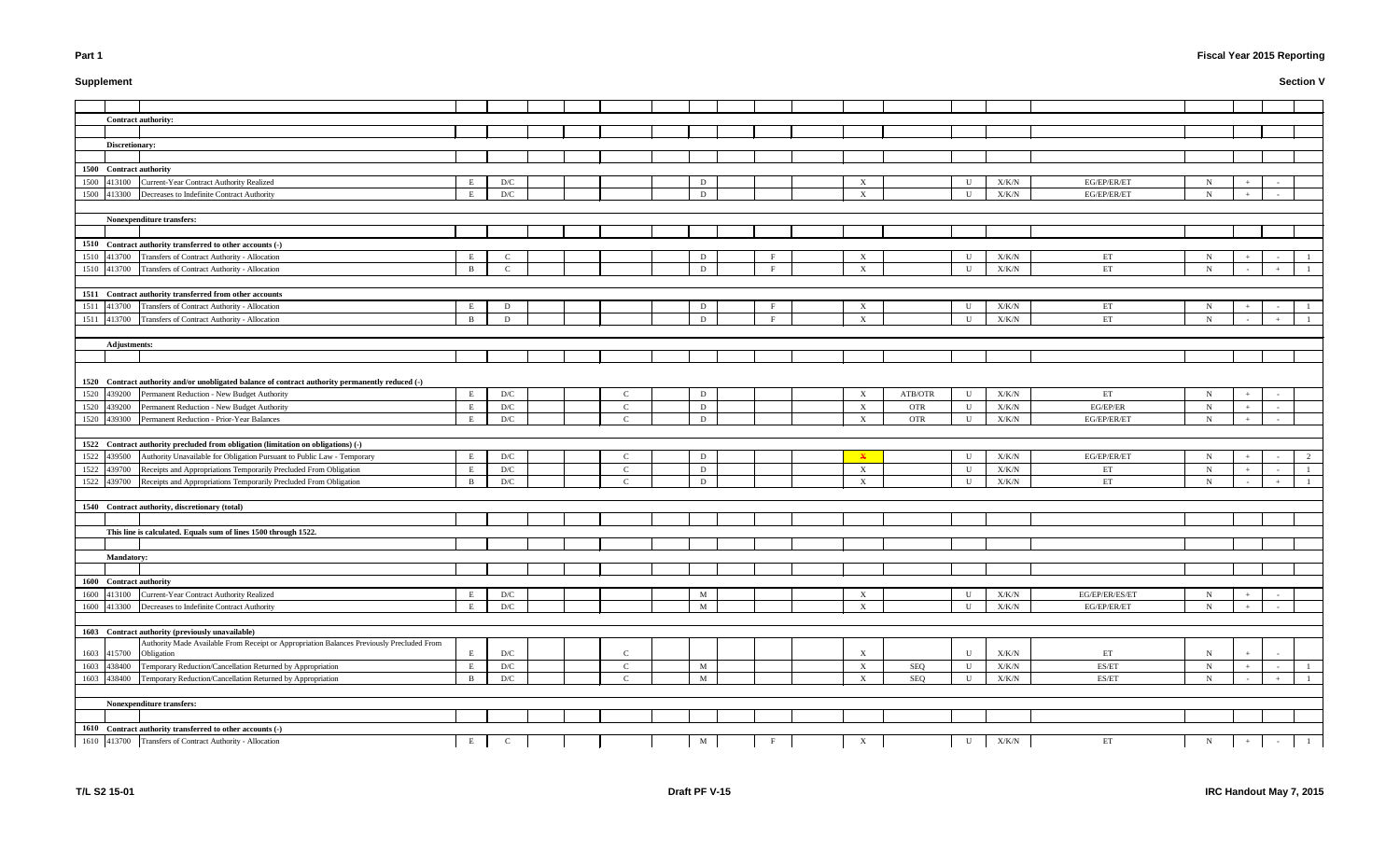# **Supplement**

# **Fiscal Year 2015 Reporting**

| Transfers of Contract Authority - Allocation<br>1610 413700                                                          | B            | -C                             |  |               | M                 |       |            | X                         |            | U            | X/K/N          | ET                                     | N                          |     |   |
|----------------------------------------------------------------------------------------------------------------------|--------------|--------------------------------|--|---------------|-------------------|-------|------------|---------------------------|------------|--------------|----------------|----------------------------------------|----------------------------|-----|---|
| Transfers of Contract Authority - Nonallocation<br>1610 415300                                                       | E            | $\mathbf C$                    |  |               |                   |       | <b>NEW</b> | $\mathbf{X}$              |            | U            | X/K/N          | ET                                     | $\mathbf N$                |     |   |
| 1610 415300<br>Transfers of Contract Authority - Nonallocation                                                       | B            | $\mathbf C$                    |  |               |                   |       | <b>NEW</b> | $\mathbf{X}$              |            | $\mathbf U$  | X/K/N          | ET                                     | $\mathbf N$                |     |   |
|                                                                                                                      |              |                                |  |               |                   |       |            |                           |            |              |                |                                        |                            |     |   |
| 1611 Contract authority transferred from other accounts                                                              |              |                                |  |               |                   |       |            |                           |            |              |                |                                        |                            |     |   |
| Transfers of Contract Authority - Allocation<br>1611<br>413700                                                       | E            | D                              |  |               | M                 |       |            | X                         |            | U            | X/K/N          | ЕT                                     | N                          |     |   |
| Transfers of Contract Authority - Allocation<br>1611 413700                                                          | B            | D                              |  |               | M                 |       |            | X                         |            | U            | X/K/N          | ET                                     | N                          |     |   |
| 415300 Transfers of Contract Authority - Nonallocation<br>1611                                                       |              | D                              |  |               |                   |       | <b>NEW</b> | X                         |            | U            | X/K/N          | ET                                     | N                          |     |   |
| 415300 Transfers of Contract Authority - Nonallocation<br>1611                                                       |              | D                              |  |               |                   |       | <b>NEW</b> | X                         |            | $\mathbf{U}$ | X/K/N          | ET                                     | N                          |     |   |
|                                                                                                                      |              |                                |  |               |                   |       |            |                           |            |              |                |                                        |                            |     |   |
| <b>Adjustments:</b>                                                                                                  |              |                                |  |               |                   |       |            |                           |            |              |                |                                        |                            |     |   |
|                                                                                                                      |              |                                |  |               |                   |       |            |                           |            |              |                |                                        |                            |     |   |
|                                                                                                                      |              |                                |  |               |                   |       |            |                           |            |              |                |                                        |                            |     |   |
| 1620 Contract authority and/or unobligated balance of contract authority permanently reduced (-)                     |              |                                |  |               |                   |       |            |                           |            |              |                |                                        |                            |     |   |
| Permanent Reduction - New Budget Authority<br>439200<br>1620                                                         | Е            | D/C                            |  |               | M                 |       |            | X                         | <b>OTR</b> | U            | X/K/N          | EG/EP/ER/ES/ET                         | $\mathbf N$                |     |   |
| Permanent Reduction - New Budget Authority<br>1620<br>439200                                                         | E            | D/C                            |  |               | M                 |       |            | X                         | ATB        | U            | X/K/N          | ET                                     | N                          |     |   |
| Permanent Reduction - Prior-Year Balances<br>439300<br>1620                                                          | E            | D/C                            |  |               | M                 |       |            | X                         | <b>OTR</b> | U            | X/K/N          | EG/EP/ER/ET                            | $\mathbf N$                |     |   |
| 1621 Contract authority temporarily reduced (-)                                                                      |              |                                |  |               |                   |       |            |                           |            |              |                |                                        |                            |     |   |
| 1621 438200 Temporary Reduction - New Budget Authority                                                               |              | D/C                            |  |               | M                 |       |            |                           | SEQ        | $\mathbf{U}$ | X/K/N          | ES/ET                                  | N                          |     |   |
|                                                                                                                      |              |                                |  |               |                   |       |            |                           |            |              |                |                                        |                            |     |   |
| 1622 Contract authority precluded from obligation (limitation on obligations) (-)                                    |              |                                |  |               |                   |       |            |                           |            |              |                |                                        |                            |     |   |
| 1622 439500 Authority Unavailable for Obligation Pursuant to Public Law - Temporary                                  | E            | D/C                            |  |               | M                 |       |            |                           |            | U            | X/K/N          | EG/EP/ER/ET                            | $\mathbf N$                |     | 2 |
| 439700 Receipts and Appropriations Temporarily Precluded From Obligation<br>1622                                     | E            | D/C                            |  | $\mathcal{C}$ | M                 |       |            | $\mathbf{X}$              |            | U            | X/K/N          | ЕT                                     | N                          |     |   |
| 1622<br>439700<br>Receipts and Appropriations Temporarily Precluded From Obligation                                  | <sup>B</sup> | D/C                            |  |               | M                 |       |            | $\mathbf{X}$              |            | $\mathbf{U}$ | X/K/N          | ET                                     | N                          |     |   |
|                                                                                                                      |              |                                |  |               |                   |       |            |                           |            |              |                |                                        |                            |     |   |
| 1640 Contract authority, mandatory (total)                                                                           |              |                                |  |               |                   |       |            |                           |            |              |                |                                        |                            |     |   |
|                                                                                                                      |              |                                |  |               |                   |       |            |                           |            |              |                |                                        |                            |     |   |
| This line is calculated. Equals sum of lines 1600 through 1622.                                                      |              |                                |  |               |                   |       |            |                           |            |              |                |                                        |                            |     |   |
|                                                                                                                      |              |                                |  |               |                   |       |            |                           |            |              |                |                                        |                            |     |   |
| Spending authority from offsetting collections:                                                                      |              |                                |  |               |                   |       |            |                           |            |              |                |                                        |                            |     |   |
|                                                                                                                      |              |                                |  |               |                   |       |            |                           |            |              |                |                                        |                            |     |   |
|                                                                                                                      |              |                                |  |               |                   |       |            |                           |            |              |                |                                        |                            |     |   |
| Discretionary:                                                                                                       |              |                                |  |               |                   |       |            |                           |            |              |                |                                        |                            |     |   |
|                                                                                                                      |              |                                |  |               |                   |       |            |                           |            |              |                |                                        |                            |     |   |
| 1700 Collected                                                                                                       |              |                                |  |               |                   |       |            |                           |            |              |                |                                        |                            |     |   |
| 1700 421200 Liquidation of Deficiency - Offsetting Collections                                                       | $\,$ E       | D/C                            |  |               | $\mathbf{D}$      | E/F/N |            | $\boldsymbol{\mathrm{X}}$ |            | $\mathbf U$  | $\rm X/K/N$    | EC/EG/EM/EP/ER/ES/ET/TR                | $N_{\rm}$                  |     |   |
| 422200<br>Unfilled Customer Orders With Advance<br>1700                                                              | E            | D/C                            |  |               | D                 | E/F/N |            | X                         |            | $\mathbf U$  | X/K/N          | EC/EG/EM/EP/ER/ES/ET/TR                | $\mathbf N$                |     |   |
| Unfilled Customer Orders With Advance<br>1700<br>422200                                                              | <sub>B</sub> | D/C                            |  |               | D                 | E/F/N |            | $\mathbf X$               |            | $\mathbf U$  | X/K/N          | EC/EG/EM/EP/ER/ES/ET/TR                | $\mathbf N$                |     |   |
| Reimbursements and Other Income Earned - Collected<br>1700<br>425200                                                 | E            | D/C                            |  |               | D                 | E/F/N |            | $\mathbf{X}$              |            | $\mathbf U$  | X/K/N          | EC/EG/EM/EP/ER/ES/ET/TR                | $\mathbf N$                |     |   |
| Prior-Year Unfilled Customer Orders With Advance - Refunds Paid<br>1700<br>425300                                    |              | D/C                            |  |               | D                 | E/F/N |            | $\mathbf{X}$              |            | U            | X/K/N          | EC/EG/EM/EP/ER/ES/ET/TR                | $\mathbf N$                |     |   |
| Expenditure Transfers from Trust Funds - Collected<br>1700<br>425500                                                 |              | D/C                            |  |               | D                 |       |            | $\mathbf{X}$              |            | U            | X/K/N          | EC/EG/EM/EP/ER/ES/ET/TR                | $\mathbf N$                |     |   |
| Actual Collections of "governmental-type" Fees<br>1700<br>426000                                                     |              | D/C                            |  |               | D                 |       |            | X                         |            | U            | X/K/N          | EC/EG/EM/EP/ER/ES/ET/TR                | $\mathbf N$                |     |   |
| Actual Collections of Business-Type Fees<br>1700<br>426100                                                           |              | D/C                            |  |               | D                 |       |            | X                         |            | U            | X/K/N          | EC/EG/EM/EP/ER/ES/ET/TR                | $\mathbf N$                |     |   |
| Actual Collections of Loan Principal<br>1700<br>426200                                                               | E            | $\mathbf{D}/\mathbf{C}$        |  |               | D                 |       |            | X                         |            | U            | X/K/N          | EC/EG/EM/EP/ER/ES/ET/TR                | $\mathbf N$                |     |   |
| Actual Collections of Loan Interest<br>1700<br>426300                                                                | E            | D/C                            |  |               | D                 |       |            | $\mathbf{X}$              |            | U            | X/K/N          | EC/EG/EM/EP/ER/ES/ET/TR                | $\mathbf N$                |     |   |
| 426400 Actual Collections of Rent<br>1700                                                                            | E            | D/C                            |  |               | D                 |       |            | $\mathbf{X}$              |            | U            | X/K/N          | EC/EG/EM/EP/ER/ES/ET/TR                | $\mathbf N$                |     |   |
| 1700 426500 Actual Collections From Sale of Foreclosed Property                                                      |              | D/C                            |  |               | D                 |       |            | $\mathbf{X}$              |            | U            | X/K/N          | EC/EG/EM/EP/ER/ES/ET/TR                | $\mathbf N$                |     |   |
| 1700 426600 Other Actual Business-Type Collections From Non-Federal Sources                                          |              | D/C                            |  |               | D                 |       |            | $\mathbf{X}$              |            | $\mathbf U$  | X/K/N          | EC/EG/EM/EP/ER/ES/ET/TR                | $\mathbf N$                |     |   |
| 426700 Other Actual "governmental-type" Collections From Non-Federal Sources<br>1700                                 |              | D/C                            |  |               | D                 |       |            | $\boldsymbol{\mathrm{X}}$ |            | U            | X/K/N          | EC/EG/EM/EP/ER/ES/ET/TR                | $\mathbf N$                |     |   |
| Actual Program Fund Subsidy Collected<br>1700<br>427100                                                              |              | $\mathbf{D}/\mathbf{C}$        |  |               | D                 |       |            | $\boldsymbol{\mathrm{X}}$ |            | U            | ${\rm X/K/N}$  | EC/EG/EM/EP/ER/ES/ET/TR                | $\mathbf N$                |     |   |
| 427300<br><b>Interest Collected From Treasury</b><br>1700<br>Actual Collections From Liquidating Fund<br>1700 427500 | E            | $\mathbf{D}/\mathbf{C}$<br>D/C |  |               | D<br>$\mathbf{D}$ |       |            | X<br>$\mathbf X$          |            | U<br>U       | X/K/N<br>X/K/N | EG/EP/ER/TR<br>EC/EG/EM/EP/ER/ES/ET/TR | $\mathbf N$<br>$\mathbf N$ | $+$ |   |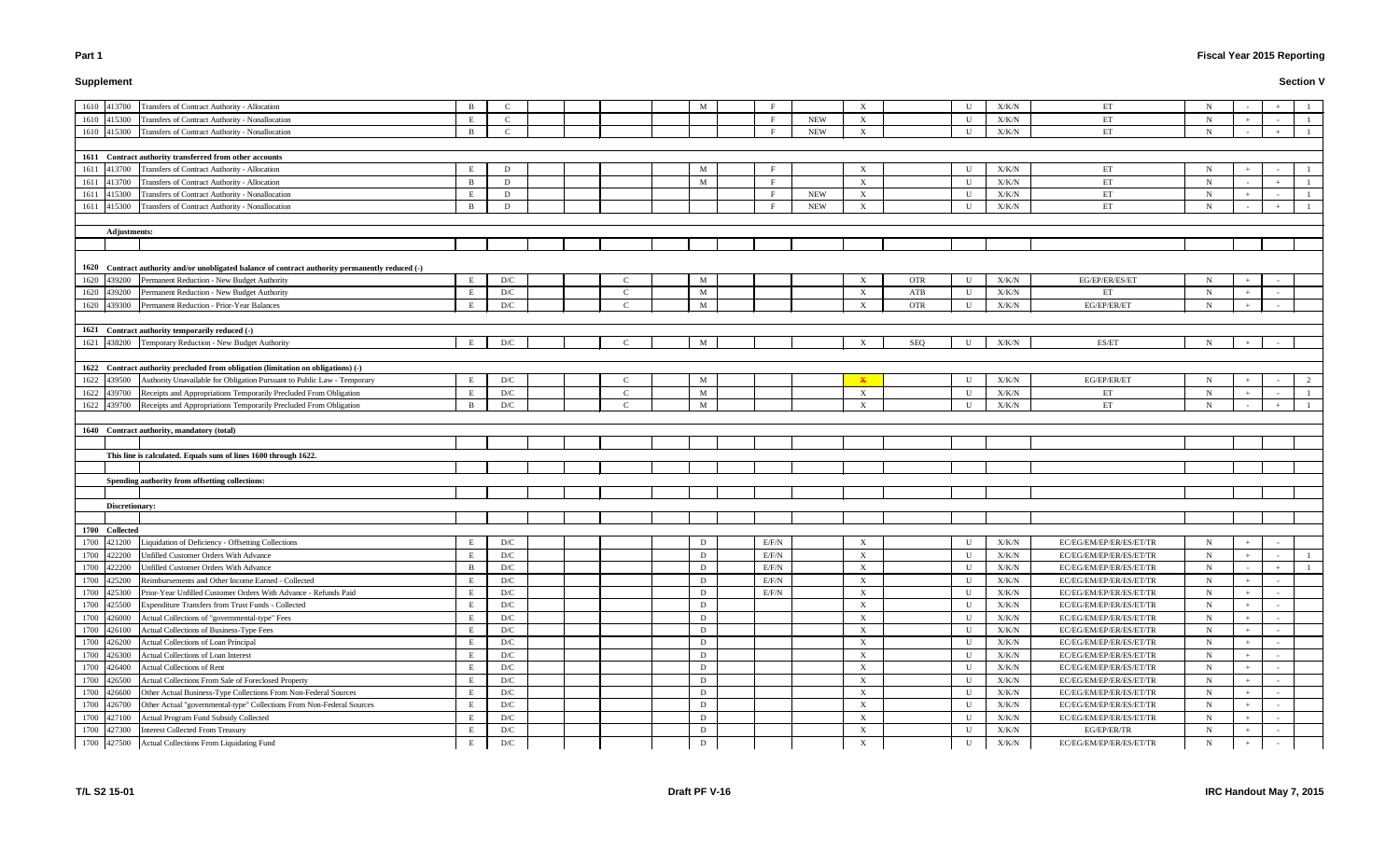# **Supplement**

# **Fiscal Year 2015 Reporting**

| 1700 427600           | Actual Collections From Financing Fund                                                                |              | D/C                     |              | D |       |  | $\boldsymbol{\mathrm{X}}$ |                | U            | X/K/N         | EC/EG/EM/EP/ER/ES/ET/TR |             |     |        |                                                                     |  |
|-----------------------|-------------------------------------------------------------------------------------------------------|--------------|-------------------------|--------------|---|-------|--|---------------------------|----------------|--------------|---------------|-------------------------|-------------|-----|--------|---------------------------------------------------------------------|--|
| 1700 427700           | Other Actual Collections - Federal                                                                    |              | D/C                     |              | D |       |  | $\boldsymbol{\mathrm{X}}$ |                | U            | X/K/N         | EC/EG/EM/EP/ER/ES/ET/TR | N           |     |        |                                                                     |  |
| 1700 429000           | Amortization of Investments in U.S. Treasury Zero Coupon Bonds                                        |              | D/C                     |              | D |       |  | $\boldsymbol{\mathrm{X}}$ |                | U            | X/K/N         | EC/EG/EM/EP/ER/ES/ET/TR | N           |     |        |                                                                     |  |
|                       | Downward Adjustments of Prior-Year Prepaid/Advanced Undelivered Orders - Obligations,                 |              |                         |              |   |       |  |                           |                |              |               |                         |             |     |        |                                                                     |  |
| 1700 487200           | Refunds Collected                                                                                     |              | D/C                     |              | D | F/N   |  | $\boldsymbol{\mathrm{X}}$ |                | U            | X/K/N         | EC/EG/EM/EP/ER/ES/ET/TR |             |     |        |                                                                     |  |
|                       |                                                                                                       |              |                         |              |   |       |  |                           |                |              |               |                         |             |     |        |                                                                     |  |
|                       | 1700 497200 Downward Adjustments of Prior-Year Paid Delivered Orders - Obligations, Refunds Collected |              | D/C                     |              |   | E/F/N |  | $\boldsymbol{\mathrm{X}}$ |                | U            | X/K/N         | EC/EG/EM/EP/ER/ES/ET/TR |             |     |        |                                                                     |  |
|                       |                                                                                                       |              |                         |              |   |       |  |                           |                |              |               |                         |             |     |        |                                                                     |  |
|                       | 1701 Change in uncollected payments, Federal sources (+ or -)                                         |              |                         |              |   |       |  |                           |                |              |               |                         |             |     |        |                                                                     |  |
| 1701 422100           | Unfilled Customer Orders Without Advance                                                              |              | D/C                     |              | D | E/F   |  | $\boldsymbol{\mathrm{X}}$ |                | U            | X/K/N         | EC/EG/EM/EP/ER/ES/ET/TR |             |     |        |                                                                     |  |
| 1701 422100           | Unfilled Customer Orders Without Advance                                                              |              | D/C                     |              | D | E/F   |  | $\boldsymbol{\mathrm{X}}$ |                | U            | X/K/N         | EC/EG/EM/EP/ER/ES/ET/TR | N           |     |        |                                                                     |  |
| 422500<br>1701        | Expenditure Transfers from Trust Funds - Receivable                                                   |              | D/C                     |              | D |       |  | $\boldsymbol{\mathrm{X}}$ |                | U            | X/K/N         | EC/EG/EM/EP/ER/ES/ET/TR | N           |     |        |                                                                     |  |
| 422500<br>1701        | Expenditure Transfers from Trust Funds - Receivable                                                   |              | D/C                     |              | D |       |  | $\boldsymbol{\mathrm{X}}$ |                | U            | X/K/N         | EC/EG/EM/EP/ER/ES/ET/TR | N           |     |        |                                                                     |  |
| 1701 425100           | Reimbursements and Other Income Earned - Receivable                                                   |              | D/C                     |              | D | E/F   |  | $\boldsymbol{\mathrm{X}}$ |                | U            | X/K/N         | EC/EG/EM/EP/ER/ES/ET/TR | $\mathbf N$ |     |        |                                                                     |  |
| 1701<br>425100        | Reimbursements and Other Income Earned - Receivable                                                   |              | D/C                     |              | D | E/F   |  | $\boldsymbol{\mathrm{X}}$ |                | U            | X/K/N         | EC/EG/EM/EP/ER/ES/ET/TR | N           |     |        |                                                                     |  |
| 1701<br>428300        | <b>Interest Receivable From Treasury</b>                                                              |              | D/C                     |              | D |       |  | $\boldsymbol{\mathrm{X}}$ |                | U            | ${\rm X/K/N}$ | EG/EP/ER/TR             |             |     |        |                                                                     |  |
| 1701<br>428300        | <b>Interest Receivable From Treasury</b>                                                              |              | D/C                     |              | D |       |  | $\boldsymbol{\mathrm{X}}$ |                | U            | ${\rm X/K/N}$ | EG/EP/ER/TR             | N           |     |        |                                                                     |  |
| 1701<br>428500        | Receivable From the Liquidating Fund                                                                  |              | D/C                     |              | D |       |  | X                         |                | $\mathbf{U}$ | X/K/N         | EC/EG/EM/EP/ER/ES/ET/TR | N           |     |        |                                                                     |  |
| 1701 428500           | Receivable From the Liquidating Fund                                                                  |              | D/C                     |              | D |       |  | $\boldsymbol{\mathrm{X}}$ |                | U            | X/K/N         | EC/EG/EM/EP/ER/ES/ET/TR | N           |     |        |                                                                     |  |
| 1701 428600           | Receivable From the Financing Fund                                                                    |              | D/C                     |              | D |       |  | $\boldsymbol{\mathrm{X}}$ |                | U            | X/K/N         | EC/EG/EM/EP/ER/ES/ET/TR | N           | $+$ |        |                                                                     |  |
| 1701 428600           | Receivable From the Financing Fund                                                                    |              | D/C                     |              | D |       |  | X                         |                | $\mathbf{U}$ | X/K/N         | EC/EG/EM/EP/ER/ES/ET/TR |             |     |        |                                                                     |  |
| 1701<br>428700        | Other Federal Receivables                                                                             |              | D/C                     |              | D |       |  | $\boldsymbol{\mathrm{X}}$ |                | U            | X/K/N         | EC/EG/EM/EP/ER/ES/ET/TR |             |     |        |                                                                     |  |
| 1701 428700           | Other Federal Receivables                                                                             |              | D/C                     |              | D |       |  | $\boldsymbol{\mathrm{X}}$ |                | U            | X/K/N         | EC/EG/EM/EP/ER/ES/ET/TR | N           |     |        |                                                                     |  |
|                       |                                                                                                       |              |                         |              |   |       |  |                           |                |              |               |                         |             |     |        |                                                                     |  |
|                       | 1702 Offsetting collections (previously unavailable)                                                  |              |                         |              |   |       |  |                           |                |              |               |                         |             |     |        |                                                                     |  |
|                       |                                                                                                       |              |                         |              |   |       |  |                           |                |              |               |                         |             |     |        |                                                                     |  |
|                       | 1702 412100 Amounts Appropriated From Specific Invested TAFS Reclassified - Receivable - Cancellation | E            | D/C                     | <sup>S</sup> | D |       |  | $\boldsymbol{\mathrm{X}}$ |                | U            | X/K/N         | EC/EG/EM/EP/ER/ES/ET/TR |             |     |        |                                                                     |  |
|                       | Amounts Appropriated From Specific Invested TAFS Reclassified - Receivable - Temporary                |              |                         |              |   |       |  |                           |                |              |               |                         |             |     |        |                                                                     |  |
| 1702 412300 Reduction |                                                                                                       |              | D/C                     | S            | D |       |  | $\boldsymbol{\mathrm{X}}$ |                | U            | X/K/N         | EC/EG/EM/EP/ER/ES/ET/TR | N           |     |        |                                                                     |  |
| 1702 415800           | Authority Made Available From Offsetting Collection Balances Previously Precluded From<br>Obligation  |              | D/C                     |              | D |       |  | $\boldsymbol{\mathrm{X}}$ |                | U            | X/K/N         | EC/EG/EM/EP/ER/ES/ET/TR |             |     |        |                                                                     |  |
| 1702 438400           | Temporary Reduction/Cancellation Returned by Appropriation                                            |              | D/C                     | S            | D |       |  | $\mathbf{X}$              | OTR/SEQ        | U            | X/K/N         | EG/EP/ER                | N           |     |        |                                                                     |  |
| 1702 438400           | Temporary Reduction/Cancellation Returned by Appropriation                                            |              | D/C                     | S.           | D |       |  | $\mathbf{X}$              | OTR/SEQ        | $\mathbf U$  | X/K/N         | EG/EP/ER                | N           |     |        |                                                                     |  |
| 1702<br>438400        | Temporary Reduction/Cancellation Returned by Appropriation                                            |              | D/C                     | <sup>S</sup> | D |       |  | $\boldsymbol{\mathrm{X}}$ | <b>SEQ</b>     | U            | X/K/N         | ET                      | N           |     |        |                                                                     |  |
| 1702 438400           | Temporary Reduction/Cancellation Returned by Appropriation                                            |              | D/C                     | S            | D |       |  | $\boldsymbol{\mathrm{X}}$ | <b>SEQ</b>     | U            | ${\rm X/K/N}$ | ET                      | N           |     |        |                                                                     |  |
| 1702 438400           | Temporary Reduction/Cancellation Returned by Appropriation                                            |              | D/C                     | S.           | D |       |  | $\boldsymbol{\mathrm{X}}$ | ATB            | U            | X/K/N         | TR                      | N           |     | $\sim$ |                                                                     |  |
|                       | 1702 438400 Temporary Reduction/Cancellation Returned by Appropriation                                |              | $\mathbf{D}/\mathbf{C}$ |              | D |       |  | $\mathbf{X}$              | ATB            |              | $U$ $X/K/N$   | TR                      | $\mathbf N$ |     |        | $\begin{array}{ c c c c c } \hline \quad & 1 \\ \hline \end{array}$ |  |
|                       |                                                                                                       |              |                         |              |   |       |  |                           |                |              |               |                         |             |     |        |                                                                     |  |
|                       | Nonexpenditure transfers:                                                                             |              |                         |              |   |       |  |                           |                |              |               |                         |             |     |        |                                                                     |  |
|                       |                                                                                                       |              |                         |              |   |       |  |                           |                |              |               |                         |             |     |        |                                                                     |  |
|                       | 1710 Spending authority from offsetting collections transferred to other accounts (-)                 |              |                         |              |   |       |  |                           |                |              |               |                         |             |     |        |                                                                     |  |
| 1710 417000           | Transfers - Current-Year Authority                                                                    |              |                         | S.           |   |       |  | X                         |                | U            | X/K/N         | EC/EG/EM/EP/ER/ES/ET/TR |             |     |        |                                                                     |  |
| 1710 417500           | Allocation Transfers of Current-Year Authority for Noninvested Accounts                               |              | $\mathbf C$             | S.           | D |       |  | $\boldsymbol{\mathrm{X}}$ |                | $\mathbf U$  | X/K/N         | EC/EG/EM/EP/ER/ES/ET/TR | N           |     |        |                                                                     |  |
|                       | 1710 419300 Balance Transfers - Unobligated Balances - Legislative Change of Purpose                  | E            | $\mathcal{C}$           | S            | D |       |  | X                         |                | U            | X/K/N         | EC/EG/EM/EP/ER/ES/ET/TR | $\mathbf N$ |     |        |                                                                     |  |
|                       |                                                                                                       |              |                         |              |   |       |  |                           |                |              |               |                         |             |     |        |                                                                     |  |
|                       | 1711 Spending authority from offsetting collections transferred from other accounts                   |              |                         |              |   |       |  |                           |                |              |               |                         |             |     |        |                                                                     |  |
| 1711 417000           | Transfers - Current-Year Authority                                                                    |              | D                       | S.           | D |       |  | $\boldsymbol{\mathrm{X}}$ |                | U            | X/K/N         | EC/EG/EM/EP/ER/ES/ET/TR | N           |     |        |                                                                     |  |
| 1711 417100           | Nonallocation Transfers of Invested Balances - Receivable                                             | E            | D                       |              | D |       |  | $\boldsymbol{\mathrm{X}}$ | $\mathbf{XXX}$ | U            | X/K/N         | EG                      | N           |     |        |                                                                     |  |
| 1711 417100           | Nonallocation Transfers of Invested Balances - Receivable                                             | <sup>B</sup> | D                       |              | D |       |  | X                         | $\mathbf{XXX}$ | U            | X/K/N         | EG                      | N           |     |        |                                                                     |  |
| 1711 417300           | Nonallocation Transfers of Invested Balances - Transferred                                            |              | D                       |              | D |       |  | $\mathbf{X}$              | XXX            | U            | X/K/N         | EG                      | N           |     |        |                                                                     |  |
| 1711 417500           | Allocation Transfers of Current-Year Authority for Noninvested Accounts                               |              | D                       | S.           | D |       |  | $\mathbf{X}$              |                | $\mathbf U$  | X/K/N         | EC/EG/EM/EP/ER/ES/ET/TR | N           |     |        |                                                                     |  |
|                       | 1711 419300 Balance Transfers - Unobligated Balances - Legislative Change of Purpose                  |              | D                       |              | D |       |  | $\mathbf{X}$              |                | U            | X/K/N         | EC/EG/EM/EP/ER/ES/ET/TR | N           |     |        |                                                                     |  |
|                       |                                                                                                       |              |                         |              |   |       |  |                           |                |              |               |                         |             |     |        |                                                                     |  |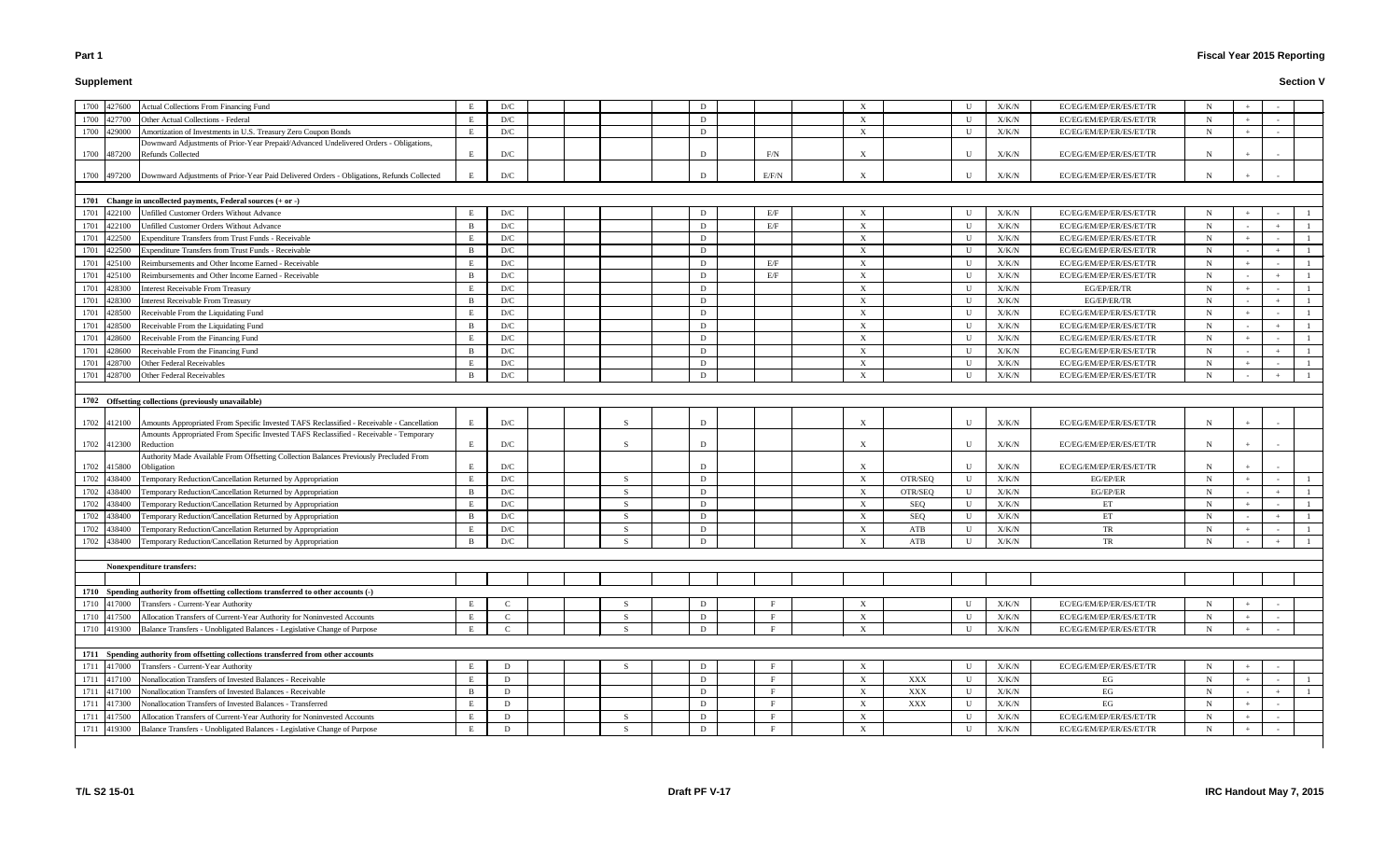# **Supplement**

# **Fiscal Year 2015 Reporting**

| Adjustments:                                                                                                       |              |                         |  |     |                  |       |                           |             |              |                |                                                    |                              |  |  |
|--------------------------------------------------------------------------------------------------------------------|--------------|-------------------------|--|-----|------------------|-------|---------------------------|-------------|--------------|----------------|----------------------------------------------------|------------------------------|--|--|
|                                                                                                                    |              |                         |  |     |                  |       |                           |             |              |                |                                                    |                              |  |  |
| 1720 Capital transfer of spending authority from offsetting collections to general fund (-)                        |              |                         |  |     |                  |       |                           |             |              |                |                                                    |                              |  |  |
|                                                                                                                    |              |                         |  |     |                  |       |                           |             |              |                |                                                    |                              |  |  |
| 1720 415100 Actual Capital Transfers to the General Fund of the Treasury, Current-Year Authority                   |              | D/C                     |  |     |                  |       |                           |             | $\mathbf{U}$ | X/K/N          | EC/EG/EM/EP/ER/ES/ET/TR                            |                              |  |  |
|                                                                                                                    |              |                         |  |     |                  |       |                           |             |              |                |                                                    |                              |  |  |
| 1722 Spending authority from offsetting collections permanently reduced (-)                                        |              |                         |  |     |                  |       |                           |             |              |                |                                                    |                              |  |  |
| 1722 439200 Permanent Reduction - New Budget Authority                                                             | E            | D/C                     |  |     | D                |       | $\mathbf{X}$              | <b>OTR</b>  | U            | X/K/N          | EC/EG/EM/EP/ER/ES/ET/TR                            | N                            |  |  |
|                                                                                                                    |              |                         |  |     |                  |       |                           |             |              |                |                                                    |                              |  |  |
|                                                                                                                    |              |                         |  |     |                  |       |                           |             |              |                |                                                    |                              |  |  |
| New and/or unobligated balance of spending authority from offsetting collections temporarily reduced<br>$1723$ (-) |              |                         |  |     |                  |       |                           |             |              |                |                                                    |                              |  |  |
| Temporary Reduction - New Budget Authority<br>438200                                                               | E            | D/C                     |  | -S  | D                |       |                           | ATB/OTR/SEQ | U            | X/K/N          | EG                                                 | $\mathbf N$                  |  |  |
| 1723                                                                                                               |              |                         |  | -S  |                  |       | $\mathbf{X}$              |             |              |                | EP/ER                                              |                              |  |  |
| 1723<br>Temporary Reduction - New Budget Authority<br>438200                                                       | E            | D/C                     |  |     | D                |       | $\mathbf{X}$              | OTR/SEQ     | U            | X/K/N          |                                                    | $\mathbf N$                  |  |  |
| 438200 Temporary Reduction - New Budget Authority<br>1723                                                          |              | D/C                     |  | -S  | D                |       | $\mathbf{X}$              | SEQ         | U            | X/K/N          | ET                                                 | $\mathbf N$                  |  |  |
| 1723 438200 Temporary Reduction - New Budget Authority                                                             |              | D/C                     |  | - S | D                |       | $\boldsymbol{\mathrm{X}}$ | ATB         | U            | X/K/N          | TR                                                 | N                            |  |  |
| 438300 Temporary Reduction - Prior-Year Balances<br>1723                                                           | E            | D/C                     |  |     | D                |       | $\mathbf{X}$              | OTR/SEQ     | U            | X/K/N          | EP/ER                                              | N                            |  |  |
|                                                                                                                    |              |                         |  |     |                  |       |                           |             |              |                |                                                    |                              |  |  |
|                                                                                                                    |              |                         |  |     |                  |       |                           |             |              |                |                                                    |                              |  |  |
| 1725 Spending authority from offsetting collections precluded from obligation (limitation on obligations) (-)      |              |                         |  |     |                  |       |                           |             |              |                |                                                    |                              |  |  |
| Authority Unavailable for Obligation Pursuant to Public Law - Temporary<br>1725<br>439500                          | E            | D/C                     |  | S   | D                |       | $\mathbf x$               |             | U            | X/K/N          | EC/EG/EM/EP/ER/ES/ET/TR                            | $\mathbf N$                  |  |  |
| Offsetting Collections Temporarily Precluded From Obligation<br>1725<br>439800                                     | E            | D/C                     |  | -S  | D                |       | $\mathbf{X}$              |             | U            | X/K/N          | EG/EP/ER                                           | N                            |  |  |
| 439800 Offsetting Collections Temporarily Precluded From Obligation<br>1725                                        | $\mathbf{B}$ | D/C                     |  | -S  | D                |       | X                         |             | U            | X/K/N          | EG/EP/ER                                           | $\mathbf N$                  |  |  |
|                                                                                                                    |              |                         |  |     |                  |       |                           |             |              |                |                                                    |                              |  |  |
| 1726 Spending authority from offsetting collections applied to repay debt (-)                                      |              |                         |  |     |                  |       |                           |             |              |                |                                                    |                              |  |  |
| 1726 414600 Actual Repayments of Debt, Current-Year Authority                                                      | E            | D/C                     |  |     | D                |       | X                         |             | U            | X/K/N          | EC/EG/EM/EP/ER/ES/ET/TR                            | N                            |  |  |
|                                                                                                                    |              |                         |  |     |                  |       |                           |             |              |                |                                                    |                              |  |  |
|                                                                                                                    |              |                         |  |     |                  |       |                           |             |              |                |                                                    |                              |  |  |
|                                                                                                                    |              |                         |  |     |                  |       |                           |             |              |                |                                                    |                              |  |  |
| 1727 Spending authority from offsetting collections applied to liquidate contract authority (-)                    |              |                         |  |     |                  |       |                           |             |              |                |                                                    |                              |  |  |
| 1727 413500 Contract Authority Liquidated                                                                          | E            | D/C                     |  |     | D                |       |                           |             | U            | X/K/N          | EC/EG/EM/EP/ER/ES/ET/TR                            | $\mathbf N$                  |  |  |
|                                                                                                                    |              |                         |  |     |                  |       |                           |             |              |                |                                                    |                              |  |  |
|                                                                                                                    |              |                         |  |     |                  |       |                           |             |              |                |                                                    |                              |  |  |
| 1728 Spending authority from offsetting collections substituted for borrowing authority (-)                        |              |                         |  |     |                  |       |                           |             |              |                |                                                    |                              |  |  |
| 1728 414000 Substitution of Borrowing Authority                                                                    | E            | D/C                     |  |     | F/P/T<br>D       |       | $\mathbf{X}$              |             | U            | X/K/N          | EC/EG/EM/EP/ER/ES/ET/TR                            | $\mathbf N$                  |  |  |
|                                                                                                                    |              |                         |  |     |                  |       |                           |             |              |                |                                                    |                              |  |  |
| 1750 Spending authority from offsetting collections, discretionary (total)                                         |              |                         |  |     |                  |       |                           |             |              |                |                                                    |                              |  |  |
|                                                                                                                    |              |                         |  |     |                  |       |                           |             |              |                |                                                    |                              |  |  |
| This line is calculated. Equals sum of lines 1700 through 1728.                                                    |              |                         |  |     |                  |       |                           |             |              |                |                                                    |                              |  |  |
|                                                                                                                    |              |                         |  |     |                  |       |                           |             |              |                |                                                    |                              |  |  |
| <b>Mandatory:</b>                                                                                                  |              |                         |  |     |                  |       |                           |             |              |                |                                                    |                              |  |  |
|                                                                                                                    |              |                         |  |     |                  |       |                           |             |              |                |                                                    |                              |  |  |
|                                                                                                                    |              |                         |  |     |                  |       |                           |             |              |                |                                                    |                              |  |  |
| 1800 Collected                                                                                                     |              |                         |  |     |                  |       |                           |             | U            |                |                                                    |                              |  |  |
| Liquidation of Deficiency - Offsetting Collections<br>1800 421200                                                  |              | D/C                     |  |     | M                | F/N   | X                         |             |              | X/K/N          | EC/EG/EM/EP/ER/ES/ET/TR                            | $\mathbf N$                  |  |  |
| 422200<br>Unfilled Customer Orders With Advance<br>1800                                                            | E            | $\mathbf{D}/\mathbf{C}$ |  |     | M                | E/F/N | $\mathbf{X}$              |             | U            | X/K/N          | EC/EG/EM/EP/ER/ES/ET/TR                            | D/G/N                        |  |  |
| 422200<br>Unfilled Customer Orders With Advance<br>1800                                                            | - B          | D/C                     |  |     | M                | E/F/N | $\mathbf X$               |             | U            | X/K/N          | EC/EG/EM/EP/ER/ES/ET/TR                            | $\rm{D/G/N}$                 |  |  |
| Reimbursements and Other Income Earned - Collected<br>425200<br>1800                                               | E            | D/C                     |  |     | M                | E/F/N | $\mathbf{X}$              |             | U            | X/K/N          | EC/EG/EM/EP/ER/ES/ET/TR                            | D/G/N                        |  |  |
| Prior-Year Unfilled Customer Orders With Advance - Refunds Paid<br>425300<br>1800                                  |              | D/C                     |  |     | M                | E/F/N | X                         |             | U            | X/K/N          | EC/EG/EM/EP/ER/ES/ET/TR                            | D/G/N                        |  |  |
| Expenditure Transfers from Trust Funds - Collected<br>1800<br>425500                                               | E            | D/C                     |  |     | M                |       | X                         |             | $\mathbf U$  | X/K/N          | EC/EG/EM/EP/ER/ES/ET/TR                            | D/G/N                        |  |  |
| Actual Collections of "governmental-type" Fees<br>1800<br>426000                                                   | - E          | D/C                     |  |     | M                |       | $\mathbf{X}$              |             | U            | X/K/N          | EC/EG/EM/EP/ER/ES/ET/TR                            | D/G/N                        |  |  |
| Actual Collections of Business-Type Fees<br>1800<br>426100                                                         | E            | D/C                     |  |     | M                |       | $\mathbf{X}$              |             | U            | X/K/N          | EC/EG/EM/EP/ER/ES/ET/TR                            | D/G/N                        |  |  |
| Actual Collections of Loan Principal<br>1800<br>426200                                                             |              | D/C                     |  |     | $\mathbf{M}$     |       | $\mathbf X$               |             | U            | X/K/N          | EC/EG/EM/EP/ER/ES/ET/TR                            | $\rm D/G/N$                  |  |  |
| Actual Collections of Loan Interest<br>1800<br>426300<br>1800 426400 Actual Collections of Rent                    | E<br>E       | D/C<br>D/C              |  |     | M<br>$\mathbf M$ |       | X<br>$\mathbf X$          |             | U<br>U       | X/K/N<br>X/K/N | EC/EG/EM/EP/ER/ES/ET/TR<br>EC/EG/EM/EP/ER/ES/ET/TR | $\rm{D/G/N}$<br>$\rm{D/G/N}$ |  |  |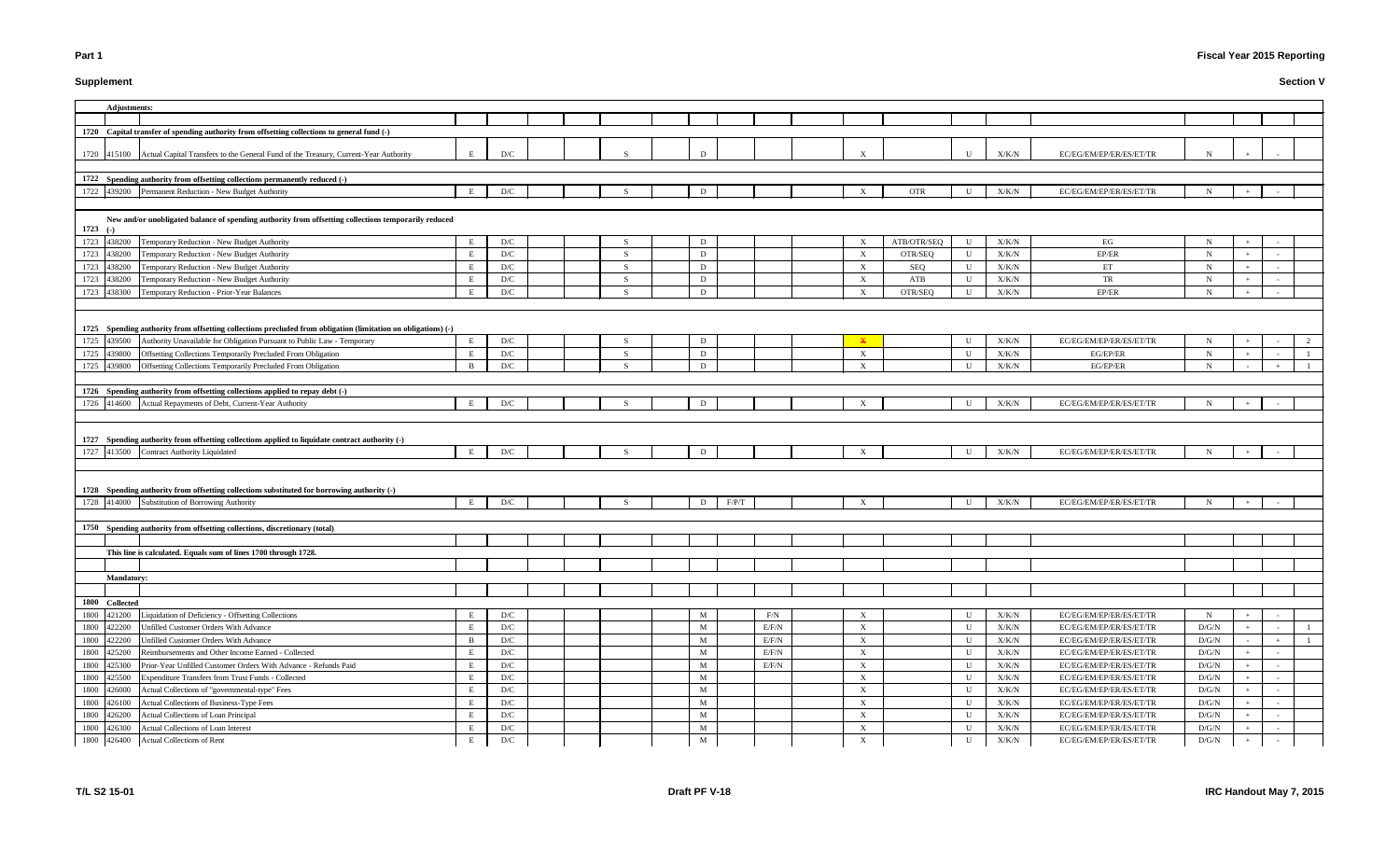# **Supplement**

# **Fiscal Year 2015 Reporting**

| 1800 426500<br>Actual Collections From Sale of Foreclosed Property                                                 |              | D/C           |  |              | M            |       | X            |                | $\mathbf{U}$ | X/K/N         | EC/EG/EM/EP/ER/ES/ET/TR | D/G/N       |  |  |
|--------------------------------------------------------------------------------------------------------------------|--------------|---------------|--|--------------|--------------|-------|--------------|----------------|--------------|---------------|-------------------------|-------------|--|--|
| Other Actual Business-Type Collections From Non-Federal Sources<br>1800<br>426600                                  |              | D/C           |  |              | M            |       | X            |                | U            | X/K/N         | EC/EG/EM/EP/ER/ES/ET/TR | D/G/N       |  |  |
| Other Actual "governmental-type" Collections From Non-Federal Sources<br>1800<br>426700                            |              | D/C           |  |              | M            |       | $\mathbf{X}$ |                | $\mathbf U$  | X/K/N         | EC/EG/EM/EP/ER/ES/ET/TR | D/G/N       |  |  |
| 427100<br>Actual Program Fund Subsidy Collected<br>1800                                                            |              | D/C           |  |              | M            |       | X            |                | U            | X/K/N         | EC/EG/EM/EP/ER/ES/ET/TR | D/G/N       |  |  |
| <b>Interest Collected From Treasury</b><br>1800<br>427300                                                          |              | D/C           |  |              | M            |       | X            |                | U            | X/K/N         | EG/EP/ER/TR             | $\mathbf N$ |  |  |
| <b>Interest Collected From Treasury</b><br>427300<br>1800                                                          |              | D/C           |  |              | M            |       | X            |                | U            | X/K/N         | EP/ER                   | D/G         |  |  |
| Actual Collections From Liquidating Fund<br>1800<br>427500                                                         | E            | D/C           |  |              | M            |       | X            |                | $\mathbf U$  | X/K/N         | EC/EG/EM/EP/ER/ES/ET/TR | D/G/N       |  |  |
| Actual Collections From Financing Fund<br>1800<br>427600                                                           |              | D/C           |  |              | M            |       | X            |                | $\mathbf U$  | X/K/N         | EC/EG/EM/EP/ER/ES/ET/TR | D/G/N       |  |  |
| Other Actual Collections - Federal<br>1800<br>427700                                                               |              | D/C           |  |              | M            |       | X            |                | $\mathbf U$  | X/K/N         | EC/EG/EM/EP/ER/ES/ET/TR | D/G/N       |  |  |
| 429000<br>Amortization of Investments in U.S. Treasury Zero Coupon Bonds<br>1800                                   | E            | D/C           |  |              | M            |       | $\mathbf{X}$ |                | $\mathbf U$  | X/K/N         | EC/EG/EM/EP/ER/ES/ET/TR | $\mathbf N$ |  |  |
| Downward Adjustments of Prior-Year Prepaid/Advanced Undelivered Orders - Obligations,                              |              |               |  |              |              |       |              |                |              |               |                         |             |  |  |
| 1800 487200<br><b>Refunds Collected</b>                                                                            | E            | D/C           |  |              | M            | F/N   |              |                | U            | X/K/N         | EC/EG/EM/EP/ER/ES/ET/TR | D/G/N       |  |  |
|                                                                                                                    |              |               |  |              |              |       |              |                |              |               |                         |             |  |  |
| 1800 497200 Downward Adjustments of Prior-Year Paid Delivered Orders - Obligations, Refunds Collected              |              | D/C           |  |              | M            | E/F/N | X            |                | $\mathbf{U}$ | X/K/N         | EC/EG/EM/EP/ER/ES/ET/TR | D/G/N       |  |  |
|                                                                                                                    |              |               |  |              |              |       |              |                |              |               |                         |             |  |  |
| 1801 Change in uncollected payments, Federal sources (+ or -)                                                      |              |               |  |              |              |       |              |                |              |               |                         |             |  |  |
| 422100<br>Unfilled Customer Orders Without Advance<br>1801                                                         |              | D/C           |  |              | M            | E/F   | X            |                | U            | X/K/N         | EC/EG/EM/EP/ER/ES/ET/TR | D/G/N       |  |  |
| Unfilled Customer Orders Without Advance<br>1801<br>422100                                                         | B            | D/C           |  |              | M            | E/F   | X            |                | U            | X/K/N         | EC/EG/EM/EP/ER/ES/ET/TR | D/G/N       |  |  |
| 422500<br><b>Expenditure Transfers from Trust Funds - Receivable</b><br>1801                                       |              | D/C           |  |              | M            |       | X            |                | U            | X/K/N         | EC/EG/EM/EP/ER/ES/ET/TR | D/G/N       |  |  |
| <b>Expenditure Transfers from Trust Funds - Receivable</b><br>1801<br>122500                                       | - B          | D/C           |  |              | M            |       | X            |                | U            | X/K/N         | EC/EG/EM/EP/ER/ES/ET/TR | D/G/N       |  |  |
| Reimbursements and Other Income Earned - Receivable<br>1801<br>425100                                              |              | D/C           |  |              | M            | E/F   | $\mathbf{X}$ |                | $\mathbf U$  | X/K/N         | EC/EG/EM/EP/ER/ES/ET/TR | D/G/N       |  |  |
| Reimbursements and Other Income Earned - Receivable<br>1801<br>425100                                              | - B          | D/C           |  |              | M            | E/F   | $\mathbf{X}$ |                | U            | X/K/N         | EC/EG/EM/EP/ER/ES/ET/TR | D/G/N       |  |  |
| Interest Receivable From Treasury<br>1801<br>128300                                                                | E            | D/C           |  |              | M            |       | $\mathbf{X}$ |                | U            | X/K/N         | EG/EP/ER/TR             | $\mathbf N$ |  |  |
| Interest Receivable From Treasury<br>1801<br>428300                                                                | <sup>B</sup> | D/C           |  |              | M            |       | X            |                | U            | X/K/N         | EG/EP/ER/TR             | $\mathbf N$ |  |  |
| Interest Receivable From Treasury<br>1801<br>428300                                                                |              | D/C           |  |              | M            |       | $\mathbf{X}$ |                | U            | X/K/N         | EP/ER                   | D/G         |  |  |
| Interest Receivable From Treasury<br>1801<br>428300                                                                |              | D/C           |  |              | M            |       | X            |                | U            | X/K/N         | EP/ER                   | D/G         |  |  |
| Receivable From the Liquidating Fund<br>1801<br>428500                                                             |              | D/C           |  |              | M            |       | $\mathbf{X}$ |                | U            | X/K/N         | EC/EG/EM/EP/ER/ES/ET/TR | D/G/N       |  |  |
| Receivable From the Liquidating Fund<br>428500                                                                     | - B          | D/C           |  |              | M            |       | $\mathbf{X}$ |                | U            | X/K/N         | EC/EG/EM/EP/ER/ES/ET/TR | D/G/N       |  |  |
| 1801                                                                                                               |              | D/C           |  |              | M            |       |              |                | U            |               |                         |             |  |  |
| Receivable From the Financing Fund<br>1801<br>428600                                                               |              |               |  |              |              |       | X            |                |              | X/K/N         | EC/EG/EM/EP/ER/ES/ET/TR | D/G/N       |  |  |
| Receivable From the Financing Fund<br>1801<br>428600                                                               | - B          | D/C           |  |              | M            |       | X            |                | U            | X/K/N         | EC/EG/EM/EP/ER/ES/ET/TR | D/G/N       |  |  |
| Other Federal Receivables<br>428700<br>1801                                                                        |              | D/C           |  |              | M            |       | X            |                | U            | X/K/N         | EC/EG/EM/EP/ER/ES/ET/TR | D/G/N       |  |  |
| 428700 Other Federal Receivables<br>1801                                                                           | - B          | D/C           |  |              | M            |       | X            |                | U            | X/K/N         | EC/EG/EM/EP/ER/ES/ET/TR | D/G/N       |  |  |
|                                                                                                                    |              |               |  |              |              |       |              |                |              |               |                         |             |  |  |
| 1802 Offsetting collections (previously unavailable)                                                               |              |               |  |              |              |       |              |                |              |               |                         |             |  |  |
|                                                                                                                    |              |               |  |              |              |       |              |                |              |               |                         |             |  |  |
| 1802 412100 Amounts Appropriated From Specific Invested TAFS Reclassified - Receivable - Cancellation              |              | D/C           |  |              | M            |       |              |                | U            | X/K/N         | EC/EG/EM/EP/ER/ES/ET/TR | $\mathbf N$ |  |  |
| Amounts Appropriated From Specific Invested TAFS Reclassified - Receivable - Temporary<br>1802 412300<br>Reduction | E            | D/C           |  | -S           | M            |       | X            |                | U            | X/K/N         | EC/EG/EM/EP/ER/ES/ET/TR | $\mathbf N$ |  |  |
| Authority Made Available From Offsetting Collection Balances Previously Precluded From                             |              |               |  |              |              |       |              |                |              |               |                         |             |  |  |
| 1802 415800<br>Obligation                                                                                          | E            | D/C           |  |              | M            |       | X            |                | U            | X/K/N         | EC/EG/EM/EP/ER/ES/ET/TR | N           |  |  |
| 1802<br>Temporary Reduction/Cancellation Returned by Appropriation<br>438400                                       | $\mathbf{F}$ | D/C           |  | -S           | $\mathbf{M}$ |       | $\mathbf X$  | OTR/SEQ        | $\mathbf U$  | X/K/N         | EG/EP/ER/TR             | $\mathbf N$ |  |  |
| Temporary Reduction/Cancellation Returned by Appropriation<br>1802<br>438400                                       | <sup>B</sup> | D/C           |  | <sup>S</sup> | M            |       | $\mathbf{X}$ | OTR/SEQ        | U            | X/K/N         | EG/EP/ER/TR             | $\mathbf N$ |  |  |
| Temporary Reduction/Cancellation Returned by Appropriation<br>1802<br>438400                                       |              | D/C           |  | -S           | M            |       | X            | SEQ            | U            | X/K/N         | ET                      | N           |  |  |
| Temporary Reduction/Cancellation Returned by Appropriation<br>438400<br>1802                                       | - R          | D/C           |  | S.           | M            |       | X            | SEQ            | $\mathbf{U}$ | X/K/N         | ET                      | $\mathbf N$ |  |  |
|                                                                                                                    |              |               |  |              |              |       |              |                |              |               |                         |             |  |  |
|                                                                                                                    |              |               |  |              |              |       |              |                |              |               |                         |             |  |  |
| Nonexpenditure transfers:                                                                                          |              |               |  |              |              |       |              |                |              |               |                         |             |  |  |
|                                                                                                                    |              |               |  |              |              |       |              |                |              |               |                         |             |  |  |
| 1810 Spending authority from offsetting collections transferred to other accounts (-)                              |              |               |  |              |              |       |              |                |              |               |                         |             |  |  |
| Transfers - Current-Year Authority<br>1810 417000                                                                  | E            | <sup>C</sup>  |  | - S          | M            |       | X            |                | U            | X/K/N         | EC/EG/EM/EP/ER/ES/ET/TR | $\mathbf N$ |  |  |
| Nonallocation Transfers of Invested Balances - Payable<br>417200<br>1810                                           | E            | $\mathbf C$   |  |              | M            |       | $\mathbf{X}$ | $\mathbf{XXX}$ | U            | X/K/N         | EP                      | $\mathbf N$ |  |  |
| 417200<br>Nonallocation Transfers of Invested Balances - Payable<br>1810                                           | <sup>B</sup> | $\mathcal{C}$ |  |              | M            |       | $\mathbf{X}$ | XXX            | U            | X/K/N         | EP                      | $\mathbf N$ |  |  |
| Nonallocation Transfers of Invested Balances - Transferred<br>417300<br>1810                                       | E            | $\mathcal{C}$ |  |              | M            |       | $\mathbf{X}$ | $\mathbf{XXX}$ | U            | X/K/N         | EP                      | N           |  |  |
| Allocation Transfers of Current-Year Authority for Noninvested Accounts<br>1810 417500                             | E            | $\mathbf C$   |  | S            | $\mathbf M$  |       | $\mathbf X$  |                | $\mathbf U$  | ${\rm X/K/N}$ | EC/EG/EM/EP/ER/ES/ET/TR | $\mathbf N$ |  |  |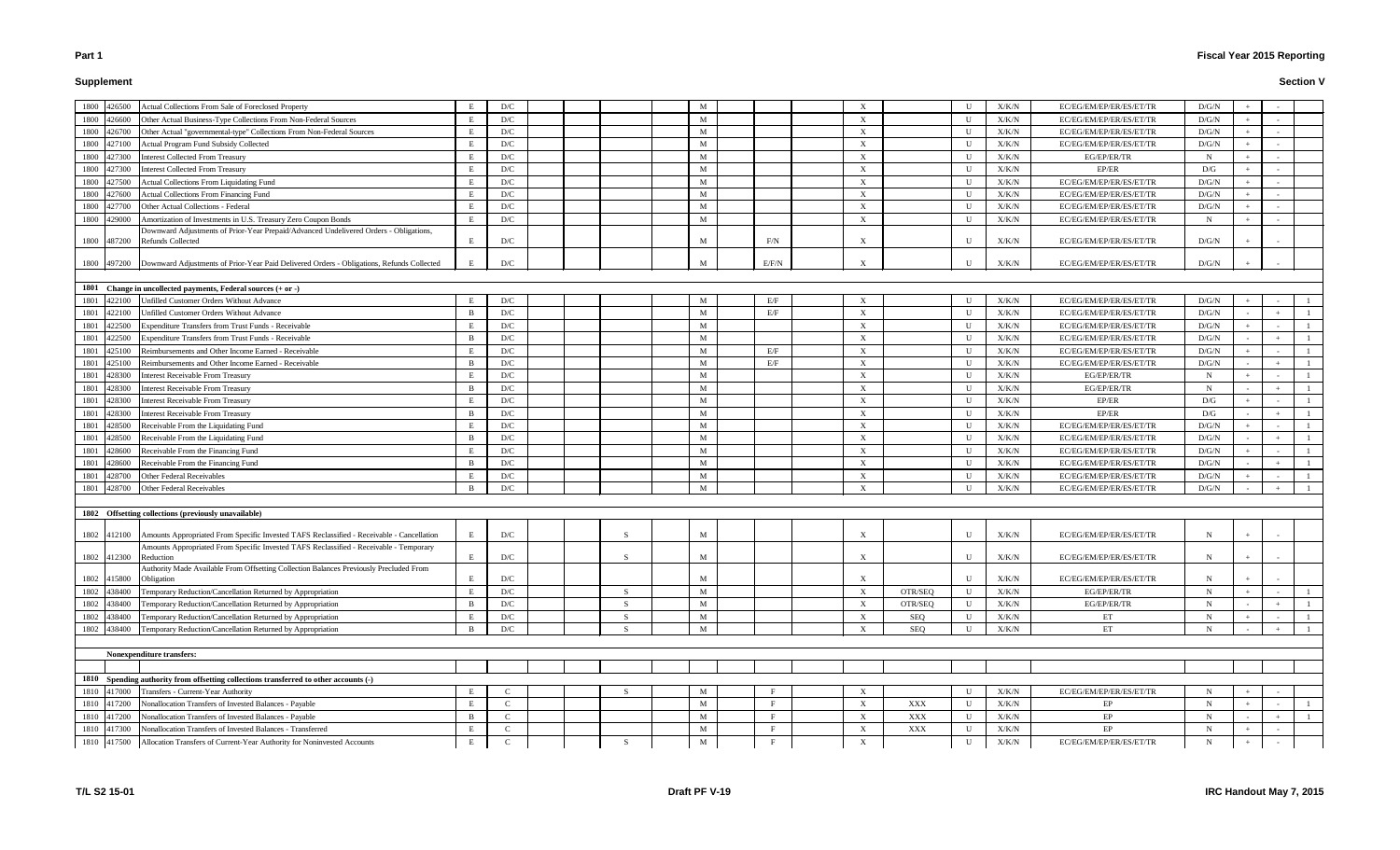# **Supplement**

# **Fiscal Year 2015 Reporting**

|             |              | 1810 419300 Balance Transfers - Unobligated Balances - Legislative Change of Purpose                          | E |     |  |               | M |       |                  |                           |            | U           | X/K/N        | EC/EG/EM/EP/ER/ES/ET/TR | N           |     |  |
|-------------|--------------|---------------------------------------------------------------------------------------------------------------|---|-----|--|---------------|---|-------|------------------|---------------------------|------------|-------------|--------------|-------------------------|-------------|-----|--|
|             |              |                                                                                                               |   |     |  |               |   |       |                  |                           |            |             |              |                         |             |     |  |
|             |              | 1811 Spending authority from offsetting collections transferred from other accounts                           |   |     |  |               |   |       |                  |                           |            |             |              |                         |             |     |  |
| 1811 417000 |              | Transfers - Current-Year Authority                                                                            | E | D   |  | -S            | M |       |                  | $\mathbf{X}$              |            | U           | X/K/N        | EC/EG/EM/EP/ER/ES/ET/TR | $\mathbf N$ |     |  |
| 1811 417500 |              | Allocation Transfers of Current-Year Authority for Noninvested Accounts                                       | E | D   |  | -S            | M |       | $\mathbf{F}$     | X                         |            | $\mathbf U$ | X/K/N        | EC/EG/EM/EP/ER/ES/ET/TR | $\mathbf N$ |     |  |
| 1811        | 419300       | Balance Transfers - Unobligated Balances - Legislative Change of Purpose                                      | E | D   |  | -S            | M |       | $\mathbf \Gamma$ | $\mathbf{X}$              |            | $\mathbf U$ | X/K/N        | EC/EG/EM/EP/ER/ES/ET/TR | $\mathbf N$ |     |  |
|             |              |                                                                                                               |   |     |  |               |   |       |                  |                           |            |             |              |                         |             |     |  |
|             | Adjustments: |                                                                                                               |   |     |  |               |   |       |                  |                           |            |             |              |                         |             |     |  |
|             |              |                                                                                                               |   |     |  |               |   |       |                  |                           |            |             |              |                         |             |     |  |
|             |              | 1820 Capital transfer of spending authority from offsetting collections to general fund (-)                   |   |     |  |               |   |       |                  |                           |            |             |              |                         |             |     |  |
|             |              | 1820 415100 Actual Capital Transfers to the General Fund of the Treasury, Current-Year Authority              | E | D/C |  |               | M |       |                  |                           |            | $\mathbf U$ | X/K/N        | EC/EG/EM/EP/ER/ES/ET/TR | D/G/N       |     |  |
|             |              | 1822 Spending authority from offsetting collections permanently reduced (-)                                   |   |     |  |               |   |       |                  |                           |            |             |              |                         |             |     |  |
| 1822 439200 |              | Permanent Reduction - New Budget Authority                                                                    | E | D/C |  | <sup>S</sup>  | M |       |                  | X                         | <b>OTR</b> | U           | X/K/N        | EC/EG/EM/EP/ER/ES/ET/TR | N           |     |  |
| 1822 439200 |              | Permanent Reduction - New Budget Authority                                                                    | E | D/C |  | -S            | M |       |                  | X                         | <b>SEQ</b> | U           | X/K/N        | EG                      | N           |     |  |
|             |              |                                                                                                               |   |     |  |               |   |       |                  |                           |            |             |              |                         |             |     |  |
| 1823 (-)    |              | New and/or unobligated balance of spending authority from offsetting collections temporarily reduced          |   |     |  |               |   |       |                  |                           |            |             |              |                         |             |     |  |
| 1823 438200 |              | Temporary Reduction - New Budget Authority                                                                    | E | D/C |  | -S            | M |       |                  | $\boldsymbol{\mathrm{X}}$ | OTR/SEQ    | $\mathbf U$ | X/K/N        | EG/EP/ER/TR             | $\mathbf N$ |     |  |
| 1823 438200 |              | Temporary Reduction - New Budget Authority                                                                    | E | D/C |  | S.            | M |       |                  | X                         | SEQ        | U           | <b>X/K/N</b> | <b>ES/ET</b>            | N           |     |  |
| 1823 438300 |              | Temporary Reduction - Prior-Year Balances                                                                     | E | D/C |  | $\mathcal{S}$ | M |       |                  | $\mathbf{X}$              | OTR/SEQ    | U           | X/K/N        | EG/EP/ER/TR             | N           |     |  |
|             |              |                                                                                                               |   |     |  |               |   |       |                  |                           |            |             |              |                         |             |     |  |
|             |              | 1824 Spending authority from offsetting collections precluded from obligation (limitation on obligations) (-) |   |     |  |               |   |       |                  |                           |            |             |              |                         |             |     |  |
| 1824 439500 |              | Authority Unavailable for Obligation Pursuant to Public Law - Temporary                                       | E | D/C |  |               | M |       |                  |                           |            | U           | X/K/N        | EC/EG/EM/EP/ER/ES/ET/TR | D/G/N       |     |  |
| 1824        | 439800       | Offsetting Collections Temporarily Precluded From Obligation                                                  | E | D/C |  | <sup>S</sup>  | M |       |                  | X                         |            | U           | X/K/N        | EG/EP/ER                | N           |     |  |
| 1824 439800 |              | Offsetting Collections Temporarily Precluded From Obligation                                                  | B | D/C |  |               | M |       |                  | X                         |            | $\mathbf U$ | X/K/N        | EG/EP/ER                | N           |     |  |
|             |              |                                                                                                               |   |     |  |               |   |       |                  |                           |            |             |              |                         |             |     |  |
|             |              | 1825 Spending authority from offsetting collections applied to repay debt (-)                                 |   |     |  |               |   |       |                  |                           |            |             |              |                         |             |     |  |
|             |              | 1825 414600 Actual Repayments of Debt, Current-Year Authority                                                 | E | D/C |  |               | M |       |                  |                           |            | U           | X/K/N        | EC/EG/EM/EP/ER/ES/ET/TR | D/G/N       |     |  |
|             |              | 1826 Spending authority from offsetting collections applied to liquidate contract authority (-)               |   |     |  |               |   |       |                  |                           |            |             |              |                         |             |     |  |
| 1826 413200 |              | Substitution of Contract Authority                                                                            | E | D/C |  | -S            |   |       |                  |                           |            | U           | X/K/N        | ER                      | N           |     |  |
|             |              | 1826 413500 Contract Authority Liquidated                                                                     | E | D/C |  | -S            | M |       |                  | X                         |            | U           | X/K/N        | EC/EG/EM/EP/ER/ES/ET/TR | N           |     |  |
|             |              |                                                                                                               |   |     |  |               |   |       |                  |                           |            |             |              |                         |             |     |  |
|             |              | 1827 Spending authority from offsetting collections substituted for borrowing authority (-)                   |   |     |  |               |   |       |                  |                           |            |             |              |                         |             |     |  |
| 1827 414000 |              | Substitution of Borrowing Authority                                                                           | E | D/C |  | S.            | M | F/P/T |                  | X                         |            | U           | X/K/N        | EC/EG/EM/EP/ER/ES/ET/TR | $\mathbf N$ | $+$ |  |
|             |              |                                                                                                               |   |     |  |               |   |       |                  |                           |            |             |              |                         |             |     |  |
|             |              | 1850 Spending authority from offsetting collections, mandatory (total)                                        |   |     |  |               |   |       |                  |                           |            |             |              |                         |             |     |  |
|             |              |                                                                                                               |   |     |  |               |   |       |                  |                           |            |             |              |                         |             |     |  |
|             |              | This line is calculated. Equals sum of lines 1800 through 1827.                                               |   |     |  |               |   |       |                  |                           |            |             |              |                         |             |     |  |
|             |              |                                                                                                               |   |     |  |               |   |       |                  |                           |            |             |              |                         |             |     |  |
|             |              | 1900 Budget authority (total)                                                                                 |   |     |  |               |   |       |                  |                           |            |             |              |                         |             |     |  |
|             |              |                                                                                                               |   |     |  |               |   |       |                  |                           |            |             |              |                         |             |     |  |
|             |              | authority [Lines 1100 through 1139, 1170 through 1174, 1200 through 1239, 1270 through 1273, 1300             |   |     |  |               |   |       |                  |                           |            |             |              |                         |             |     |  |
|             |              |                                                                                                               |   |     |  |               |   |       |                  |                           |            |             |              |                         |             |     |  |
|             |              | 1901 Adjustment for new budget authority used to liquidate deficiencies (-)                                   |   |     |  |               |   |       |                  |                           |            |             |              |                         |             |     |  |
|             |              |                                                                                                               |   |     |  |               |   |       |                  |                           |            |             |              |                         |             |     |  |
|             |              |                                                                                                               |   |     |  |               |   |       |                  |                           |            |             |              |                         |             |     |  |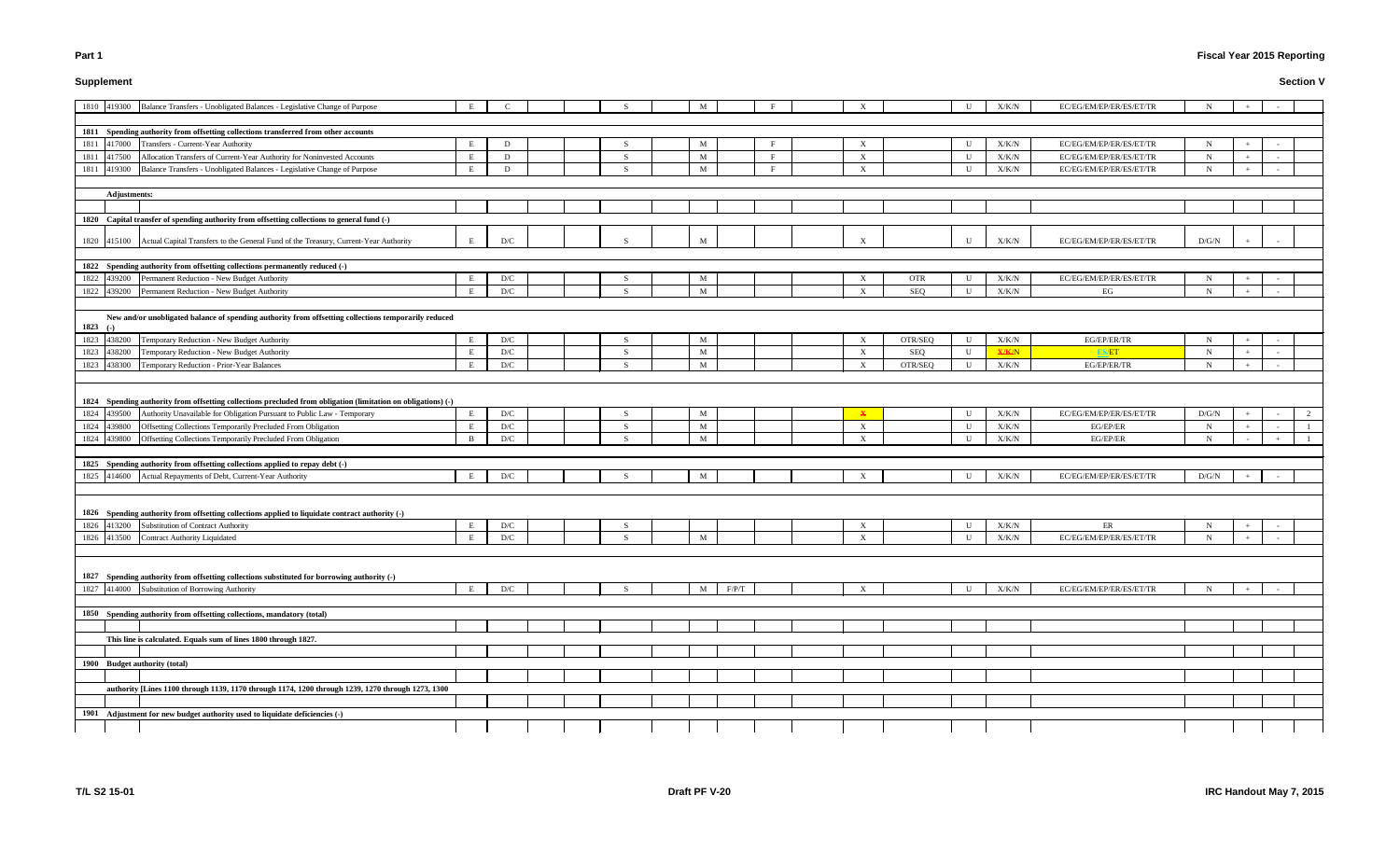# **Supplement**

# **Fiscal Year 2015 Reporting**

|      |               | This line is not required to be supported by the USSGL at this time, but will be required in the future.                                                                                                                                                                                                                                                       |   |     |                         |                                                                           |     |                 |  |                           |             |              |                         |              |        |        |  |
|------|---------------|----------------------------------------------------------------------------------------------------------------------------------------------------------------------------------------------------------------------------------------------------------------------------------------------------------------------------------------------------------------|---|-----|-------------------------|---------------------------------------------------------------------------|-----|-----------------|--|---------------------------|-------------|--------------|-------------------------|--------------|--------|--------|--|
|      |               |                                                                                                                                                                                                                                                                                                                                                                |   |     |                         |                                                                           |     |                 |  |                           |             |              |                         |              |        |        |  |
|      |               | 1930 Total budgetary resources available                                                                                                                                                                                                                                                                                                                       |   |     |                         |                                                                           |     |                 |  |                           |             |              |                         |              |        |        |  |
|      |               |                                                                                                                                                                                                                                                                                                                                                                |   |     |                         |                                                                           |     |                 |  |                           |             |              |                         |              |        |        |  |
|      |               | This line is calculated. Equals the sum of combined total of unobligated balances, budget authority,<br>and line 1901 (Lines 1000 through 1031, 1100 through 1139, 1170 through 1174, 1200 through 1239,<br>1270 through 1273, 1300 through 1320, 1400 through 1422, 1500 through 1522, 1600 through 1622,<br>1700 through 1728, 1800 through 1827, and 1901). |   |     |                         |                                                                           |     |                 |  |                           |             |              |                         |              |        |        |  |
|      |               |                                                                                                                                                                                                                                                                                                                                                                |   |     |                         |                                                                           |     |                 |  |                           |             |              |                         |              |        |        |  |
|      |               | Memorandum (non-add) entries:                                                                                                                                                                                                                                                                                                                                  |   |     |                         |                                                                           |     |                 |  |                           |             |              |                         |              |        |        |  |
|      |               |                                                                                                                                                                                                                                                                                                                                                                |   |     |                         |                                                                           |     |                 |  |                           |             |              |                         |              |        |        |  |
|      | All accounts: |                                                                                                                                                                                                                                                                                                                                                                |   |     |                         |                                                                           |     |                 |  |                           |             |              |                         |              |        |        |  |
|      |               |                                                                                                                                                                                                                                                                                                                                                                |   |     |                         |                                                                           |     |                 |  |                           |             |              |                         |              |        |        |  |
|      |               | 1940 Unobligated balance expiring (-)                                                                                                                                                                                                                                                                                                                          |   |     |                         |                                                                           |     |                 |  |                           |             |              |                         |              |        |        |  |
|      | 1940 442000   | Jnapportioned Authority - Pending Rescission                                                                                                                                                                                                                                                                                                                   | E | D/C | D/R                     |                                                                           |     |                 |  |                           | U           |              | EC/EG/EM/EP/ER/ES/ET/TR | $\mathbf N$  |        |        |  |
|      | 1940 443000   | Unapportioned Authority - OMB Deferral                                                                                                                                                                                                                                                                                                                         | E | D/C | D/R                     |                                                                           |     |                 |  |                           | U           | $\mathbf{X}$ | EC/EG/EM/EP/ER/ES/ET/TR | $\mathbf N$  |        |        |  |
|      | 1940 445000   | <b>Unapportioned Authority</b>                                                                                                                                                                                                                                                                                                                                 | E | D/C | D/R                     |                                                                           |     |                 |  | B/P/X                     | $\mathbf U$ | X            | EC/EG/EM/EP/ER/ES/ET/TR | D/G/N        | $+$    |        |  |
|      | 1940 451000   | Apportionments                                                                                                                                                                                                                                                                                                                                                 | E | D/C | D/R                     |                                                                           | A/S |                 |  |                           | U           | X            | EC/EG/EM/EP/ER/ES/ET/TR | D/G/N        | $+$    |        |  |
|      | 1940 461000   | <b>Allotments - Realized Resources</b>                                                                                                                                                                                                                                                                                                                         | E | D/C | D/R                     |                                                                           | A   |                 |  |                           | U           | X            | EC/EG/EM/EP/ER/ES/ET/TR | D/G/N        | $+$    |        |  |
|      | 1940 462000   | Unobligated Funds Exempt From Apportionment                                                                                                                                                                                                                                                                                                                    | E | D/C | D/R                     |                                                                           | A   |                 |  | B/P/X                     | U           | X            | EC/EG/EM/EP/ER/ES/ET/TR | D/G/N        | $+$    |        |  |
|      | 1940 463000   | Funds Not Available for Commitment/Obligation                                                                                                                                                                                                                                                                                                                  | E | D/C | D/R                     | A/B/E                                                                     |     |                 |  |                           | U           | $\mathbf{X}$ | EC/EG/EM/EP/ER/ES/ET/TR | D/G/N        | $+$    | $\sim$ |  |
|      | 1940 470000   | Commitments - Programs Subject to Apportionment                                                                                                                                                                                                                                                                                                                |   | D/C | D/R                     |                                                                           | A/S |                 |  |                           | U           | $\mathbf{X}$ | EC/EG/EM/EP/ER/ES/ET/TR | D/G/N        | $+$    |        |  |
|      | 1940 472000   | Commitments - Programs Exempt From Apportionment                                                                                                                                                                                                                                                                                                               | E | D/C | D/R                     |                                                                           | A/S |                 |  |                           | U           |              | EC/EG/EM/EP/ER/ES/ET/TR | D/G/N        |        |        |  |
|      |               |                                                                                                                                                                                                                                                                                                                                                                |   |     |                         |                                                                           |     |                 |  |                           |             |              |                         |              |        |        |  |
|      |               | 1941 Unexpired unobligated balance, end of year                                                                                                                                                                                                                                                                                                                |   |     |                         |                                                                           |     |                 |  |                           |             |              |                         |              |        |        |  |
|      | 1941 442000   | Unapportioned Authority - Pending Rescission                                                                                                                                                                                                                                                                                                                   |   | D/C | D/R                     |                                                                           |     |                 |  |                           | U           | <b>X/K/N</b> | EC/EG/EM/EP/ER/ES/ET/TR | N            |        |        |  |
|      | 1941 443000   | Unapportioned Authority - OMB Deferral                                                                                                                                                                                                                                                                                                                         | E | D/C | D/R                     |                                                                           |     |                 |  |                           | $\mathbf U$ | <b>X/K/N</b> | EC/EG/EM/EP/ER/ES/ET/TR | N            |        |        |  |
|      | 1941 445000   | Unapportioned Authority                                                                                                                                                                                                                                                                                                                                        |   | D/C | D/R                     |                                                                           |     |                 |  | B/P/X                     | $\mathbf U$ | <b>X/K/N</b> | EC/EG/EM/EP/ER/ES/ET/TR | D/G/N        |        |        |  |
|      | 1941 451000   | Apportionments                                                                                                                                                                                                                                                                                                                                                 | E | D/C | D/R                     |                                                                           | A/S |                 |  |                           | U           | <b>X/K/N</b> | EC/EG/EM/EP/ER/ES/ET/TR | D/G/N        |        |        |  |
|      | 1941 461000   | Allotments - Realized Resources                                                                                                                                                                                                                                                                                                                                | E | D/C | D/R                     |                                                                           | A/S |                 |  |                           | U           | <b>X/K/N</b> | EC/EG/EM/EP/ER/ES/ET/TR | D/G/N        | $\sim$ |        |  |
| 1941 | 462000        | Unobligated Funds Exempt From Apportionment                                                                                                                                                                                                                                                                                                                    | E | D/C | D/R                     |                                                                           | A/S |                 |  | B/P/X                     | U           | <b>X/K/N</b> | EC/EG/EM/EP/ER/ES/ET/TR | D/G/N        |        |        |  |
| 1941 | 463000        | Funds Not Available for Commitment/Obligation                                                                                                                                                                                                                                                                                                                  | E | D/C | D/R                     | $\ensuremath{\mathrm{A}}/\ensuremath{\mathrm{B}}/\ensuremath{\mathrm{E}}$ |     |                 |  |                           | U           | <b>X/K/N</b> | EC/EG/EM/EP/ER/ES/ET/TR | D/G/N        |        | $+$    |  |
| 1941 | 463500        | Funds Not Available - Adjustments to the Exchange Stabilization Fund                                                                                                                                                                                                                                                                                           | E | D/C | D                       | Е                                                                         |     |                 |  |                           | U           | N            | EG/EP                   | N            |        | $+$    |  |
|      | 1941 470000   | Commitments - Programs Subject to Apportionment                                                                                                                                                                                                                                                                                                                | E | D/C | D/R                     |                                                                           | A/S |                 |  |                           | U           | <b>X/K/N</b> | EC/EG/EM/EP/ER/ES/ET/TR | <b>D/G/N</b> | $\sim$ | $+$    |  |
|      |               | 1941 472000 Commitments - Programs Exempt From Apportionment                                                                                                                                                                                                                                                                                                   | E | D/C | D/R                     |                                                                           | A/S |                 |  |                           | U           | <b>X/K/N</b> | EC/EG/EM/EP/ER/ES/ET/TR | D/G/N        |        |        |  |
|      |               |                                                                                                                                                                                                                                                                                                                                                                |   |     |                         |                                                                           |     |                 |  |                           |             |              |                         |              |        |        |  |
|      |               | Special and non-revolving trust funds only:                                                                                                                                                                                                                                                                                                                    |   |     |                         |                                                                           |     |                 |  |                           |             |              |                         |              |        |        |  |
|      |               |                                                                                                                                                                                                                                                                                                                                                                |   |     |                         |                                                                           |     |                 |  |                           |             |              |                         |              |        |        |  |
|      |               | 1950 Other balances withdrawn and returned to unappropriated receipts                                                                                                                                                                                                                                                                                          |   |     |                         |                                                                           |     |                 |  |                           |             |              |                         |              |        |        |  |
|      | 1950 435500   | Cancellation of Appropriation From Unavailable Receipts                                                                                                                                                                                                                                                                                                        | E | D/C |                         |                                                                           |     | $\rm{D}/\rm{M}$ |  | $\boldsymbol{\mathrm{X}}$ | U/E         | X/K/N        | ES/ET                   | N            |        |        |  |
|      | 1950 435600   | Cancellation of Appropriation From Invested Balances                                                                                                                                                                                                                                                                                                           | E | D/C |                         |                                                                           |     | D/M             |  | $\boldsymbol{\mathrm{X}}$ | U/E         | X/K/N        | ES/ET                   | N            |        |        |  |
|      | 1950 435700   | Cancellation of Appropriated Amounts Receivable From Invested Trust or Special Funds                                                                                                                                                                                                                                                                           | E | D/C |                         |                                                                           |     | D/M             |  | $\boldsymbol{\mathrm{X}}$ | U/E         | X/K/N        | ES/ET                   |              |        |        |  |
|      |               |                                                                                                                                                                                                                                                                                                                                                                |   |     |                         |                                                                           |     |                 |  |                           |             |              |                         |              |        |        |  |
|      |               | 1951 Unobligated balance expiring                                                                                                                                                                                                                                                                                                                              |   |     |                         |                                                                           |     |                 |  |                           |             |              |                         |              |        |        |  |
|      | 1951 442000   | Unapportioned Authority - Pending Rescission                                                                                                                                                                                                                                                                                                                   | E | D/C | D/R                     |                                                                           |     |                 |  |                           | $\mathbf U$ | $\mathbf{X}$ | ES/ET                   | N            |        |        |  |
|      | 1951 443000   | Unapportioned Authority - OMB Deferral                                                                                                                                                                                                                                                                                                                         | E | D/C | D/R                     |                                                                           |     |                 |  |                           | $\mathbf U$ | $\mathbf{X}$ | ES/ET                   | N            |        |        |  |
|      | 1951 445000   | <b>Unapportioned Authority</b>                                                                                                                                                                                                                                                                                                                                 | E | D/C | $\mathbf{D}/\mathbf{R}$ |                                                                           |     |                 |  | B/P/X                     | $\mathbf U$ | X            | ES/ET                   | D/G/N        |        |        |  |
| 1951 | 451000        | Apportionments                                                                                                                                                                                                                                                                                                                                                 | E | D/C | $\mathbf{D}/\mathbf{R}$ |                                                                           | A/S |                 |  |                           | U           |              | ES/ET                   | D/G/N        |        |        |  |
|      | 1951 461000   | <b>Allotments - Realized Resources</b>                                                                                                                                                                                                                                                                                                                         | E | D/C | D/R                     |                                                                           | A/S |                 |  |                           | U           |              | ES/ET                   | D/G/N        |        |        |  |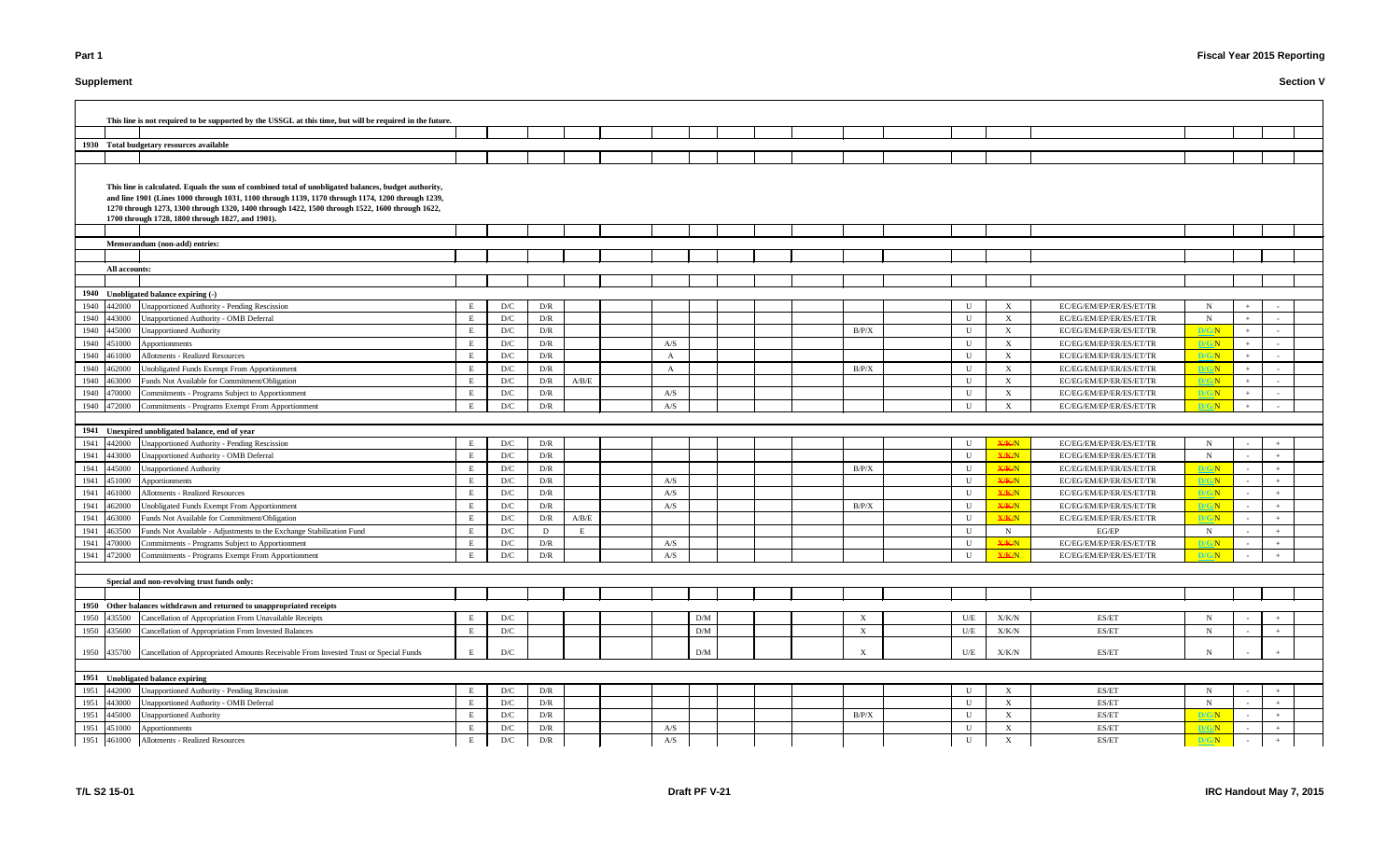# **Supplement**

# **Fiscal Year 2015 Reporting**

| Unobligated Funds Exempt From Apportionment<br>462000                                               |   |                         | D/R                     |             |     |     |     |       |                | B/P/X                     |         | U   |               | ES/ET                   | D/G/N        |        |  |
|-----------------------------------------------------------------------------------------------------|---|-------------------------|-------------------------|-------------|-----|-----|-----|-------|----------------|---------------------------|---------|-----|---------------|-------------------------|--------------|--------|--|
| 1951<br>Funds Not Available for Commitment/Obligation<br>1951<br>463000                             |   | D/C                     | D/R                     | A/B/E       |     | A/S |     |       |                |                           |         |     |               | ES/ET                   | <b>D/G/N</b> |        |  |
| Commitments - Programs Subject to Apportionment                                                     |   | D/C                     |                         |             |     |     |     |       |                |                           |         |     |               |                         |              |        |  |
| 1951<br>470000                                                                                      |   | D/C                     | D/R                     |             |     | A/S |     |       |                |                           |         | U   | $\mathbf{x}$  | ES/ET                   | D/G/N        |        |  |
| 472000 Commitments - Programs Exempt From Apportionment<br>1951                                     |   | D/C                     | D/R                     |             |     | A/S |     |       |                |                           |         | U   |               | ES/ET                   | D/G/N        | $+$    |  |
| 1952 Expired unobligated balance, start of year                                                     |   |                         |                         |             |     |     |     |       |                |                           |         |     |               |                         |              |        |  |
| Amounts Appropriated From Specific Invested TAFS - Receivable<br>1952<br>412600                     |   | D/C                     |                         |             | B/P |     | D/M |       |                | $\boldsymbol{\mathrm{X}}$ | SEQ/XXX | E   | K/N           | ES/ET                   | N            |        |  |
| 412700 Amounts Appropriated From Specific Invested TAFS - Payable<br>1952                           |   | D/C                     |                         |             |     |     | D/M |       |                | $\mathbf{X}$              | SEQ/XXX | E   | K/N           | ES/ET                   | N            |        |  |
| 417100 Nonallocation Transfers of Invested Balances - Receivable<br>1952                            |   | D/C                     |                         |             |     |     | D/M |       |                | $\boldsymbol{\mathrm{X}}$ | SEQ/XXX | E   | K/N           | ES/ET                   | N            |        |  |
| 420100 Total Actual Resources - Collected<br>1952                                                   |   | D/C                     |                         |             |     |     |     |       |                |                           |         | E   | K/N           | ES/ET                   | $\mathbf N$  |        |  |
| 1952<br>422100 Unfilled Customer Orders Without Advance                                             |   | D/C                     |                         |             |     |     | D/M | E/F   |                | $\mathbf{X}$              |         | E   | K/N           | ES/ET                   | $\mathbf N$  |        |  |
| 1952<br>422200<br>Unfilled Customer Orders With Advance                                             |   | D/C                     |                         |             |     |     | D/M | E/F/N |                | $\boldsymbol{\mathrm{X}}$ |         | E   | K/N           | ES/ET                   | N            |        |  |
| Expenditure Transfers from Trust Funds - Receivable<br>1952<br>422500                               |   | D/C                     |                         |             |     |     | D/M |       |                | $\boldsymbol{\mathrm{X}}$ |         | E   | K/N           | ES/ET                   | $\mathbf N$  |        |  |
| 425100 Reimbursements and Other Income Earned - Receivable<br>1952                                  |   | D/C                     |                         |             |     |     | D/M | E/F   |                | $\boldsymbol{\mathrm{X}}$ |         | E   | K/N           | ES/ET                   | N            |        |  |
| 428700 Other Federal Receivables<br>1952                                                            |   | D/C                     |                         |             |     |     | D/M |       |                | $\boldsymbol{\mathrm{X}}$ |         | E   | K/N           | ES/ET                   | N            |        |  |
| Undelivered Orders - Obligations, Unpaid<br>1952<br>480100                                          |   | D/C                     | D/R                     | A/B/E       |     |     |     |       |                | $\boldsymbol{\mathrm{X}}$ |         | E   | K/N           | ES/ET                   | N            |        |  |
| 480200 Undelivered Orders - Obligations, Prepaid/Advanced<br>1952                                   |   | D/C                     | D/R                     | A/B/E       |     |     | D/M |       | <b>BAL/NEW</b> | $\boldsymbol{\mathrm{X}}$ |         | E   | K/N           | ES/ET                   | $\mathbf N$  | $\sim$ |  |
| 490100 Delivered Orders - Obligations, Unpaid<br>1952                                               |   | D/C                     | D/R                     | A/B/E       |     |     |     |       |                | $\boldsymbol{\mathrm{X}}$ |         | E   | K/N           | ES/ET                   | $\mathbf N$  | $\sim$ |  |
|                                                                                                     |   |                         |                         |             |     |     |     |       |                |                           |         |     |               |                         |              |        |  |
| 1953 Expired unobligated balance, end of year                                                       |   |                         |                         |             |     |     |     |       |                |                           |         |     |               |                         |              |        |  |
| 465000 Allotments - Expired Authority<br>1953                                                       | Е | D/C                     | D/R                     | A/B/E       |     |     |     |       |                | B/P/X                     |         | E   | K/N           | ES/ET                   | D/G/N        |        |  |
|                                                                                                     |   |                         |                         |             |     |     |     |       |                |                           |         |     |               |                         |              |        |  |
| 1954 Unobligated balance canceling                                                                  |   |                         |                         |             |     |     |     |       |                |                           |         |     |               |                         |              |        |  |
| 435500 Cancellation of Appropriation From Unavailable Receipts<br>1954                              |   | D/C                     |                         |             |     |     | D/M |       |                | $\boldsymbol{\mathrm{X}}$ |         | E   |               | ES/ET                   | N            |        |  |
| 1954 435600 Cancellation of Appropriation From Invested Balances                                    |   | D/C                     |                         |             |     |     | D/M |       |                | X                         |         | E   |               | ES/ET                   | N            |        |  |
|                                                                                                     |   |                         |                         |             |     |     |     |       |                |                           |         |     |               |                         |              |        |  |
| 1954 435700 Cancellation of Appropriated Amounts Receivable From Invested Trust or Special Funds    |   | D/C                     |                         |             |     |     | D/M |       |                | $\boldsymbol{\mathrm{X}}$ |         |     |               | ES/ET                   | N            |        |  |
|                                                                                                     |   |                         |                         |             |     |     |     |       |                |                           |         |     |               |                         |              |        |  |
| 1955 Other balances withdrawn and returned to general fund                                          |   |                         |                         |             |     |     |     |       |                |                           |         |     |               |                         |              |        |  |
| 1955<br>435000 Canceled Authority                                                                   |   | D/C                     |                         |             |     |     | D/M |       |                | X                         |         | U/E | X/K/N         | ES/ET                   | N            |        |  |
| 1955<br>435100 Partial or Early Cancellation of Authority With a U.S. Treasury Warrant              |   | D/C                     |                         |             |     |     | D/M |       |                | $\mathbf{X}$              |         | U/E | X/K/N         | ES/ET                   | $\mathbf N$  |        |  |
|                                                                                                     |   |                         |                         |             |     |     |     |       |                |                           |         |     |               |                         |              |        |  |
| <b>CHANGE IN OBLIGATED BALANCE</b>                                                                  |   |                         |                         |             |     |     |     |       |                |                           |         |     |               |                         |              |        |  |
|                                                                                                     |   |                         |                         |             |     |     |     |       |                |                           |         |     |               |                         |              |        |  |
| <b>Unpaid obligations:</b>                                                                          |   |                         |                         |             |     |     |     |       |                |                           |         |     |               |                         |              |        |  |
|                                                                                                     |   |                         |                         |             |     |     |     |       |                |                           |         |     |               |                         |              |        |  |
| 3000 Unpaid obligations, brought forward, Oct 1                                                     |   |                         |                         |             |     |     |     |       |                |                           |         |     |               |                         |              |        |  |
| 3000 480100 Undelivered Orders - Obligations, Unpaid                                                |   | D/C                     | D/R                     | A/B/E       |     |     |     |       |                |                           |         | U/E | X/K/N         | EC/EG/EM/EP/ER/ES/ET/TR | D/G/N        |        |  |
| 3000 490100 Delivered Orders - Obligations, Unpaid                                                  |   | D/C                     | D/R                     | $\rm A/B/E$ |     |     |     |       |                | $\boldsymbol{\mathrm{X}}$ |         | U/E | X/K/N         | EC/EG/EM/EP/ER/ES/ET/TR | D/G/N        |        |  |
| 3001 Adjustment to unpaid obligations, brought forward, Oct $1 (+ or -)$                            |   |                         |                         |             |     |     |     |       |                |                           |         |     |               |                         |              |        |  |
| 3001 480100 Undelivered Orders - Obligations, Unpaid                                                |   | D/C                     | $\mathbf{D}/\mathbf{R}$ | $\rm A/B/E$ |     |     |     |       |                | B/P                       |         | U/E | ${\rm X/K/N}$ | EC/EG/EM/EP/ER/ES/ET/TR | D/G/N        |        |  |
| 3001<br>Undelivered Orders - Obligations Transferred, Unpaid<br>483100                              | E | D/C                     |                         |             |     |     |     |       |                | B/P                       |         | U/E | ${\rm X/K/N}$ | EC/EG/EM/EP/ER/ES/ET/TR | D/G/N        |        |  |
|                                                                                                     |   |                         |                         |             |     |     |     |       |                |                           |         |     |               |                         |              |        |  |
| 3001 487100 Downward Adjustments of Prior-Year Unpaid Undelivered Orders - Obligations, Recoveries  |   | $\mathbf{D}/\mathbf{C}$ |                         |             |     |     |     |       |                | B/P                       |         | U/E | X/K/N         | EC/EG/EM/EP/ER/ES/ET/TR | D/G/N        |        |  |
| 3001<br>488100 Upward Adjustments of Prior-Year Undelivered Orders - Obligations, Unpaid            | E | D/C                     | D/R                     | A/B/E       |     |     |     |       |                | B/P                       |         | U/E | X/K/N         | EC/EG/EM/EP/ER/ES/ET/TR | D/G/N        | $+$    |  |
| 3001 490100 Delivered Orders - Obligations, Unpaid                                                  | E | D/C                     | D/R                     | $\rm A/B/E$ |     |     |     |       |                | B/P                       |         | U/E | X/K/N         | EC/EG/EM/EP/ER/ES/ET/TR | D/G/N        |        |  |
| 3001<br>Delivered Orders - Obligations Transferred, Unpaid<br>493100                                | E | D/C                     |                         |             |     |     |     |       |                | B/P                       |         | U/E | X/K/N         | EC/EG/EM/EP/ER/ES/ET/TR | D/G/N        |        |  |
|                                                                                                     |   |                         |                         |             |     |     |     |       |                |                           |         |     |               |                         |              |        |  |
| 497100 Downward Adjustments of Prior-Year Unpaid Delivered Orders - Obligations, Recoveries<br>3001 |   | D/C                     |                         |             |     |     |     |       |                | B/P                       |         | U/E | X/K/N         | EC/EG/EM/EP/ER/ES/ET/TR | D/G/N        |        |  |
| 498100 Upward Adjustments of Prior-Year Delivered Orders - Obligations, Unpaid<br>3001              | E | D/C                     | D/R                     | A/B/E       |     |     |     |       |                | B/P                       |         | U/E | X/K/N         | EC/EG/EM/EP/ER/ES/ET/TR | D/G/N        | $+$    |  |
|                                                                                                     |   |                         |                         |             |     |     |     |       |                |                           |         |     |               |                         |              |        |  |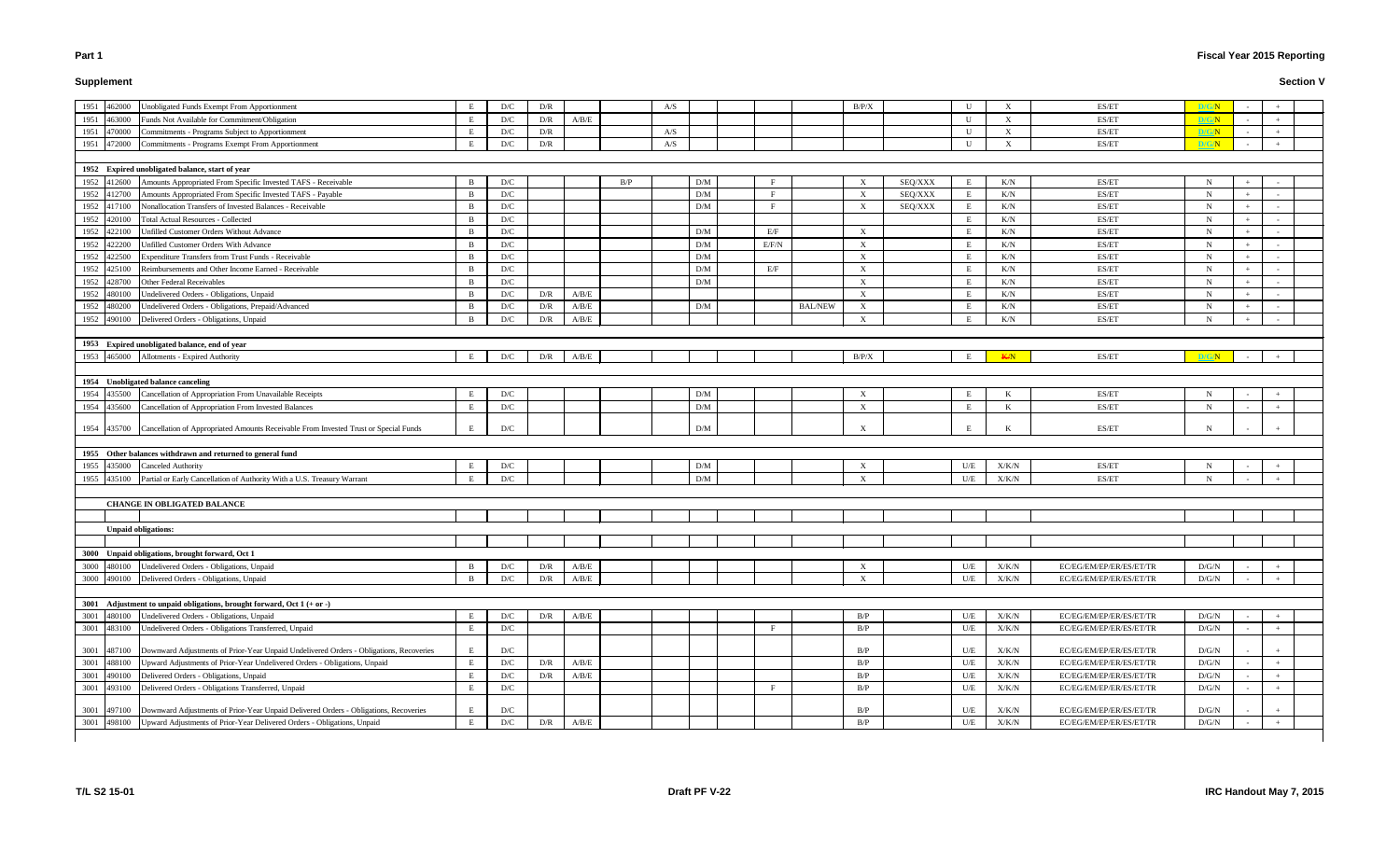# **Supplement**

### **Section V**

|      |                            | 3010 Obligations incurred, unexpired accounts                                       |              |     |     |       |              |                |              |              |       |                         |             |  |  |
|------|----------------------------|-------------------------------------------------------------------------------------|--------------|-----|-----|-------|--------------|----------------|--------------|--------------|-------|-------------------------|-------------|--|--|
|      | 3010 480100                | Undelivered Orders - Obligations, Unpaid                                            |              | D/C | D/R | A/B/E |              |                |              |              | X/K/N | EC/EG/EM/EP/ER/ES/ET/TR | D/G/N       |  |  |
|      | 3010 480100                | Undelivered Orders - Obligations, Unpaid                                            |              | D/C | D/R | A/B/E |              |                | X            | U            | X/K/N | EC/EG/EM/EP/ER/ES/ET/TR | D/G/N       |  |  |
| 3010 | 480200                     | Undelivered Orders - Obligations, Prepaid/Advanced                                  |              | D/C | D/R | A/B/E | D/M          | <b>BAL/NEW</b> | X            | $\mathbf{U}$ | X/K/N | EC/EG/EM/EP/ER/ES/ET/TR | $\mathbf N$ |  |  |
| 3010 | 480200                     | Undelivered Orders - Obligations, Prepaid/Advanced                                  |              | D/C | D/R | A/B/E | D/M          | <b>BAL/NEW</b> | X            | $\mathbf{U}$ | X/K/N | EC/EG/EM/EP/ER/ES/ET/TR | $\mathbf N$ |  |  |
| 3010 | 480200                     | Undelivered Orders - Obligations, Prepaid/Advanced                                  | E            | D/C | D/R | A/B/E | M            |                | X            | $\mathbf{U}$ | X/K/N | EP/ER                   | D/G         |  |  |
| 3010 | 480200                     | Undelivered Orders - Obligations, Prepaid/Advanced                                  | R            | D/C | D/R | A/B/E | M            |                | $\mathbf{X}$ | II           | X/K/N | EP/ER                   | D/G         |  |  |
| 3010 | 488100                     | Upward Adjustments of Prior-Year Undelivered Orders - Obligations, Unpaid           | E            | D/C | D/R | A/B/E |              |                | X            | $\mathbf{U}$ | X/K/N | EC/EG/EM/EP/ER/ES/ET/TR | D/G/N       |  |  |
|      |                            |                                                                                     |              |     |     |       |              |                |              |              |       |                         |             |  |  |
|      | 3010 488200                | Upward Adjustments of Prior-Year Undelivered Orders - Obligations, Prepaid/Advanced | E            | D/C | D/R | A/B/E | D/M          | BAL            | X            | U            | X/K/N | EC/EG/EM/EP/ER/ES/ET/TR | -N          |  |  |
|      |                            |                                                                                     |              |     |     |       |              |                |              |              |       |                         |             |  |  |
|      | 3010 488200                | Upward Adjustments of Prior-Year Undelivered Orders - Obligations, Prepaid/Advanced | E            | D/C | D/R | A/B/E | M            |                |              | U            | X/K/N | EP/ER                   | D/G         |  |  |
|      | 3010 490100                | Delivered Orders - Obligations, Unpaid                                              | E            | D/C | D/R | A/B/E |              |                | $\mathbf{X}$ | U            | X/K/N | EC/EG/EM/EP/ER/ES/ET/TR | D/G/N       |  |  |
|      | 3010 490100                | Delivered Orders - Obligations, Unpaid                                              |              | D/C | D/R | A/B/E |              |                | X            | $\mathbf{U}$ | X/K/N | EC/EG/EM/EP/ER/ES/ET/TR | D/G/N       |  |  |
| 3010 | 490200                     | Delivered Orders - Obligations, Paid                                                |              | D/C | D/R | A/B/E | D/M          | <b>BAL/NEW</b> | X            | U            | X/K/N | EC/EG/EM/EP/ER/ES/ET/TR | $\mathbf N$ |  |  |
| 3010 | 490200                     | Delivered Orders - Obligations, Paid                                                | E            | D/C | D/R | A/B/E | M            |                | X            | U            | X/K/N | EP/ER                   | D/G         |  |  |
| 3010 | 490800                     | Authority Outlayed Not Yet Disbursed                                                |              | D/C | D/R | A/E   | D/M          | <b>BAL/NEW</b> | X            | U            | X/K/N | EG/ER                   | $\mathbf N$ |  |  |
| 3010 | 490800                     | Authority Outlayed Not Yet Disbursed                                                | <sup>B</sup> | D/C | D/R | A/E   | D/M          | <b>BAL/NEW</b> | X            | $\mathbf{U}$ | X/K/N | EG/ER                   | $\mathbf N$ |  |  |
| 3010 | 498100                     | Upward Adjustments of Prior-Year Delivered Orders - Obligations, Unpaid             | E            | D/C | D/R | A/B/E |              |                | $\mathbf{X}$ | $\mathbf{U}$ | X/K/N | EC/EG/EM/EP/ER/ES/ET/TR | D/G/N       |  |  |
| 3010 | 498200                     | Upward Adjustments of Prior-Year Delivered Orders - Obligations, Paid               |              | D/C | D/R | A/B/E | D/M          | <b>BAL</b>     | X            | $\mathbf{H}$ | X/K/N | EC/EG/EM/EP/ER/ES/ET/TR | $\mathbf N$ |  |  |
| 3010 | 498200                     | Upward Adjustments of Prior-Year Delivered Orders - Obligations, Paid               |              | D/C | D/R | A/B/E | M            |                | X            | $\mathbf{H}$ | X/K/N | EP/ER                   | D/G         |  |  |
|      |                            |                                                                                     |              |     |     |       |              |                |              |              |       |                         |             |  |  |
|      |                            | 3011 Obligations incurred, expired accounts                                         |              |     |     |       |              |                |              |              |       |                         |             |  |  |
| 3011 | 480100                     | Undelivered Orders - Obligations, Unpaid                                            |              | D/C | D/R | A/B/E |              |                |              |              | K/N   | EC/EG/EM/EP/ER/ES/ET/TR | $\mathbf N$ |  |  |
| 3011 | 480100                     | Undelivered Orders - Obligations, Unpaid                                            |              | D/C | D/R | A/B/E |              |                | X            |              | K/N   | EC/EG/EM/EP/ER/ES/ET/TR | $\mathbf N$ |  |  |
| 3011 | 480200                     | Undelivered Orders - Obligations, Prepaid/Advanced                                  |              | D/C | D/R | A/B/E | D/M          | <b>BAL/NEW</b> | X            |              | K/N   | EC/EG/EM/EP/ER/ES/ET/TR | $\mathbf N$ |  |  |
| 3011 | 480200                     | Undelivered Orders - Obligations, Prepaid/Advanced                                  |              | D/C | D/R | A/B/E | D/M          | <b>BAL/NEW</b> | X            |              | K/N   | EC/EG/EM/EP/ER/ES/ET/TR | $\mathbf N$ |  |  |
| 3011 | 488100                     | Upward Adjustments of Prior-Year Undelivered Orders - Obligations, Unpaid           | E            | D/C | D/R | A/B/E |              |                | X            |              | K/N   | EC/EG/EM/EP/ER/ES/ET/TR | $\mathbf N$ |  |  |
|      |                            |                                                                                     |              |     |     |       |              |                |              |              |       |                         |             |  |  |
| 3011 | 488200                     | Upward Adjustments of Prior-Year Undelivered Orders - Obligations, Prepaid/Advanced |              | D/C | D/R | A/B/E | D/M          | BAL            |              |              | K/N   | EC/EG/EM/EP/ER/ES/ET/TR | -N          |  |  |
| 3011 | 490100                     | Delivered Orders - Obligations, Unpaid                                              | E            | D/C | D/R | A/B/E |              |                | $\mathbf{X}$ | E            | K/N   | EC/EG/EM/EP/ER/ES/ET/TR | $\mathbf N$ |  |  |
| 3011 | 490100                     | Delivered Orders - Obligations, Unpaid                                              |              | D/C | D/R | A/B/E |              |                | X            | E            | K/N   | EC/EG/EM/EP/ER/ES/ET/TR | - N         |  |  |
| 3011 | 490200                     | Delivered Orders - Obligations, Paid                                                |              | D/C | D/R | A/B/E | D/M          | <b>BAL/NEW</b> | X            |              | K/N   | EC/EG/EM/EP/ER/ES/ET/TR | $\mathbf N$ |  |  |
| 3011 | 498100                     | Upward Adjustments of Prior-Year Delivered Orders - Obligations, Unpaid             | E            | D/C | D/R | A/B/E |              |                | X            | E            | K/N   | EC/EG/EM/EP/ER/ES/ET/TR | $\mathbf N$ |  |  |
| 3011 | 498200                     | Upward Adjustments of Prior-Year Delivered Orders - Obligations, Paid               | E            | D/C | D/R | A/B/E | D/M          | <b>BAL</b>     | X            | E            | K/N   | EC/EG/EM/EP/ER/ES/ET/TR | $\mathbf N$ |  |  |
|      |                            |                                                                                     |              |     |     |       |              |                |              |              |       |                         |             |  |  |
|      | $3020$ Outlays (gross) (-) |                                                                                     |              |     |     |       |              |                |              |              |       |                         |             |  |  |
| 3020 | 480200                     | Undelivered Orders - Obligations, Prepaid/Advanced                                  |              | D/C | D/R | A/B/E | D/M          | <b>BAL/NEW</b> | X            | U/E          | X/K/N | EC/EG/EM/EP/ER/ES/ET/TR | - N         |  |  |
| 3020 | 480200                     | Undelivered Orders - Obligations, Prepaid/Advanced                                  |              | D/C | D/R | A/B/E | D/M          | <b>BAL/NEW</b> | X            | U/E          | X/K/N | EC/EG/EM/EP/ER/ES/ET/TR | $\mathbf N$ |  |  |
| 3020 | 480200                     | Undelivered Orders - Obligations, Prepaid/Advanced                                  |              | D/C | D/R | A/B/E | M            |                | X            | $\mathbf{U}$ | X/K/N | EP/ER                   | D/G         |  |  |
| 3020 | 480200                     | Undelivered Orders - Obligations, Prepaid/Advanced                                  |              | D/C | D/R | A/B/E | M            |                | X            | $\mathbf{U}$ | X/K/N | EP/ER                   | D/G         |  |  |
| 3020 | 488200                     |                                                                                     | E            |     |     | A/B/E | D/M          |                |              |              | X/K/N | EC/EG/EM/EP/ER/ES/ET/TR |             |  |  |
|      |                            | Upward Adjustments of Prior-Year Undelivered Orders - Obligations, Prepaid/Advanced |              | D/C | D/R |       |              | BAL            | X            | U/E          |       |                         | -N          |  |  |
|      | 3020 488200                | Upward Adjustments of Prior-Year Undelivered Orders - Obligations, Prepaid/Advanced | E            | D/C | D/R | A/B/E | M            |                | X            | U            | X/K/N | EP/ER                   | D/G         |  |  |
| 3020 | 490200                     | Delivered Orders - Obligations, Paid                                                | E            | D/C | D/R | A/B/E | D/M          | <b>BAL/NEW</b> | X            | U/E          | X/K/N | EC/EG/EM/EP/ER/ES/ET/TR | $\mathbf N$ |  |  |
| 3020 | 490200                     | Delivered Orders - Obligations, Paid                                                | E            | D/C | D/R | A/B/E | M            |                | X            | U            | X/K/N | EP/ER                   | D/G         |  |  |
| 3020 | 490800                     | Authority Outlayed Not Yet Disbursed                                                | E            | D/C | D/R | A/E   | D/M          | <b>BAL/NEW</b> | $\mathbf{X}$ | U            | X/K/N | EG/ER                   | $\mathbf N$ |  |  |
| 3020 | 490800                     | Authority Outlayed Not Yet Disbursed                                                |              | D/C | D/R | A/E   | D/M          | <b>BAL/NEW</b> | X            | U            | X/K/N | EG/ER                   | $\mathbf N$ |  |  |
| 3020 | 498200                     | Upward Adjustments of Prior-Year Delivered Orders - Obligations, Paid               |              | D/C | D/R | A/B/E | D/M          | <b>BAL</b>     | X            | U/E          | X/K/N | EC/EG/EM/EP/ER/ES/ET/TR | - N         |  |  |
| 3020 | 498200                     | Upward Adjustments of Prior-Year Delivered Orders - Obligations, Paid               |              | D/C | D/R | A/B/E | $\mathbf{M}$ |                | X            | U/E          | X/K/N | EP/ER                   | D/G         |  |  |
|      |                            |                                                                                     |              |     |     |       |              |                |              |              |       |                         |             |  |  |
|      |                            | 3030 Unpaid obligations transferred to other accounts (-)                           |              |     |     |       |              |                |              |              |       |                         |             |  |  |
|      |                            |                                                                                     |              |     |     |       |              |                |              |              |       |                         |             |  |  |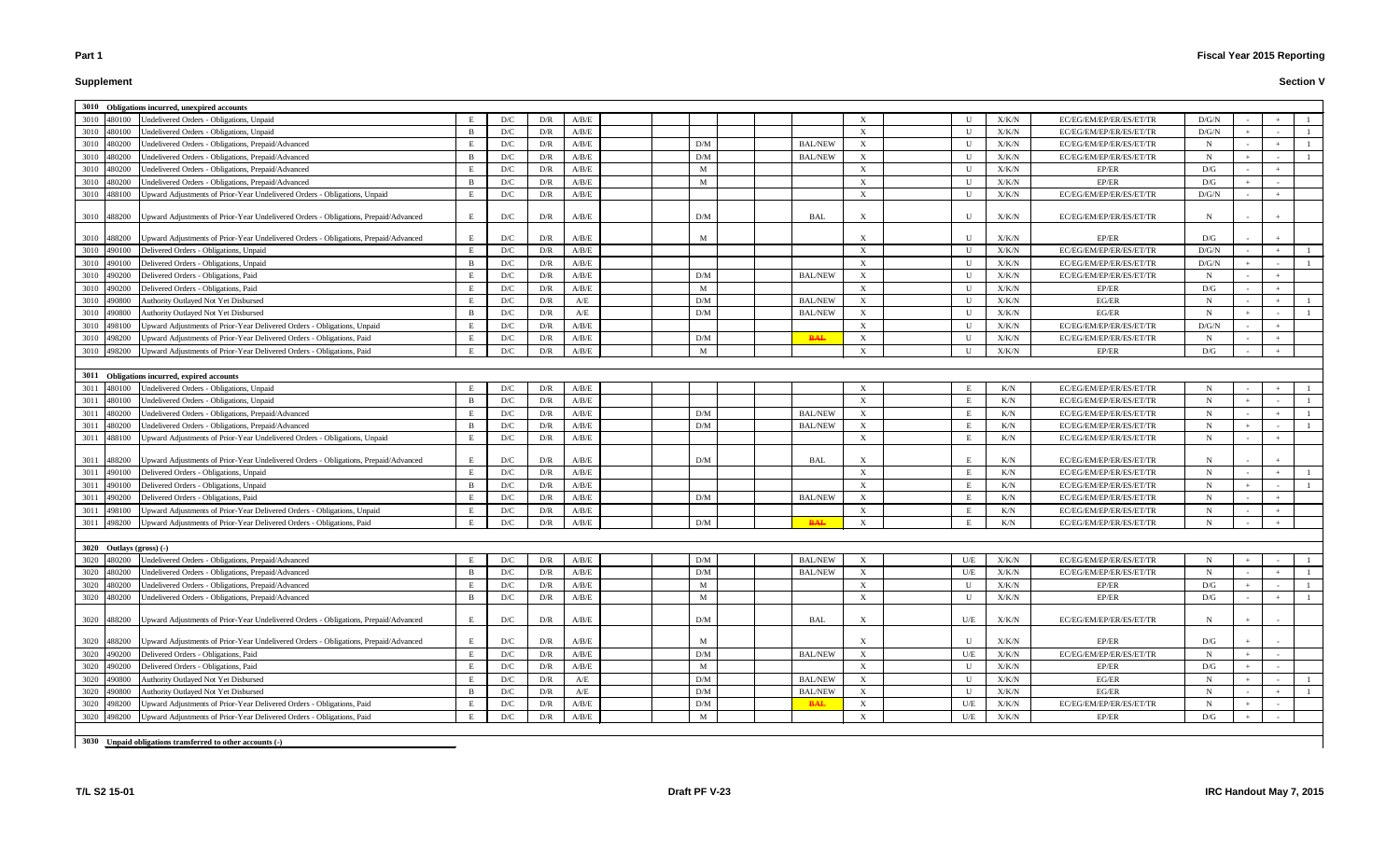### **Supplement**

# **Fiscal Year 2015 Reporting**

| Undelivered Orders - Obligations Transferred, Unpaid<br>3030<br>483100                                   |              | D                       |     |       |  |                 |              |                           | U/E          | X/K/N | EC/EG/EM/EP/ER/ES/ET/TR | D/G/N       |            |     |  |
|----------------------------------------------------------------------------------------------------------|--------------|-------------------------|-----|-------|--|-----------------|--------------|---------------------------|--------------|-------|-------------------------|-------------|------------|-----|--|
| Delivered Orders - Obligations Transferred, Unpaid<br>3030<br>493100                                     |              | D                       |     |       |  |                 |              | $\mathbf{x}$              | U/E          | X/K/N | EC/EG/EM/EP/ER/ES/ET/TR | D/G/N       |            |     |  |
|                                                                                                          |              |                         |     |       |  |                 |              |                           |              |       |                         |             |            |     |  |
| 3031 Unpaid obligations transferred from other accounts                                                  |              |                         |     |       |  |                 |              |                           |              |       |                         |             |            |     |  |
| 483100 Undelivered Orders - Obligations Transferred, Unpaid<br>3031                                      | E            | $\mathcal{C}$           |     |       |  |                 |              | X                         | U/E          | X/K/N | EC/EG/EM/EP/ER/ES/ET/TR | D/G/N       |            |     |  |
| 3031<br>493100 Delivered Orders - Obligations Transferred, Unpaid                                        | E            | $\mathcal{C}$           |     |       |  |                 |              | $\mathbf{X}$              | U/E          | X/K/N | EC/EG/EM/EP/ER/ES/ET/TR | D/G/N       |            |     |  |
|                                                                                                          |              |                         |     |       |  |                 |              |                           |              |       |                         |             |            |     |  |
| 3040 Recoveries of prior year unpaid obligations, unexpired accounts (-)                                 |              |                         |     |       |  |                 |              |                           |              |       |                         |             |            |     |  |
|                                                                                                          |              |                         |     |       |  |                 |              |                           |              |       |                         |             |            |     |  |
| 487100 Downward Adjustments of Prior-Year Unpaid Undelivered Orders - Obligations, Recoveries<br>3040    |              | D/C                     |     |       |  |                 |              | $\mathbf{x}$              | $\mathbf{U}$ | X/K/N | EC/EG/EM/EP/ER/ES/ET/TR | D/G/N       |            |     |  |
|                                                                                                          |              |                         |     |       |  |                 |              |                           |              |       |                         |             |            |     |  |
| 3040 497100 Downward Adjustments of Prior-Year Unpaid Delivered Orders - Obligations, Recoveries         |              | D/C                     |     |       |  |                 |              |                           | II           | X/K/N | EC/EG/EM/EP/ER/ES/ET/TR | D/G/N       |            |     |  |
|                                                                                                          |              |                         |     |       |  |                 |              |                           |              |       |                         |             |            |     |  |
| 3041 Recoveries of prior year unpaid obligations, expired accounts (-)                                   |              |                         |     |       |  |                 |              |                           |              |       |                         |             |            |     |  |
|                                                                                                          |              |                         |     |       |  |                 |              |                           |              |       |                         |             |            |     |  |
| 487100 Downward Adjustments of Prior-Year Unpaid Undelivered Orders - Obligations, Recoveries<br>3041    | E            | D/C                     |     |       |  |                 |              | $\mathbf{x}$              | E            | K/N   | EC/EG/EM/EP/ER/ES/ET/TR | N           |            |     |  |
|                                                                                                          |              |                         |     |       |  |                 |              |                           |              |       |                         |             |            |     |  |
| 497100 Downward Adjustments of Prior-Year Unpaid Delivered Orders - Obligations, Recoveries<br>3041      | E            | D/C                     |     |       |  |                 |              |                           |              | K/N   | EC/EG/EM/EP/ER/ES/ET/TR | N           |            |     |  |
|                                                                                                          |              |                         |     |       |  |                 |              |                           |              |       |                         |             |            |     |  |
| 3050 Unpaid obligations, end of year                                                                     |              |                         |     |       |  |                 |              |                           |              |       |                         |             |            |     |  |
| Undelivered Orders - Obligations, Unpaid<br>3050<br>480100                                               |              | D/C                     | D/R | A/B/E |  |                 |              | B/P/X                     | U/E          | X/K/N | EC/EG/EM/EP/ER/ES/ET/TR | D/G/N       |            |     |  |
| 3050<br>483100<br>Undelivered Orders - Obligations Transferred, Unpaid                                   | E            | D/C                     |     |       |  |                 | - F          | B/P/X                     | U/E          | X/K/N | EC/EG/EM/EP/ER/ES/ET/TR | D/G/N       |            |     |  |
|                                                                                                          |              |                         |     |       |  |                 |              |                           |              |       |                         |             |            |     |  |
| 487100<br>Downward Adjustments of Prior-Year Unpaid Undelivered Orders - Obligations, Recoveries<br>3050 |              | D/C                     |     |       |  |                 |              | B/P/X                     | U/E          | X/K/N | EC/EG/EM/EP/ER/ES/ET/TR | D/G/N       |            |     |  |
| 3050<br>Upward Adjustments of Prior-Year Undelivered Orders - Obligations, Unpaid<br>488100              |              | D/C                     | D/R | A/B/E |  |                 |              | B/P/X                     | U/E          | X/K/N | EC/EG/EM/EP/ER/ES/ET/TR | D/G/N       |            |     |  |
| Delivered Orders - Obligations, Unpaid<br>3050<br>490100                                                 |              | D/C                     | D/R | A/B/E |  |                 |              | B/P/X                     | U/E          | X/K/N | EC/EG/EM/EP/ER/ES/ET/TR | D/G/N       |            |     |  |
| Delivered Orders - Obligations Transferred, Unpaid<br>3050<br>493100                                     | E            | D/C                     |     |       |  |                 |              | B/P/X                     | U/E          | X/K/N | EC/EG/EM/EP/ER/ES/ET/TR | D/G/N       |            |     |  |
|                                                                                                          |              |                         |     |       |  |                 |              |                           |              |       |                         |             |            |     |  |
| 497100 Downward Adjustments of Prior-Year Unpaid Delivered Orders - Obligations, Recoveries<br>3050      |              | D/C                     |     |       |  |                 |              | B/P/X                     | U/E          | X/K/N | EC/EG/EM/EP/ER/ES/ET/TR | D/G/N       |            |     |  |
| 3050<br>498100 Upward Adjustments of Prior-Year Delivered Orders - Obligations, Unpaid                   |              | D/C                     | D/R | A/B/E |  |                 |              | B/P/X                     | U/E          | X/K/N | EC/EG/EM/EP/ER/ES/ET/TR | D/G/N       |            |     |  |
|                                                                                                          |              |                         |     |       |  |                 |              |                           |              |       |                         |             |            |     |  |
| <b>Uncollected payments:</b>                                                                             |              |                         |     |       |  |                 |              |                           |              |       |                         |             |            |     |  |
|                                                                                                          |              |                         |     |       |  |                 |              |                           |              |       |                         |             |            |     |  |
| 3060 Uncollected pymts, Fed sources, brought forward, Oct 1 (-)                                          |              |                         |     |       |  |                 |              |                           |              |       |                         |             |            |     |  |
| Unfilled Customer Orders Without Advance<br>3060<br>422100                                               |              | D/C                     |     |       |  | D/M             | E/F          |                           | U/E          | X/K/N | EC/EG/EM/EP/ER/ES/ET/TR | D/G/N       |            |     |  |
| 422500<br>Expenditure Transfers from Trust Funds - Receivable<br>3060                                    |              | D/C                     |     |       |  | D/M             |              | $\boldsymbol{\mathrm{X}}$ | U/E          | X/K/N | EC/EG/EM/EP/ER/ES/ET/TR | D/G/N       |            |     |  |
| 3060<br>425100<br>Reimbursements and Other Income Earned - Receivable                                    |              | D/C                     |     |       |  | D/M             | E/F          | $\mathbf{X}$              | U/E          | X/K/N | EC/EG/EM/EP/ER/ES/ET/TR | D/G/N       | $\sim$     | $+$ |  |
| 3060<br><b>Interest Receivable From Treasury</b><br>428300                                               | <sup>B</sup> | D/C                     |     |       |  | D/M             |              | $\mathbf{X}$              | U/E          | X/K/N | EC/EG/EM/EP/ER/ES/ET/TR | D/G/N       |            |     |  |
| Receivable From the Liquidating Fund<br>3060<br>428500                                                   |              | D/C                     |     |       |  | $\rm{D}/\rm{M}$ |              | X                         | U/E          | X/K/N | EC/EG/EM/EP/ER/ES/ET/TR | D/G/N       |            |     |  |
| Receivable From the Financing Fund<br>3060<br>428600                                                     | <sup>B</sup> | D/C                     |     |       |  | D/M             |              | $\mathbf{X}$              | U/E          | X/K/N | EC/EG/EM/EP/ER/ES/ET/TR | D/G/N       |            |     |  |
| 428700 Other Federal Receivables<br>3060                                                                 | <sup>B</sup> | D/C                     |     |       |  | D/M             |              | $\mathbf{X}$              | U/E          | X/K/N | EC/EG/EM/EP/ER/ES/ET/TR | D/G/N       |            | $+$ |  |
|                                                                                                          |              |                         |     |       |  |                 |              |                           |              |       |                         |             |            |     |  |
|                                                                                                          |              |                         |     |       |  |                 |              |                           |              |       |                         |             |            |     |  |
| 3061 Adjustment to uncollected pymts, Fed sources, brought forward, Oct 1 (+ or -)                       |              |                         |     |       |  |                 |              |                           |              |       |                         |             |            |     |  |
| 3061<br>Transfer of Expired Expenditure Transfers - Receivable<br>419900                                 |              | D/C                     |     |       |  |                 |              | B/P                       | U/E          | X/K/N | ET                      | $\mathbf N$ |            |     |  |
| 3061<br>422100<br>Unfilled Customer Orders Without Advance                                               |              | D/C                     |     |       |  | D/M             | E/F          | B/P                       | U/E          | X/K/N | EC/EG/EM/EP/ER/ES/ET/TR | D/G/N       |            |     |  |
| 3061<br>Expenditure Transfers from Trust Funds - Receivable<br>422500                                    | E            | D/C                     |     |       |  | D/M             |              | B/P                       | U/E          | X/K/N | EC/EG/EM/EP/ER/ES/ET/TR | D/G/N       |            |     |  |
| Unfilled Customer Orders Without Advance - Transferred<br>3061<br>423000                                 | E            | D/C                     |     |       |  | D/M             | E/F          | B/P                       | U/E          | X/K/N | EC/EG/EM/EP/ER/ES/ET/TR | D/G/N       |            |     |  |
| 3061<br>423200<br>Appropriation Trust Fund Expenditure Transfers - Receivable - Transferred              |              | D/C                     |     |       |  | D/M             | $\mathbf{F}$ | B/P                       | U/E          | X/K/N | EC/EG/EM/EP/ER/ES/ET/TR | D/G/N       |            |     |  |
| Reimbursements and Other Income Earned - Receivable - Transferred<br>3061<br>423300                      |              | D/C                     |     |       |  | D/M             | E/F          | B/P                       | U/E          | X/K/N | EC/EG/EM/EP/ER/ES/ET/TR | D/G/N       |            |     |  |
| Other Federal Receivables - Transferred<br>3061<br>423400                                                |              | D/C                     |     |       |  | D/M             |              | B/P                       | U/E          | X/K/N | EC/EG/EM/EP/ER/ES/ET/TR | D/G/N       |            |     |  |
| 3061<br>Reimbursements and Other Income Earned - Receivable<br>425100                                    |              | D/C                     |     |       |  | D/M             | E/F          | B/P                       | U/E          | X/K/N | EC/EG/EM/EP/ER/ES/ET/TR | D/G/N       |            |     |  |
| <b>Interest Receivable From Treasury</b><br>3061<br>428300                                               | E            | D/C                     |     |       |  | D/M             |              | B/P                       | U/E          | X/K/N | EC/EG/EM/EP/ER/ES/ET/TR | D/G/N       |            |     |  |
| Receivable From the Liquidating Fund<br>3061<br>428500                                                   | E            | $\mathbf{D}/\mathbf{C}$ |     |       |  | ${\rm D/M}$     |              | B/P                       | $U\!/\!E$    | X/K/N | EC/EG/EM/EP/ER/ES/ET/TR | D/G/N       | $\sim$ $-$ |     |  |
|                                                                                                          |              |                         |     |       |  |                 |              |                           |              |       |                         |             |            |     |  |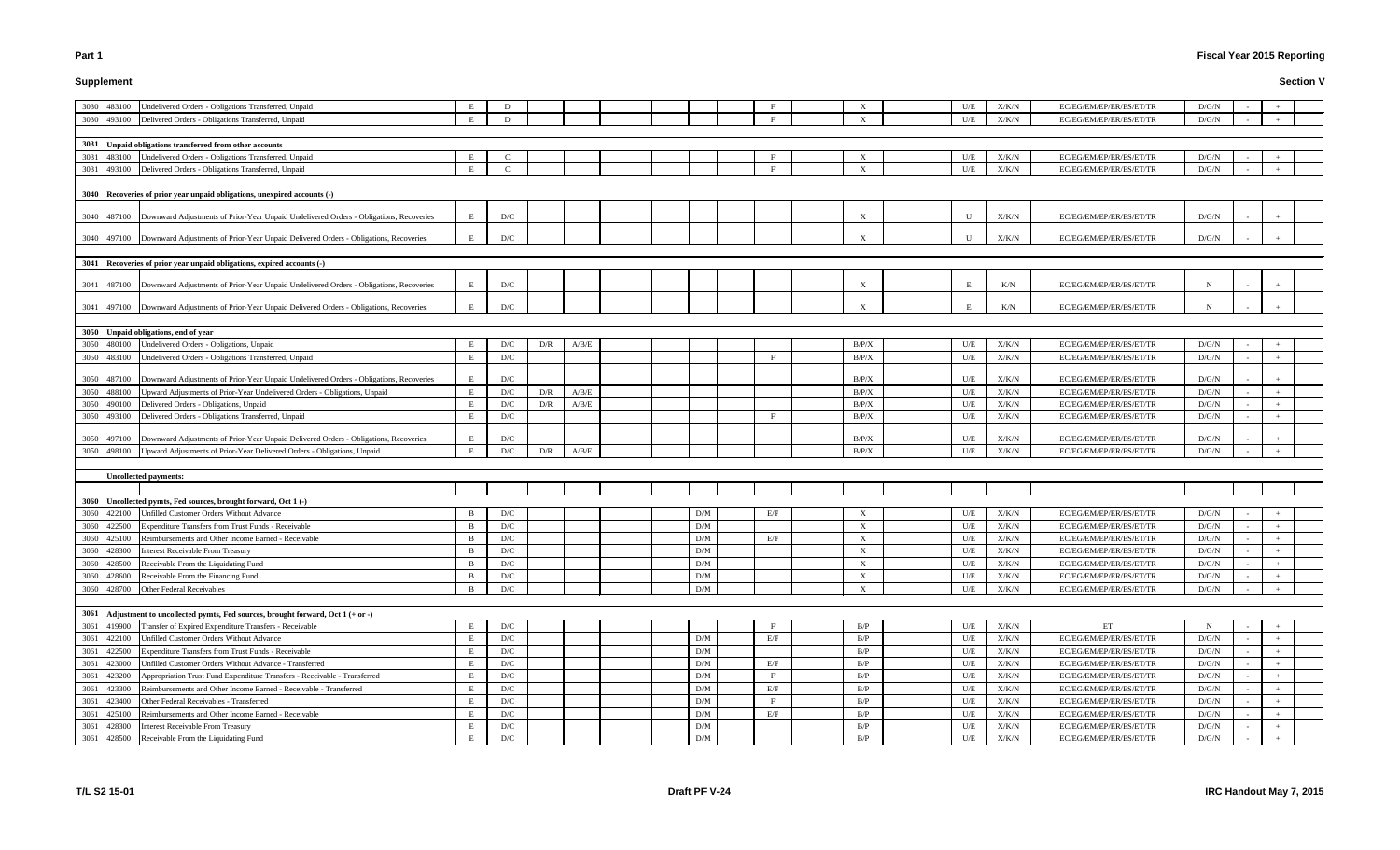# **Supplement**

| 3061 428600<br>Receivable From the Financing Fund                                           |                | D/C           |  | D/M             |     | B/P                       | U/E          | X/K/N         | EC/EG/EM/EP/ER/ES/ET/TR | D/G/N       |        |     |
|---------------------------------------------------------------------------------------------|----------------|---------------|--|-----------------|-----|---------------------------|--------------|---------------|-------------------------|-------------|--------|-----|
| 3061<br>428700<br>Other Federal Receivables                                                 | E              | D/C           |  | D/M             |     | B/P                       | U/E          | X/K/N         | EC/EG/EM/EP/ER/ES/ET/TR | D/G/N       |        |     |
|                                                                                             |                |               |  |                 |     |                           |              |               |                         |             |        |     |
| 3070 Change in uncollected pymts, Fed sources, unexpired accounts (+ or -)                  |                |               |  |                 |     |                           |              |               |                         |             |        |     |
| 3070 422100<br>Unfilled Customer Orders Without Advance                                     | E              | D/C           |  | D/M             | E/F | $\boldsymbol{\mathrm{X}}$ | U            | X/K/N         | EC/EG/EM/EP/ER/ES/ET/TR | D/G/N       |        |     |
| 3070 422100<br>Unfilled Customer Orders Without Advance                                     | $\mathbf{B}$   | D/C           |  | D/M             | E/F | $\boldsymbol{\mathrm{X}}$ | U            | X/K/N         | EC/EG/EM/EP/ER/ES/ET/TR | D/G/N       |        |     |
| 3070<br>422500<br>Expenditure Transfers from Trust Funds - Receivable                       | E              | D/C           |  | D/M             |     | $\boldsymbol{\mathrm{X}}$ | U            | X/K/N         | EC/EG/EM/EP/ER/ES/ET/TR | D/G/N       |        |     |
| 3070<br>422500<br>Expenditure Transfers from Trust Funds - Receivable                       | $\mathbf{B}$   | D/C           |  | D/M             |     | $\boldsymbol{\mathrm{X}}$ | $\mathbf{U}$ | ${\rm X/K/N}$ | EC/EG/EM/EP/ER/ES/ET/TR | D/G/N       |        |     |
| 3070<br>425100<br>Reimbursements and Other Income Earned - Receivable                       |                | D/C           |  | D/M             | E/F | X                         | $\mathbf{U}$ | X/K/N         | EC/EG/EM/EP/ER/ES/ET/TR | D/G/N       |        |     |
| 3070<br>425100<br>Reimbursements and Other Income Earned - Receivable                       | $\mathbf{R}$   | D/C           |  | D/M             | E/F | $\boldsymbol{\mathrm{X}}$ | U            | X/K/N         | EC/EG/EM/EP/ER/ES/ET/TR | D/G/N       |        |     |
| 3070 428300<br><b>Interest Receivable From Treasury</b>                                     | E              | D/C           |  | D/M             |     | $\boldsymbol{\mathrm{X}}$ | $\mathbf{U}$ | X/K/N         | EC/EG/EM/EP/ER/ES/ET/TR | D/G/N       |        |     |
| 3070 428300<br><b>Interest Receivable From Treasury</b>                                     | $\overline{B}$ | D/C           |  | D/M             |     | $\boldsymbol{\mathrm{X}}$ | $\mathbf U$  | X/K/N         | EC/EG/EM/EP/ER/ES/ET/TR | D/G/N       |        |     |
| 3070 428500<br>Receivable From the Liquidating Fund                                         | E              | D/C           |  | D/M             |     | $\boldsymbol{\mathrm{X}}$ | U            | X/K/N         | EC/EG/EM/EP/ER/ES/ET/TR | D/G/N       |        |     |
| 3070 428500<br>Receivable From the Liquidating Fund                                         | $\overline{B}$ | D/C           |  | D/M             |     | $\boldsymbol{\mathrm{X}}$ | U            | X/K/N         | EC/EG/EM/EP/ER/ES/ET/TR | D/G/N       |        |     |
| 3070<br>428600<br>Receivable From the Financing Fund                                        |                | D/C           |  | D/M             |     | $\boldsymbol{\mathrm{X}}$ | U            | X/K/N         | EC/EG/EM/EP/ER/ES/ET/TR | D/G/N       |        |     |
| 3070<br>Receivable From the Financing Fund<br>428600                                        | - B            | D/C           |  | D/M             |     | $\boldsymbol{\mathrm{X}}$ | U            | X/K/N         | EC/EG/EM/EP/ER/ES/ET/TR | D/G/N       |        |     |
| 3070<br>428700<br>Other Federal Receivables                                                 | E              | D/C           |  | D/M             |     | $\boldsymbol{\mathrm{X}}$ | U            | X/K/N         | EC/EG/EM/EP/ER/ES/ET/TR | D/G/N       |        |     |
| 3070 428700<br>Other Federal Receivables                                                    | B              | D/C           |  | D/M             |     | $\boldsymbol{\mathrm{X}}$ | U            | X/K/N         | EC/EG/EM/EP/ER/ES/ET/TR | D/G/N       |        |     |
|                                                                                             |                |               |  |                 |     |                           |              |               |                         |             |        |     |
| 3071 Change in uncollected pymts, Fed sources, expired accounts (+ or -)                    |                |               |  |                 |     |                           |              |               |                         |             |        |     |
| 3071<br>422100<br>Unfilled Customer Orders Without Advance                                  |                | D/C           |  | D/M             | E/F | X                         |              | K/N           | EC/EG/EM/EP/ER/ES/ET/TR |             |        |     |
| 3071<br>422100<br>Unfilled Customer Orders Without Advance                                  | $\mathbf{R}$   | D/C           |  | D/M             | E/F | $\boldsymbol{\mathrm{X}}$ | E            | K/N           | EC/EG/EM/EP/ER/ES/ET/TR | N           | $+$    |     |
| 3071                                                                                        | E              | D/C           |  | D/M             |     | $\boldsymbol{\mathrm{X}}$ | E            |               | EC/EG/EM/EP/ER/ES/ET/TR | N           |        |     |
| 422500<br>Expenditure Transfers from Trust Funds - Receivable                               |                |               |  |                 |     |                           |              | K/N           |                         |             |        |     |
| 3071<br>422500<br>Expenditure Transfers from Trust Funds - Receivable                       | $\overline{B}$ | D/C           |  | D/M             |     | $\boldsymbol{\mathrm{X}}$ | E            | K/N           | EC/EG/EM/EP/ER/ES/ET/TR | $\mathbf N$ |        |     |
| 3071<br>425100<br>Reimbursements and Other Income Earned - Receivable                       | E              | D/C           |  | D/M             | E/F | $\boldsymbol{\mathrm{X}}$ | E            | K/N           | EC/EG/EM/EP/ER/ES/ET/TR | N           |        |     |
| 3071<br>Reimbursements and Other Income Earned - Receivable<br>425100                       | $\overline{B}$ | D/C           |  | D/M             | E/F | $\boldsymbol{\mathrm{X}}$ | E            | K/N           | EC/EG/EM/EP/ER/ES/ET/TR | N           | $+$    |     |
| 3071<br>428300<br>Interest Receivable From Treasury                                         |                | D/C           |  | D/M             |     | $\boldsymbol{\mathrm{X}}$ | E            | K/N           | EC/EG/EM/EP/ER/ES/ET/TR | N           |        |     |
| 3071<br>428300<br>Interest Receivable From Treasury                                         | - B            | D/C           |  | D/M             |     | $\boldsymbol{\mathrm{X}}$ | E            | K/N           | EC/EG/EM/EP/ER/ES/ET/TR | N           |        |     |
| 3071<br>428500<br>Receivable From the Liquidating Fund                                      | E              | D/C           |  | D/M             |     | $\boldsymbol{\mathrm{X}}$ | E            | K/N           | EC/EG/EM/EP/ER/ES/ET/TR | N           |        |     |
| 3071<br>428500<br>Receivable From the Liquidating Fund                                      | B              | D/C           |  | D/M             |     | $\boldsymbol{\mathrm{X}}$ | E            | K/N           | EC/EG/EM/EP/ER/ES/ET/TR | $\mathbf N$ |        |     |
| 3071<br>428600<br>Receivable From the Financing Fund                                        | E              | D/C           |  | D/M             |     | $\boldsymbol{\mathrm{X}}$ | E            | K/N           | EC/EG/EM/EP/ER/ES/ET/TR | N           |        |     |
| 3071<br>428600<br>Receivable From the Financing Fund                                        | $\overline{B}$ | D/C           |  | D/M             |     | $\boldsymbol{\mathrm{X}}$ | E            | K/N           | EC/EG/EM/EP/ER/ES/ET/TR | N           | $+$    |     |
| 3071<br>428700<br>Other Federal Receivables                                                 |                | D/C           |  | D/M             |     | X                         | E            | K/N           | EC/EG/EM/EP/ER/ES/ET/TR | $\mathbf N$ |        |     |
| 3071<br>428700<br>Other Federal Receivables                                                 | $\overline{B}$ | D/C           |  | D/M             |     | $\boldsymbol{\mathrm{X}}$ | - E          | K/N           | EC/EG/EM/EP/ER/ES/ET/TR | N           |        |     |
|                                                                                             |                |               |  |                 |     |                           |              |               |                         |             |        |     |
| 3080 Uncollected pymts, Fed sources transferred to other accounts                           |                |               |  |                 |     |                           |              |               |                         |             |        |     |
| 3080 419900<br>Transfer of Expired Expenditure Transfers - Receivable                       | Е              |               |  |                 |     | X                         | U/E          | X/K/N         | ET                      | N           |        |     |
| 3080 423000<br>Unfilled Customer Orders Without Advance - Transferred                       | E              |               |  | D/M             | E/F | $\boldsymbol{\mathrm{X}}$ | U/E          | X/K/N         | EC/EG/EM/EP/ER/ES/ET/TR | D/G/N       |        |     |
| 3080<br>423200<br>Appropriation Trust Fund Expenditure Transfers - Receivable - Transferred | E              | C             |  | D/M             |     | $\boldsymbol{\mathrm{X}}$ | U/E          | X/K/N         | EC/EG/EM/EP/ER/ES/ET/TR | D/G/N       |        |     |
| 3080<br>423300<br>Reimbursements and Other Income Earned - Receivable - Transferred         | E              | C             |  | D/M             | E/F | $\boldsymbol{\mathrm{X}}$ | U/E          | X/K/N         | EC/EG/EM/EP/ER/ES/ET/TR | D/G/N       |        |     |
| 3080<br>423400<br>Other Federal Receivables - Transferred                                   | E              | $\mathcal{C}$ |  | D/M             | E   | $\boldsymbol{\mathrm{X}}$ | U/E          | X/K/N         | EC/EG/EM/EP/ER/ES/ET/TR | D/G/N       |        | $+$ |
|                                                                                             |                |               |  |                 |     |                           |              |               |                         |             |        |     |
| 3081 Uncollected pymts, Fed sources transferred from other accounts (-)                     |                |               |  |                 |     |                           |              |               |                         |             |        |     |
| 3081 419900<br>Transfer of Expired Expenditure Transfers - Receivable                       | E              | D             |  |                 |     | $\boldsymbol{\mathrm{X}}$ | U/E          | X/K/N         | ET                      |             | $\sim$ |     |
| 3081<br>423000<br>Unfilled Customer Orders Without Advance - Transferred                    | E              | D             |  | $\rm{D}/\rm{M}$ | E/F | X                         | U/E          | X/K/N         | EC/EG/EM/EP/ER/ES/ET/TR | D/G/N       |        |     |
| 3081<br>423200<br>Appropriation Trust Fund Expenditure Transfers - Receivable - Transferred | E              | D             |  | D/M             |     | $\boldsymbol{\mathrm{X}}$ | U/E          | X/K/N         | EC/EG/EM/EP/ER/ES/ET/TR | D/G/N       |        |     |
| 3081<br>Reimbursements and Other Income Earned - Receivable - Transferred<br>423300         | E              | D             |  | D/M             | E/F | $\boldsymbol{\mathrm{X}}$ | U/E          | X/K/N         | EC/EG/EM/EP/ER/ES/ET/TR | D/G/N       |        |     |
| 3081<br>423400<br>Other Federal Receivables - Transferred                                   | E              | D             |  | D/M             |     | $\boldsymbol{\mathrm{X}}$ | U/E          | X/K/N         | EC/EG/EM/EP/ER/ES/ET/TR | D/G/N       |        |     |
|                                                                                             |                |               |  |                 |     |                           |              |               |                         |             |        |     |
| 3090 Uncollected pymts, Fed sources, end of year (-)                                        |                |               |  |                 |     |                           |              |               |                         |             |        |     |
| 3090 419900 Transfer of Expired Expenditure Transfers - Receivable                          | E              | D/C           |  |                 |     | B/P/X                     | U/E          | X/K/N         | ET                      | $N_{\rm}$   |        |     |
|                                                                                             |                |               |  |                 |     |                           |              |               |                         |             |        |     |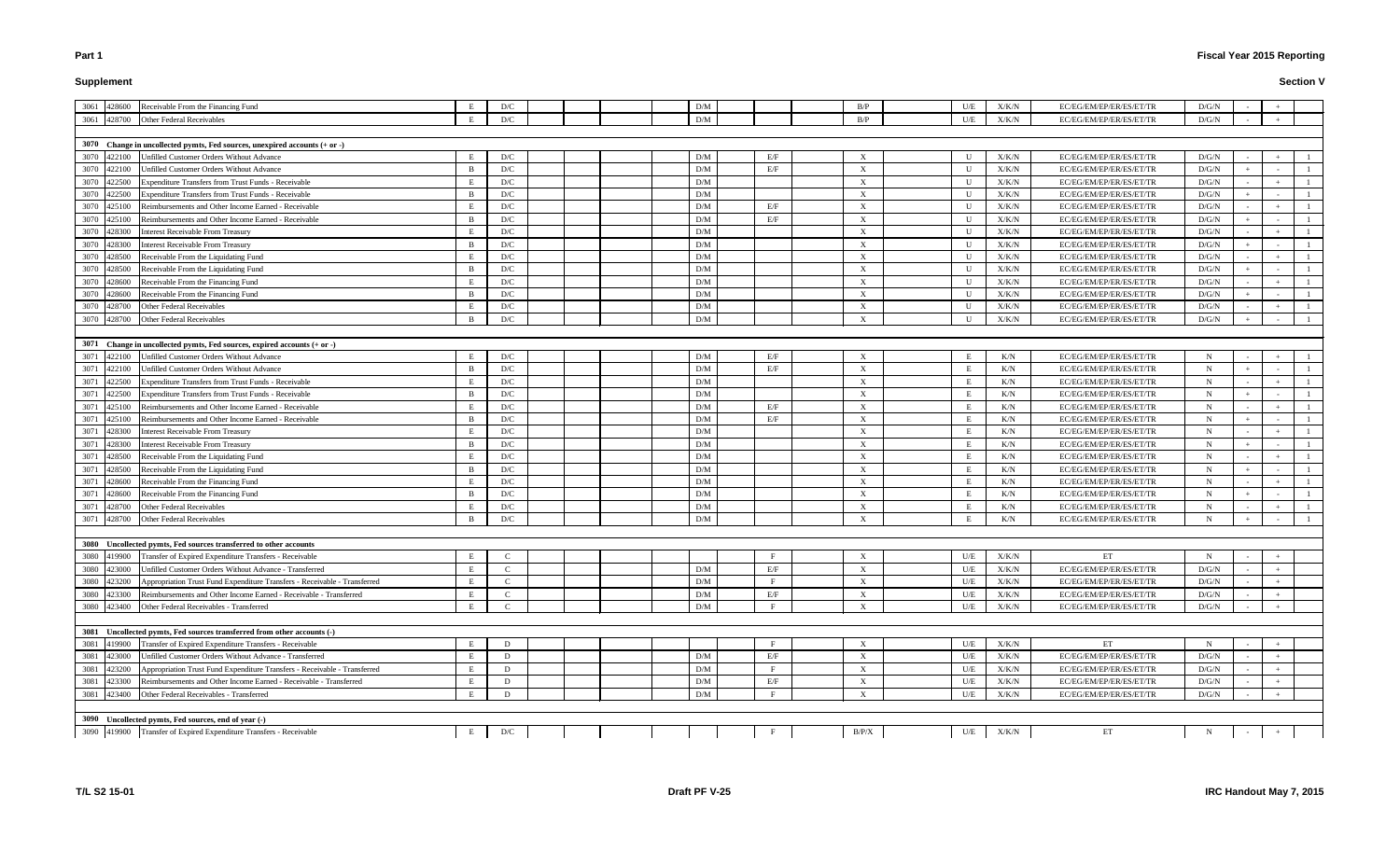# **Supplement**

# **Fiscal Year 2015 Reporting**

| Unfilled Customer Orders Without Advance<br>3090<br>422100                                                                                                                                                     |              | D/C                     |     |                                                                           |  | D/M | E/F |            | B/P/X        | U/E          | X/K/N         | EC/EG/EM/EP/ER/ES/ET/TR | D/G/N       |       |  |
|----------------------------------------------------------------------------------------------------------------------------------------------------------------------------------------------------------------|--------------|-------------------------|-----|---------------------------------------------------------------------------|--|-----|-----|------------|--------------|--------------|---------------|-------------------------|-------------|-------|--|
| <b>Expenditure Transfers from Trust Funds - Receivable</b><br>3090<br>422500                                                                                                                                   | E            | D/C                     |     |                                                                           |  | D/M |     |            | B/P/X        | U/E          | X/K/N         | EC/EG/EM/EP/ER/ES/ET/TR | D/G/N       |       |  |
| Unfilled Customer Orders Without Advance - Transferred<br>3090<br>23000                                                                                                                                        | E            | D/C                     |     |                                                                           |  | D/M | E/F |            | B/P/X        | U/E          | X/K/N         | EC/EG/EM/EP/ER/ES/ET/TR | D/G/N       |       |  |
| Appropriation Trust Fund Expenditure Transfers - Receivable - Transferred<br>3090<br>23200                                                                                                                     | E            | D/C                     |     |                                                                           |  | D/M |     |            | B/P/X        | U/E          | X/K/N         | EC/EG/EM/EP/ER/ES/ET/TR | D/G/N       |       |  |
| Reimbursements and Other Income Earned - Receivable - Transferred<br>3090<br>23300                                                                                                                             |              | D/C                     |     |                                                                           |  | D/M | E/F |            | B/P/X        | U/E          | X/K/N         | EC/EG/EM/EP/ER/ES/ET/TR | D/G/N       |       |  |
| Other Federal Receivables - Transferred<br>3090<br>423400                                                                                                                                                      |              | D/C                     |     |                                                                           |  | D/M |     |            | B/P/X        | U/E          | ${\rm X/K/N}$ | EC/EG/EM/EP/ER/ES/ET/TR | D/G/N       |       |  |
| Reimbursements and Other Income Earned - Receivable<br>3090<br>425100                                                                                                                                          |              | D/C                     |     |                                                                           |  | D/M | E/F |            | B/P/X        | U/E          | X/K/N         | EC/EG/EM/EP/ER/ES/ET/TR | D/G/N       | $\pm$ |  |
| <b>Interest Receivable From Treasury</b><br>3090<br>428300                                                                                                                                                     | E            | D/C                     |     |                                                                           |  | D/M |     |            | B/P/X        | U/E          | X/K/N         | EC/EG/EM/EP/ER/ES/ET/TR | D/G/N       |       |  |
| Receivable From the Liquidating Fund<br>3090<br>428500                                                                                                                                                         | $E_{\rm{c}}$ | D/C                     |     |                                                                           |  | D/M |     |            | B/P/X        | U/E          | X/K/N         | EC/EG/EM/EP/ER/ES/ET/TR | D/G/N       |       |  |
| Receivable From the Financing Fund<br>3090<br>428600                                                                                                                                                           | E            | D/C                     |     |                                                                           |  | D/M |     |            | B/P/X        | U/E          | X/K/N         | EC/EG/EM/EP/ER/ES/ET/TR | D/G/N       |       |  |
| Other Federal Receivables<br>428700<br>3090                                                                                                                                                                    |              | D/C                     |     |                                                                           |  | D/M |     |            | B/P/X        | U/E          | X/K/N         | EC/EG/EM/EP/ER/ES/ET/TR | D/G/N       |       |  |
|                                                                                                                                                                                                                |              |                         |     |                                                                           |  |     |     |            |              |              |               |                         |             |       |  |
| Memorandum (non-add) entries:                                                                                                                                                                                  |              |                         |     |                                                                           |  |     |     |            |              |              |               |                         |             |       |  |
|                                                                                                                                                                                                                |              |                         |     |                                                                           |  |     |     |            |              |              |               |                         |             |       |  |
| 3100 Obligated balance, start of year $(+ or -)$                                                                                                                                                               |              |                         |     |                                                                           |  |     |     |            |              |              |               |                         |             |       |  |
|                                                                                                                                                                                                                |              |                         |     |                                                                           |  |     |     |            |              |              |               |                         |             |       |  |
| This line is calculated. Equals the sum of lines 3000, 3001, 3060, and 3061.                                                                                                                                   |              |                         |     |                                                                           |  |     |     |            |              |              |               |                         |             |       |  |
|                                                                                                                                                                                                                |              |                         |     |                                                                           |  |     |     |            |              |              |               |                         |             |       |  |
| 3200 Obligated balance, end of year $(+ or -)$                                                                                                                                                                 |              |                         |     |                                                                           |  |     |     |            |              |              |               |                         |             |       |  |
|                                                                                                                                                                                                                |              |                         |     |                                                                           |  |     |     |            |              |              |               |                         |             |       |  |
|                                                                                                                                                                                                                |              |                         |     |                                                                           |  |     |     |            |              |              |               |                         |             |       |  |
| This line is calculated. Equals the sum of detailed obligated balance lines 3000, 3001, 3010, 3011, 3020,<br>3030, 3031, 3040, 3041, 3060, 3061, 3070, 3071, 3080, and 3081. Also equals sum of lines 3050 and |              |                         |     |                                                                           |  |     |     |            |              |              |               |                         |             |       |  |
| 3090.                                                                                                                                                                                                          |              |                         |     |                                                                           |  |     |     |            |              |              |               |                         |             |       |  |
|                                                                                                                                                                                                                |              |                         |     |                                                                           |  |     |     |            |              |              |               |                         |             |       |  |
| <b>BUDGET AUTHORITY AND OUTLAYS, NET</b>                                                                                                                                                                       |              |                         |     |                                                                           |  |     |     |            |              |              |               |                         |             |       |  |
|                                                                                                                                                                                                                |              |                         |     |                                                                           |  |     |     |            |              |              |               |                         |             |       |  |
| Discretionary:                                                                                                                                                                                                 |              |                         |     |                                                                           |  |     |     |            |              |              |               |                         |             |       |  |
|                                                                                                                                                                                                                |              |                         |     |                                                                           |  |     |     |            |              |              |               |                         |             |       |  |
| Gross budget authority and outlays:                                                                                                                                                                            |              |                         |     |                                                                           |  |     |     |            |              |              |               |                         |             |       |  |
|                                                                                                                                                                                                                |              |                         |     |                                                                           |  |     |     |            |              |              |               |                         |             |       |  |
| 4000 Budget authority, gross                                                                                                                                                                                   |              |                         |     |                                                                           |  |     |     |            |              |              |               |                         |             |       |  |
|                                                                                                                                                                                                                |              |                         |     |                                                                           |  |     |     |            |              |              |               |                         |             |       |  |
|                                                                                                                                                                                                                |              |                         |     |                                                                           |  |     |     |            |              |              |               |                         |             |       |  |
| This line is calculated. Equals the sum of discretionary budget authority [Lines 1100 through 1139,                                                                                                            |              |                         |     |                                                                           |  |     |     |            |              |              |               |                         |             |       |  |
| 1170 through 1174, 1300 through 1320, 1500 through 1522, and 1700 through 1728].                                                                                                                               |              |                         |     |                                                                           |  |     |     |            |              |              |               |                         |             |       |  |
|                                                                                                                                                                                                                |              |                         |     |                                                                           |  |     |     |            |              |              |               |                         |             |       |  |
| 4010 Outlays from new discretionary authority                                                                                                                                                                  |              |                         |     |                                                                           |  |     |     |            |              |              |               |                         |             |       |  |
| Undelivered Orders - Obligations, Prepaid/Advanced<br>4010 480200                                                                                                                                              |              | D/C                     | D/R | A/B/E                                                                     |  | D   |     | <b>NEW</b> | $\mathbf{X}$ | U            | X/K/N         | EC/EG/EM/EP/ER/ES/ET/TR | $\mathbf N$ |       |  |
| 4010<br>Undelivered Orders - Obligations, Prepaid/Advanced<br>480200                                                                                                                                           | B            | D/C                     | D/R | A/B/E                                                                     |  | D   |     | <b>NEW</b> | X            | U            | X/K/N         | EC/EG/EM/EP/ER/ES/ET/TR | $\mathbf N$ |       |  |
| 4010<br>Delivered Orders - Obligations, Paid<br>490200                                                                                                                                                         |              | D/C                     | D/R | $\ensuremath{\mathrm{A}}/\ensuremath{\mathrm{B}}/\ensuremath{\mathrm{E}}$ |  | D   |     | <b>NEW</b> | X            | U            | X/K/N         | EC/EG/EM/EP/ER/ES/ET/TR | $\mathbf N$ |       |  |
| Authority Outlayed Not Yet Disbursed<br>4010<br>490800                                                                                                                                                         |              | D/C                     | D/R | A/E                                                                       |  | D   |     | <b>NEW</b> | X            | U            | X/K/N         | EG/ER                   | $\mathbf N$ |       |  |
| Authority Outlayed Not Yet Disbursed<br>4010 490800                                                                                                                                                            | B            | D/C                     | D/R | A/E                                                                       |  | D   |     | <b>NEW</b> | X            | $\mathbf{U}$ | X/K/N         | EG/ER                   | $\mathbf N$ |       |  |
|                                                                                                                                                                                                                |              |                         |     |                                                                           |  |     |     |            |              |              |               |                         |             |       |  |
| 4011 Outlays from discretionary balances                                                                                                                                                                       |              |                         |     |                                                                           |  |     |     |            |              |              |               |                         |             |       |  |
| Undelivered Orders - Obligations, Prepaid/Advanced<br>4011<br>480200                                                                                                                                           | E            | D/C                     | D/R | A/B/E                                                                     |  | D   |     | <b>BAL</b> | X            | U/E          | X/K/N         | EC/EG/EM/EP/ER/ES/ET/TR | $\mathbf N$ |       |  |
| Undelivered Orders - Obligations, Prepaid/Advanced<br>4011<br>480200                                                                                                                                           | B            | $\mathbf{D}/\mathbf{C}$ | D/R | $\ensuremath{\mathrm{A}}/\ensuremath{\mathrm{B}}/\ensuremath{\mathrm{E}}$ |  | D   |     | <b>BAL</b> | $\mathbf X$  | $U\!/\!E$    | ${\rm X/K/N}$ | EC/EG/EM/EP/ER/ES/ET/TR | N           |       |  |
| Upward Adjustments of Prior-Year Undelivered Orders - Obligations, Prepaid/Advanced<br>4011 488200                                                                                                             |              | D/C                     | D/R | A/B/E                                                                     |  | D   |     | <b>BAL</b> | X            | U/E          | X/K/N         | EC/EG/EM/EP/ER/ES/ET/TR | $\mathbf N$ |       |  |
| Delivered Orders - Obligations, Paid<br>4011<br>490200                                                                                                                                                         |              | D/C                     | D/R | $\rm A/B/E$                                                               |  | D   |     | <b>BAL</b> | X            | U/E          | X/K/N         | EC/EG/EM/EP/ER/ES/ET/TR | $\mathbf N$ |       |  |
| 4011<br>Authority Outlayed Not Yet Disbursed<br>490800                                                                                                                                                         | $E_{\rm{c}}$ | D/C                     | D/R | $\mathbf{A}/\mathbf{E}$                                                   |  | D   |     | <b>BAL</b> | $\mathbf{X}$ | U            | X/K/N         | EG/ER                   | $\mathbf N$ |       |  |
| Authority Outlayed Not Yet Disbursed<br>4011<br>490800                                                                                                                                                         | B            | D/C                     | D/R | $\mathbf{A}/\mathbf{E}$                                                   |  | D   |     | <b>BAL</b> | X            | U            | X/K/N         | EG/ER                   | $\mathbf N$ |       |  |
| Upward Adjustments of Prior-Year Delivered Orders - Obligations, Paid<br>4011 498200                                                                                                                           | E            | D/C                     | D/R | A/B/E                                                                     |  | D   |     | <b>BAL</b> | $\mathbf{X}$ | $U\!/\!E$    | X/K/N         | EC/EG/EM/EP/ER/ES/ET/TR | $\mathbf N$ |       |  |
|                                                                                                                                                                                                                |              |                         |     |                                                                           |  |     |     |            |              |              |               |                         |             |       |  |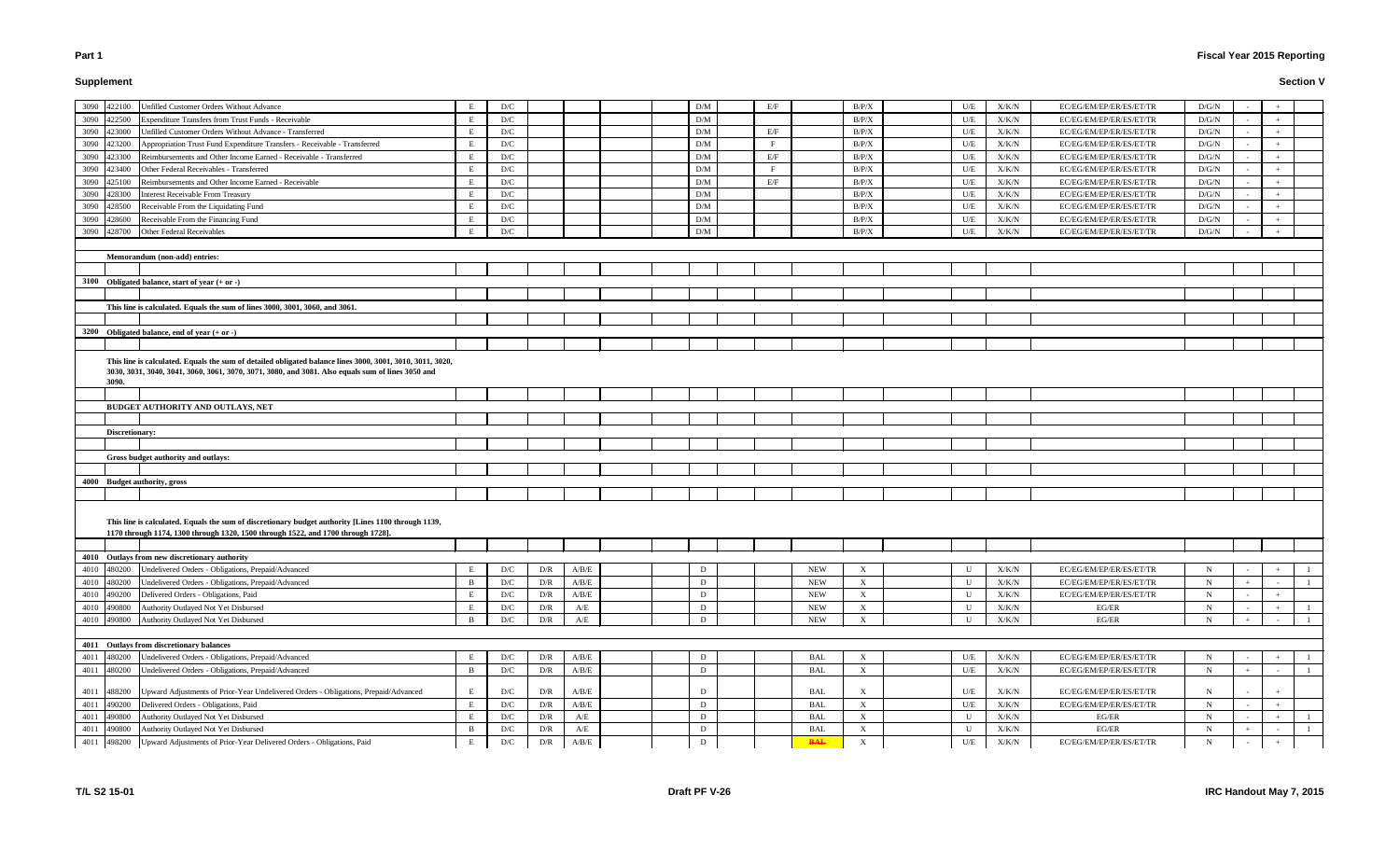# **Supplement**

# **Fiscal Year 2015 Reporting**

|      |                          | 4020 Outlays, gross (total)                                                                           |   |     |  |   |              |                           |              |               |                         |             |     |
|------|--------------------------|-------------------------------------------------------------------------------------------------------|---|-----|--|---|--------------|---------------------------|--------------|---------------|-------------------------|-------------|-----|
|      |                          |                                                                                                       |   |     |  |   |              |                           |              |               |                         |             |     |
|      |                          | This line is calculated. Equals sum of lines 4010 through 4011.                                       |   |     |  |   |              |                           |              |               |                         |             |     |
|      |                          |                                                                                                       |   |     |  |   |              |                           |              |               |                         |             |     |
|      |                          | Offsets against gross budget authority and outlays:                                                   |   |     |  |   |              |                           |              |               |                         |             |     |
|      |                          |                                                                                                       |   |     |  |   |              |                           |              |               |                         |             |     |
|      |                          | Offsetting collections (collected) from:                                                              |   |     |  |   |              |                           |              |               |                         |             |     |
|      |                          |                                                                                                       |   |     |  |   |              |                           |              |               |                         |             |     |
|      | 4030 Federal sources (-) |                                                                                                       |   |     |  |   |              |                           |              |               |                         |             |     |
|      | 4030 421200              | Liquidation of Deficiency - Offsetting Collections                                                    |   | D/C |  | D |              | X                         | U/E          | X/K/N         | EC/EG/EM/EP/ER/ES/ET/TR | N           |     |
|      | 4030 422200              | Unfilled Customer Orders With Advance                                                                 |   | D/C |  | D |              | X                         | U/E          | X/K/N         | EC/EG/EM/EP/ER/ES/ET/TR | $\mathbf N$ |     |
|      | 4030 422200              | <b>Unfilled Customer Orders With Advance</b>                                                          |   | D/C |  | D |              | X                         | U/E          | X/K/N         | EC/EG/EM/EP/ER/ES/ET/TR | $\mathbf N$ |     |
|      | 4030 425200              | Reimbursements and Other Income Earned - Collected                                                    |   | D/C |  | D | <b>D</b>     | X                         | U/E          | X/K/N         | EC/EG/EM/EP/ER/ES/ET/TR | $\mathbf N$ |     |
|      | 4030 425300              | Prior-Year Unfilled Customer Orders With Advance - Refunds Paid                                       |   | D/C |  | D | $\mathbf{F}$ | $\mathbf{X}$              | U/E          | X/K/N         | EC/EG/EM/EP/ER/ES/ET/TR | $\mathbf N$ |     |
| 4030 | 425500                   | Expenditure Transfers from Trust Funds - Collected                                                    |   | D/C |  | D |              | $\mathbf{X}$              | U/E          | X/K/N         | EC/EG/EM/EP/ER/ES/ET/TR | $\mathbf N$ |     |
| 4030 | 427100                   | Actual Program Fund Subsidy Collected                                                                 |   | D/C |  | D |              | $\mathbf{X}$              | U/E          | ${\rm X/K/N}$ | EC/EG/EM/EP/ER/ES/ET/TR | $\mathbf N$ |     |
|      | 4030 427500              | Actual Collections From Liquidating Fund                                                              |   | D/C |  | D |              | $\mathbf{X}$              | U/E          | X/K/N         | EC/EG/EM/EP/ER/ES/ET/TR | $\mathbf N$ |     |
|      | 4030 427600              | Actual Collections From Financing Fund                                                                |   | D/C |  | D |              | $\mathbf{X}$              | U/E          | X/K/N         | EC/EG/EM/EP/ER/ES/ET/TR | $\mathbf N$ |     |
|      | 4030 427700              | Other Actual Collections - Federal                                                                    |   | D/C |  | D |              | $\mathbf{X}$              | U/E          | X/K/N         | EC/EG/EM/EP/ER/ES/ET/TR | $\mathbf N$ |     |
|      |                          | Downward Adjustments of Prior-Year Prepaid/Advanced Undelivered Orders - Obligations,                 |   |     |  |   |              |                           |              |               |                         |             |     |
|      |                          | 4030 487200 Refunds Collected                                                                         |   | D/C |  | D |              | X                         | U/E          | X/K/N         | EC/EG/EM/EP/ER/ES/ET/TR | N           |     |
|      |                          |                                                                                                       |   |     |  |   |              |                           |              |               |                         |             |     |
|      |                          | 4030 497200 Downward Adjustments of Prior-Year Paid Delivered Orders - Obligations, Refunds Collected |   | D/C |  | D |              |                           | U/E          | X/K/N         | EC/EG/EM/EP/ER/ES/ET/TR | N           |     |
|      |                          |                                                                                                       |   |     |  |   |              |                           |              |               |                         |             |     |
|      |                          | 4031 Interest on Federal securities (-)                                                               |   |     |  |   |              |                           |              |               |                         |             |     |
|      | 4031 427300              | <b>Interest Collected From Treasury</b>                                                               |   | D/C |  | D |              | $\boldsymbol{\mathrm{X}}$ | U            | X/K/N         | EG/EP/ER/TR             | $\mathbf N$ |     |
|      |                          | 4031 429000 Amortization of Investments in U.S. Treasury Zero Coupon Bonds                            |   | D/C |  | D |              | $\mathbf{X}$              | $\mathbf{U}$ | X/K/N         | EP/ER/TR                | $\mathbf N$ |     |
|      |                          |                                                                                                       |   |     |  |   |              |                           |              |               |                         |             |     |
|      |                          | 4033 Non-Federal sources (-)                                                                          |   |     |  |   |              |                           |              |               |                         |             |     |
|      | 4033 421200              | Liquidation of Deficiency - Offsetting Collections                                                    |   | D/C |  | D | -N           | X                         | U/E          | X/K/N         | EC/EG/EM/EP/ER/ES/ET/TR | $\mathbf N$ |     |
|      | 4033 422200              | Unfilled Customer Orders With Advance                                                                 |   | D/C |  | D | E/N          | $\mathbf{X}$              | U/E          | X/K/N         | EC/EG/EM/EP/ER/ES/ET/TR | $\mathbf N$ |     |
|      | 4033 422200              | Unfilled Customer Orders With Advance                                                                 |   | D/C |  | D | E/N          | X                         | U/E          | X/K/N         | EC/EG/EM/EP/ER/ES/ET/TR | $\mathbf N$ |     |
|      | 4033 425200              | Reimbursements and Other Income Earned - Collected                                                    |   | D/C |  | D | E/N          | X                         | U/E          | X/K/N         | EC/EG/EM/EP/ER/ES/ET/TR | $\mathbf N$ |     |
|      | 4033 425300              | Prior-Year Unfilled Customer Orders With Advance - Refunds Paid                                       |   | D/C |  | D | E/N          | $\boldsymbol{\mathrm{X}}$ | U/E          | ${\rm X/K/N}$ | EC/EG/EM/EP/ER/ES/ET/TR | $\mathbf N$ |     |
|      | 4033 426100              | Actual Collections of Business-Type Fees                                                              |   | D/C |  | D |              | X                         | U/E          | ${\rm X/K/N}$ | EC/EG/EM/EP/ER/ES/ET/TR | $\mathbf N$ |     |
|      |                          | 4033 426200 Actual Collections of Loan Principal                                                      |   | D/C |  | D |              | X                         | U/E          | X/K/N         | EC/EG/EM/EP/ER/ES/ET/TR | N           | $+$ |
|      | 4033 426300              | Actual Collections of Loan Interest                                                                   | E | D/C |  | D |              | $\mathbf{X}$              | U/E          | X/K/N         | EC/EG/EM/EP/ER/ES/ET/TR | $\mathbf N$ |     |
|      | 4033 426400              | Actual Collections of Rent                                                                            | E | D/C |  | D |              | X                         | U/E          | X/K/N         | EC/EG/EM/EP/ER/ES/ET/TR | $\mathbf N$ |     |
|      |                          | 4033 426500 Actual Collections From Sale of Foreclosed Property                                       |   | D/C |  | D |              | $\mathbf{X}$              | U/E          | X/K/N         | EC/EG/EM/EP/ER/ES/ET/TR | $\mathbf N$ |     |
|      |                          | 4033 426600 Other Actual Business-Type Collections From Non-Federal Sources                           |   | D/C |  | D |              | $\boldsymbol{\mathrm{X}}$ | U/E          | X/K/N         | EC/EG/EM/EP/ER/ES/ET/TR | $\mathbf N$ |     |
|      |                          | Downward Adjustments of Prior-Year Prepaid/Advanced Undelivered Orders - Obligations,                 |   |     |  |   |              |                           |              |               |                         |             |     |
|      |                          | 4033 487200 Refunds Collected                                                                         |   | D/C |  | D | N            | X                         | U/E          | X/K/N         | EC/EG/EM/EP/ER/ES/ET/TR | D/G/N       |     |
|      |                          | 4033 497200 Downward Adjustments of Prior-Year Paid Delivered Orders - Obligations, Refunds Collected |   | D/C |  |   |              |                           |              |               |                         |             |     |
|      |                          |                                                                                                       |   |     |  |   | E/N          |                           | U/E          | X/K/N         | EC/EG/EM/EP/ER/ES/ET/TR | N           |     |
|      |                          |                                                                                                       |   |     |  |   |              |                           |              |               |                         |             |     |
|      |                          | 4034 Offsetting governmental collections (-)                                                          |   |     |  |   |              |                           |              |               |                         |             |     |
|      |                          | 4034 421200 Liquidation of Deficiency - Offsetting Collections                                        |   | D/C |  | D |              | $\mathbf{X}$              | U/E          | X/K/N         | EC/EG/EM/EP/ER/ES/ET/TR | $\mathbf N$ |     |
|      |                          | 4034 426000 Actual Collections of "governmental-type" Fees                                            | E | D/C |  | D |              | X                         | U/E          | X/K/N         | EC/EG/EM/EP/ER/ES/ET/TR | $\mathbf N$ |     |
|      |                          | 4034 426700 Other Actual "governmental-type" Collections From Non-Federal Sources                     | E | D/C |  | D |              | X                         | U/E          | X/K/N         | EC/EG/EM/EP/ER/ES/ET/TR | $\mathbf N$ |     |
|      |                          |                                                                                                       |   |     |  |   |              |                           |              |               |                         |             |     |
|      |                          | 4040 Offsets against gross budget authority and outlays (total) (-)                                   |   |     |  |   |              |                           |              |               |                         |             |     |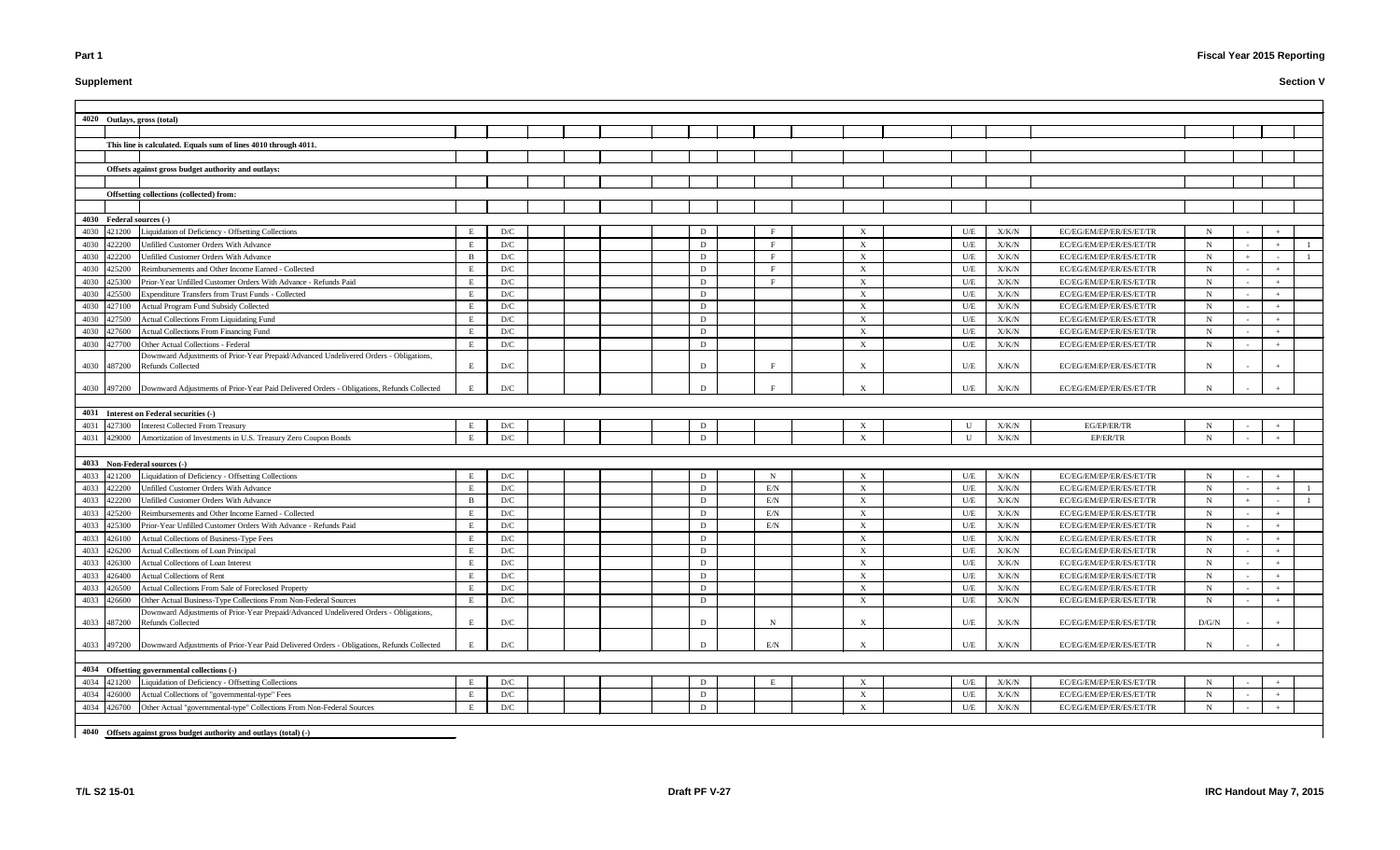# **Supplement**

|             |             | This line is calculated. Equals the sum of lines 4030 through 4034.                                        |                |                         |  |  |             |       |                           |                |           |                         |             |     |  |
|-------------|-------------|------------------------------------------------------------------------------------------------------------|----------------|-------------------------|--|--|-------------|-------|---------------------------|----------------|-----------|-------------------------|-------------|-----|--|
|             |             |                                                                                                            |                |                         |  |  |             |       |                           |                |           |                         |             |     |  |
|             |             | Additional offsets against gross budget authority only:                                                    |                |                         |  |  |             |       |                           |                |           |                         |             |     |  |
|             |             |                                                                                                            |                |                         |  |  |             |       |                           |                |           |                         |             |     |  |
|             |             | 4050 Change in uncollected pymts, Fed sources, unexpired accounts (+ or -)                                 |                |                         |  |  |             |       |                           |                |           |                         |             |     |  |
| 4050        | 422100      | Unfilled Customer Orders Without Advance                                                                   |                | D/C                     |  |  | D           | E/F   | X                         |                | X/K/N     | EC/EG/EM/EP/ER/ES/ET/TR | N           |     |  |
| 4050        | 422100      | Unfilled Customer Orders Without Advance                                                                   | $\overline{B}$ | D/C                     |  |  | D           | E/F   | $\boldsymbol{\mathrm{X}}$ | $\mathbf{H}$   | X/K/N     | EC/EG/EM/EP/ER/ES/ET/TR | N           |     |  |
| 4050        | 422500      | Expenditure Transfers from Trust Funds - Receivable                                                        | E              | D/C                     |  |  | D           |       | X                         | $\blacksquare$ | X/K/N     | EC/EG/EM/EP/ER/ES/ET/TR | N           |     |  |
| 4050        | 422500      | Expenditure Transfers from Trust Funds - Receivable                                                        | $\overline{B}$ | D/C                     |  |  | D           |       | X                         | $\blacksquare$ | X/K/N     | EC/EG/EM/EP/ER/ES/ET/TR | N           |     |  |
| 4050        | 425100      | Reimbursements and Other Income Earned - Receivable                                                        | E              | D/C                     |  |  | D           | E/F   | $\boldsymbol{\mathrm{X}}$ | U              | X/K/N     | EC/EG/EM/EP/ER/ES/ET/TR |             |     |  |
| 4050        | 425100      | Reimbursements and Other Income Earned - Receivable                                                        | $\overline{B}$ | D/C                     |  |  | D           | E/F   | $\boldsymbol{\mathrm{X}}$ | - U            | X/K/N     | EC/EG/EM/EP/ER/ES/ET/TR | N           |     |  |
| 4050 428300 |             | <b>Interest Receivable From Treasury</b>                                                                   | E              | D/C                     |  |  | D           |       | $\boldsymbol{\mathrm{X}}$ | U              | X/K/N     | EC/EG/EM/EP/ER/ES/ET/TR | N           |     |  |
| 4050        | 428300      | <b>Interest Receivable From Treasury</b>                                                                   | B              | D/C                     |  |  | D           |       | $\boldsymbol{\mathrm{X}}$ | U              | X/K/N     | EC/EG/EM/EP/ER/ES/ET/TR | N           |     |  |
| 4050        | 428500      | Receivable From the Liquidating Fund                                                                       | E              | D/C                     |  |  | D           |       | $\boldsymbol{\mathrm{X}}$ | U              | X/K/N     | EC/EG/EM/EP/ER/ES/ET/TR | N           |     |  |
| 4050        | 428500      | Receivable From the Liquidating Fund                                                                       | B              | D/C                     |  |  | D           |       | $\boldsymbol{\mathrm{X}}$ | U              | X/K/N     | EC/EG/EM/EP/ER/ES/ET/TR | N           |     |  |
| 4050        | 428600      | Receivable From the Financing Fund                                                                         | E              | D/C                     |  |  | D           |       | $\boldsymbol{\mathrm{X}}$ | $\mathbf{U}$   | X/K/N     | EC/EG/EM/EP/ER/ES/ET/TR | N           |     |  |
| 4050        | 428600      | Receivable From the Financing Fund                                                                         | <sup>B</sup>   | D/C                     |  |  | D           |       | $\boldsymbol{\mathrm{X}}$ | $\blacksquare$ | X/K/N     | EC/EG/EM/EP/ER/ES/ET/TR | N           |     |  |
|             | 4050 428700 | Other Federal Receivables                                                                                  | E              | D/C                     |  |  | D           |       | $\boldsymbol{\mathrm{X}}$ |                | X/K/N     | EC/EG/EM/EP/ER/ES/ET/TR | N           |     |  |
|             | 4050 428700 | Other Federal Receivables                                                                                  | - B            | D/C                     |  |  | D           |       | $\boldsymbol{\mathrm{X}}$ | $\blacksquare$ | X/K/N     | EC/EG/EM/EP/ER/ES/ET/TR | N           |     |  |
|             |             |                                                                                                            |                |                         |  |  |             |       |                           |                |           |                         |             |     |  |
|             |             | 4052 Offsetting collections credited to expired accounts                                                   |                |                         |  |  |             |       |                           |                |           |                         |             |     |  |
| 4052 421200 |             | Liquidation of Deficiency - Offsetting Collections                                                         |                | D/C                     |  |  | D           | E/F/N | $\boldsymbol{\mathrm{X}}$ |                | K/N       | EC/EG/EM/EP/ER/ES/ET/TR |             |     |  |
| 4052 422200 |             | Unfilled Customer Orders With Advance                                                                      | E              | D/C                     |  |  | D           | E/F/N | $\boldsymbol{\mathrm{X}}$ | E              | K/N       | EC/EG/EM/EP/ER/ES/ET/TR | N           |     |  |
| 4052        | 422200      | Unfilled Customer Orders With Advance                                                                      | B              | D/C                     |  |  | D           | E/F/N | $\boldsymbol{\mathrm{X}}$ |                | K/N       | EC/EG/EM/EP/ER/ES/ET/TR | N           |     |  |
| 4052        | 425200      | Reimbursements and Other Income Earned - Collected                                                         | E              | D/C                     |  |  | D           | E/F/N | $\boldsymbol{\mathrm{X}}$ |                | K/N       | EC/EG/EM/EP/ER/ES/ET/TR | N           |     |  |
| 4052        | 425300      | Prior-Year Unfilled Customer Orders With Advance - Refunds Paid                                            | E              | D/C                     |  |  | D           | E/F/N | $\boldsymbol{\mathrm{X}}$ | E              | K/N       | EC/EG/EM/EP/ER/ES/ET/TR | N           |     |  |
| 4052        | 425500      | Expenditure Transfers from Trust Funds - Collected                                                         | E              | D/C                     |  |  | D           |       | X                         |                | K/N       | EC/EG/EM/EP/ER/ES/ET/TR | N           |     |  |
| 4052        | 426000      | Actual Collections of "governmental-type" Fees                                                             | E              | D/C                     |  |  | D           |       | $\boldsymbol{\mathrm{X}}$ |                | K/N       | EC/EG/EM/EP/ER/ES/ET/TR |             |     |  |
| 4052        | 426100      | Actual Collections of Business-Type Fees                                                                   | E              | D/C                     |  |  | D           |       | $\mathbf X$               |                | K/N       | EC/EG/EM/EP/ER/ES/ET/TR | N           |     |  |
| 4052        | 426200      | Actual Collections of Loan Principal                                                                       |                | D/C                     |  |  | D           |       | X                         |                | K/N       | EC/EG/EM/EP/ER/ES/ET/TR | N           |     |  |
| 4052        | 426300      | Actual Collections of Loan Interest                                                                        |                | D/C                     |  |  | D           |       | X                         |                | K/N       | EC/EG/EM/EP/ER/ES/ET/TR | N           |     |  |
| 4052        | 426400      | Actual Collections of Rent                                                                                 |                | D/C                     |  |  | D           |       | X                         |                | K/N       | EC/EG/EM/EP/ER/ES/ET/TR |             |     |  |
| 4052        | 426500      | Actual Collections From Sale of Foreclosed Property                                                        |                | D/C                     |  |  | D           |       | X                         |                | K/N       | EC/EG/EM/EP/ER/ES/ET/TR |             |     |  |
| 4052        | 426600      | Other Actual Business-Type Collections From Non-Federal Sources                                            | E              | D/C                     |  |  | D           |       | X                         | Ε              | K/N       | EC/EG/EM/EP/ER/ES/ET/TR | N           |     |  |
|             |             | 4052 426700 Other Actual "governmental-type" Collections From Non-Federal Sources                          | E              | $\mathbf{D}/\mathbf{C}$ |  |  | $\mathbf D$ |       | $\mathbf X$               | $\mathbf E$    | $\rm K/N$ | EC/EG/EM/EP/ER/ES/ET/TR | $\mathbf N$ | $+$ |  |
| 4052        | 427100      | Actual Program Fund Subsidy Collected                                                                      | E              | D/C                     |  |  | D           |       | $\boldsymbol{\mathrm{X}}$ | Ε              | K/N       | EC/EG/EM/EP/ER/ES/ET/TR | N           |     |  |
| 4052        | 427500      | Actual Collections From Liquidating Fund                                                                   | E              | D/C                     |  |  | D           |       | X                         | E              | K/N       | EC/EG/EM/EP/ER/ES/ET/TR | N           |     |  |
| 4052        | 427600      | Actual Collections From Financing Fund                                                                     | E              | D/C                     |  |  | D           |       | $\mathbf X$               | E              | K/N       | EC/EG/EM/EP/ER/ES/ET/TR | N           |     |  |
| 4052        | 427700      | Other Actual Collections - Federal                                                                         | E              | D/C                     |  |  | D           |       | $\boldsymbol{\mathrm{X}}$ | E              | K/N       | EC/EG/EM/EP/ER/ES/ET/TR | N           |     |  |
|             | 4052 487200 | Downward Adjustments of Prior-Year Prepaid/Advanced Undelivered Orders - Obligations,<br>Refunds Collected | E              | D/C                     |  |  | D           | F/N   | $\mathbf X$               |                | K/N       | EC/EG/EM/EP/ER/ES/ET/TR |             |     |  |
| 4052 497200 |             | Downward Adjustments of Prior-Year Paid Delivered Orders - Obligations, Refunds Collected                  |                | D/C                     |  |  | D           | E/F/N | X                         |                | K/N       | EC/EG/EM/EP/ER/ES/ET/TR |             |     |  |
|             |             |                                                                                                            |                |                         |  |  |             |       |                           |                |           |                         |             |     |  |
|             |             | 4060 Additional offsets against budget authority only (total)                                              |                |                         |  |  |             |       |                           |                |           |                         |             |     |  |
|             |             |                                                                                                            |                |                         |  |  |             |       |                           |                |           |                         |             |     |  |
|             |             | This line is calculated. Equals sum of lines 4050 and 4052.                                                |                |                         |  |  |             |       |                           |                |           |                         |             |     |  |
|             |             |                                                                                                            |                |                         |  |  |             |       |                           |                |           |                         |             |     |  |
|             |             | 4070 Budget authority, net (discretionary)                                                                 |                |                         |  |  |             |       |                           |                |           |                         |             |     |  |
|             |             |                                                                                                            |                |                         |  |  |             |       |                           |                |           |                         |             |     |  |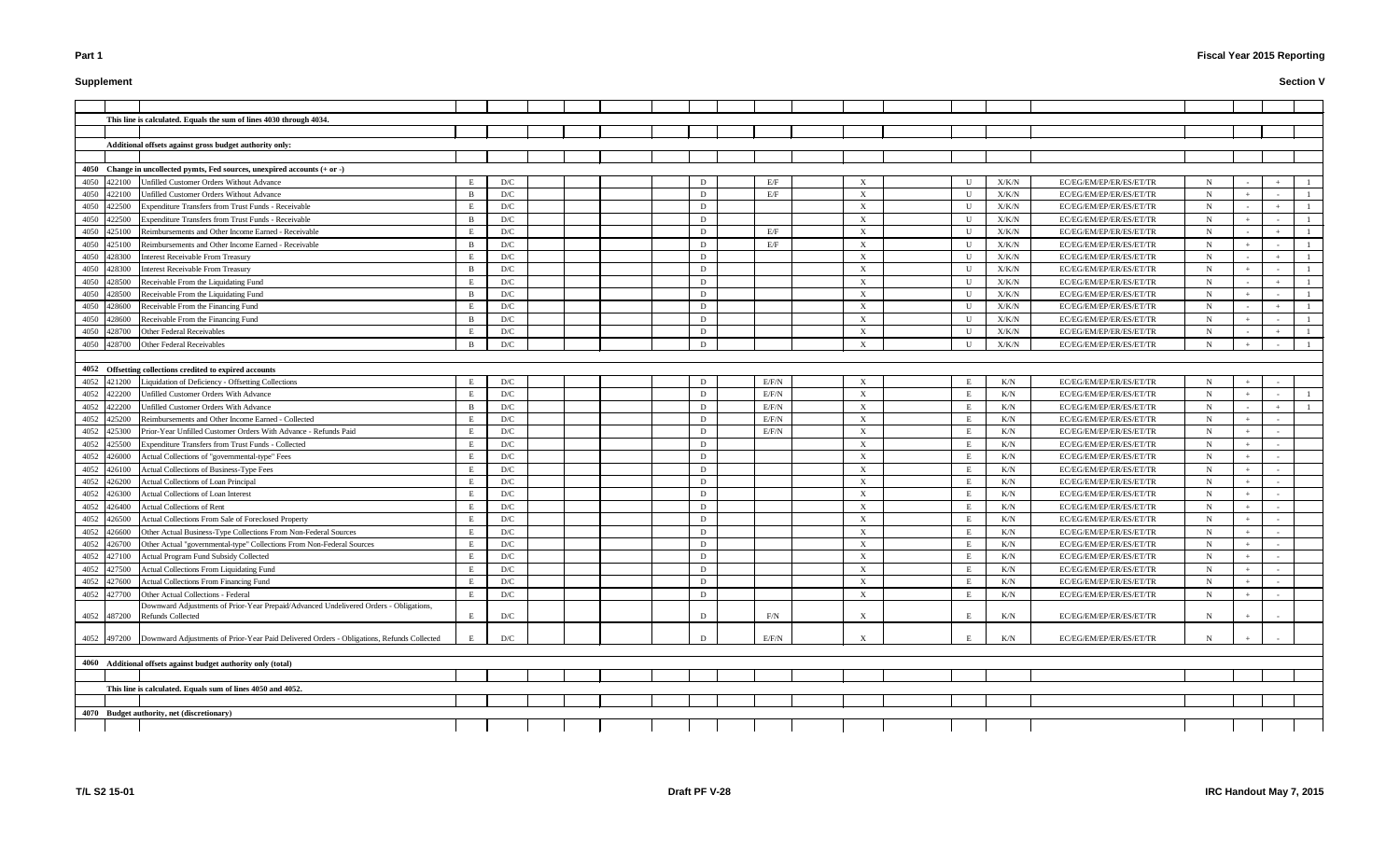# **Supplement**

# **Fiscal Year 2015 Reporting**

|                              | This line is calculated. Equals the total new budget authority (gross) on line 4000 plus the amounts on<br>lines 4030 through 4034 and on lines 4050 and 4052.                     |                |     |     |                                                                           |  |              |  |                |                           |              |               |                         |             |        |  |
|------------------------------|------------------------------------------------------------------------------------------------------------------------------------------------------------------------------------|----------------|-----|-----|---------------------------------------------------------------------------|--|--------------|--|----------------|---------------------------|--------------|---------------|-------------------------|-------------|--------|--|
|                              |                                                                                                                                                                                    |                |     |     |                                                                           |  |              |  |                |                           |              |               |                         |             |        |  |
|                              | 4080 Outlays, net (discretionary)                                                                                                                                                  |                |     |     |                                                                           |  |              |  |                |                           |              |               |                         |             |        |  |
|                              |                                                                                                                                                                                    |                |     |     |                                                                           |  |              |  |                |                           |              |               |                         |             |        |  |
|                              | This line is calculated. Equals lines 4010 through 4011 plus the amounts on lines 4030 through 4034.                                                                               |                |     |     |                                                                           |  |              |  |                |                           |              |               |                         |             |        |  |
|                              |                                                                                                                                                                                    |                |     |     |                                                                           |  |              |  |                |                           |              |               |                         |             |        |  |
| <b>Mandatory:</b>            |                                                                                                                                                                                    |                |     |     |                                                                           |  |              |  |                |                           |              |               |                         |             |        |  |
|                              |                                                                                                                                                                                    |                |     |     |                                                                           |  |              |  |                |                           |              |               |                         |             |        |  |
|                              | Gross budget authority and outlays:                                                                                                                                                |                |     |     |                                                                           |  |              |  |                |                           |              |               |                         |             |        |  |
|                              |                                                                                                                                                                                    |                |     |     |                                                                           |  |              |  |                |                           |              |               |                         |             |        |  |
| 4090 Budget authority, gross |                                                                                                                                                                                    |                |     |     |                                                                           |  |              |  |                |                           |              |               |                         |             |        |  |
|                              |                                                                                                                                                                                    |                |     |     |                                                                           |  |              |  |                |                           |              |               |                         |             |        |  |
|                              | This line is calculated. Equals the sum of mandatory budget authority [Lines 1200 through 1239, 1270<br>through 1273, 1400 through 1422, 1600 through 1622, and 1800 through 1827] |                |     |     |                                                                           |  |              |  |                |                           |              |               |                         |             |        |  |
|                              | 4100 Outlays from new mandatory authority                                                                                                                                          |                |     |     |                                                                           |  |              |  |                |                           |              |               |                         |             |        |  |
| 4100 480200                  | Undelivered Orders - Obligations, Prepaid/Advanced                                                                                                                                 | E.             | D/C | D/R | A/B/E                                                                     |  | M            |  | <b>NEW</b>     | X                         | U            | X/K/N         | EC/EG/EM/EP/ER/ES/ET/TR | N           |        |  |
| 4100<br>480200               | Undelivered Orders - Obligations, Prepaid/Advanced                                                                                                                                 | B              | D/C | D/R | A/B/E                                                                     |  | M            |  | <b>NEW</b>     | $\mathbf{X}$              | U            | X/K/N         | EC/EG/EM/EP/ER/ES/ET/TR | $\mathbf N$ |        |  |
| 4100<br>490200               | Delivered Orders - Obligations, Paid                                                                                                                                               | E              | D/C | D/R | A/B/E                                                                     |  | M            |  | <b>NEW</b>     | $\boldsymbol{\mathrm{X}}$ | U            | X/K/N         | EC/EG/EM/EP/ER/ES/ET/TR | N           | $+$    |  |
| 4100<br>490800               | Authority Outlayed Not Yet Disbursed                                                                                                                                               | E.             | D/C | D/R | A/E                                                                       |  | M            |  | <b>NEW</b>     | $\boldsymbol{\mathrm{X}}$ | $\mathbf{U}$ | X/K/N         | EG/ER                   | N           | $+$    |  |
| 4100<br>490800               | Authority Outlayed Not Yet Disbursed                                                                                                                                               | $\overline{B}$ | D/C | D/R | A/E                                                                       |  | M            |  | <b>NEW</b>     | $\boldsymbol{\mathrm{X}}$ | $\mathbf{U}$ | X/K/N         | EG/ER                   | $\mathbf N$ |        |  |
|                              |                                                                                                                                                                                    |                |     |     |                                                                           |  |              |  |                |                           |              |               |                         |             |        |  |
|                              | 4101 Outlays from mandatory balances                                                                                                                                               |                |     |     |                                                                           |  |              |  |                |                           |              |               |                         |             |        |  |
| 4101<br>480200               | Undelivered Orders - Obligations, Prepaid/Advanced                                                                                                                                 | E              | D/C | D/R | A/B/E                                                                     |  | M            |  | <b>BAL</b>     | $\boldsymbol{\mathrm{X}}$ | U/E          | X/K/N         | EC/EG/EM/EP/ER/ES/ET/TR | N           |        |  |
| 4101<br>480200               | Undelivered Orders - Obligations, Prepaid/Advanced                                                                                                                                 | $\overline{B}$ | D/C | D/R | A/B/E                                                                     |  | M            |  | <b>BAL</b>     | $\boldsymbol{\mathrm{X}}$ | U/E          | X/K/N         | EC/EG/EM/EP/ER/ES/ET/TR | N           |        |  |
| 4101 488200                  | Upward Adjustments of Prior-Year Undelivered Orders - Obligations, Prepaid/Advanced                                                                                                | E              | D/C | D/R | A/B/E                                                                     |  | M            |  | <b>BAL</b>     | $\boldsymbol{\mathrm{X}}$ | U/E          | X/K/N         | EC/EG/EM/EP/ER/ES/ET/TR | N           |        |  |
| 4101<br>490200               | Delivered Orders - Obligations, Paid                                                                                                                                               | E              | D/C | D/R | A/B/E                                                                     |  | M            |  | <b>BAL</b>     | $\boldsymbol{\mathrm{X}}$ | U/E          | X/K/N         | EC/EG/EM/EP/ER/ES/ET/TR | N           | $+$    |  |
| 4101 498200                  | Upward Adjustments of Prior-Year Delivered Orders - Obligations, Paid                                                                                                              | E              | D/C | D/R | A/B/E                                                                     |  | M            |  | <b>BAL</b>     | $\boldsymbol{\mathrm{X}}$ | U/E          | X/K/N         | EC/EG/EM/EP/ER/ES/ET/TR | N           |        |  |
|                              |                                                                                                                                                                                    |                |     |     |                                                                           |  |              |  |                |                           |              |               |                         |             |        |  |
| 4110 Outlays, gross (total)  |                                                                                                                                                                                    |                |     |     |                                                                           |  |              |  |                |                           |              |               |                         |             |        |  |
| 4110 480200                  | Undelivered Orders - Obligations, Prepaid/Advanced                                                                                                                                 |                | D/C | D/R | A/B/E                                                                     |  | M            |  | <b>BAL/NEW</b> |                           | U/E          | X/K/N         | EC/EG/EM/EP/ER/ES/ET/TR |             |        |  |
|                              | 4110 480200 Undelivered Orders - Obligations, Prepaid/Advanced                                                                                                                     | $\mathbf{B}$   | D/C | D/R | A/B/E                                                                     |  | M            |  | <b>BAL/NEW</b> | $\boldsymbol{\mathrm{X}}$ | U/E          | X/K/N         | EC/EG/EM/EP/ER/ES/ET/TR | $\mathbf N$ | $\sim$ |  |
| 4110 480200                  | Undelivered Orders - Obligations, Prepaid/Advanced                                                                                                                                 | E              | D/C | D/R | A/B/E                                                                     |  | $\mathbf{M}$ |  |                | $\mathbf{X}$              | U            | X/K/N         | EP/ER                   | D/G         |        |  |
| 4110 480200                  | Undelivered Orders - Obligations, Prepaid/Advanced                                                                                                                                 | B              | D/C | D/R | A/B/E                                                                     |  | M            |  |                | $\mathbf{X}$              | $\mathbf U$  | X/K/N         | EP/ER                   | D/G         |        |  |
|                              | 4110 488200 Upward Adjustments of Prior-Year Undelivered Orders - Obligations, Prepaid/Advanced                                                                                    | E              | D/C | D/R | A/B/E                                                                     |  | M            |  | <b>BAL</b>     | $\boldsymbol{\mathrm{X}}$ | U/E          | X/K/N         | EC/EG/EM/EP/ER/ES/ET/TR | N           |        |  |
| 4110 488200                  | Upward Adjustments of Prior-Year Undelivered Orders - Obligations, Prepaid/Advanced                                                                                                | E              | D/C | D/R | A/B/E                                                                     |  | M            |  |                | $\boldsymbol{\mathrm{X}}$ | U            | X/K/N         | EP/ER                   | D/G         |        |  |
| 4110 490200                  | Delivered Orders - Obligations, Paid                                                                                                                                               | E              | D/C | D/R | A/B/E                                                                     |  | $\mathbf{M}$ |  | <b>BAL/NEW</b> | $\mathbf{X}$              | U/E          | X/K/N         | EC/EG/EM/EP/ER/ES/ET/TR | N           |        |  |
| 4110 490200                  | Delivered Orders - Obligations, Paid                                                                                                                                               | E              | D/C | D/R | A/B/E                                                                     |  | $\mathbf{M}$ |  |                | $\mathbf{X}$              | U            | X/K/N         | EP/ER                   | D/G         |        |  |
| 4110 490800                  | Authority Outlayed Not Yet Disbursed                                                                                                                                               | E              | D/C | D/R | $\rm A/E$                                                                 |  | M            |  | <b>NEW</b>     | $\mathbf{X}$              | U            | X/K/N         | EG/ER                   | $\mathbf N$ |        |  |
| 4110 490800                  | Authority Outlayed Not Yet Disbursed                                                                                                                                               | $\overline{B}$ | D/C | D/R | A/E                                                                       |  | M            |  | <b>NEW</b>     | $\mathbf{X}$              | U            | X/K/N         | EG/ER                   | N           |        |  |
| 4110 498200                  | Upward Adjustments of Prior-Year Delivered Orders - Obligations, Paid                                                                                                              |                | D/C | D/R | $\ensuremath{\mathrm{A}}/\ensuremath{\mathrm{B}}/\ensuremath{\mathrm{E}}$ |  | M            |  | <b>BAL</b>     | $\boldsymbol{\mathrm{X}}$ | U/E          | ${\rm X/K/N}$ | EC/EG/EM/EP/ER/ES/ET/TR | N           |        |  |
| 4110 498200                  | Upward Adjustments of Prior-Year Delivered Orders - Obligations, Paid                                                                                                              | E              | D/C | D/R | $\rm A/B/E$                                                               |  | M            |  |                | $\boldsymbol{\mathrm{X}}$ | U            | X/K/N         | EP/ER                   | D/G         |        |  |
|                              |                                                                                                                                                                                    |                |     |     |                                                                           |  |              |  |                |                           |              |               |                         |             |        |  |
|                              | Offsets against gross budget authority and outlays:                                                                                                                                |                |     |     |                                                                           |  |              |  |                |                           |              |               |                         |             |        |  |
|                              |                                                                                                                                                                                    |                |     |     |                                                                           |  |              |  |                |                           |              |               |                         |             |        |  |
|                              | Offsetting collections (collected) from:                                                                                                                                           |                |     |     |                                                                           |  |              |  |                |                           |              |               |                         |             |        |  |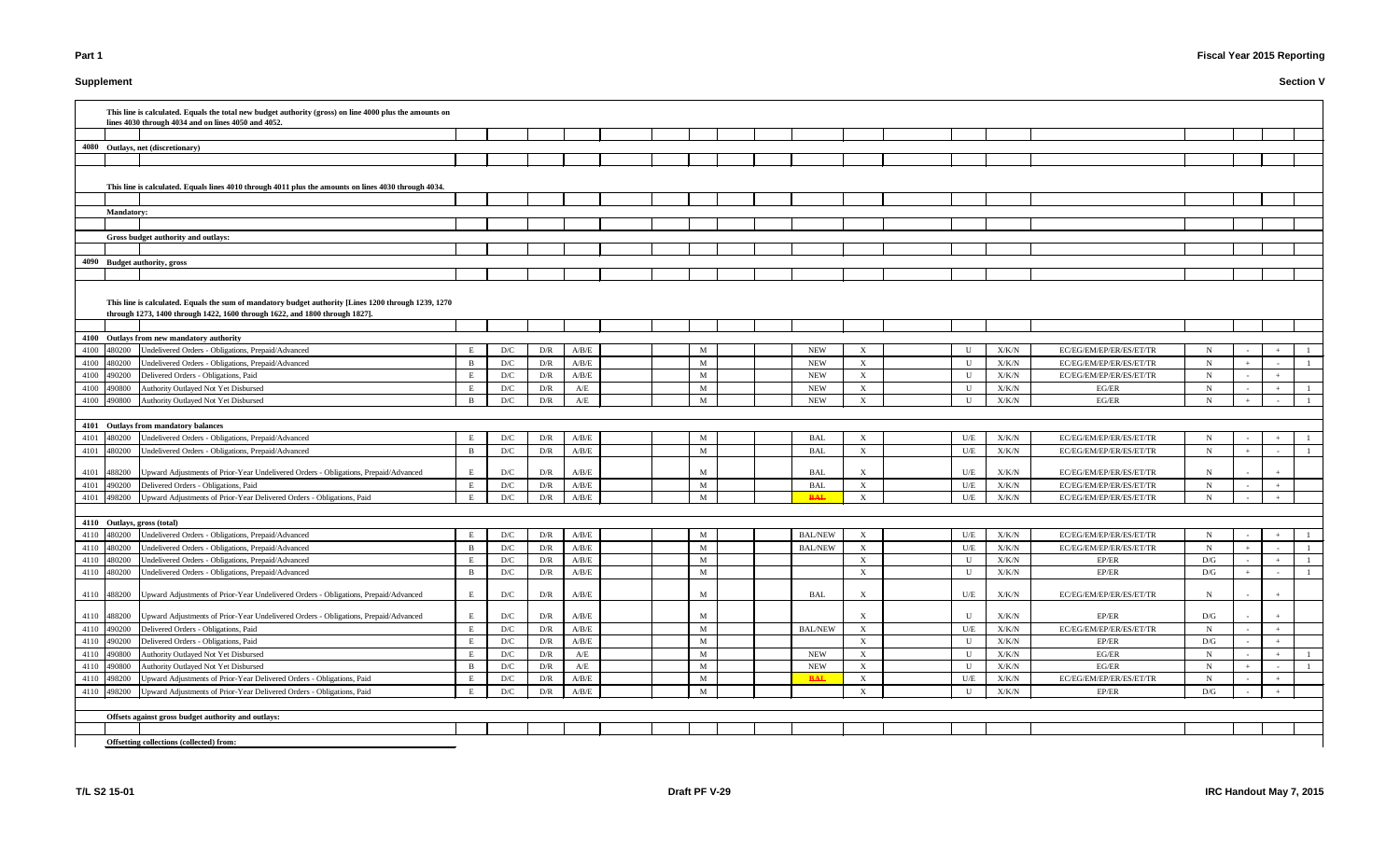# **Supplement**

# **Fiscal Year 2015 Reporting**

| 4120 Federal sources (-)                                                                              |     |     |  |   |              |                           |              |               |                         |       |        |       |  |
|-------------------------------------------------------------------------------------------------------|-----|-----|--|---|--------------|---------------------------|--------------|---------------|-------------------------|-------|--------|-------|--|
| Liquidation of Deficiency - Offsetting Collections<br>4120 421200                                     |     | D/C |  | M |              | $\boldsymbol{\mathrm{X}}$ | U/E          | X/K/N         | EC/EG/EM/EP/ER/ES/ET/TR | N     |        |       |  |
| 4120 422200<br>Unfilled Customer Orders With Advance                                                  | E   | D/C |  | M | $\mathbf{F}$ | $\boldsymbol{\mathrm{X}}$ | U/E          | X/K/N         | EC/EG/EM/EP/ER/ES/ET/TR | D/G/N |        |       |  |
| 4120 422200<br><b>Jnfilled Customer Orders With Advance</b>                                           | - B | D/C |  | M |              | $\boldsymbol{\mathrm{X}}$ | U/E          | X/K/N         | EC/EG/EM/EP/ER/ES/ET/TR | D/G/N |        |       |  |
| 4120 425200<br>Reimbursements and Other Income Earned - Collected                                     |     | D/C |  | M | E            | $\boldsymbol{\mathrm{X}}$ | U/E          | X/K/N         | EC/EG/EM/EP/ER/ES/ET/TR | D/G/N |        |       |  |
| Prior-Year Unfilled Customer Orders With Advance - Refunds Paid<br>4120 425300                        |     | D/C |  | M |              | $\boldsymbol{\mathrm{X}}$ | U/E          | X/K/N         | EC/EG/EM/EP/ER/ES/ET/TR | D/G/N |        |       |  |
| 4120 425500<br>Expenditure Transfers from Trust Funds - Collected                                     |     | D/C |  | M |              | $\boldsymbol{\mathrm{X}}$ | U/E          | X/K/N         | EC/EG/EM/EP/ER/ES/ET/TR | D/G/N |        |       |  |
| 4120 427100<br>Actual Program Fund Subsidy Collected                                                  |     | D/C |  | M |              | $\boldsymbol{\mathrm{X}}$ | U/E          | X/K/N         | EC/EG/EM/EP/ER/ES/ET/TR | D/G/N |        |       |  |
| Actual Collections From Liquidating Fund<br>4120 427500                                               |     | D/C |  | M |              | $\boldsymbol{\mathrm{X}}$ | U/E          | X/K/N         | EC/EG/EM/EP/ER/ES/ET/TR | D/G/N |        |       |  |
| 4120 427600<br>Actual Collections From Financing Fund                                                 | E   | D/C |  | M |              | $\boldsymbol{\mathrm{X}}$ | U/E          | X/K/N         | EC/EG/EM/EP/ER/ES/ET/TR | D/G/N |        |       |  |
| 4120 427700<br>Other Actual Collections - Federal                                                     |     | D/C |  | M |              | X                         | U/E          | X/K/N         | EC/EG/EM/EP/ER/ES/ET/TR | D/G/N |        |       |  |
| Downward Adjustments of Prior-Year Prepaid/Advanced Undelivered Orders - Obligations,                 |     |     |  |   |              |                           |              |               |                         |       |        |       |  |
| 4120 487200<br><b>Refunds Collected</b>                                                               | E   | D/C |  | M | E            | $\boldsymbol{\mathrm{X}}$ | U/E          | X/K/N         | EC/EG/EM/EP/ER/ES/ET/TR | D/G/N |        |       |  |
|                                                                                                       | E   |     |  | M |              |                           |              |               |                         |       |        |       |  |
| 4120 497200 Downward Adjustments of Prior-Year Paid Delivered Orders - Obligations, Refunds Collected |     | D/C |  |   |              | $\boldsymbol{\mathrm{X}}$ | U/E          | X/K/N         | EC/EG/EM/EP/ER/ES/ET/TR | D/G/N |        |       |  |
|                                                                                                       |     |     |  |   |              |                           |              |               |                         |       |        |       |  |
| 4121 Interest on Federal securities (-)                                                               | E   |     |  |   |              |                           |              |               |                         |       |        |       |  |
| 4121 427300<br><b>Interest Collected From Treasury</b>                                                |     | D/C |  | M |              | $\boldsymbol{\mathrm{X}}$ | U            | ${\rm X/K/N}$ | EG/EP/ER/TR             |       |        |       |  |
| 4121 429000<br>Amortization of Investments in U.S. Treasury Zero Coupon Bonds                         | E   | D/C |  | M |              | $\boldsymbol{\mathrm{X}}$ | $\mathbf{U}$ | X/K/N         | EP/ER/TR                | N     |        |       |  |
|                                                                                                       |     |     |  |   |              |                           |              |               |                         |       |        |       |  |
| 4122 Interest on uninvested funds (-)                                                                 |     |     |  |   |              |                           |              |               |                         |       |        |       |  |
| 4122 427300 Interest Collected From Treasury                                                          | E   | D/C |  |   |              |                           | $\mathbf{U}$ | X/K/N         | EP/ER                   | D/G   |        |       |  |
|                                                                                                       |     |     |  |   |              |                           |              |               |                         |       |        |       |  |
| 4123 Non-Federal sources (-)                                                                          |     |     |  |   |              |                           |              |               |                         |       |        |       |  |
| Liquidation of Deficiency - Offsetting Collections<br>4123 421200                                     |     | D/C |  | M | N            | $\boldsymbol{\mathrm{X}}$ | U/E          | X/K/N         | EC/EG/EM/EP/ER/ES/ET/TR |       |        |       |  |
| 4123 422200<br>Unfilled Customer Orders With Advance                                                  |     | D/C |  | M | E/N          | X                         | U/E          | X/K/N         | EC/EG/EM/EP/ER/ES/ET/TR | D/G/N |        |       |  |
| 4123 422200<br>Unfilled Customer Orders With Advance                                                  | B   | D/C |  | M | E/N          | X                         | U/E          | X/K/N         | EC/EG/EM/EP/ER/ES/ET/TR | D/G/N |        |       |  |
| 4123 425200<br>Reimbursements and Other Income Earned - Collected                                     |     | D/C |  | M | E/N          | $\boldsymbol{\mathrm{X}}$ | U/E          | X/K/N         | EC/EG/EM/EP/ER/ES/ET/TR | D/G/N |        |       |  |
| 4123 425300<br>Prior-Year Unfilled Customer Orders With Advance - Refunds Paid                        |     | D/C |  | M | E/N          | $\boldsymbol{\mathrm{X}}$ | U/E          | ${\rm X/K/N}$ | EC/EG/EM/EP/ER/ES/ET/TR | D/G/N |        |       |  |
| Actual Collections of Business-Type Fees<br>4123 426100                                               |     | D/C |  | M |              | $\boldsymbol{\mathrm{X}}$ | U/E          | ${\rm X/K/N}$ | EC/EG/EM/EP/ER/ES/ET/TR | D/G/N |        |       |  |
| 4123 426200<br><b>Actual Collections of Loan Principal</b>                                            |     | D/C |  | M |              | $\boldsymbol{\mathrm{X}}$ | U/E          | X/K/N         | EC/EG/EM/EP/ER/ES/ET/TR | D/G/N |        |       |  |
| 4123 426300<br>Actual Collections of Loan Interest                                                    |     | D/C |  | M |              | $\boldsymbol{\mathrm{X}}$ | U/E          | X/K/N         | EC/EG/EM/EP/ER/ES/ET/TR | D/G/N |        |       |  |
| 4123 426400<br><b>Actual Collections of Rent</b>                                                      |     | D/C |  | M |              | $\boldsymbol{\mathrm{X}}$ | U/E          | X/K/N         | EC/EG/EM/EP/ER/ES/ET/TR | D/G/N |        |       |  |
| 4123 426500<br>Actual Collections From Sale of Foreclosed Property                                    | E   | D/C |  | M |              | $\boldsymbol{\mathrm{X}}$ | U/E          | X/K/N         | EC/EG/EM/EP/ER/ES/ET/TR | D/G/N |        |       |  |
| 4123 426600 Other Actual Business-Type Collections From Non-Federal Sources                           | E   | D/C |  | M |              | $\boldsymbol{\mathrm{X}}$ | U/E          | X/K/N         | EC/EG/EM/EP/ER/ES/ET/TR | D/G/N | $\sim$ | $+$   |  |
| Downward Adjustments of Prior-Year Prepaid/Advanced Undelivered Orders - Obligations,                 |     |     |  |   |              |                           |              |               |                         |       |        |       |  |
| 4123 487200<br><b>Refunds Collected</b>                                                               | E   | D/C |  | M | $\mathbf N$  | $\boldsymbol{\mathrm{X}}$ | U/E          | X/K/N         | EC/EG/EM/EP/ER/ES/ET/TR | D/G/N |        |       |  |
|                                                                                                       |     |     |  |   |              |                           |              |               |                         |       |        |       |  |
| 4123 497200 Downward Adjustments of Prior-Year Paid Delivered Orders - Obligations, Refunds Collected | E   | D/C |  | M | E/N          | $\boldsymbol{\mathrm{X}}$ | U/E          | X/K/N         | EC/EG/EM/EP/ER/ES/ET/TR | D/G/N |        |       |  |
|                                                                                                       |     |     |  |   |              |                           |              |               |                         |       |        |       |  |
| 4124 Offsetting governmental collections (-)                                                          |     |     |  |   |              |                           |              |               |                         |       |        |       |  |
| Liquidation of Deficiency - Offsetting Collections<br>4124 421200                                     | E   | D/C |  | M | E            | $\boldsymbol{\mathrm{X}}$ | U/E          | X/K/N         | EC/EG/EM/EP/ER/ES/ET/TR | -N    |        |       |  |
| Actual Collections of "governmental-type" Fees<br>4124 426000                                         | E   | D/C |  | M |              | $\boldsymbol{\mathrm{X}}$ | U/E          | X/K/N         | EC/EG/EM/EP/ER/ES/ET/TR | D/G/N |        |       |  |
| Other Actual "governmental-type" Collections From Non-Federal Sources<br>4124 426700                  | E   | D/C |  | M |              | X                         | U/E          | X/K/N         | EC/EG/EM/EP/ER/ES/ET/TR | D/G/N |        | $\pm$ |  |
|                                                                                                       |     |     |  |   |              |                           |              |               |                         |       |        |       |  |
| 4130 Offsets against gross budget authority and outlays (total) (-)                                   |     |     |  |   |              |                           |              |               |                         |       |        |       |  |
|                                                                                                       |     |     |  |   |              |                           |              |               |                         |       |        |       |  |
| This line is calculated. Equals the sum of lines 4120 through 4124.                                   |     |     |  |   |              |                           |              |               |                         |       |        |       |  |
|                                                                                                       |     |     |  |   |              |                           |              |               |                         |       |        |       |  |
| Additional offsets against gross budget authority only:                                               |     |     |  |   |              |                           |              |               |                         |       |        |       |  |
|                                                                                                       |     |     |  |   |              |                           |              |               |                         |       |        |       |  |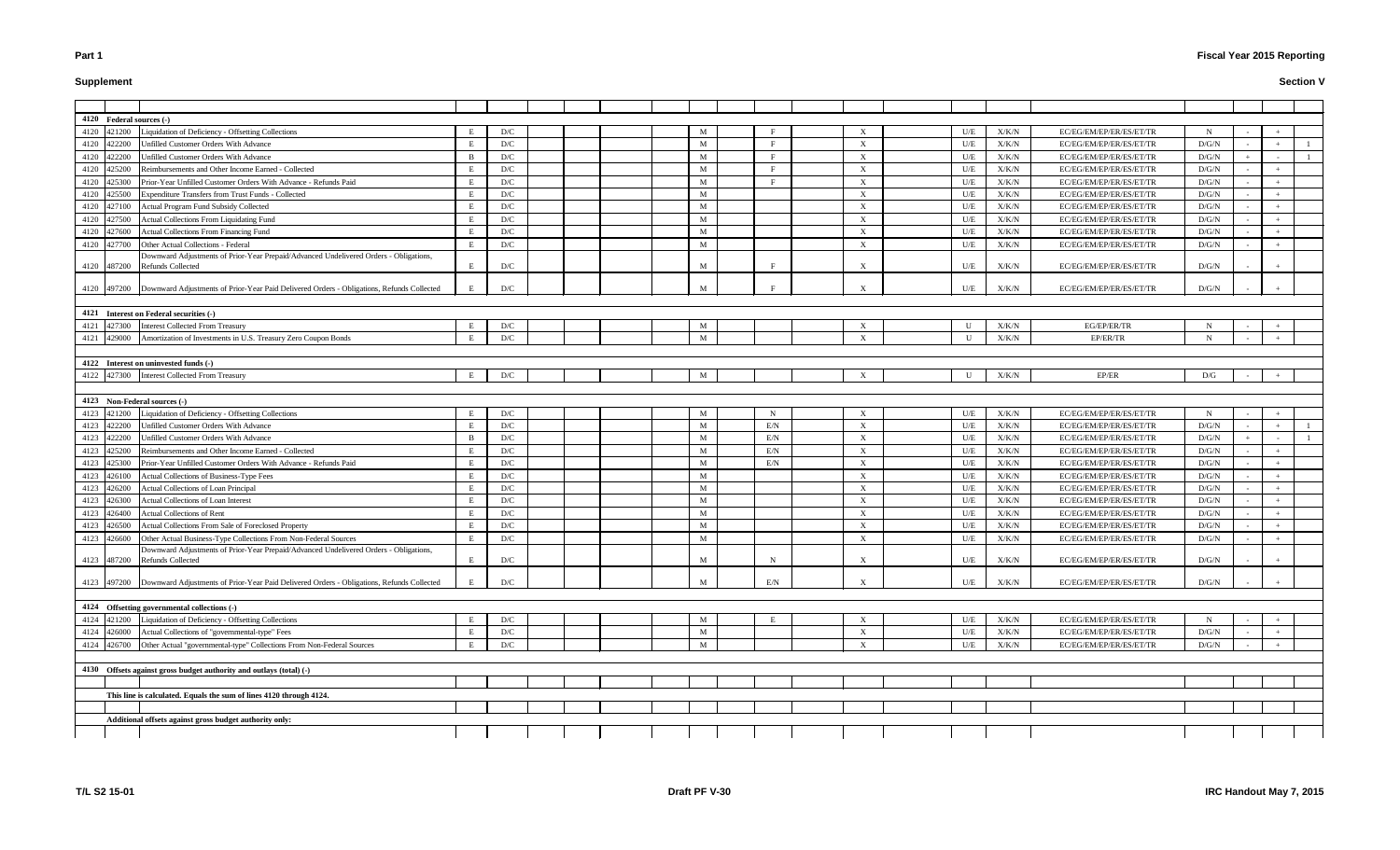# **Supplement**

|             |             | 4140 Change in uncollected pymts, Fed sources, unexpired accounts (+ or -)                                             |                |     |  |   |            |                           |              |       |                         |             |        |  |
|-------------|-------------|------------------------------------------------------------------------------------------------------------------------|----------------|-----|--|---|------------|---------------------------|--------------|-------|-------------------------|-------------|--------|--|
|             | 4140 422100 | Unfilled Customer Orders Without Advance                                                                               |                | D/C |  | M | E/F        |                           |              | X/K/N | EC/EG/EM/EP/ER/ES/ET/TR | D/G/N       |        |  |
| 4140        | 422100      | Unfilled Customer Orders Without Advance                                                                               |                | D/C |  | M | E/F        | X                         |              | X/K/N | EC/EG/EM/EP/ER/ES/ET/TR | D/G/N       |        |  |
| 4140        | 422500      | Expenditure Transfers from Trust Funds - Receivable                                                                    |                | D/C |  | M |            | $\boldsymbol{\mathrm{X}}$ |              | X/K/N | EC/EG/EM/EP/ER/ES/ET/TR | D/G/N       |        |  |
| 4140        | 422500      | Expenditure Transfers from Trust Funds - Receivable                                                                    | $\mathbf{R}$   | D/C |  | M |            | $\boldsymbol{\mathrm{X}}$ | - U          | X/K/N | EC/EG/EM/EP/ER/ES/ET/TR | D/G/N       |        |  |
| 4140        | 425100      | Reimbursements and Other Income Earned - Receivable                                                                    |                | D/C |  | M | E/F        | X                         | $\mathbf{I}$ | X/K/N | EC/EG/EM/EP/ER/ES/ET/TR | D/G/N       |        |  |
| 4140        | 425100      | Reimbursements and Other Income Earned - Receivable                                                                    | B              | D/C |  | M | E/F        | $\boldsymbol{\mathrm{X}}$ |              | X/K/N | EC/EG/EM/EP/ER/ES/ET/TR | D/G/N       |        |  |
| 4140 428300 |             | <b>Interest Receivable From Treasury</b>                                                                               | E              | D/C |  | M |            | $\boldsymbol{\mathrm{X}}$ |              | X/K/N | EC/EG/EM/EP/ER/ES/ET/TR | D/G/N       |        |  |
| 4140        | 428300      | <b>Interest Receivable From Treasury</b>                                                                               | - B            | D/C |  | M |            | X                         |              | X/K/N | EC/EG/EM/EP/ER/ES/ET/TR | D/G/N       |        |  |
| 4140        | 428500      | Receivable From the Liquidating Fund                                                                                   | E              | D/C |  | M |            | $\boldsymbol{\mathrm{X}}$ | U            | X/K/N | EC/EG/EM/EP/ER/ES/ET/TR | D/G/N       |        |  |
| 4140        | 428500      | Receivable From the Liquidating Fund                                                                                   | <sup>B</sup>   | D/C |  | M |            | $\boldsymbol{\mathrm{X}}$ | U            | X/K/N | EC/EG/EM/EP/ER/ES/ET/TR | D/G/N       |        |  |
| 4140        | 428600      | Receivable From the Financing Fund                                                                                     | E              | D/C |  | M |            | X                         | $\mathbf{U}$ | X/K/N | EC/EG/EM/EP/ER/ES/ET/TR | D/G/N       |        |  |
| 4140        | 428600      | Receivable From the Financing Fund                                                                                     | B              | D/C |  | M |            | $\boldsymbol{\mathrm{X}}$ | - U          | X/K/N | EC/EG/EM/EP/ER/ES/ET/TR | D/G/N       |        |  |
| 4140        | 428700      | Other Federal Receivables                                                                                              | E              | D/C |  | M |            | X                         |              | X/K/N | EC/EG/EM/EP/ER/ES/ET/TR | D/G/N       |        |  |
| 4140        | 428700      | Other Federal Receivables                                                                                              | $\overline{B}$ | D/C |  | M |            | $\boldsymbol{\mathrm{X}}$ |              | X/K/N | EC/EG/EM/EP/ER/ES/ET/TR | D/G/N       |        |  |
|             |             |                                                                                                                        |                |     |  |   |            |                           |              |       |                         |             |        |  |
|             |             | 4142 Offsetting collections credited to expired accounts                                                               |                |     |  |   |            |                           |              |       |                         |             |        |  |
|             | 4142 421200 | Liquidation of Deficiency - Offsetting Collections                                                                     | E              | D/C |  | M | E/F/N      | X                         | E            | K/N   | EC/EG/EM/EP/ER/ES/ET/TR | $\mathbf N$ |        |  |
|             | 4142 422200 | Unfilled Customer Orders With Advance                                                                                  | E              | D/C |  | M | E/F/N      | $\mathbf{X}$              | E            | K/N   | EC/EG/EM/EP/ER/ES/ET/TR | N           | $+$    |  |
| 4142 422200 |             | Unfilled Customer Orders With Advance                                                                                  | B              | D/C |  | M | E/F/N      | X                         | E            | K/N   | EC/EG/EM/EP/ER/ES/ET/TR |             | $\sim$ |  |
| 4142 425200 |             | Reimbursements and Other Income Earned - Collected                                                                     | E              | D/C |  | M | E/F/N      | X                         | E            | K/N   | EC/EG/EM/EP/ER/ES/ET/TR | N           |        |  |
| 4142        | 425300      | Prior-Year Unfilled Customer Orders With Advance - Refunds Paid                                                        | E              | D/C |  | M | E/F/N      | X                         | E            | K/N   | EC/EG/EM/EP/ER/ES/ET/TR | N           |        |  |
| 4142        | 425500      | Expenditure Transfers from Trust Funds - Collected                                                                     | E              | D/C |  | M |            | X                         | E            | K/N   | EC/EG/EM/EP/ER/ES/ET/TR | N           |        |  |
| 4142        | 426000      | Actual Collections of "governmental-type" Fees                                                                         | E              | D/C |  | M |            | $\boldsymbol{\mathrm{X}}$ | E            | K/N   | EC/EG/EM/EP/ER/ES/ET/TR | N           |        |  |
| 4142        | 426100      | Actual Collections of Business-Type Fees                                                                               | E              | D/C |  | M |            | X                         | E            | K/N   | EC/EG/EM/EP/ER/ES/ET/TR | N           |        |  |
| 4142        | 426200      | Actual Collections of Loan Principal                                                                                   |                | D/C |  | M |            | X                         | E            | K/N   | EC/EG/EM/EP/ER/ES/ET/TR |             | $+$    |  |
| 4142        | 426300      | Actual Collections of Loan Interest                                                                                    |                | D/C |  | M |            | X                         | E            | K/N   | EC/EG/EM/EP/ER/ES/ET/TR | N           |        |  |
|             | 4142 426400 | Actual Collections of Rent                                                                                             |                | D/C |  | M |            | X                         | E            | K/N   | EC/EG/EM/EP/ER/ES/ET/TR | N           | $+$    |  |
| 4142        | 426500      | Actual Collections From Sale of Foreclosed Property                                                                    |                | D/C |  | M |            | X                         | E            | K/N   | EC/EG/EM/EP/ER/ES/ET/TR |             |        |  |
| 4142 426600 |             | Other Actual Business-Type Collections From Non-Federal Sources                                                        |                | D/C |  | M |            | X                         | E            | K/N   | EC/EG/EM/EP/ER/ES/ET/TR | N           |        |  |
|             | 4142 426700 | Other Actual "governmental-type" Collections From Non-Federal Sources                                                  |                | D/C |  | M |            | X                         | E            | K/N   | EC/EG/EM/EP/ER/ES/ET/TR |             |        |  |
| 4142        | 427100      | Actual Program Fund Subsidy Collected                                                                                  |                | D/C |  | M |            | $\boldsymbol{\mathrm{X}}$ | E            | K/N   | EC/EG/EM/EP/ER/ES/ET/TR |             |        |  |
| 4142        | 427500      | Actual Collections From Liquidating Fund                                                                               |                | D/C |  | M |            | $\boldsymbol{\mathrm{X}}$ | E            | K/N   | EC/EG/EM/EP/ER/ES/ET/TR |             |        |  |
| 4142        | 427600      | Actual Collections From Financing Fund                                                                                 |                | D/C |  | M |            | X                         | E            | K/N   | EC/EG/EM/EP/ER/ES/ET/TR | N           |        |  |
| 4142        | 427700      | Other Actual Collections - Federal                                                                                     | E              | D/C |  | M |            | $\boldsymbol{\mathrm{X}}$ | E            | K/N   | EC/EG/EM/EP/ER/ES/ET/TR | -N          |        |  |
|             |             | Downward Adjustments of Prior-Year Prepaid/Advanced Undelivered Orders - Obligations,<br>4142 487200 Refunds Collected | E              | D/C |  | M | $\rm{F/N}$ | X                         | E            | K/N   | EC/EG/EM/EP/ER/ES/ET/TR |             |        |  |
|             |             |                                                                                                                        |                |     |  |   |            |                           |              |       |                         |             |        |  |
|             | 4142 497200 | Downward Adjustments of Prior-Year Paid Delivered Orders - Obligations, Refunds Collected                              |                | D/C |  | M | E/F/N      | X                         |              | K/N   | EC/EG/EM/EP/ER/ES/ET/TR |             |        |  |
|             |             |                                                                                                                        |                |     |  |   |            |                           |              |       |                         |             |        |  |
|             |             | 4150 Additional offsets against budget authority only (total)                                                          |                |     |  |   |            |                           |              |       |                         |             |        |  |
|             |             |                                                                                                                        |                |     |  |   |            |                           |              |       |                         |             |        |  |
|             |             | This line is calculated. Equals sum of lines 4140 and 4142.                                                            |                |     |  |   |            |                           |              |       |                         |             |        |  |
|             |             |                                                                                                                        |                |     |  |   |            |                           |              |       |                         |             |        |  |
|             |             | 4160 Budget authority, net (mandatory)                                                                                 |                |     |  |   |            |                           |              |       |                         |             |        |  |
|             |             |                                                                                                                        |                |     |  |   |            |                           |              |       |                         |             |        |  |
|             |             | This line is calculated. Equals the total new budget authority (gross) on line 4090 plus the amounts on                |                |     |  |   |            |                           |              |       |                         |             |        |  |
|             |             | lines 4120 through 4124 and on lines 4140 and 4142.                                                                    |                |     |  |   |            |                           |              |       |                         |             |        |  |
|             |             |                                                                                                                        |                |     |  |   |            |                           |              |       |                         |             |        |  |
|             |             | 4170 Outlays, net (mandatory)                                                                                          |                |     |  |   |            |                           |              |       |                         |             |        |  |
|             |             |                                                                                                                        |                |     |  |   |            |                           |              |       |                         |             |        |  |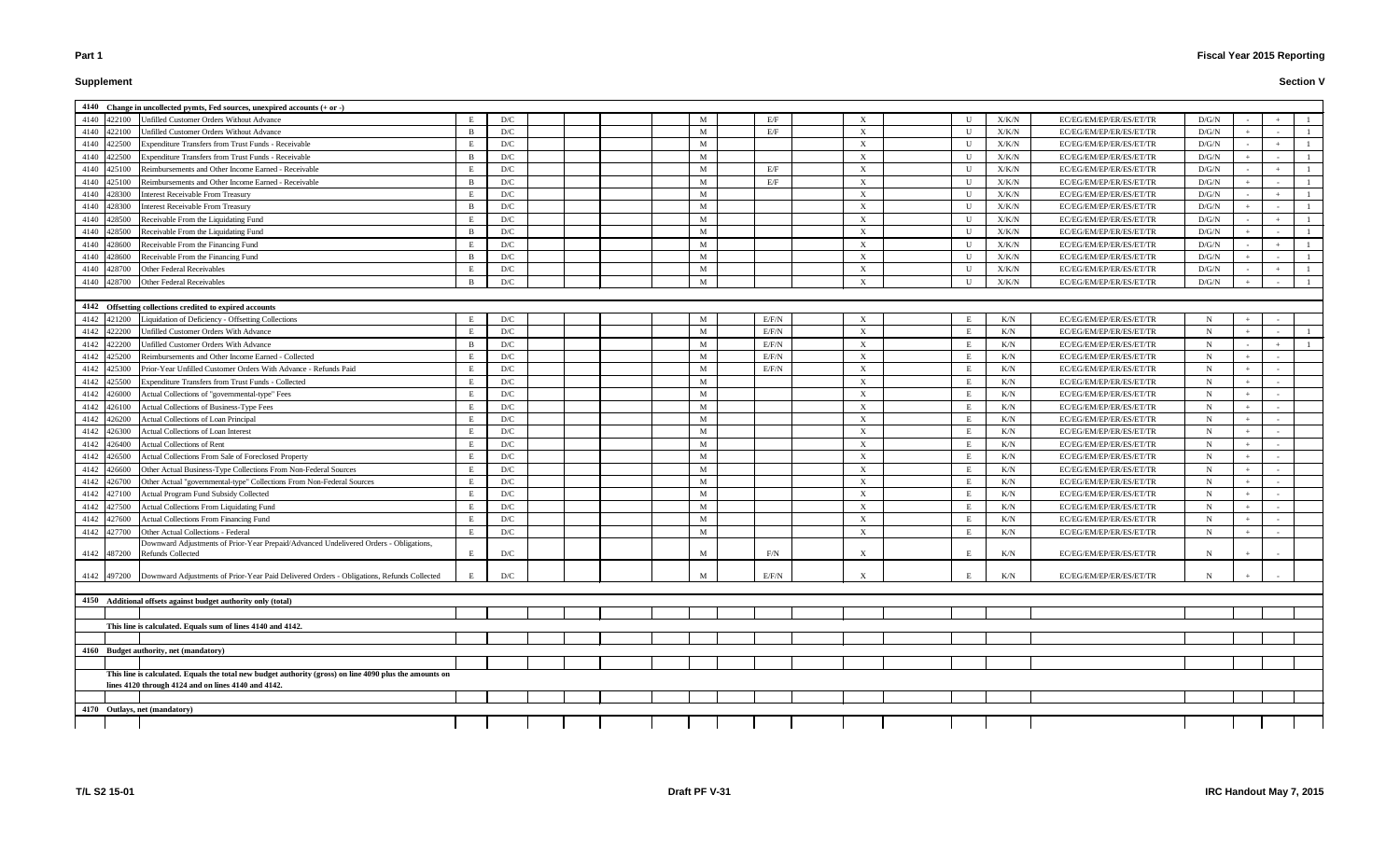# **Supplement**

# **Fiscal Year 2015 Reporting**

|      |                           | This line is calculated. Equals line 4110 plus the amounts on lines 4120 through 4124.           |              |     |  |  |             |  |             |               |                                               |             |     |  |
|------|---------------------------|--------------------------------------------------------------------------------------------------|--------------|-----|--|--|-------------|--|-------------|---------------|-----------------------------------------------|-------------|-----|--|
|      |                           | Budget authority and outlays, net (total)                                                        |              |     |  |  |             |  |             |               |                                               |             |     |  |
|      |                           |                                                                                                  |              |     |  |  |             |  |             |               |                                               |             |     |  |
|      |                           | 4180 Budget authority, net (total)                                                               |              |     |  |  |             |  |             |               |                                               |             |     |  |
|      |                           |                                                                                                  |              |     |  |  |             |  |             |               |                                               |             |     |  |
|      |                           | This line is calculated. Equals sum of lines 4070 and 4160.                                      |              |     |  |  |             |  |             |               |                                               |             |     |  |
|      |                           |                                                                                                  |              |     |  |  |             |  |             |               |                                               |             |     |  |
|      | 4190 Outlays, net (total) |                                                                                                  |              |     |  |  |             |  |             |               |                                               |             |     |  |
|      |                           |                                                                                                  |              |     |  |  |             |  |             |               |                                               |             |     |  |
|      |                           | This line is calculated. Equals sum of lines 4080 and 4170.                                      |              |     |  |  |             |  |             |               |                                               |             |     |  |
|      |                           |                                                                                                  |              |     |  |  |             |  |             |               |                                               |             |     |  |
|      |                           | MEMORANDUM (NON-ADD) ENTRIES:                                                                    |              |     |  |  |             |  |             |               |                                               |             |     |  |
|      |                           |                                                                                                  |              |     |  |  |             |  |             |               |                                               |             |     |  |
|      |                           | <b>Investments in Federal securities</b>                                                         |              |     |  |  |             |  |             |               |                                               |             |     |  |
|      |                           |                                                                                                  |              |     |  |  |             |  |             |               |                                               |             |     |  |
|      |                           | 5000 Total investments, SOY: Federal securities: Par value                                       |              |     |  |  |             |  |             |               |                                               |             |     |  |
|      |                           |                                                                                                  |              |     |  |  |             |  |             |               | CF/DF/EC/EG/EM/EP/ER/ES/ET/TR/UG/US/          |             |     |  |
| 5000 |                           | 161000 Investments in U.S. Treasury Securities Issued by the Bureau of the Fiscal Service        | $\mathbf{B}$ | D/C |  |  | F/N         |  | U           | X/K/N         | UT<br>CF/DF/EC/EG/EM/EP/ER/ES/ET/TR/UG/US/    | N           |     |  |
| 5000 |                           | 162000 Investments in Securities Other Than the Bureau of the Fiscal Service Securities          | B            | D/C |  |  |             |  | U           | X/K/N         | UT                                            | N           |     |  |
|      |                           |                                                                                                  |              |     |  |  |             |  |             |               | CF/DF/EC/EG/EM/EP/ER/ES/ET/TR/UG/US/          |             |     |  |
| 5000 |                           | 163000 Investments in U.S. Treasury Zero Coupon Bonds Issued by the Bureau of the Fiscal Service |              | D/C |  |  |             |  | U           | X/K/N         | UT                                            | N           |     |  |
|      |                           |                                                                                                  |              |     |  |  |             |  |             |               |                                               |             |     |  |
|      |                           | 5001 Total investments, EOY: Federal securities: Par value                                       |              |     |  |  |             |  |             |               |                                               |             |     |  |
|      |                           |                                                                                                  |              |     |  |  |             |  |             |               | CF/DF/EC/EG/EM/EP/ER/ES/ET/TR/UG/US/          |             |     |  |
|      |                           | 5001 161000 Investments in U.S. Treasury Securities Issued by the Bureau of the Fiscal Service   | E            | D/C |  |  | F/N         |  | U           | X/K/N         | UT<br>CF/DF/EC/EG/EM/EP/ER/ES/ET/TR/UG/US/    | $\mathbf N$ |     |  |
| 5001 |                           | 162000 Investments in Securities Other Than the Bureau of the Fiscal Service Securities          | E            | D/C |  |  |             |  | U           | X/K/N         | UT                                            | N           |     |  |
|      |                           |                                                                                                  |              |     |  |  |             |  |             |               | CF/DF/EC/EG/EM/EP/ER/ES/ET/TR/UG/US/          |             |     |  |
| 5001 |                           | 163000 Investments in U.S. Treasury Zero Coupon Bonds Issued by the Bureau of the Fiscal Service |              | D/C |  |  |             |  | U           | X/K/N         | UT                                            | $\mathbf N$ |     |  |
|      |                           |                                                                                                  |              |     |  |  |             |  |             |               |                                               |             |     |  |
|      |                           | <b>Investments in non-Federal securities:</b>                                                    |              |     |  |  |             |  |             |               |                                               |             |     |  |
|      |                           |                                                                                                  |              |     |  |  |             |  |             |               |                                               |             |     |  |
|      |                           | 5010 Total investments, SOY: non-Federal securities: Market value                                |              |     |  |  |             |  |             |               |                                               |             |     |  |
|      |                           | 5010 161800 Market Adjustment - Investments                                                      | $\mathbf{B}$ | D/C |  |  | E/N         |  | $\mathbf U$ | X/K/N         | CF/DF/EC/EG/EM/EP/ER/ES/ET/TR/UG/US/<br>UT    | $\mathbf N$ | $+$ |  |
|      |                           |                                                                                                  |              |     |  |  |             |  |             |               | CF/DF/EC/EG/EM/EP/ER/ES/ET/TR/UG/US/          |             |     |  |
| 5010 | 162000                    | Investments in Securities Other Than the Bureau of the Fiscal Service Securities                 | <sup>B</sup> | D/C |  |  | E/N         |  | U           | X/K/N         | UT                                            | $\mathbf N$ |     |  |
|      |                           |                                                                                                  |              |     |  |  |             |  |             |               | CF/DF/EC/EG/EM/EP/ER/ES/ET/GA/TR/UG/          |             |     |  |
| 5010 |                           | 162100 Discount on Securities Other Than the Bureau of the Fiscal Service Securities             |              | D/C |  |  | $\mathbf N$ |  | U           | X/K/N         | US/UT                                         | $\mathbf N$ |     |  |
| 5010 |                           | 162200 Premium on Securities Other Than the Bureau of the Fiscal Service Securities              | $\mathbf{R}$ | D/C |  |  | $\mathbf N$ |  | U           | X/K/N         | CF/DF/EC/EG/EM/EP/ER/ES/ET/GA/TR/UG/<br>US/UT | N           |     |  |
|      |                           |                                                                                                  |              |     |  |  |             |  |             |               |                                               |             |     |  |
|      |                           | 5011 Total investments, EOY: non-Federal securities: Market value                                |              |     |  |  |             |  |             |               |                                               |             |     |  |
|      |                           |                                                                                                  |              |     |  |  |             |  |             |               | CF/DF/EC/EG/EM/EP/ER/ES/ET/TR/UG/US/          |             |     |  |
|      |                           | 5011 161800 Market Adjustment - Investments                                                      | E            | D/C |  |  | E/N         |  | U           | X/K/N         | UT                                            | $\mathbf N$ |     |  |
|      |                           |                                                                                                  |              |     |  |  |             |  |             |               | CF/DF/EC/EG/EM/EP/ER/ES/ET/TR/UG/US/          |             |     |  |
| 5011 |                           | 162000 Investments in Securities Other Than the Bureau of the Fiscal Service Securities          | E            | D/C |  |  | E/N         |  | U           | ${\rm X/K/N}$ | UT                                            | N           |     |  |
| 5011 |                           | 162100 Discount on Securities Other Than the Bureau of the Fiscal Service Securities             | E            | D/C |  |  | N           |  | $\mathbf U$ | X/K/N         | CF/DF/EC/EG/EM/EP/ER/ES/ET/GA/TR/UG/<br>US/UT | $\mathbf N$ |     |  |
|      |                           |                                                                                                  |              |     |  |  |             |  |             |               | CF/DF/EC/EG/EM/EP/ER/ES/ET/GA/TR/UG/          |             |     |  |
|      |                           | 5011 162200 Premium on Securities Other Than the Bureau of the Fiscal Service Securities         | E            | D/C |  |  | N           |  | U           | X/K/N         | US/UT                                         | N           |     |  |
|      |                           |                                                                                                  |              |     |  |  |             |  |             |               |                                               |             |     |  |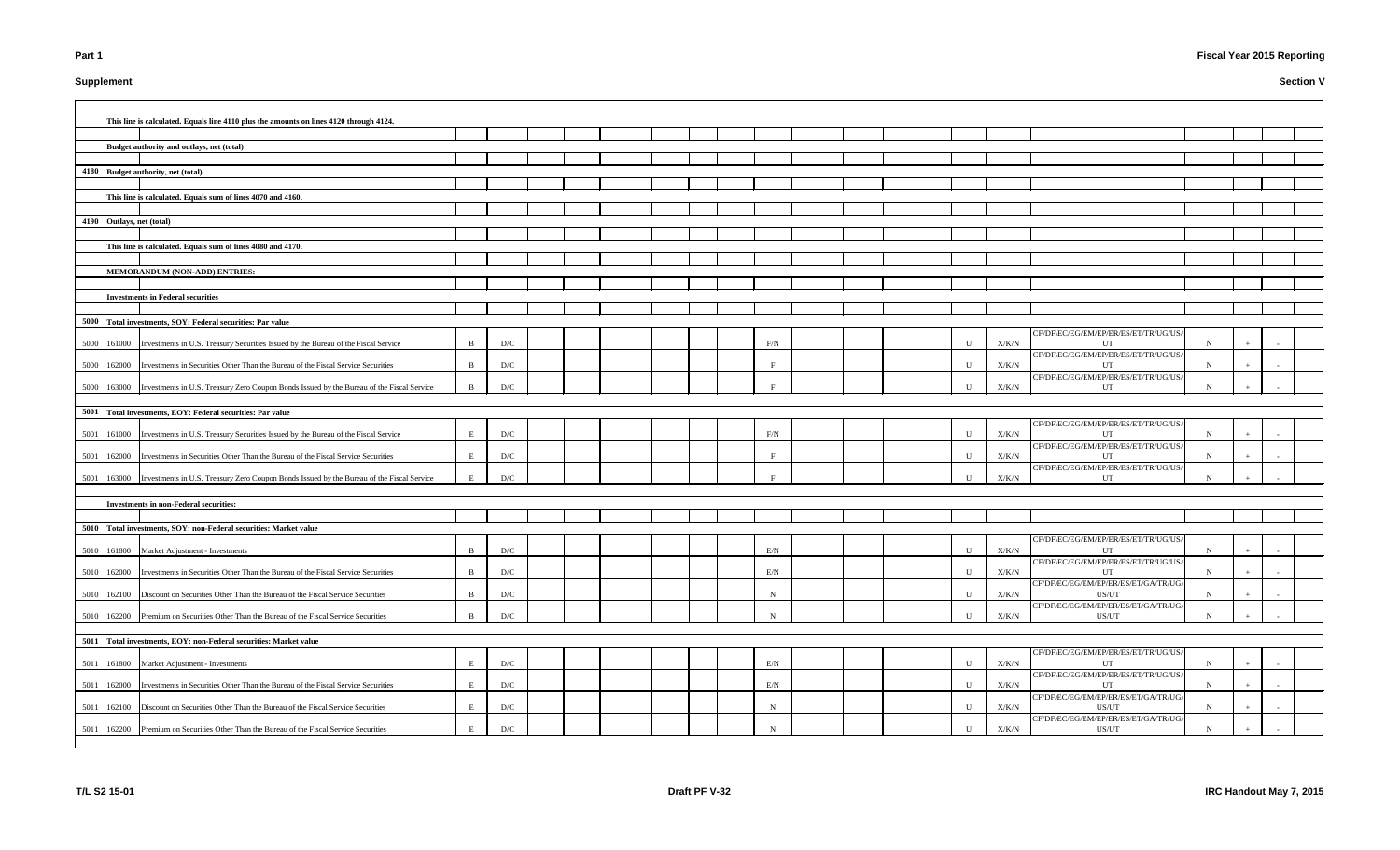# **Supplement**

# **Fiscal Year 2015 Reporting**

| <b>Contract authority:</b>                                                                                                |              |                                |  |                |                                    |       |     |              |                |                          |                |                                                                         |                            |     |  |
|---------------------------------------------------------------------------------------------------------------------------|--------------|--------------------------------|--|----------------|------------------------------------|-------|-----|--------------|----------------|--------------------------|----------------|-------------------------------------------------------------------------|----------------------------|-----|--|
|                                                                                                                           |              |                                |  |                |                                    |       |     |              |                |                          |                |                                                                         |                            |     |  |
| 5050 Unobligated balance, SOY: Contract authority                                                                         |              |                                |  |                |                                    |       |     |              |                |                          |                |                                                                         |                            |     |  |
|                                                                                                                           |              |                                |  |                |                                    |       |     |              |                |                          |                |                                                                         |                            |     |  |
| This line is not required to be supported by the USSGL.                                                                   |              |                                |  |                |                                    |       |     |              |                |                          |                |                                                                         |                            |     |  |
|                                                                                                                           |              |                                |  |                |                                    |       |     |              |                |                          |                |                                                                         |                            |     |  |
| 5051 Unobligated balance, EOY: Contract authority                                                                         |              |                                |  |                |                                    |       |     |              |                |                          |                |                                                                         |                            |     |  |
|                                                                                                                           |              |                                |  |                |                                    |       |     |              |                |                          |                |                                                                         |                            |     |  |
| This line is not required to be supported by the USSGL.                                                                   |              |                                |  |                |                                    |       |     |              |                |                          |                |                                                                         |                            |     |  |
|                                                                                                                           |              |                                |  |                |                                    |       |     |              |                |                          |                |                                                                         |                            |     |  |
| 5052 Obligated balance, SOY: Contract authority                                                                           |              |                                |  |                |                                    |       |     |              |                |                          |                |                                                                         |                            |     |  |
|                                                                                                                           |              |                                |  |                |                                    |       |     |              |                |                          |                |                                                                         |                            |     |  |
| This line is not required to be supported by the USSGL.                                                                   |              |                                |  |                |                                    |       |     |              |                |                          |                |                                                                         |                            |     |  |
|                                                                                                                           |              |                                |  |                |                                    |       |     |              |                |                          |                |                                                                         |                            |     |  |
|                                                                                                                           |              |                                |  |                |                                    |       |     |              |                |                          |                |                                                                         |                            |     |  |
| 5053 Obligated balance, EOY: Contract authority                                                                           |              |                                |  |                |                                    |       |     |              |                |                          |                |                                                                         |                            |     |  |
|                                                                                                                           |              |                                |  |                |                                    |       |     |              |                |                          |                |                                                                         |                            |     |  |
| This line is not required to be supported by the USSGL.                                                                   |              |                                |  |                |                                    |       |     |              |                |                          |                |                                                                         |                            |     |  |
|                                                                                                                           |              |                                |  |                |                                    |       |     |              |                |                          |                |                                                                         |                            |     |  |
| 5054 Fund balance in excess of liquidating requirements, SOY: Contract authority                                          |              |                                |  |                |                                    |       |     |              |                |                          |                |                                                                         |                            |     |  |
|                                                                                                                           |              |                                |  |                |                                    |       |     |              |                |                          |                |                                                                         |                            |     |  |
| This line is not required to be supported by the USSGL.                                                                   |              |                                |  |                |                                    |       |     |              |                |                          |                |                                                                         |                            |     |  |
|                                                                                                                           |              |                                |  |                |                                    |       |     |              |                |                          |                |                                                                         |                            |     |  |
| 5055 Fund balance in excess of liquidating requirements, EOY: Contract authority                                          |              |                                |  |                |                                    |       |     |              |                |                          |                |                                                                         |                            |     |  |
|                                                                                                                           |              |                                |  |                |                                    |       |     |              |                |                          |                |                                                                         |                            |     |  |
| This line is not required to be supported by the USSGL.                                                                   |              |                                |  |                |                                    |       |     |              |                |                          |                |                                                                         |                            |     |  |
|                                                                                                                           |              |                                |  |                |                                    |       |     |              |                |                          |                |                                                                         |                            |     |  |
|                                                                                                                           |              |                                |  |                |                                    |       |     |              |                |                          |                |                                                                         |                            |     |  |
| 5061 Limitation on obligations (Transportation trust funds)                                                               |              |                                |  |                |                                    |       |     |              |                |                          |                |                                                                         |                            |     |  |
|                                                                                                                           |              |                                |  |                |                                    |       |     |              |                |                          |                |                                                                         |                            |     |  |
| This line is not required to be supported by the USSGL.                                                                   |              |                                |  |                |                                    |       |     |              |                |                          |                |                                                                         |                            |     |  |
|                                                                                                                           |              |                                |  |                |                                    |       |     |              |                |                          |                |                                                                         |                            |     |  |
| Outstanding debt (special and non-revolving trust funds only):                                                            |              |                                |  |                |                                    |       |     |              |                |                          |                |                                                                         |                            |     |  |
|                                                                                                                           |              |                                |  |                |                                    |       |     |              |                |                          |                |                                                                         |                            |     |  |
| 5080 Outstanding debt, SOY (-)                                                                                            |              |                                |  |                |                                    |       |     |              |                |                          |                |                                                                         |                            |     |  |
| Principal Payable to the Bureau of the Fiscal Service<br>5080<br>251000                                                   | B            | D/C                            |  |                |                                    |       |     |              |                | U                        | X/K/N          | ES/ET                                                                   | $\mathbf N$                |     |  |
| 5080 259000<br>Other Debt                                                                                                 | $\mathbf{B}$ | D/C                            |  |                |                                    |       | F/G |              |                | $\mathbf U$              | X/K/N          | ES/ET                                                                   | $\mathbf N$                | $+$ |  |
|                                                                                                                           |              |                                |  |                |                                    |       |     |              |                |                          |                |                                                                         |                            |     |  |
| 5081 Outstanding debt, EOY (-)                                                                                            |              |                                |  |                |                                    |       |     |              |                |                          |                |                                                                         |                            |     |  |
| 251000 Principal Payable to the Bureau of the Fiscal Service<br>5081                                                      |              | $\mathbf{D}/\mathbf{C}$        |  |                |                                    |       |     |              |                | U                        | ${\rm X/K/N}$  | ES/ET                                                                   | N                          |     |  |
| 5081 259000 Other Debt                                                                                                    | E            | $\mathbf{D}/\mathbf{C}$        |  |                |                                    |       | F/G |              |                | $\mathbf{U}$             | ${\rm X/K/N}$  | ES/ET                                                                   | $\mathbf N$                | $+$ |  |
|                                                                                                                           |              |                                |  |                |                                    |       |     |              |                |                          |                |                                                                         |                            |     |  |
| 5082 Borrowing $\left(\cdot\right)$                                                                                       |              |                                |  |                |                                    |       |     |              |                |                          |                |                                                                         |                            |     |  |
| 5082 412800 Amounts Appropriated From Specific Invested TAFS - Transfers-In                                               | E            | D/C                            |  | $\overline{B}$ | $\rm{D}/\rm{M}$                    |       |     | $\mathbf X$  | SEQ/XXX        | $\mathbf U$              | ${\rm X/K/N}$  | $\ensuremath{\mathrm{ES}}/\ensuremath{\mathrm{ET}}$                     | $\mathbf N$                |     |  |
| 5082 414500 Borrowing Authority Converted to Cash                                                                         | E            | D/C                            |  |                |                                    | F/P/T |     | $\mathbf{x}$ |                | U                        | X/K/N          | $\ensuremath{\mathrm{ES}}\xspace/\ensuremath{\mathrm{ET}}\xspace$       | $\mathbf N$                |     |  |
|                                                                                                                           |              |                                |  |                |                                    |       |     |              |                |                          |                |                                                                         |                            |     |  |
| Unavailable unobligated balances:                                                                                         |              |                                |  |                |                                    |       |     |              |                |                          |                |                                                                         |                            |     |  |
|                                                                                                                           |              |                                |  |                |                                    |       |     |              |                |                          |                |                                                                         |                            |     |  |
| 5090 Unexpired unavailable balance, SOY: Offsetting collections                                                           |              |                                |  |                |                                    |       |     |              |                |                          |                |                                                                         |                            |     |  |
| Authority Made Available From Offsetting Collection Balances Previously Precluded From                                    |              |                                |  |                |                                    |       |     |              |                |                          |                |                                                                         |                            |     |  |
| Obligation<br>5090 415800                                                                                                 | E            | D/C                            |  |                | D/M                                |       |     |              |                | ${\bf U}$                | X/K/N          | EG/EP/ER                                                                | $\mathbf N$                |     |  |
| Temporary Reduction - New Budget Authority<br>5090<br>438200                                                              | $\mathbf{E}$ | $\mathbf{D}/\mathbf{C}$        |  | S              | ${\rm D/M}$                        |       |     |              | ATB/OTR/SEQ    | U                        | X/K/N          | $\rm EG/TR$                                                             | $\mathbf N$                |     |  |
| Temporary Reduction - New Budget Authority<br>5090<br>438200<br>Temporary Reduction - New Budget Authority<br>5090 438200 | E<br>E       | $\mathbf{D}/\mathbf{C}$<br>D/C |  | S<br>S         | $\rm{D}/\rm{M}$<br>$\rm{D}/\rm{M}$ |       |     |              | OTR/SEQ<br>SEQ | ${\bf U}$<br>$\mathbf U$ | X/K/N<br>X/K/N | $\ensuremath{\mathrm{EP}}\xspace/\ensuremath{\mathrm{ER}}\xspace$<br>ET | $\mathbf N$<br>$\mathbf N$ |     |  |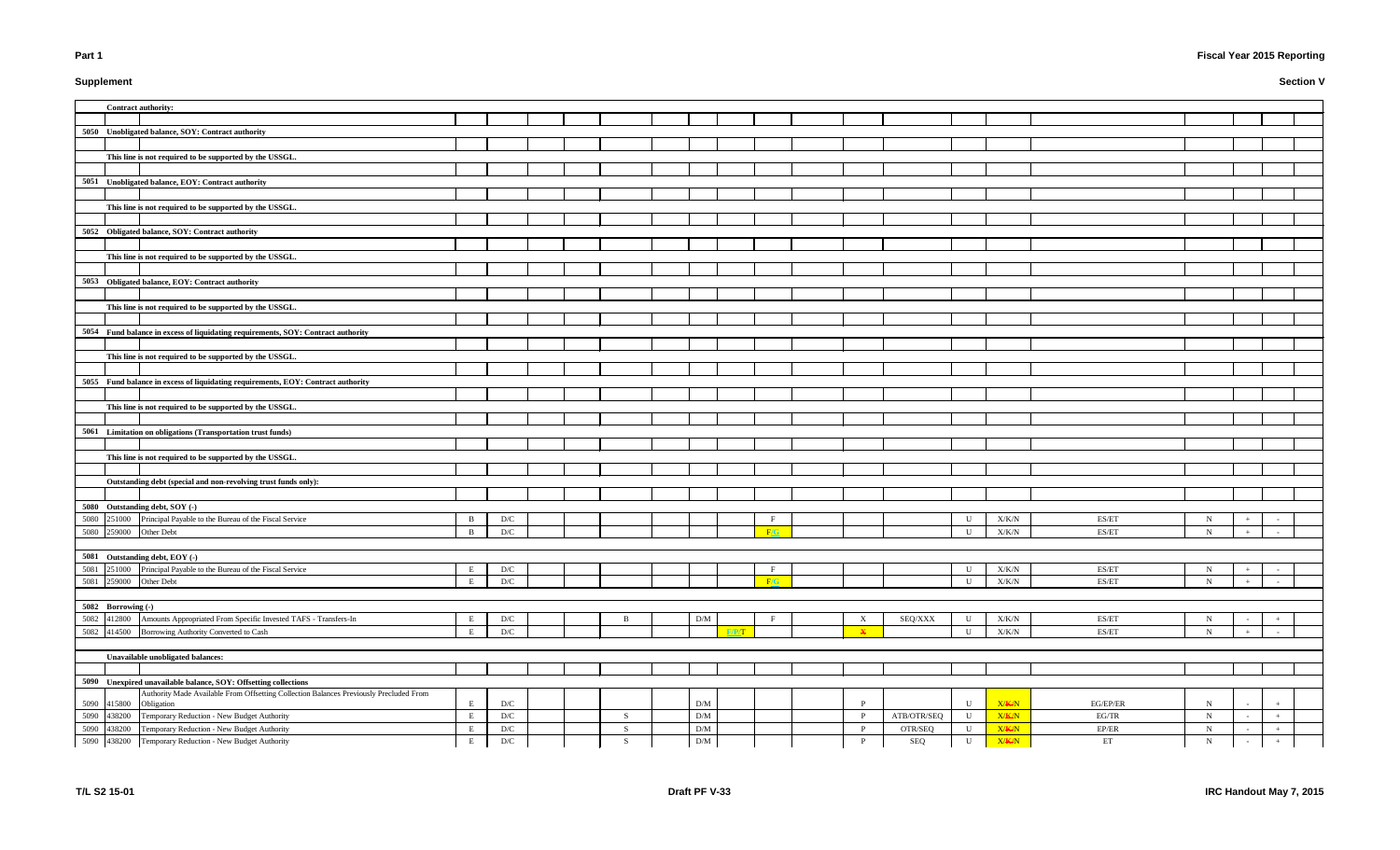### **Supplement**

# **Fiscal Year 2015 Reporting**

| Temporary Reduction - Prior-Year Balances<br>5090<br>438300                                                           |                | D/C                     |  |              | D/M             |  |                           | OTR/SEQ        | U                 | X/K/N                          | EG/EP/ER/TR       | N                |  |  |
|-----------------------------------------------------------------------------------------------------------------------|----------------|-------------------------|--|--------------|-----------------|--|---------------------------|----------------|-------------------|--------------------------------|-------------------|------------------|--|--|
| 5090<br>Temporary Reduction/Cancellation Returned by Appropriation<br>138400                                          | -B             | D/C                     |  | S            | D/M             |  |                           | ATB/OTR/SEQ    | $\mathbf U$       | X/K/N                          | EG/TR             | $\mathbf N$      |  |  |
| 5090<br>Temporary Reduction/Cancellation Returned by Appropriation<br>38400                                           |                | D/C                     |  |              | D/M             |  |                           | ATB/OTR/SEQ    | U                 | X/K/N                          | EG/TR             | N                |  |  |
| Temporary Reduction/Cancellation Returned by Appropriation<br>5090<br>38400                                           | - B            | D/C                     |  | -S           | D/M             |  | $\mathbf{X}$              | OTR/SEQ        | U                 | X/K/N                          | EP/ER             | N                |  |  |
| 5090<br>Temporary Reduction/Cancellation Returned by Appropriation<br>38400                                           |                | D/C                     |  | -8           | D/M             |  | P                         | OTR/SEQ        | $\mathbf U$       | X/K/N                          | EP/ER             | N                |  |  |
| 5090<br>Temporary Reduction/Cancellation Returned by Appropriation<br>38400                                           | - B            | D/C                     |  | -S           | D/M             |  | $\boldsymbol{\mathrm{X}}$ | SEQ            | U                 | X/K/N                          | ET                | $\mathbf N$      |  |  |
| Temporary Reduction/Cancellation Returned by Appropriation<br>5090<br>38400                                           |                | D/C                     |  |              | D/M             |  | P                         | <b>SEQ</b>     | U                 | X/K/N                          | ET                | $\mathbf N$      |  |  |
| Offsetting Collections Temporarily Precluded From Obligation<br>5090<br>439800                                        | - B            | D/C                     |  |              | D/M             |  | $\boldsymbol{\mathrm{X}}$ |                | U                 | X/K/N                          | EG/EP/ER          | $\mathbf N$      |  |  |
| Offsetting Collections Temporarily Precluded From Obligation<br>5090<br>439800                                        |                | D/C                     |  |              | D/M             |  | B/P                       |                | U                 | X/K/N                          | EG/EP/ER          | N                |  |  |
|                                                                                                                       |                |                         |  |              |                 |  |                           |                |                   |                                |                   |                  |  |  |
| 5091 Expiring unavailable balance: Offsetting collections (-)                                                         |                |                         |  |              |                 |  |                           |                |                   |                                |                   |                  |  |  |
| Authority Made Available From Offsetting Collection Balances Previously Precluded From<br>5091 415800<br>Obligation   | E              | D/C                     |  |              | D/M             |  | P/X                       |                | U                 | X                              | EG/EP/ER          | - N              |  |  |
| 5091<br>Temporary Reduction - New Budget Authority<br>438200                                                          | E              | D/C                     |  | <b>S</b>     | D/M             |  | P/X                       | ATB/OTR/SEQ    | U                 | X                              | EG/TR             | $\mathbf N$      |  |  |
| 5091<br>Temporary Reduction - New Budget Authority<br>438200                                                          | E              | D/C                     |  | -S           | D/M             |  | P/X                       | OTR/SEQ        | U                 | X                              | EP/ER             | N                |  |  |
|                                                                                                                       |                |                         |  |              |                 |  |                           |                |                   |                                |                   |                  |  |  |
| 5091<br>Temporary Reduction - New Budget Authority<br>438200<br>Temporary Reduction - Prior-Year Balances             |                | D/C<br>D/C              |  | -S<br>-8     | D/M<br>D/M      |  | P/X<br>P/X                | SEQ<br>OTR/SEQ | U<br>U            | $\boldsymbol{\mathrm{X}}$<br>X | ET<br>EG/EP/ER/TR | N<br>$\mathbf N$ |  |  |
| 5091<br>438300                                                                                                        |                |                         |  |              |                 |  |                           |                |                   |                                |                   |                  |  |  |
| 5091<br>438400<br>Temporary Reduction/Cancellation Returned by Appropriation                                          |                | D/C                     |  | S            | D/M             |  | $\rm P/X$                 | ATB/OTR/SEQ    | U                 | $\boldsymbol{\mathrm{X}}$      | EG/TR             | N                |  |  |
| Temporary Reduction/Cancellation Returned by Appropriation<br>5091<br>138400                                          |                | D/C                     |  |              | D/M             |  | P/X                       | OTR/SEQ        | $\mathbf U$       | $\boldsymbol{\mathrm{X}}$      | EP/ER             | $\mathbf N$      |  |  |
| Temporary Reduction/Cancellation Returned by Appropriation<br>5091<br>438400                                          |                | D/C                     |  | <b>S</b>     | D/M             |  | P/X                       | <b>SEQ</b>     | U                 | X                              | ET                | $\mathbf N$      |  |  |
| Offsetting Collections Temporarily Precluded From Obligation<br>5091<br>439800                                        | E              | D/C                     |  |              | D/M             |  | B/P/X                     |                | U                 | $\boldsymbol{\mathrm{X}}$      | EG/EP/ER          | N                |  |  |
|                                                                                                                       |                |                         |  |              |                 |  |                           |                |                   |                                |                   |                  |  |  |
| 5092 Unexpired unavailable balance, EOY: Offsetting collections                                                       |                |                         |  |              |                 |  |                           |                |                   |                                |                   |                  |  |  |
| Authority Made Available From Offsetting Collection Balances Previously Precluded From<br>5092 415800<br>Obligation   | $E_{\rm{L}}$   | D/C                     |  |              | D/M             |  | $\rm P/X$                 |                | U                 | <b>K/N</b>                     | EG/EP/ER          | N                |  |  |
| Temporary Reduction - New Budget Authority<br>5092<br>138200                                                          | E              | D/C                     |  | -S           | D/M             |  | P/X                       | ATB/OTR/SEQ    | $\mathbf U$       | <b>K/N</b>                     | EG/TR             | $\mathbf N$      |  |  |
| 5092<br>Temporary Reduction - New Budget Authority<br>38200                                                           |                | D/C                     |  |              | D/M             |  | $\rm P/X$                 | OTR/SEQ        | U                 | <b>K/N</b>                     | EP/ER             | N                |  |  |
| Temporary Reduction - New Budget Authority<br>5092<br>38200                                                           | E              | D/C                     |  | <b>S</b>     | D/M             |  | P/X                       | SEQ            | U                 | <b>K/N</b>                     | ET                | $\mathbf N$      |  |  |
| <b>emporary Reduction - New Budget Authority</b>                                                                      |                | D/C                     |  |              |                 |  |                           | <b>SEQ</b>     |                   |                                | ES                |                  |  |  |
| Temporary Reduction - Prior-Year Balances<br>38300                                                                    | E              | D/C                     |  | <b>S</b>     | D/M             |  | P/X                       | OTR/SEQ        | U                 | <b>K/N</b>                     | EG/EP/ER/TR       | $\mathbf N$      |  |  |
| 5092<br>Temporary Reduction/Cancellation Returned by Appropriation<br>38400                                           |                | D/C                     |  |              | D/M             |  | P/X                       |                | U                 | <b>K/N</b>                     | EG/TR             | $\mathbf N$      |  |  |
| 5092<br>Temporary Reduction/Cancellation Returned by Appropriation<br>138400                                          |                | D/C                     |  |              | D/M             |  |                           | ATB/OTR/SEQ    | U                 |                                | EP/ER             | $\mathbf N$      |  |  |
| 5092                                                                                                                  |                |                         |  |              |                 |  | P/X                       | OTR/SEQ        |                   | <b>K/N</b>                     |                   | N                |  |  |
| Temporary Reduction/Cancellation Returned by Appropriation<br>5092<br>438400                                          | E              | D/C                     |  |              | D/M             |  | $\rm P/X$                 | <b>SEQ</b>     | U<br>$\mathbf{U}$ | <b>K/N</b>                     | ET<br>EG/EP/ER    | N                |  |  |
| 5092<br>Offsetting Collections Temporarily Precluded From Obligation<br>439800                                        |                | D/C                     |  |              | D/M             |  | B/P/X                     |                |                   | <b>K/N</b>                     |                   |                  |  |  |
| Equals the amount on line 5090 minus the sum of the amounts on lines 1702, 1723, 1725, 1802, 1823,<br>1824, and 5091. |                |                         |  |              |                 |  |                           |                |                   |                                |                   |                  |  |  |
| 5093 Expired unavailable balance, SOY: Offsetting collections                                                         |                |                         |  |              |                 |  |                           |                |                   |                                |                   |                  |  |  |
| Authority Made Available From Offsetting Collection Balances Previously Precluded From                                |                |                         |  |              |                 |  |                           |                |                   |                                |                   |                  |  |  |
| 5093 415800<br>Obligation                                                                                             | E              | D/C                     |  |              | D/M             |  |                           |                | E                 | K/N                            | EG                | N                |  |  |
| Temporary Reduction - New Budget Authority<br>5093<br>438200                                                          | E              | $\mathbf{D}/\mathbf{C}$ |  | <sup>S</sup> | D/M             |  |                           | ATB/OTR/SEQ    | E                 | K/N                            | $EG/TR$           | $\mathbf N$      |  |  |
| 5093<br>Temporary Reduction - New Budget Authority<br>138200                                                          | E              | D/C                     |  | <sub>S</sub> | $\rm{D}/\rm{M}$ |  |                           | OTR/SEQ        | E                 | K/N                            | EP/ER             | $\mathbf N$      |  |  |
| 5093<br><b>Femporary Reduction - New Budget Authority</b><br>38200                                                    |                | D/C                     |  | <sub>S</sub> | $\rm{D}/\rm{M}$ |  | P                         | SEQ            | E                 | K/N                            | ET                | $\mathbf N$      |  |  |
| Temporary Reduction - Prior-Year Balances<br>5093<br>38300                                                            |                | D/C                     |  | -S           | $\rm{D}/\rm{M}$ |  | P                         | OTR/SEQ        | E                 | K/N                            | EG/EP/ER/TR       | $\mathbf N$      |  |  |
| Temporary Reduction/Cancellation Returned by Appropriation<br>5093<br>38400                                           | B              | D/C                     |  | $\mathbf S$  | D/M             |  |                           | ATB/OTR/SEQ    | E                 | K/N                            | EG/TR             | $\mathbf N$      |  |  |
| 5093<br>Temporary Reduction/Cancellation Returned by Appropriation<br>138400                                          | E              | D/C                     |  | <sup>S</sup> | D/M             |  |                           | ATB/OTR/SEQ    | E                 | K/N                            | EG/TR             | $\mathbf N$      |  |  |
| 5093<br>Temporary Reduction/Cancellation Returned by Appropriation<br>38400                                           | $\overline{B}$ | D/C                     |  | -S           | D/M             |  | $\boldsymbol{\mathrm{X}}$ | OTR/SEQ        | E                 | K/N                            | EP/ER             | $\mathbf N$      |  |  |
| Temporary Reduction/Cancellation Returned by Appropriation<br>5093<br>438400                                          | E              | D/C                     |  | S            | $\rm{D}/\rm{M}$ |  | P                         | OTR/SEQ        | E                 | K/N                            | EP/ER             | $\mathbf N$      |  |  |
| 5093<br>Temporary Reduction/Cancellation Returned by Appropriation<br>438400                                          | B              | D/C                     |  | <sub>S</sub> | $\rm{D}/\rm{M}$ |  | X                         | SEQ            | E                 | K/N                            | ET                | $\mathbf N$      |  |  |
| Temporary Reduction/Cancellation Returned by Appropriation<br>5093<br>438400                                          | E              | D/C                     |  | -S           | D/M             |  | P                         | SEQ            | E                 | K/N                            | ET                | N                |  |  |
| Offsetting Collections Temporarily Precluded From Obligation<br>5093 439800                                           | $\mathbf{B}$   | $\mathbf{D}/\mathbf{C}$ |  | <sub>S</sub> | D/M             |  | $\boldsymbol{\mathrm{X}}$ |                | E                 | K/N                            | EG                | $\mathbf N$      |  |  |
|                                                                                                                       |                |                         |  |              |                 |  |                           |                |                   |                                |                   |                  |  |  |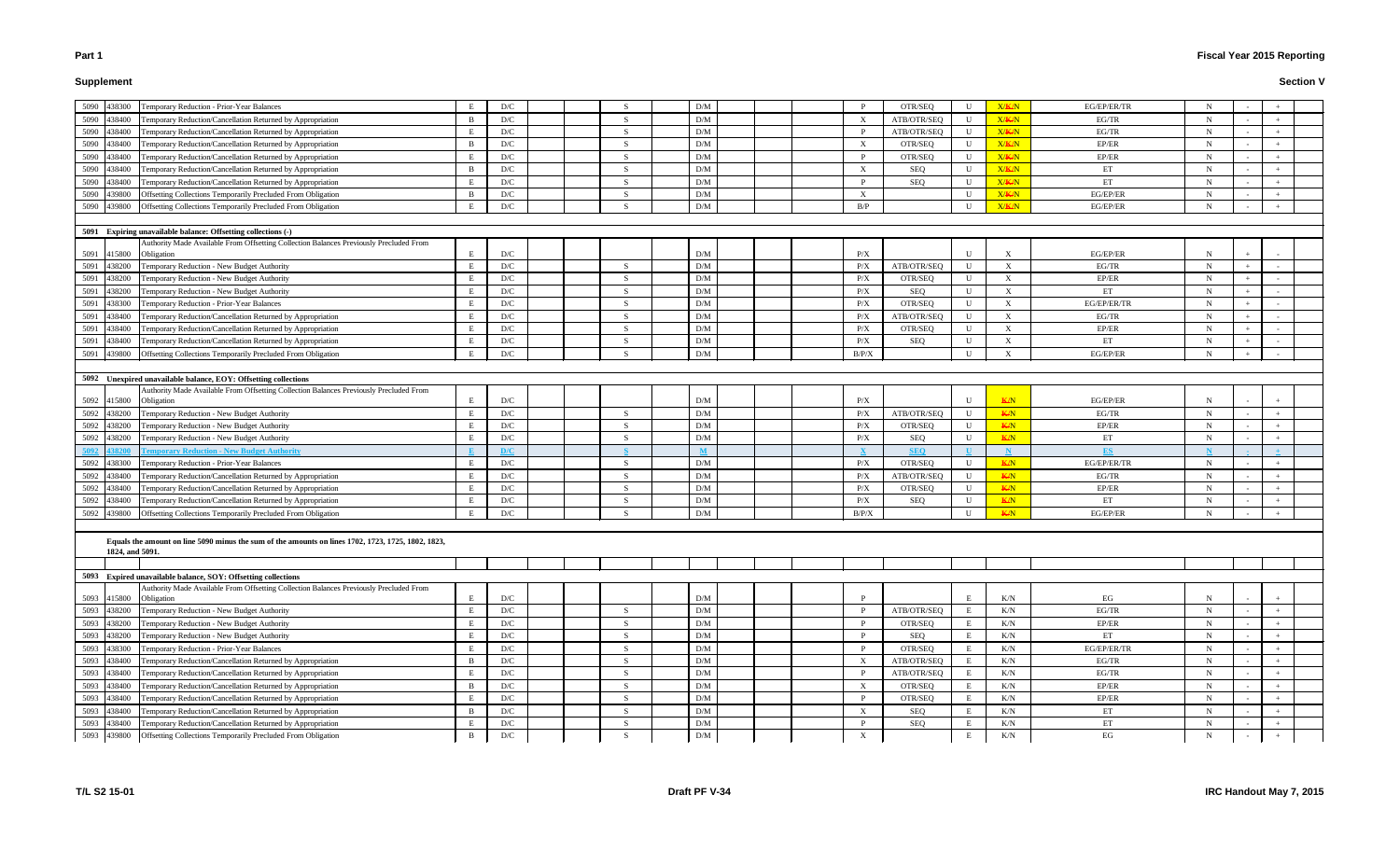# **Supplement**

# **Fiscal Year 2015 Reporting**

| 5093 439800 Offsetting Collections Temporarily Precluded From Obligation                                                           | E   | D/C |    | D/M        |  | B/P               |             | Е            | K/N            | EG          | N           |  |  |
|------------------------------------------------------------------------------------------------------------------------------------|-----|-----|----|------------|--|-------------------|-------------|--------------|----------------|-------------|-------------|--|--|
| 5094 Canceling unavailable balance: Offsetting collections (-)                                                                     |     |     |    |            |  |                   |             |              |                |             |             |  |  |
| Authority Made Available From Offsetting Collection Balances Previously Precluded From                                             |     |     |    |            |  |                   |             |              |                |             |             |  |  |
| 5094 415800<br>Obligation                                                                                                          |     | D/C |    | D/M        |  |                   |             | E            |                | EG          |             |  |  |
| 5094<br>438200<br>Temporary Reduction - New Budget Authority                                                                       |     | D/C | -S | D/M        |  |                   | ATB/OTR/SEQ | E            | K              | EG/TR       | $\mathbf N$ |  |  |
| 5094<br>438200<br>Temporary Reduction - New Budget Authority                                                                       | E   | D/C | -S | D/M        |  | <sup>P</sup>      | OTR/SEQ     | E            | K              | EP/ER       | $\mathbf N$ |  |  |
| 5094<br>Temporary Reduction - New Budget Authority<br>438200                                                                       | E   | D/C | -S | D/M        |  | $\mathbf{P}$      | SEQ         | E            | K              | ET          | N           |  |  |
| 5094<br>438300<br>Temporary Reduction - Prior-Year Balances                                                                        | E   | D/C | -S | D/M        |  | $\mathbf{P}$      | OTR/SEQ     | E            | K              | EG/EP/ER/TR | $\mathbf N$ |  |  |
| 5094<br>438400<br>Temporary Reduction/Cancellation Returned by Appropriation                                                       | E   | D/C | -S | D/M        |  | P/X               | ATB/OTR/SEQ | E            | K              | EG/TR       | $\mathbf N$ |  |  |
| 5094<br>Temporary Reduction/Cancellation Returned by Appropriation<br>438400                                                       |     | D/C |    | D/M        |  | P/X               | OTR/SEQ     | E            |                | EP/ER       | -N          |  |  |
| 5094<br>438400<br>Temporary Reduction/Cancellation Returned by Appropriation                                                       | E   | D/C | -S | D/M        |  | P/X               | SEQ         | E            | K              | ET          | $\mathbf N$ |  |  |
| 5094<br>439800<br>Offsetting Collections Temporarily Precluded From Obligation                                                     | E   | D/C |    | D/M        |  | B/P/X             |             | E            | K              | EG          | $\mathbf N$ |  |  |
| 5095 Expired unavailable balance, EOY: Offsetting collections                                                                      |     |     |    |            |  |                   |             |              |                |             |             |  |  |
| Authority Made Available From Offsetting Collection Balances Previously Precluded From<br>5095 415800<br>Obligation                |     | D/C |    | D/M        |  |                   |             | E            |                | EG          | N           |  |  |
| 5095<br>438200<br>Temporary Reduction - New Budget Authority                                                                       |     | D/C | S. | D/M        |  |                   | ATB/OTR/SEQ | E            | N              | EG/TR       | $\mathbf N$ |  |  |
| 5095 438200<br>Temporary Reduction - New Budget Authority                                                                          |     | D/C |    | D/M        |  | - P               | OTR/SEQ     | E            | N              | EP/ER       | N           |  |  |
| 5095<br>438200<br>Temporary Reduction - New Budget Authority                                                                       |     | D/C | -S | D/M        |  | $\mathbf{P}$      | SEQ         | E            | N              | ET          | N           |  |  |
| 5095<br>438300<br>Temporary Reduction - Prior-Year Balances                                                                        |     | D/C | -S | D/M        |  | $\mathbf{P}$      | OTR/SEQ     | E            | N              | EG/EP/ER/TR | $\mathbf N$ |  |  |
| 5095<br>438400<br>Temporary Reduction/Cancellation Returned by Appropriation                                                       |     | D/C | -S | D/M        |  | P/X               | ATB/OTR/SEQ | E            | N              | EG/TR       | $\mathbf N$ |  |  |
| 5095<br>Temporary Reduction/Cancellation Returned by Appropriation<br>438400                                                       |     | D/C | -S | D/M        |  | P/X               | OTR/SEQ     | E            | $\mathbf N$    | EP/ER       | -N          |  |  |
| 5095<br>438400<br>Temporary Reduction/Cancellation Returned by Appropriation                                                       |     | D/C | -S | D/M        |  | P/X               | SEQ         | E            | N              | ET          | N           |  |  |
| 5095<br>Offsetting Collections Temporarily Precluded From Obligation<br>439800                                                     | E   | D/C |    | D/M        |  | B/P/X             |             | E            | $\mathbf N$    | EG          | $\mathbf N$ |  |  |
|                                                                                                                                    |     |     |    |            |  |                   |             |              |                |             |             |  |  |
| Equals the amount on line 5093 minus the amount on line 5094                                                                       |     |     |    |            |  |                   |             |              |                |             |             |  |  |
|                                                                                                                                    |     |     |    |            |  |                   |             |              |                |             |             |  |  |
| 5096 Unexpired unavailable balance, SOY: Appropriations                                                                            |     |     |    |            |  |                   |             |              |                |             |             |  |  |
| 5096<br>Temporary Reduction - New Budget Authority<br>438200                                                                       |     | D/C |    | D/M        |  |                   | <b>SEQ</b>  | U            | X/K/N          | EP/ER       | N           |  |  |
| 5096 438400 Temporary Reduction/Cancellation Returned by Appropriation                                                             | E   | D/C |    | D/M<br>D/M |  | X<br><sup>D</sup> | <b>SEQ</b>  | U            | X/K/N<br>X/K/N | EP/ER       | N           |  |  |
| 5096 438400 Temporary Reduction/Cancellation Returned by Appropriation                                                             |     | D/C |    |            |  |                   | SEQ         | $\mathbf{U}$ |                | EP/ER       | $\mathbf N$ |  |  |
| 5097 Expiring unavailable balance: Appropriations (-)                                                                              |     |     |    |            |  |                   |             |              |                |             |             |  |  |
| 5097 438200<br>Temporary Reduction - New Budget Authority                                                                          |     | D/C |    | D/M        |  | P/X               | SEQ         | U            |                | EP/ER       | N           |  |  |
| 5097 438400 Temporary Reduction/Cancellation Returned by Appropriation                                                             | E   | D/C |    | D/M        |  | P/X               | <b>SEQ</b>  | $\mathbf U$  | $\mathbf{X}$   | EP/ER       | N           |  |  |
| 5098 Unexpired unavailable balance, EOY: Appropriations                                                                            |     |     |    |            |  |                   |             |              |                |             |             |  |  |
| 5098<br>Temporary Reduction - New Budget Authority<br>438200                                                                       | E   | D/C |    | D/M        |  | P/X               | SEQ         | $\mathbf U$  | <b>K/N</b>     | EP/ER       |             |  |  |
| 5098<br>438400<br>Temporary Reduction/Cancellation Returned by Appropriation                                                       | E   | D/C |    | D/M        |  | P/X               | <b>SEQ</b>  | $\mathbf U$  | <b>K/N</b>     | EP/ER       | N           |  |  |
|                                                                                                                                    |     |     |    |            |  |                   |             |              |                |             |             |  |  |
| Equals the amount on line 5096 minus the sum of the amounts on lines 1102, 1132, 1203, 1232, and<br>5097 for revolving funds only. |     |     |    |            |  |                   |             |              |                |             |             |  |  |
|                                                                                                                                    |     |     |    |            |  |                   |             |              |                |             |             |  |  |
| 5099 Unexpired unavailable balance, SOY: Contract authority                                                                        |     |     |    |            |  |                   |             |              |                |             |             |  |  |
| 5099 438200<br>Temporary Reduction - New Budget Authority                                                                          |     | D/C |    | D/M        |  |                   | <b>SEQ</b>  | U            | K/N            | ES/ET       | N           |  |  |
| 5099<br>Temporary Reduction/Cancellation Returned by Appropriation<br>438400                                                       | - B | D/C |    | D/M        |  | X                 | <b>SEQ</b>  | $\mathbf U$  | <b>K/N</b>     | ES/ET       | N           |  |  |
| 5099<br>Temporary Reduction/Cancellation Returned by Appropriation<br>438400                                                       | Е   | D/C |    | D/M        |  | $\mathbf{P}$      | SEQ         | $\mathbf U$  | K/N            | ES/ET       | $\mathbf N$ |  |  |
|                                                                                                                                    |     |     |    |            |  |                   |             |              |                |             |             |  |  |
| 5100 Unexpired unavailable balance, EOY: Contract authority                                                                        |     |     |    |            |  |                   |             |              |                |             |             |  |  |
| 5100<br>Temporary Reduction - New Budget Authority<br>438200                                                                       |     | D/C |    | D/M        |  | P/X               | SEQ         | U            | K/N            | ES/ET       |             |  |  |
| 5100 438400<br>Temporary Reduction/Cancellation Returned by Appropriation                                                          | E   | D/C |    | D/M        |  | P/X               | SEQ         | U            | <b>K/N</b>     | ES/ET       | $\mathbf N$ |  |  |